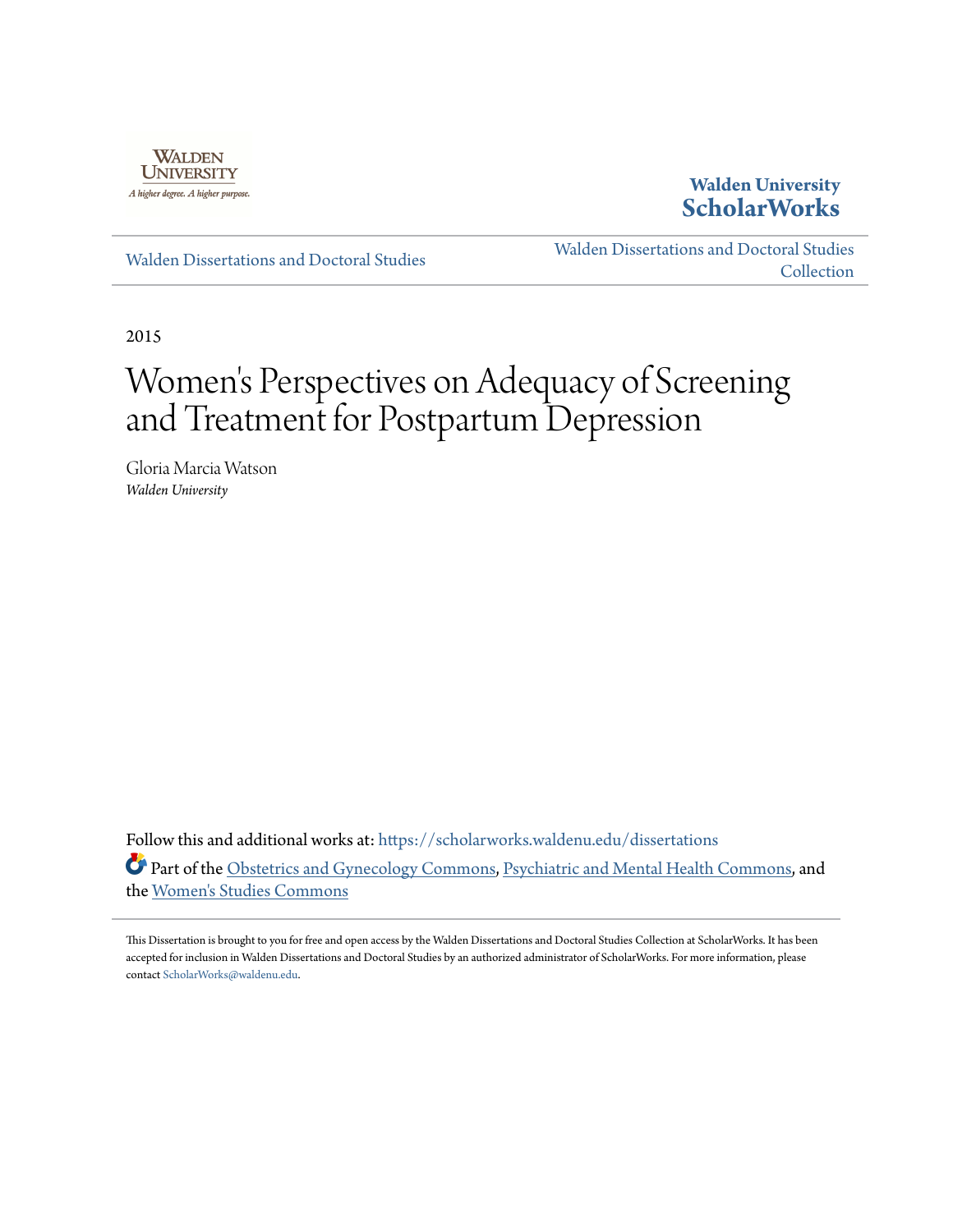## **Walden University**

College of Health Sciences

This is to certify that the doctoral dissertation by

Gloria Watson

has been found to be complete and satisfactory in all respects, and that any and all revisions required by the review committee have been made.

Review Committee Dr. Sandra Rasmussen, Committee Chairperson, Public Health Faculty Dr. Amany Refaat, Committee Member, Public Health Faculty Dr. Jacqueline Fraser, University Reviewer, Public Health Faculty

> Chief Academic Officer Eric Riedel, Ph.D.

> > Walden University 2015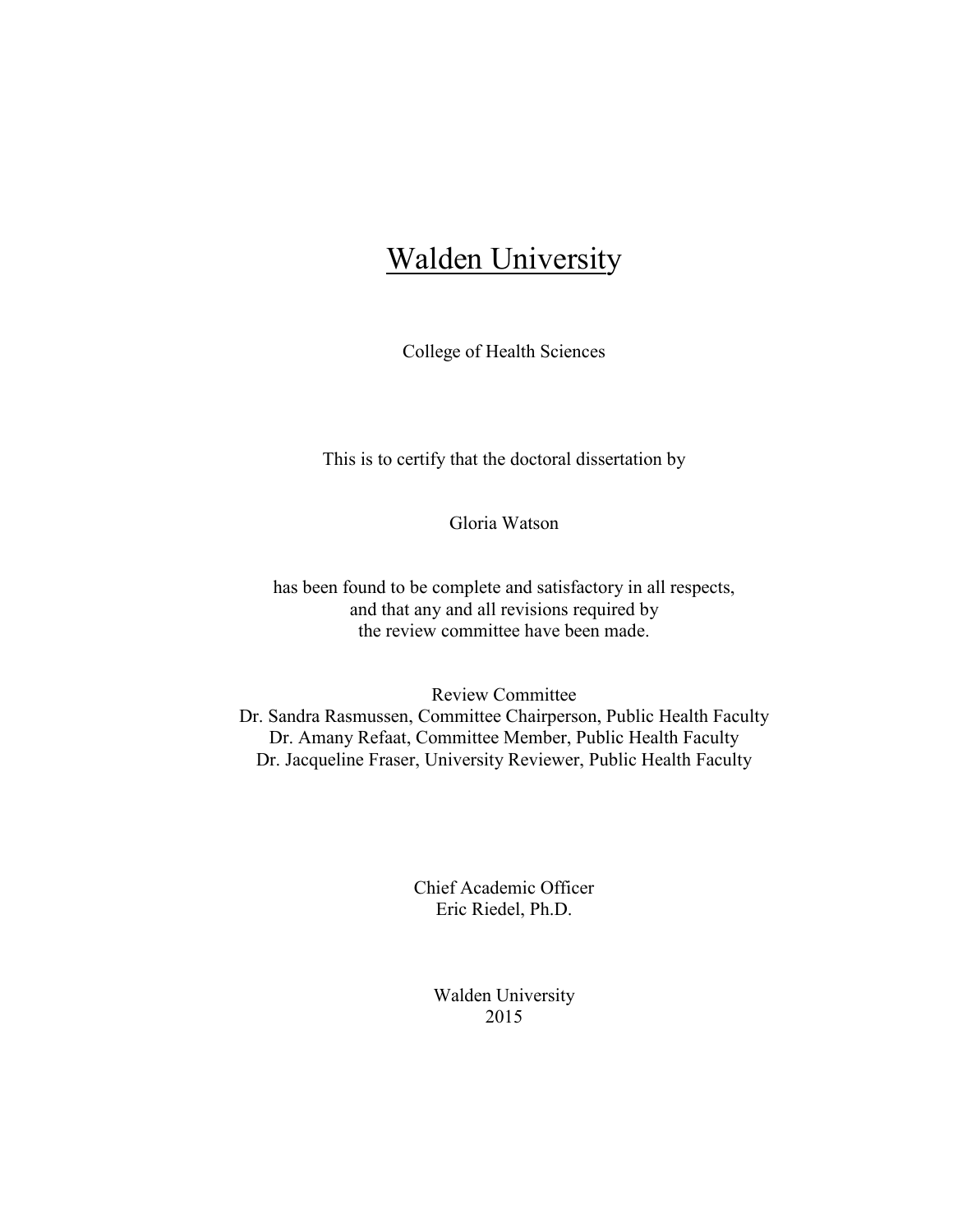#### Abstract

Women's Perspectives on Adequacy of Screening and Treatment for Postpartum

Depression

by

Gloria M. Watson

MSN/MPH, Hunter College, 2003

BSN, Graceland University, 1999

Dissertation Submitted in Partial Fulfillment

of the Requirements for the Degree of

Doctor of Philosophy

Community Health Promotion and Education

Walden University

November 2015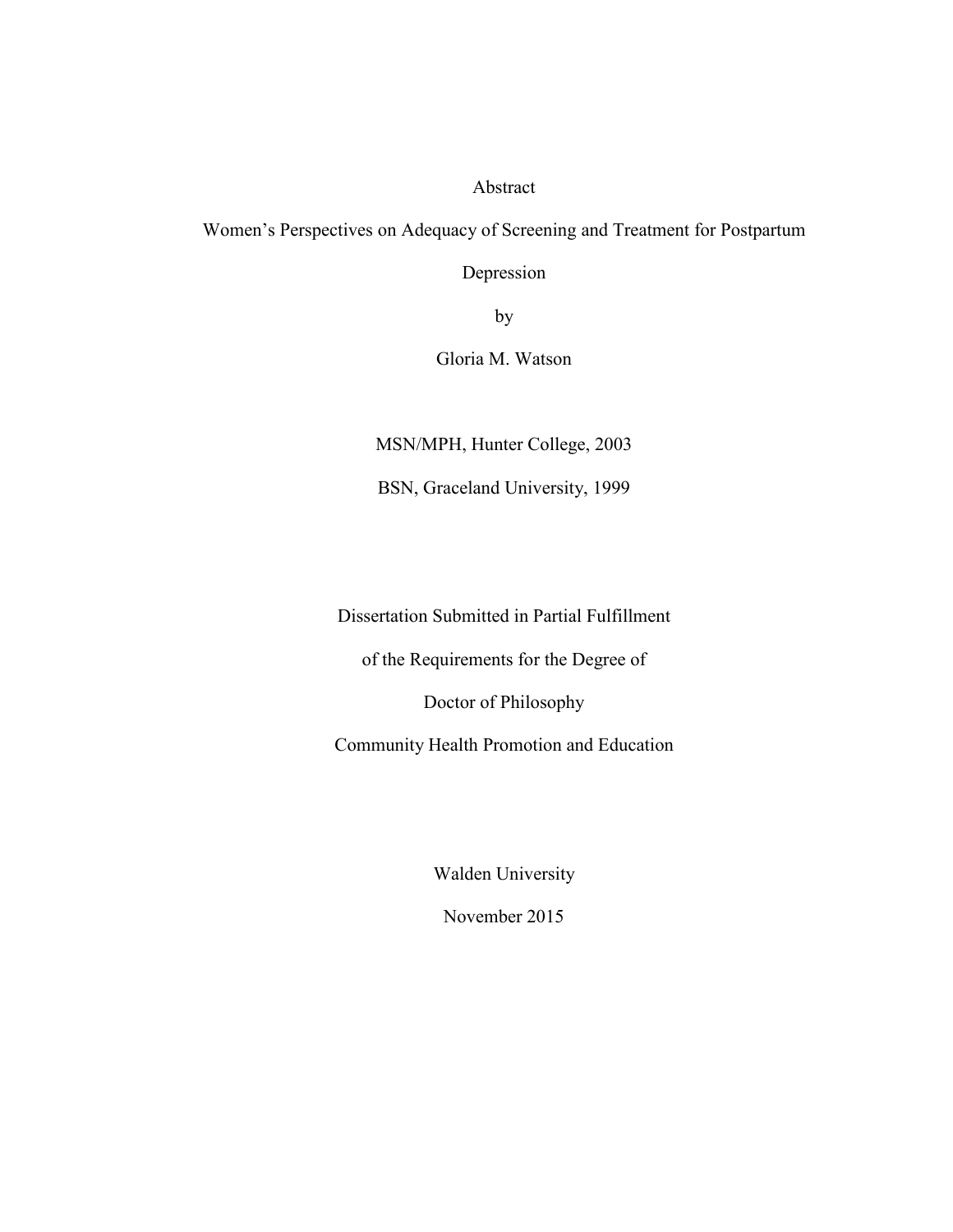Abstract

Postpartum depression affects some 10% to 20% of mothers. Its impact on the health and well-being of mothers and their infants is well documented. If not identified and addressed early, it can result in emotional burden, costly hospitalization and treatment, and, at worst, suicide and or infanticide. Empowerment theory was the conceptual framework for this hermeneutic phenomenological study. The purpose was to understand the lived experiences of the screening and treatment processes of 10 women from New York City experiencing postpartum depression and their perceived adequacy of the treatment received. In-depth interviews were used to investigate participants' lived experiences of the screening and treatment processes for their postpartum depression and to explore the extent to which they percieved that their emotional needs were met. From the responses to the interview questions, 6 themes emerged: crying and stress during and after pregnancy, inadequate assessment, feeling bad or unlike oneself, lack of understanding, needing to cope, and prayer was essential for recovery. Participants had tearfulness that began during pregnancy and intensified during the postpartum period, were ineffectively assessed, exhibited bizarre behaviors that could not be explained, had little understanding of what they were experiencing, and were sometimes misunderstood by others. Further, participants at times sought treatment on their own in order to cope. Some reported that prayer was central to the restoration of their mental health. Insights gained through this study can be utilized to foster positive social change by heightening awareness and assisting health care providers in planning appropriate screening and treatment to meet the individual needs of women with postpartum depression.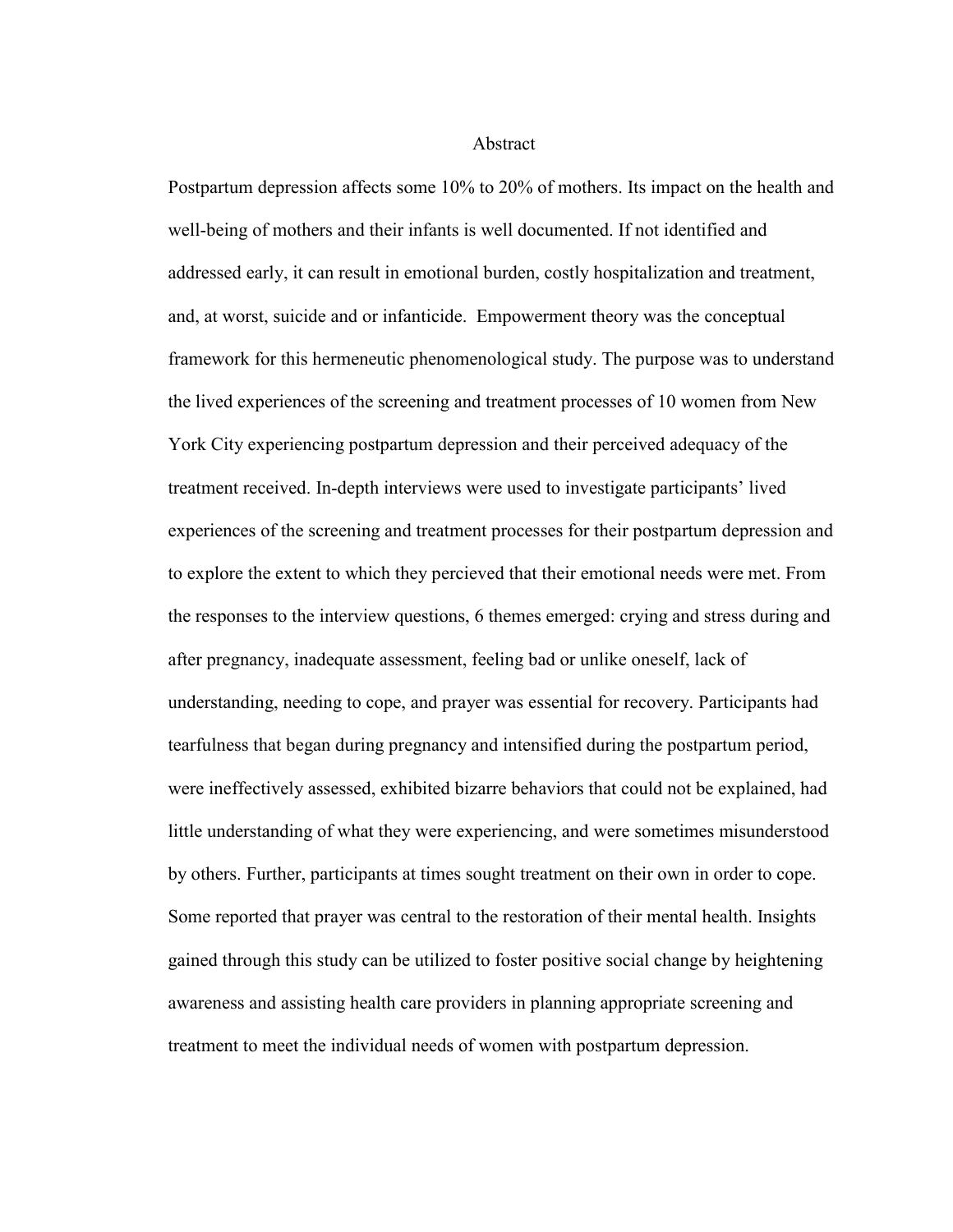### Women's Perspectives on Adequacy of Screening and Treatment for Postpartum

Depression

by

Gloria M. Watson

MSN/MPH, Hunter College, 2003

BSN, Graceland University, 1999

Dissertation Submitted in Partial Fulfillment

of the Requirements for the Degree of

Doctor of Philosophy

Community Health Promotion and Education

Walden University

November 2015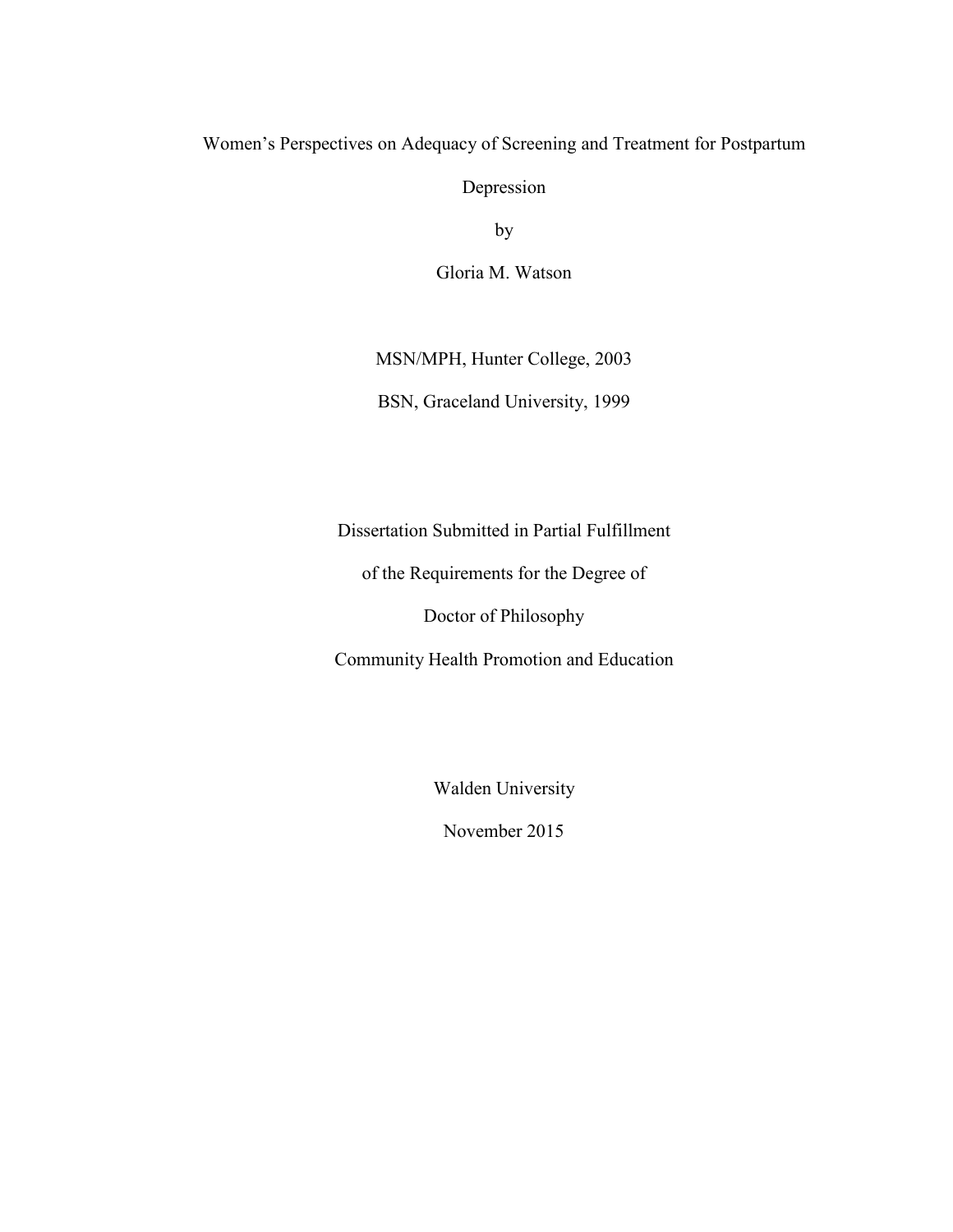## Table of Contents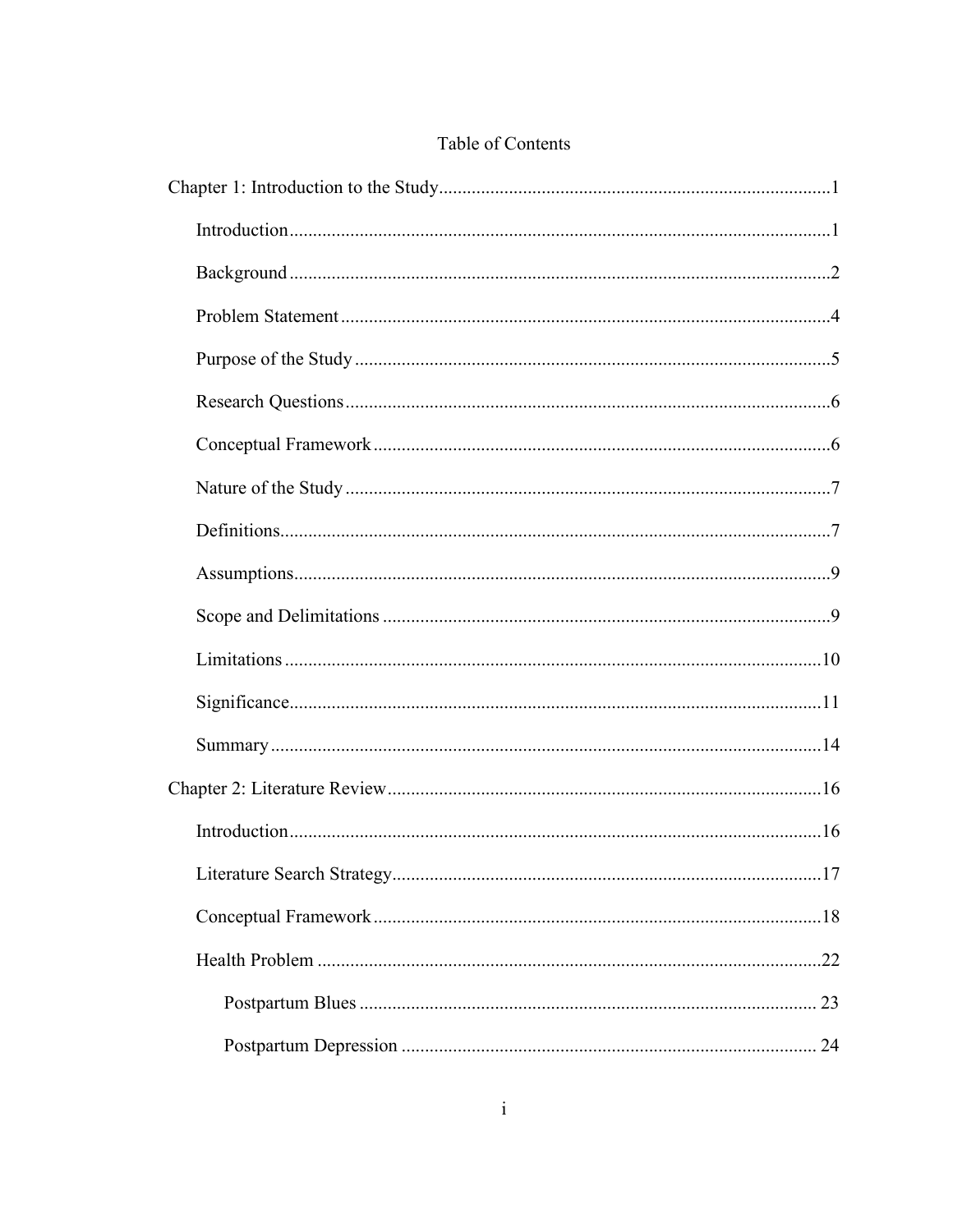| .71 |
|-----|
|     |
|     |
|     |
|     |
|     |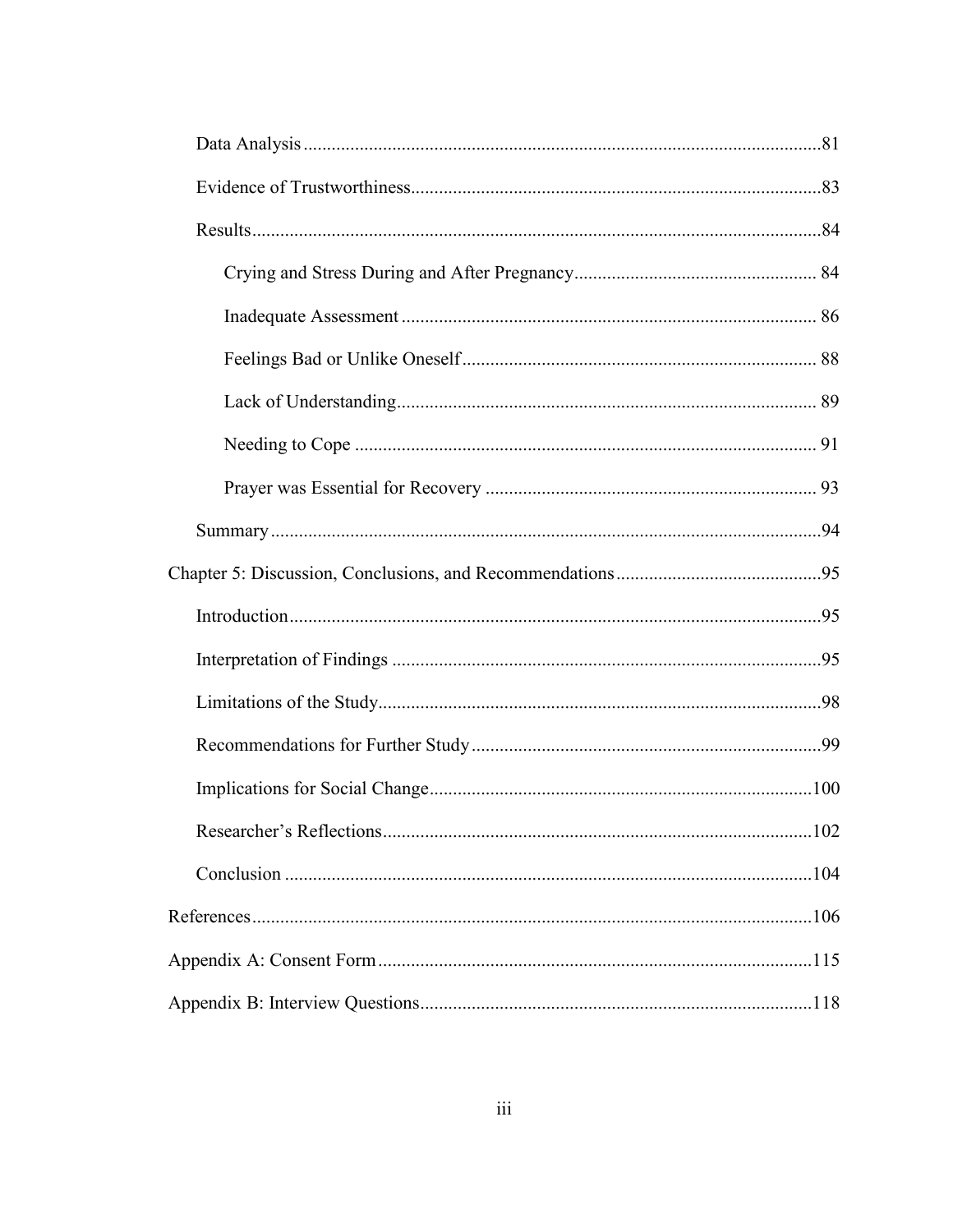Chapter 1: Introduction to the Study

#### **Introduction**

 The birth of a child is often associated with much excitement and joy and the new mother is expected to gladly welcome her new role. For many mothers, however, this new role is far from an enjoyable experience because of postpartum depression. There are three conditions that are generally termed postpartum depression: postpartum or "baby" blues, postpartum depression or postpartum nonpsychotic depression, and postpartum psychosis (Seyfried & Marcus, 2003). These three conditions are generally differentiated by their duration and level of severity (Seyfried & Marcus, 2003).

 The first condition, postpartum blues, occurs in as many as 50% of mothers, and researchers have described it as a transient mood disturbance (Miller, 2002). The symptoms of postpartum blues generally resolve within a few hours to a few days (Advance in Neonatal Care, 2003) and no treatment is required (Seyfried & Marcus, 2003). Emotional lability and happiness are the predominant symptoms (Miller, 2002; Seyfried & Marcus, 2003). Postpartum depression, the second condition, affects some 10% to 20% of mothers (Miller, 2002). Symptoms include insomnia, loss of appetite, inability to concentrate, feelings of ineffectiveness as a mother, and thoughts of harming the self or the infant (Miller, 2002). Symptoms generally persist for several weeks to several months and treatment is necessary (Seyfried & Marcus, 2003). Left untreated, postpartum depression can have long-term and devastating consequences (Dietz et al., 2007; Miller, 2002). The third condition, postpartum psychosis, is a psychiatric emergency. Symptoms include delusions, hallucinations, and suicidal and homicidal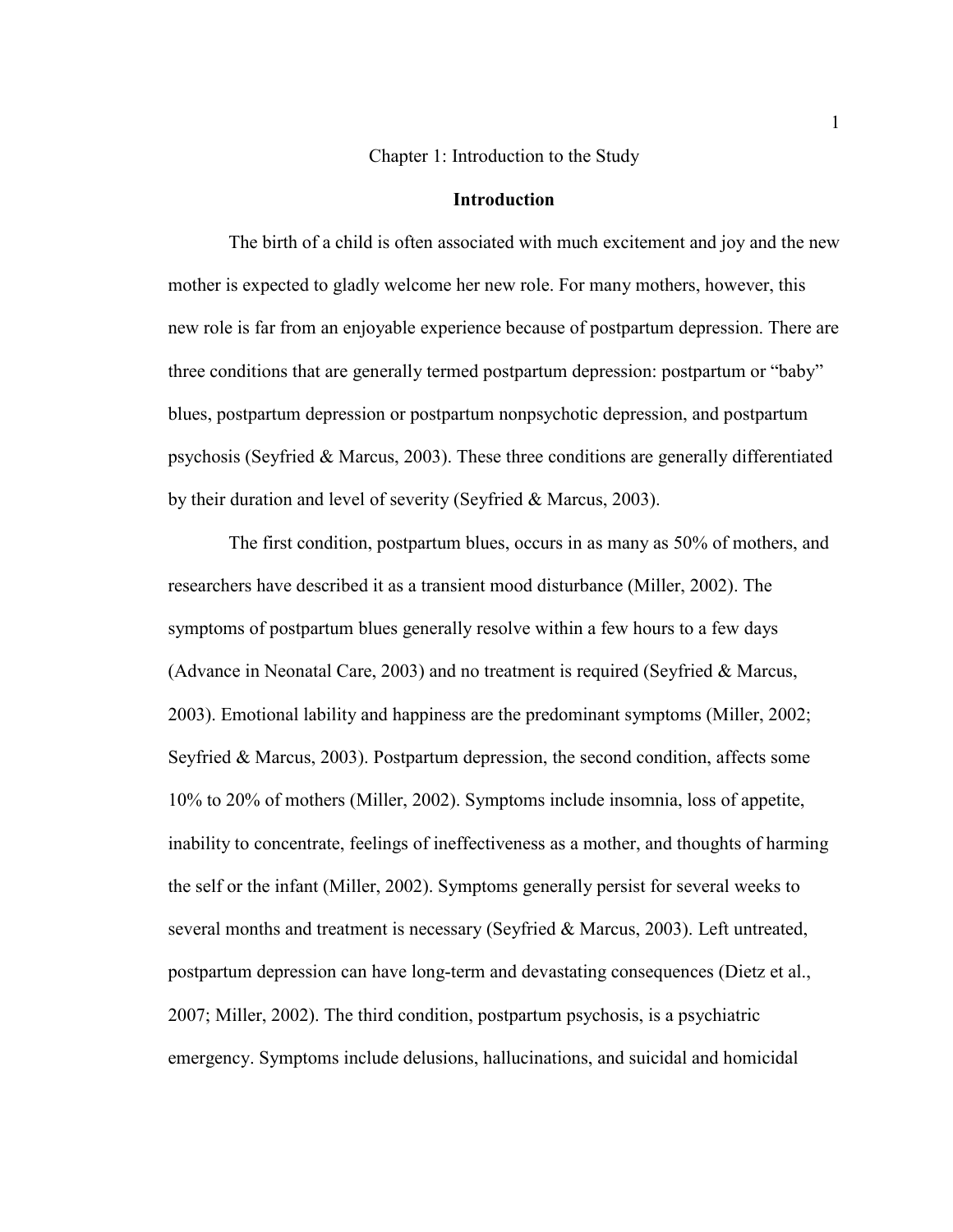thoughts (Miller, 2002). As Miller (2002) noted, women experiencing postpartum psychosis are more likely to act on suicidal or homicidal thoughts than women experiencing postpartum nonpsychotic depression. A more in-depth discussion of these three conditions and their effects or consequences appears in Chapter 2.

#### **Background**

 Mood disturbance during the postpartum period has been documented since the days of Hippocrates (Miller, 2002). However, postpartum depression often goes unrecognized or underrecognized and untreated or ineffectively treated. The *Diagnostic and Statistical Manual of Mental Disorders* (4<sup>th</sup> ed., text rev.; *DSM-IV-TR*; American Psychological Association, 2000) defined postpartum depression as a major depressive illness with onset within the first 4 weeks after childbirth. Miller (2002) observed that scholars have proposed hormonal changes occurring within the first few weeks following delivery as a predisposing factor for postpartum depression. Miller noted that tragic familial events related to postpartum depression have resulted in increased public awareness of the problem and possibly to misconceptions about the prevalence of the disorder.

 Dietz et al. (2007) evaluated the prevalence of maternal depression before, during, and after pregnancy among 4,398 women, using data from the Kaiser Permanente Northwest (KPNW) group practice health maintenance organization in Oregon and the state of Washington. The researchers chose women enrolled in KPNW continuously 39 weeks before and 39 weeks after pregnancy. Among the women, 678 were depressed at some point before, during, or after pregnancy. Mental health disorders specific to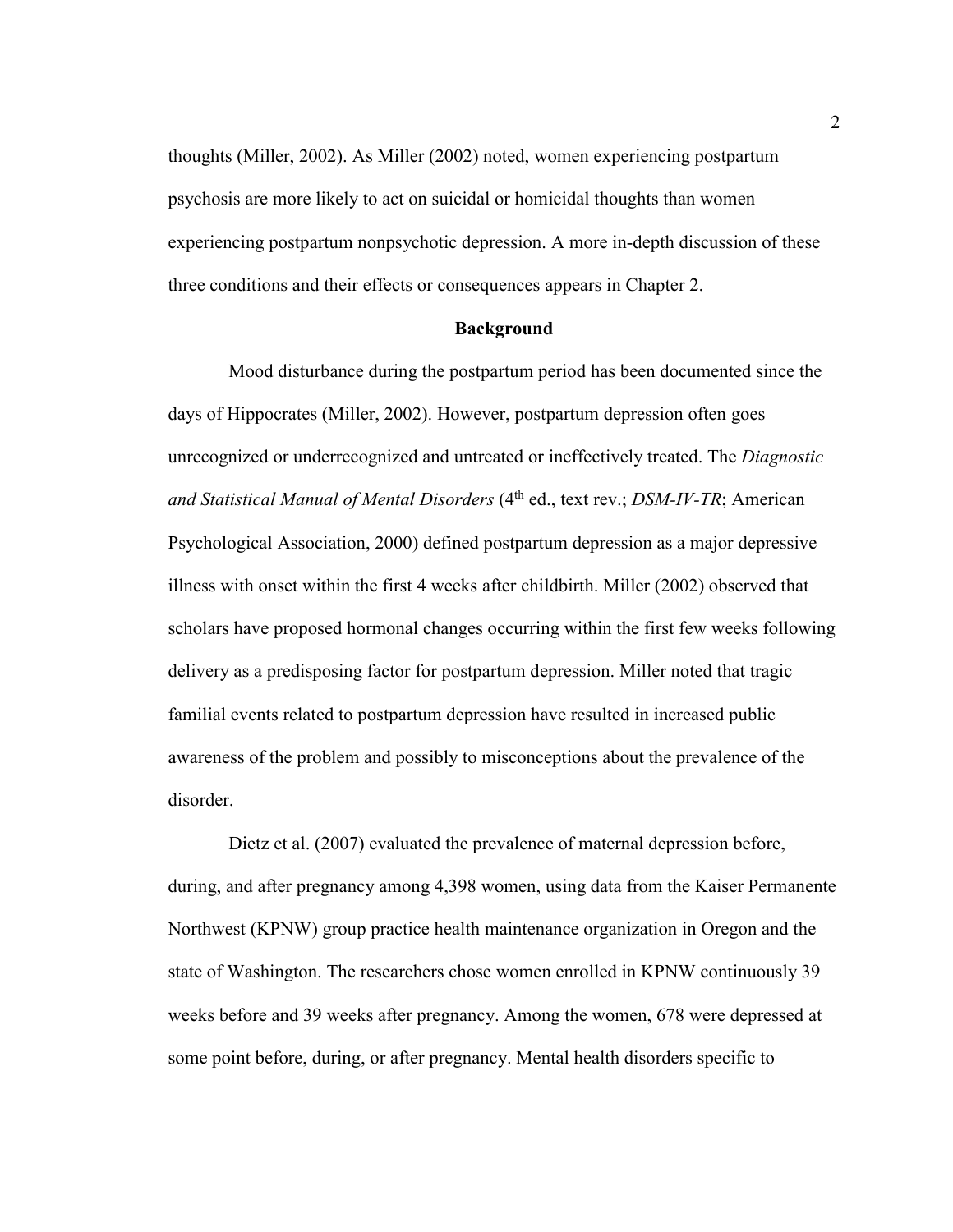pregnancy were identified in 11.8 % of the women. Of those who were identified as depressed before pregnancy, 54.2 % also experienced depression during or after pregnancy. The researchers found the prevalence of depression to be slightly higher during the postpartum period than before or during pregnancy and concluded that this was possibly due to the added burden of meeting the needs of the infant (Dietz et al., 2007).

 Buist (2006), however, argued against "placing the infant as the cause of the problem" (p. 671) and admonished providers to be mindful that the onset of depression and anxiety often occurs during pregnancy. Further, women may not admit to being depressed due to fear of stigmatization or fear of being viewed as an incompetent mother (Buist, 2006). The mother may present with complaints of infant problems such as sleeping difficulties rather than with their own symptoms of postpartum mood disorders (Buist, 2006). Buist highlighted the need to provide supportive care or intervention that is caring and nonjudgmental and that is targeted to address the needs of both the mother and infant.

 Effective pharmacological as well as nonpharmacological treatments are available for managing postpartum depression. However, postpartum depression must be identified and addressed early to prevent or minimize its harmful consequences. The consequences can be emotional, social, or economic and can be devastating for the mother, the infant, the family, and society (Paulden, Palmer, Hewitt, & Gilbody, 2008). Many mothers who suffer postpartum depression or psychosis have thoughts of harming themselves or their infant and, as Beck (2006) pointed out, the risk of suicide and or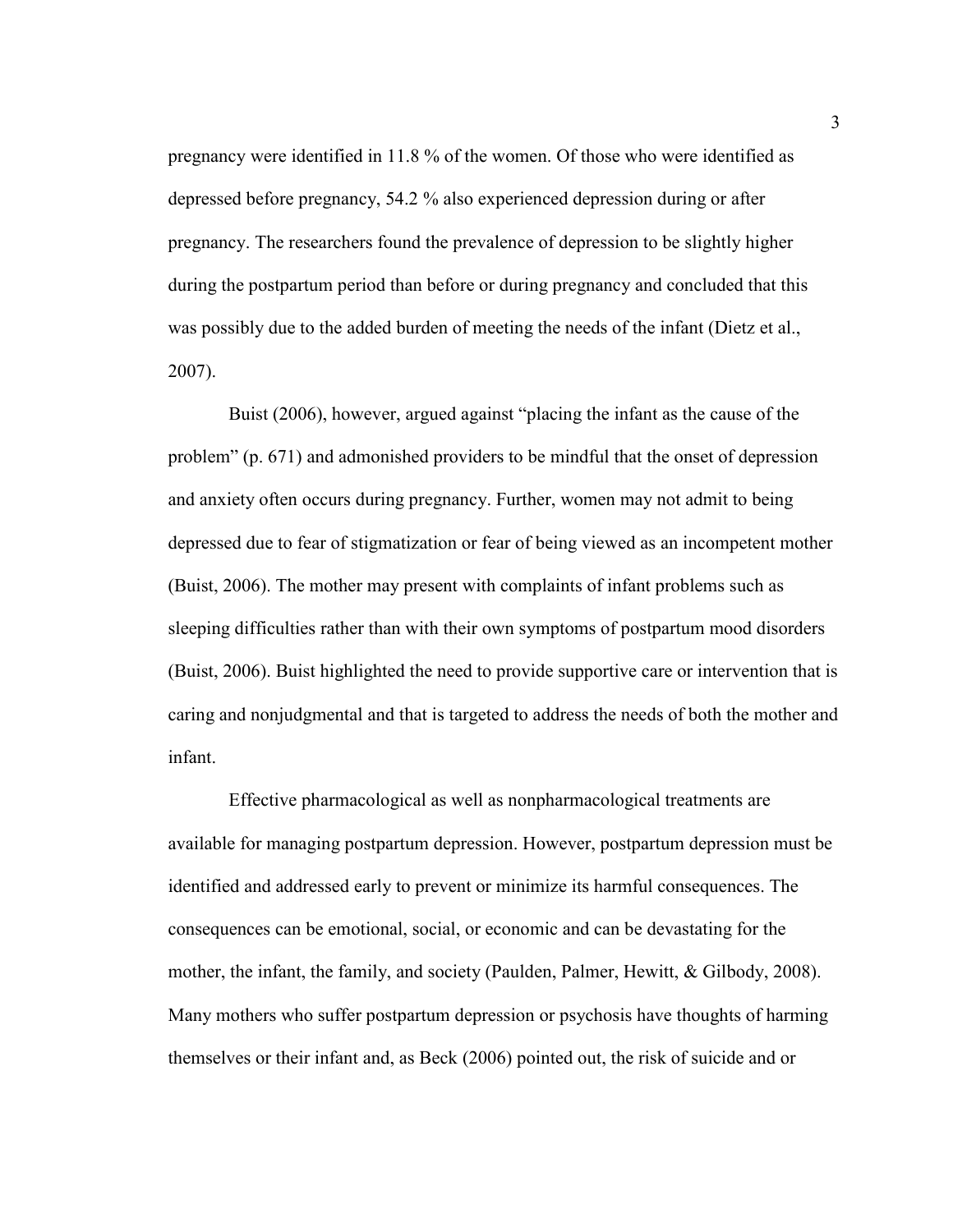infanticide is his high among these women. Therefore, early screening, identification, and intervention are essential to the well-being of the mother, infant, and family. Recognizing the threat of postpartum depression to the health and well-being of the mother and infant, the U.S. Department of Health and Human Services (2000) set a developmental goal in Healthy People 2010 objectives. The Healthy People 2010 document highlighted the need to recognize the medical as well as the mental health complications that may impact labor, delivery, and the postpartum (U.S. Department of Health and Human Services, 2000). Postpartum depression has continued to have an impact on the health and wellbeing of mothers and their families (Beck, 2006). However, while there was a Healthy People 2020 goal to increase the proportion of women who have a postpartum visit with a health care worker after giving birth, there were no goals that specifically addressed the issue of postpartum depression (U.S. Department of Health and Human Services, 2010).

 The review of current literature revealed no study that explored women's view of the screening and treatment processes for postpartum depression. In this study, the aim was to address this gap. Health care providers can use the findings of this study to inform their practice in the screening and treatment of women experiencing postpartum depression.

#### **Problem Statement**

 Despite evidence pointing to the value of early detection and treatment for postpartum depression, identification is often delayed and treatment often inadequate or not initiated (Ueda, Yamashita, & Yoshida, 2006). Left untreated, severe consequences can occur (Beck, 2006). The most severe of these consequences are maternal suicide and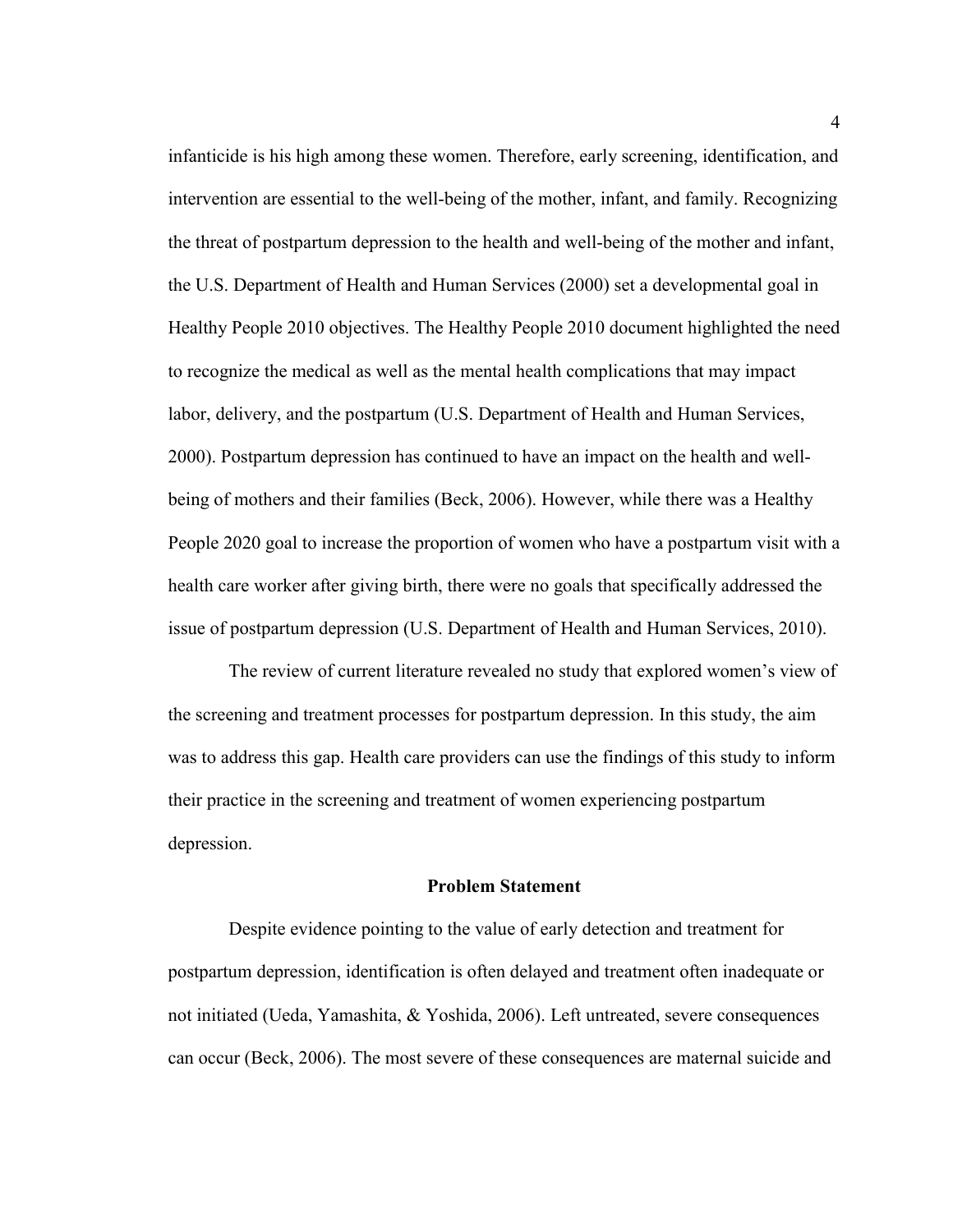infanticide. Early identification and treatment can prevent these adverse outcomes, but screening for postpartum depression is often inadequate, leading to missed opportunities to initiate early and appropriate management (Beck, 2006). The scientific literature was deficient in documenting women's experience of the screening and treatment process for postpartum depression. The purpose of this research was to provide an in-depth understanding of women's screening and treatment experiences for postpartum depression. Such understanding may help health care providers in partnering with postpartum depressed women to ensure timely assessment and management of their postpartum depression; thereby averting or minimizing adverse outcomes.

#### **Purpose of the Study**

 The purpose of this qualitative study was to determine the extent to which postpartum women perceive that their emotional needs have been met during their initial postnatal visit and beyond and to describe their experiences of the screening process and clinical management of their postpartum depression. Today health care has moved from a paternalistic model of care to one of shared decisions in which the health care provider and client set mutually determined goals (Deegan & Drake, 2006). My hope was that findings from this study would address the question of whether or not postpartum depressed women feel that they are adequately screened and treated for postpartum depression. Determinations of how women perceive the screening and care they receive for their postpartum depression will help providers plan appropriate screening and care for women with postpartum depression.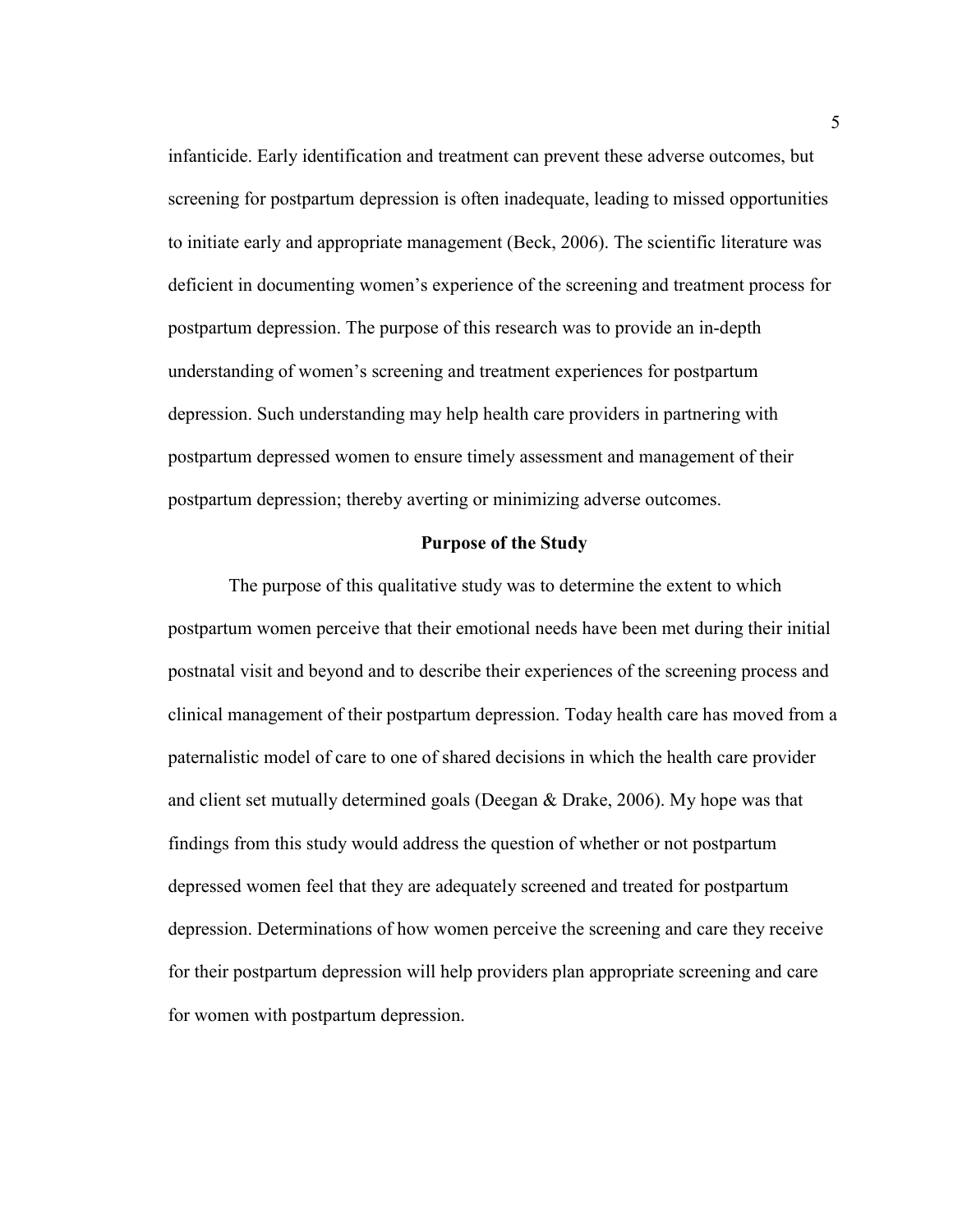#### **Research Questions**

 In this study, two primary research questions were addressed. First, what is the lived experience of the screening and treatment process for women with postpartum depression? Second, to what extent do these women perceive that their emotional needs have been met during their initial postnatal visit and beyond?

#### **Conceptual Framework**

 Empowerment theory (Hur, 2006; Perkins & Zimmerman, 1995; Peterson, et al., 2005) was used in this study to help in understanding the experience of postpartum depression for the study participants. Specifically, I used empowerment theory in the design of the interview questions. Hur (2006) noted that empowerment as a theory has its origin in the in the work of Paulo Freire, the Brazilian educator and humanitarian. Women experiencing postpartum depression have identified feelings of hopelessness (Advances in Neonatal Care, 2003; Seyfried & Marcus, 2003), powerlessness (Edhborg, Friberg, Lundh, & Widström, 2005; Ugarriza, 2002), and lack of control (Ugarriza, 2002) as issues that are significant features of their disorder. Empowerment may be viewed as a process, the goal of which is to allow individuals to attain the autonomy and self-esteem that will help them identify and meet their own health needs (Chambers & Thompson, 2008). Empowerment theory focuses on returning power and control to those experiencing powerlessness.

 Additionally, Peterson, Lowe, Aquilino, and Schneider (2005) described empowerment as multidimensional or multilevel. Levels of empowerment include individual or personal, community, and organizational (Hur, 2006; Peterson, et al., 2005).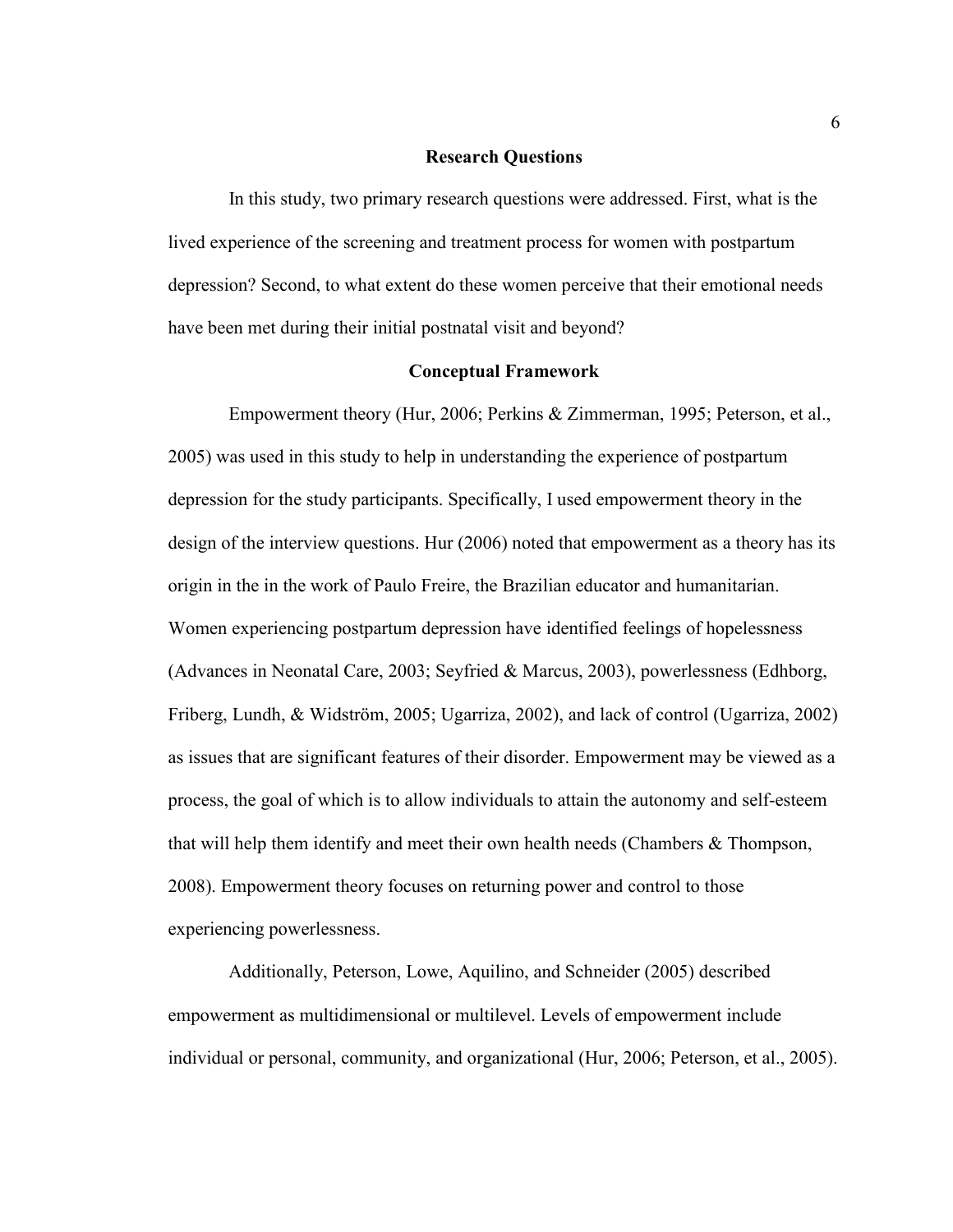At the personal level, constructs of empowerment theory include meaning, competence, self-determination, and impact (Hur, 2006). Constructs of empowerment theory at the community or collective level, as Hur (2006) called it, include collective belonging, involvement in the community, control over organization in the community, and community building. A more detailed description of these constructs is presented in Chapter 2.

#### **Nature of the Study**

 To answer the research questions, a hermeneutic phenomenological study was conducted. The data collection methodology that was used to investigate the research questions was individual, face-to-face interviews. A more detailed discussion of the research methodology and specific interview questions is presented in Chapter 3.

#### **Definitions**

 *Competence:* Another construct of personal empowerment, competency involves one's belief that one has the skills and abilities necessary to capably fulfill one's responsibilities (Hur, 2006).

*Empowerment:* Empowerment is a process aimed at allowing individuals to identify and meet their own health needs through the attainment of autonomy and selfesteem (Chambers & Thompson, 2008).

*Impact:* Impact is a construct of personal empowerment in which one feels a sense of command over "organizational outcome" (Hur, 2006, p. 532).

*Meaning:* Meaning is conceptualized as a construct of personal empowerment that involves a balance between one's values, belief, behaviors, and role (Hur, 2006).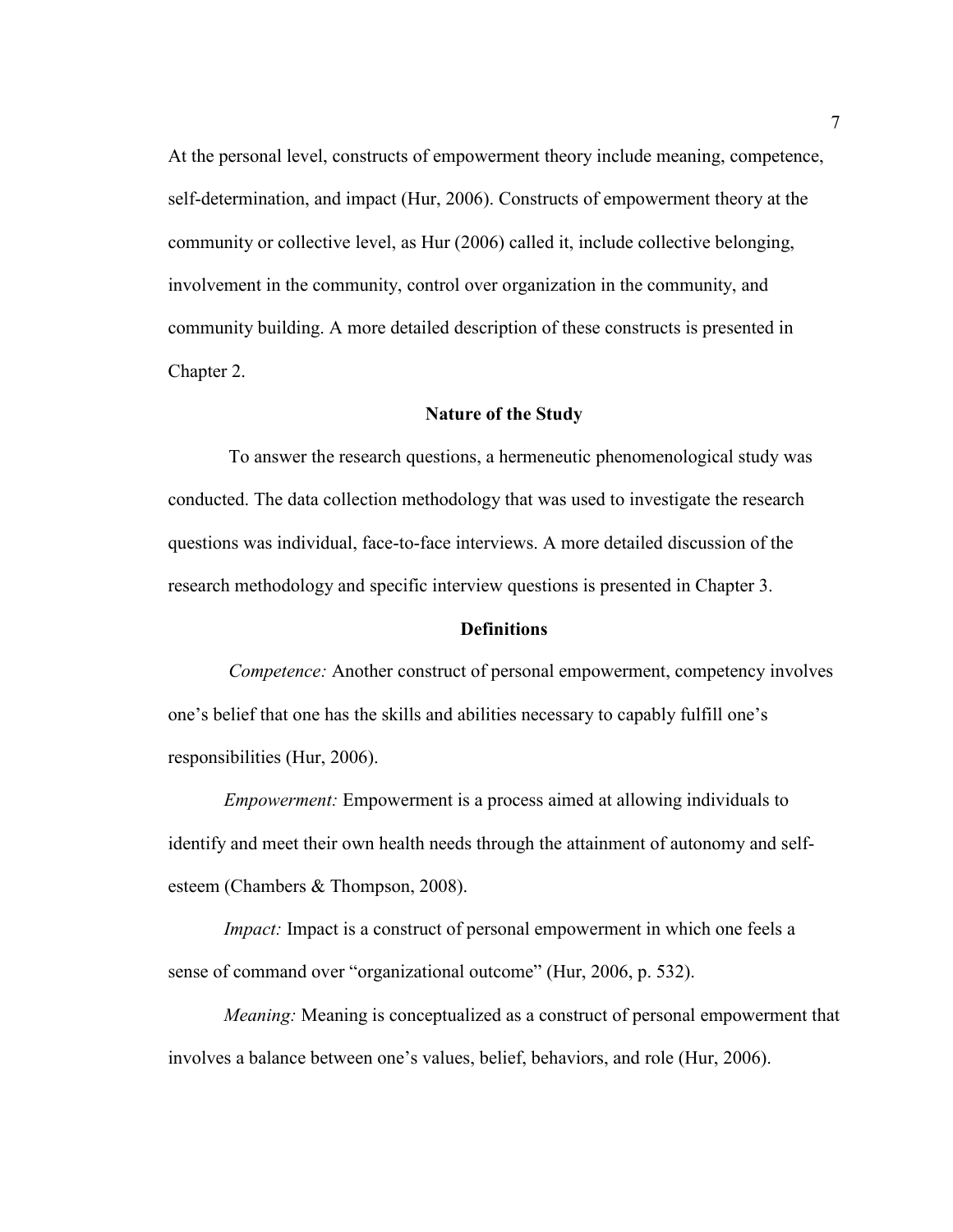*Postpartum depression:* Postpartum depression is conceptualized as a depressive disorder characterized by two or more depressive symptoms lasting more than 14 days postdelivery (Seyfried & Marcus, 2003). There are three well-known postpartum psychiatric mood disorders generally termed postpartum depression: postpartum or "baby" blues, postpartum depression or postpartum nonpsychotic depression, and postpartum psychosis. The "baby blues" typically begin 3 days postdelivery and usually resolve within a few hours to as many as 14 days and do not require treatment (Seyfried & Marcus, 2003). Women experiencing the "baby blues" were excluded from the study. Postpartum depression or postpartum nonpsychotic depression and postpartum psychosis typically continue for more than 14 days postdelivery and resolution typically require some intervention (Seyfried & Marcus, 2003).

*Screening:* Screening is an assessment aimed at identifying cases of postpartum depression. Such assessment may or may not involve the use of a screening tool (Gjerdingen & Yawn, 2007).

 *Self-determination:* Self-determination is conceptualized as a construct of personal empowerment in which one experiences a sense of personal control over one's responsibilities (Hur, 2006).

*Treatment*: Treatment is defined as pharmacological and or nonpharmacological interventions employed in the management of postpartum depression (Suri & Altshuler, 2004).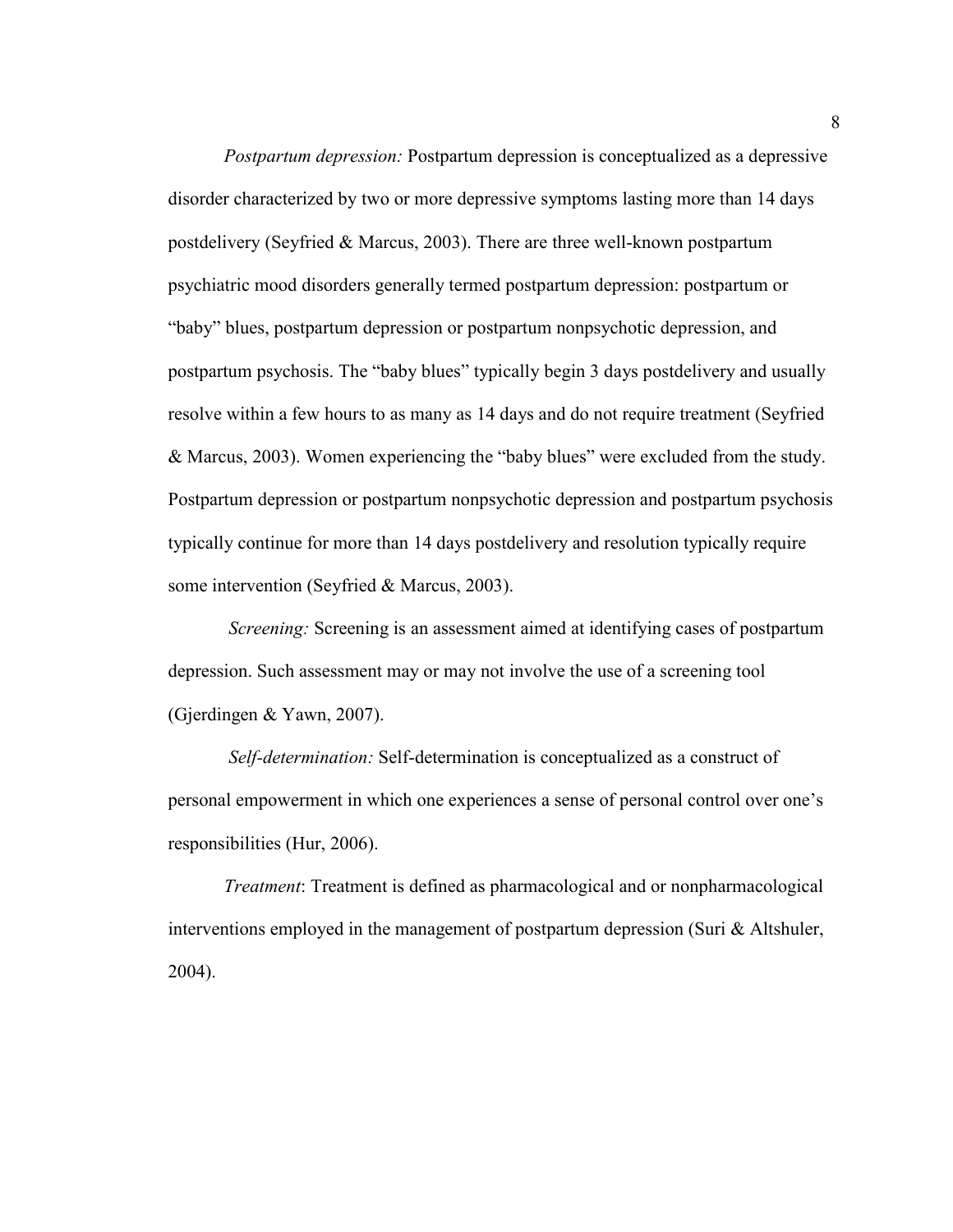#### **Assumptions**

 It was assumed that participants would be willing to share their experiences and provide open, honest answers to questions. Further, it was assumed that the study participants would have opinions on the screening and management of their postpartum depression that they would disclose. However, I anticipated that it was possible that the study participants may perceive the questions and recording of answers as intrusive and be reluctant to fully disclose their true feelings and views about their experiences. The usefulness of the information provided would be limited if participants had not answered questions honestly.

#### **Scope and Delimitations**

 This study focused on lived experiences of the screening and treatment process for women with postpartum depression. Ten women from New York City were recruited and interviewed. The women were recruited through distribution of a flyer at the Postpartum Resource Center based on Long Island, Caribbean Women's Health Association (CWHA) in Brooklyn, the East Side Women's OB/GYN Associates in Manhattan, Downtown Women OB/GYN Associates, and SoHo Obstetrics and Gynecology Practice in Manhattan. The Postpartum Resource Center also posted the flyer to their Facebook page.

 This study was limited to women 18 years or older who experienced the second most serious of the three postpartum conditions, postpartum depression. Those experiencing postpartum blues or postpartum psychosis were not included. Further, participation was limited to women who were able to read and speak English, were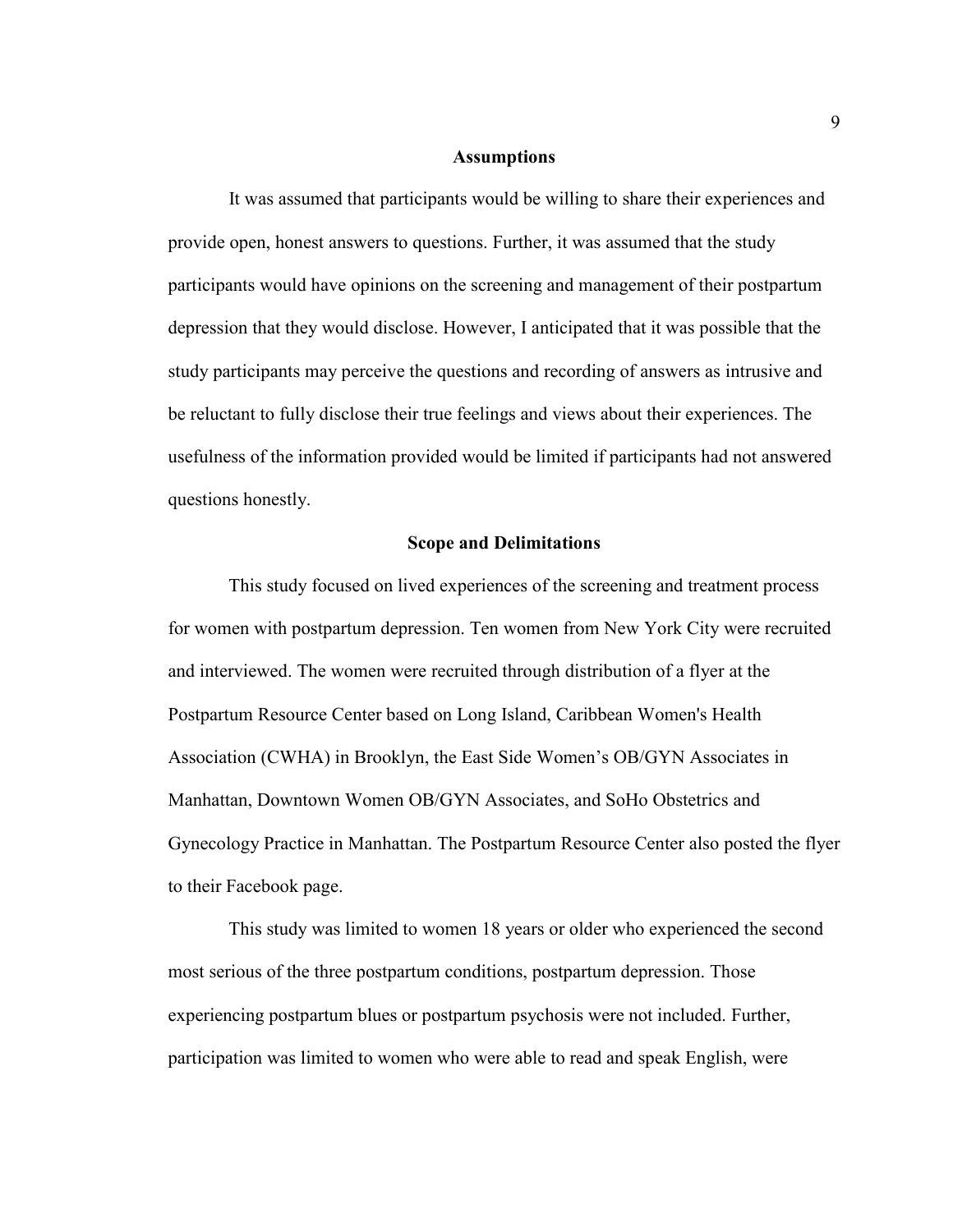mothers of one or more children, were 8 or more months postpartum, received treatment for postpartum depression, and who may or may not have had an ongoing relationship with their partners. While the study findings may add to the body of knowledge on postpartum depression, findings were limited to the study participants and cannot be generalized to all women who experience postpartum depression.

#### **Limitations**

 There were several limitations to this study. First, there was the difficulty of recruiting participants who were trusting and willing to share their experiences of postpartum depression. It is likely that this difficulty in recruiting participants stemmed from concerns by individuals experiencing mental disorders about being stigmatized or labeled as "crazy". Horowitz and Cousins (2006) noted the impact that fear of stigmatization can have in reducing treatment rates; some women may fail to discuss their feelings or fail to seek treatment. Of 21 women who expressed an interest in participating in the study, 11 were excluded; five because they reported experienced "the blues" rather than postpartum depression, five who withdrew after hearing the description of the study, and one who failed to follow-up after the initial contact to inquire about the study. The five who withdrew did not want their interviews recorded despite my assurances of privacy and confidentiality. It is possible these five women also had concerns about being labeled as crazy.

 A second limitation to this study was that findings could not be generalized to all sufferers of postpartum depression. This study provided some understanding into some women's experience of postpartum depression. It is still necessary for providers to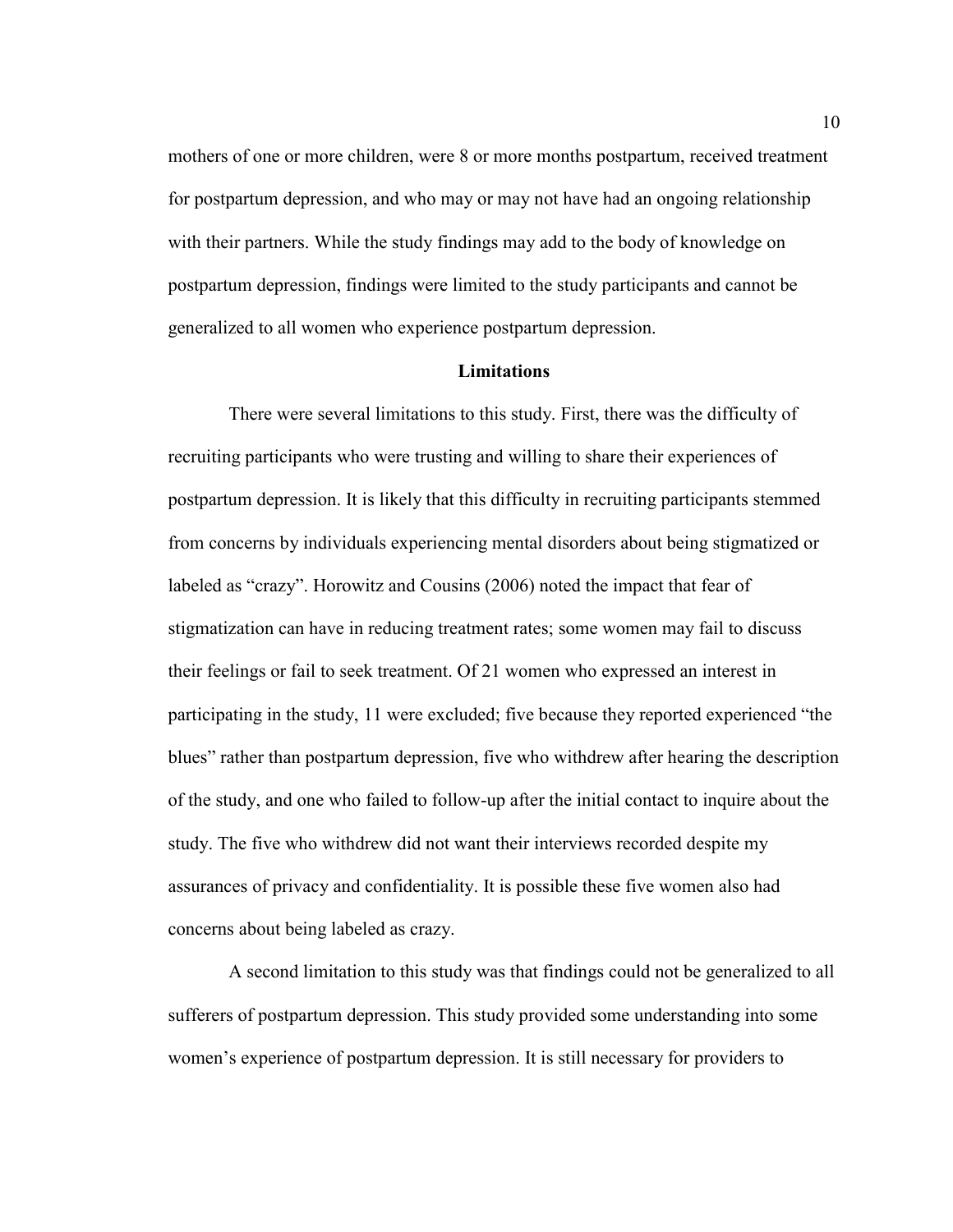evaluate each woman and provide individualized care based on each woman's individual needs and desires. Also, this study was a phenomenological inquiry and therefore did not provide quantitative descriptions of postpartum depression. The study findings were limited to interpretation of identified themes.

 The possibility of introducing response and interviewer bias into the study was also considered as a possible limitation. Response bias occurs when questions are constructed in such a way that respondents choose a particular answer or answer in a particular way based on the researcher's desires. Response bias also occurs if the presence of the interviewer influences the respondents' answers (Babbie, 2004). The interviewer, also, can cause bias in a number of ways that include the tone of the interviewer's questioning and body language. Consideration was given to the way in which questions were constructed so as to minimize these biases. Further, questions were presented in a similar manner for each interview to minimize interviewer bias. In the analysis of qualitative data, it may be difficult to determine whether or not these biases exist. However, one can examine the questions to see if there is any likelihood of bias in the way the questions are phrased (Babbie, 2004). The interview questions were constructed based on empowerment theory, thereby giving the questions a narrower focus and further minimizing the risk of introducing bias into the study.

#### **Significance**

 Paulden, Palmer, Hewitt, and Gilbody (2008) viewed depression as the most burdensome of all mental health illnesses. They argued that postpartum depression affects at least 11% of women and is therefore a significant category of depression. For many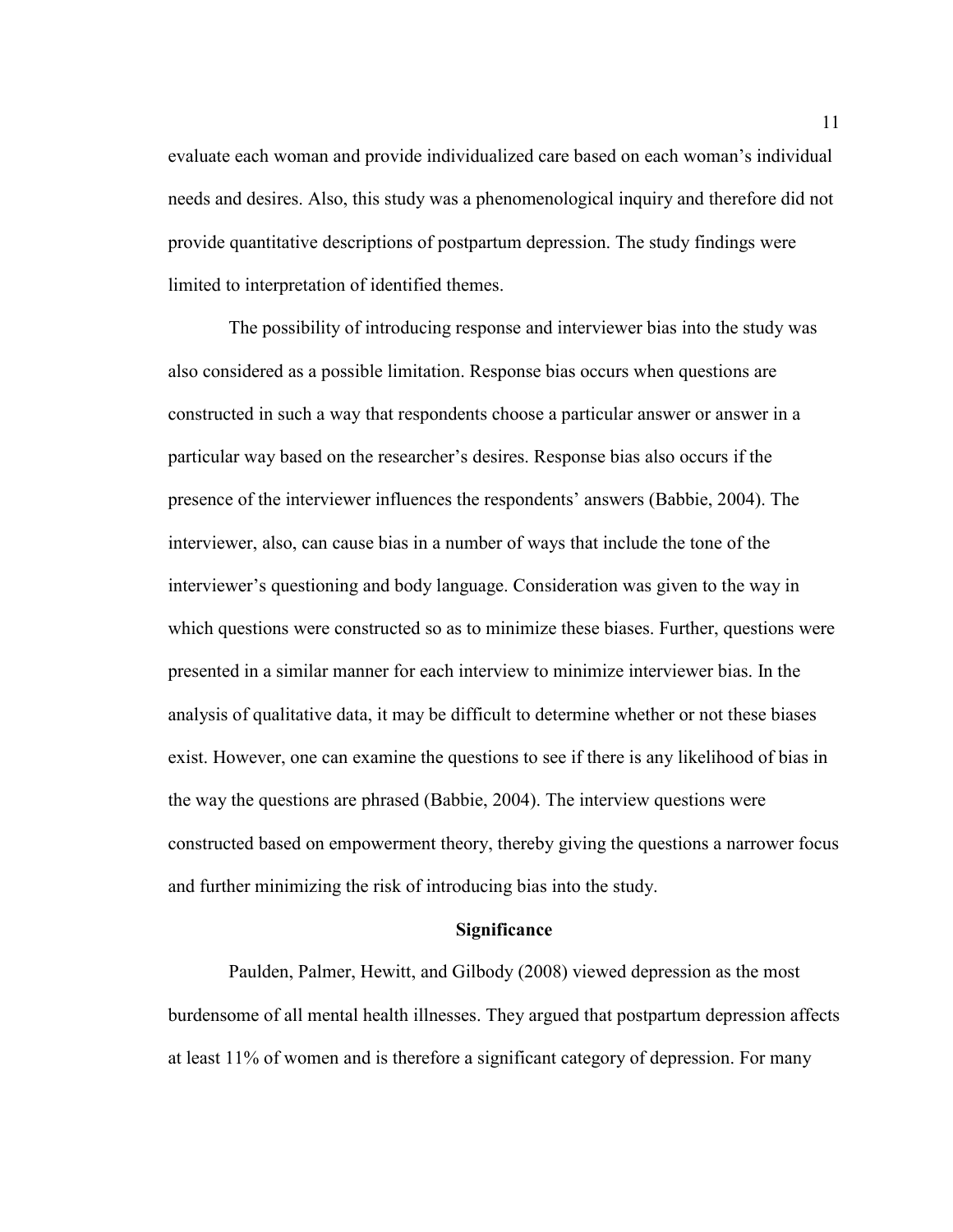mothers experiencing postpartum depression, the disorder is prolonged and very debilitating. Sword, Busser, Ganann, McMillan, and Swinton (2008) pointed out that postpartum depression is the most common mental disorder experienced by women postpartum and is a negative outcome for women across diverse cultures. There are, however, certain factors linked to the development of postpartum depression and predispose certain groups to its development.

 The Centers for Disease Control and Prevention (CDC) conduct ongoing surveillance of maternal attitudes and experiences before, during, and after delivery of a live infant through self-reporting to the Pregnancy Risk Assessment Monitoring System (PRAMS). Based on data received from 17 states, the CDC (2008) reported that, within 1 year after giving birth, some 10% to 15 % of women experienced postpartum depressive symptoms. The PRAMS data revealed that the prevalence of postpartum depression was higher in younger mothers and those who had experienced partner or marital discord or were involved in an abusive relationship. Significant associations were found between postpartum depression and tobacco use during the third trimester of pregnancy, physical abuse before or during pregnancy, trauma-related stress during pregnancy, economic hardship during pregnancy, emotional distress during pregnancy, and giving birth to a low birth weight infant (CDC, 2008).

 Many mothers who suffer postpartum depression or postpartum psychosis have thoughts of harming themselves or their infant, and the rates of suicide and infanticide among these women are high (Beck, 2006). The infant is dependent on the mother for its health and well-being; postpartum depression therefore poses a potentially significant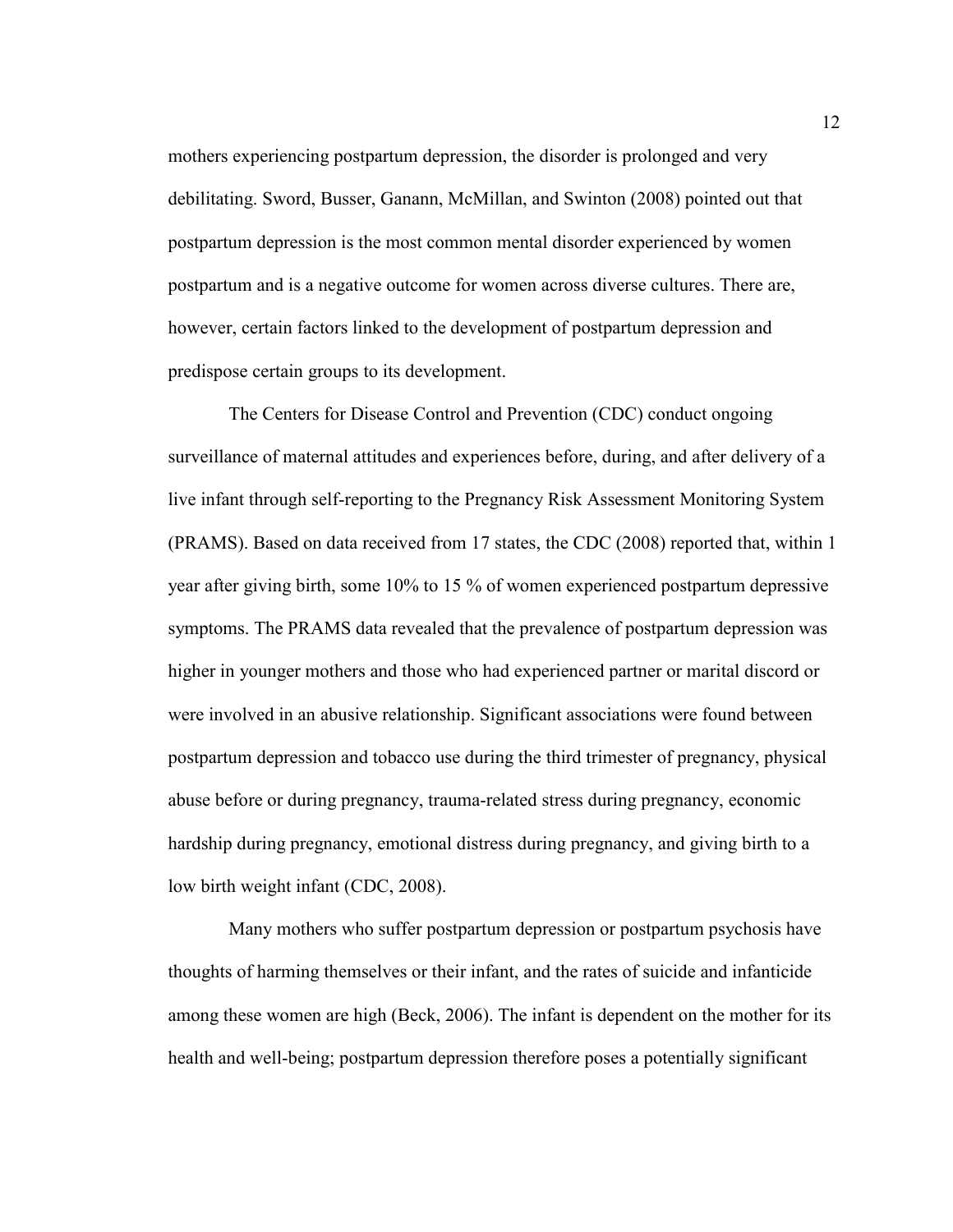threat to the health and well-being of the infant (Seyfried & Marcus, 2003). In cases of infanticide committed by mothers experiencing postpartum depression, Spinelli (2004) argued that there is a feeling of ambivalence in society. On one hand, there is an expression of sorrow, anger, and outrage at the killing of an innocent, defenseless infant at the hand of someone who is expected to be its protector. On the other hand, there is the imprisonment of the mother, whom Spinelli viewed as a victim because her mental illness caused her to kill her infant.

 The societal consequences of postpartum depression are not limited to suicide and infanticide. Wisner, Chambers, and Sit (2006) described postpartum depression as a major public health problem and argued that it "affects crucial infant and adult developmental processes" (p. 2616). They observed that, in children, the negative impact on the mother-infant bond can "increase the risk of impaired mental and motor development, difficult temperament, poor self-regulation, low self-esteem, and behavior problems" (p. 2616). Thus, postpartum depression can negatively affect childhood development.

 Despite evidence that early identification and management can positively alter the course and consequences of postpartum depression, many cases reportedly have gone underrecognized and inadequately managed (Beck, 2006). The social change implication of this study, I hope, is that this study will result in a greater understanding of women's perceptions of the screening and treatment processes for postpartum depression, which will enhance health care providers' knowledge. This knowledge acquisition will be the impetus that will spur these providers to seek to timely identify and partner with these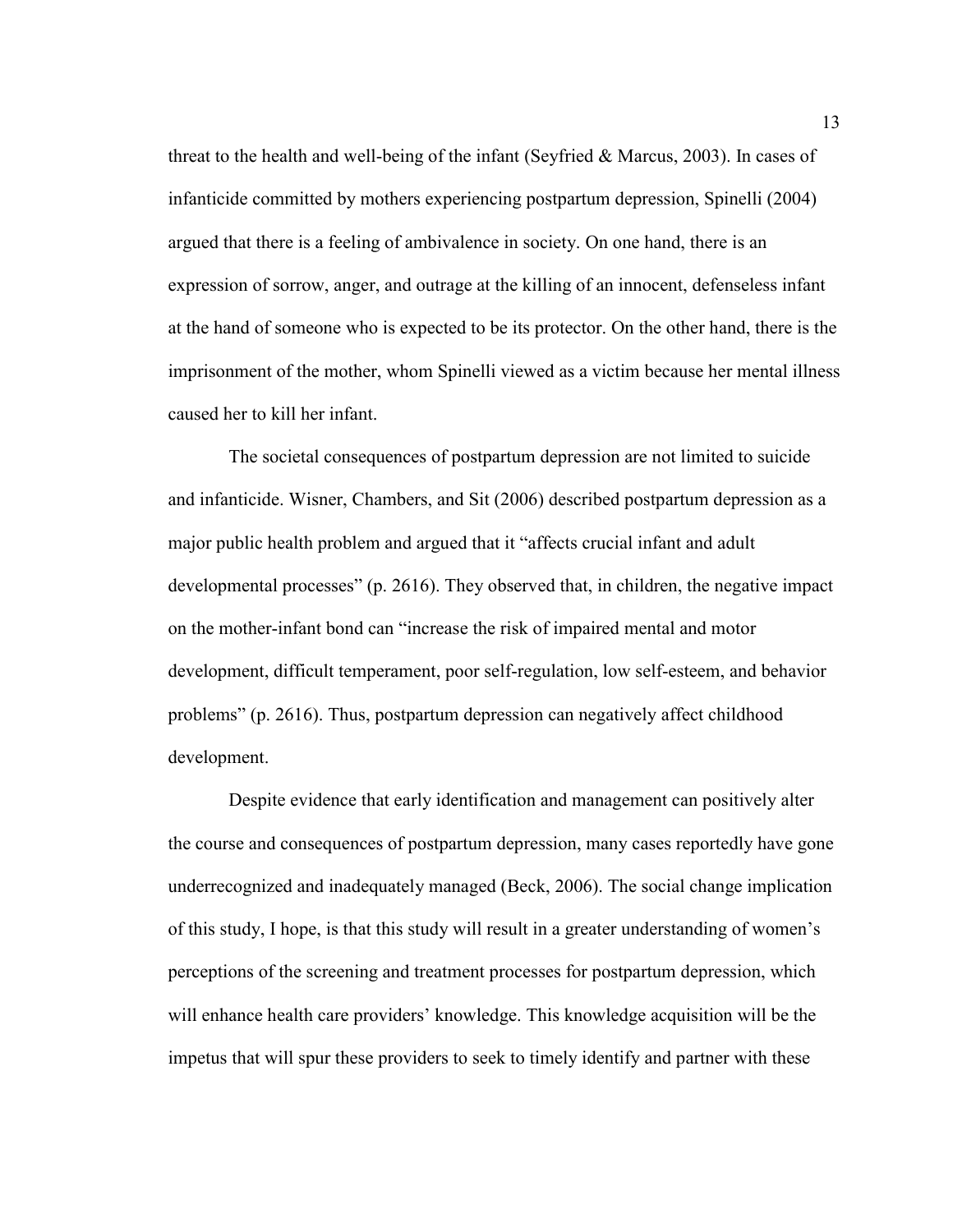women to adequately meet their needs. Further, this study will help in heightening public awareness of postpartum depression as a public health problem for which prevention should be a major goal. By enhancing public understanding of the issue of postpartum depression, progress may be made toward the social change needed to make prevention a greater focus of public health. Societal change is also needed in the judicial system's handling of women whose postpartum psychosis causes them to kill their infants.

#### **Summary**

 Postpartum depression is a complex mood disturbance that can severely impact the woman, her children, her family, and society. Traditionally, societal expectation is that the birth of a child is a joyous experience for a mother and that she will adapt readily to her new role. Postpartum depression deprives the mother of the joy of motherhood and leaves her functionally and emotionally impaired and doubting her ability to be a competent mother. Women experiencing postpartum depression have reported symptoms of insomnia, emotional lability, lack of appetite, and feelings of powerlessness and lack of control (Seyfried & Marcus, 2003; Ugarriza, 2002). Many had thoughts of harming themselves and or their infants. Research has shown that postpartum depression is often unrecognized and untreated (Gjerdingen & Yawn, 2009). Left untreated, the woman's emotional state and her symptoms of postpartum depression may worsen, the course of the disorder prolonged, and the potential for the most severe consequences of suicide and infanticide increased (Morris-Rush & Bernstein, 2002). Early recognition and adequate treatment are important in combating postpartum depression (Gjerdingen & Yawn, 2009).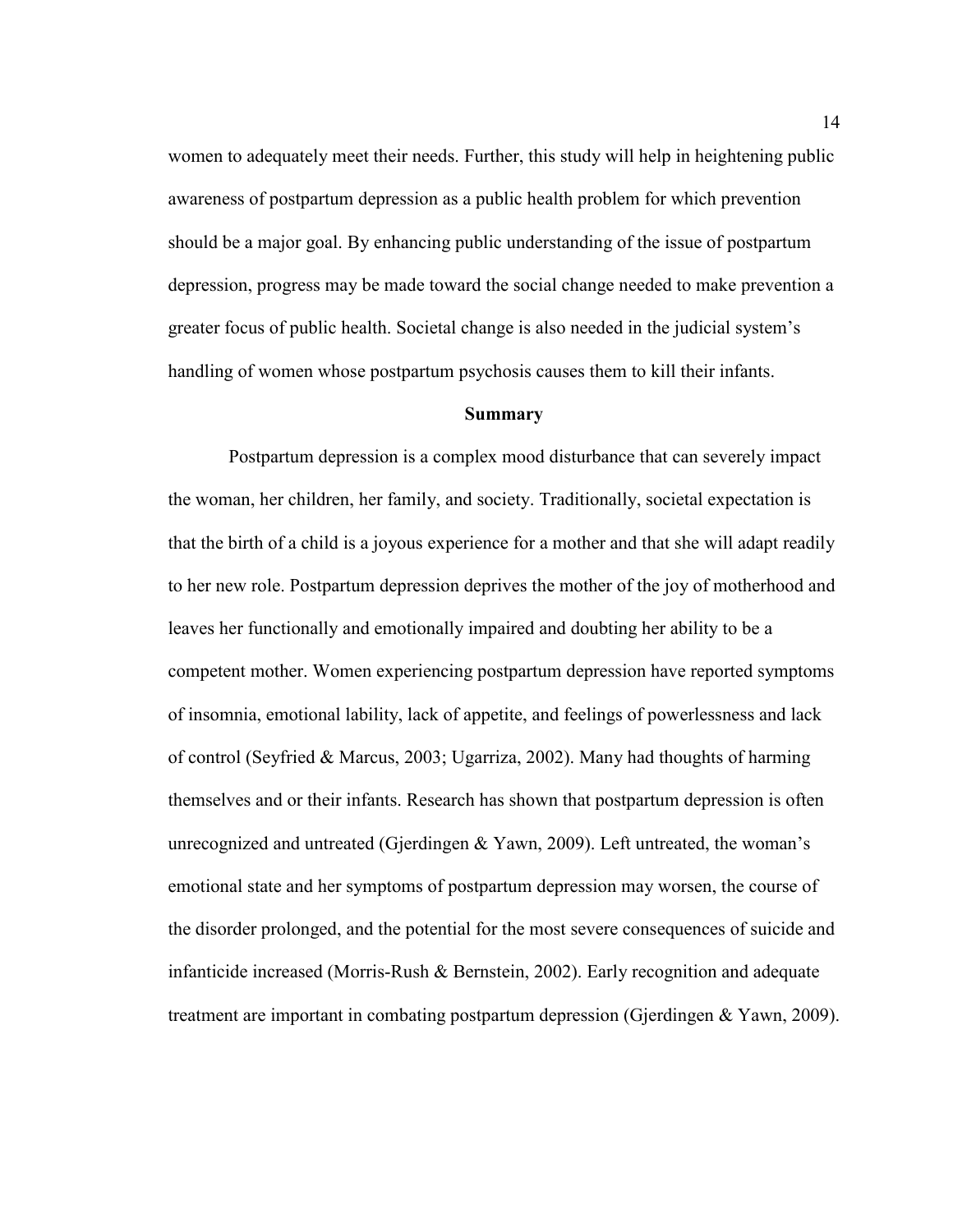The goal of this study was to understand women's experiences of the screening and treatment processes for their postpartum depression. Based on the study findings, the question of whether or not women perceived that they were adequately screened and treated for postpartum depression was addressed. My goal was for the study findings to help providers in planning appropriate screening and care for women with postpartum depression to ensure that their individual needs are met.

 A review of the literature on postpartum depression is presented in Chapter 2. A detailed description of the research methodology is presented in Chapter 3. Chapter 4 describes the study findings. An interpretation of the study findings, implications for social change, recommendations, and the conclusion appear in Chapter 5.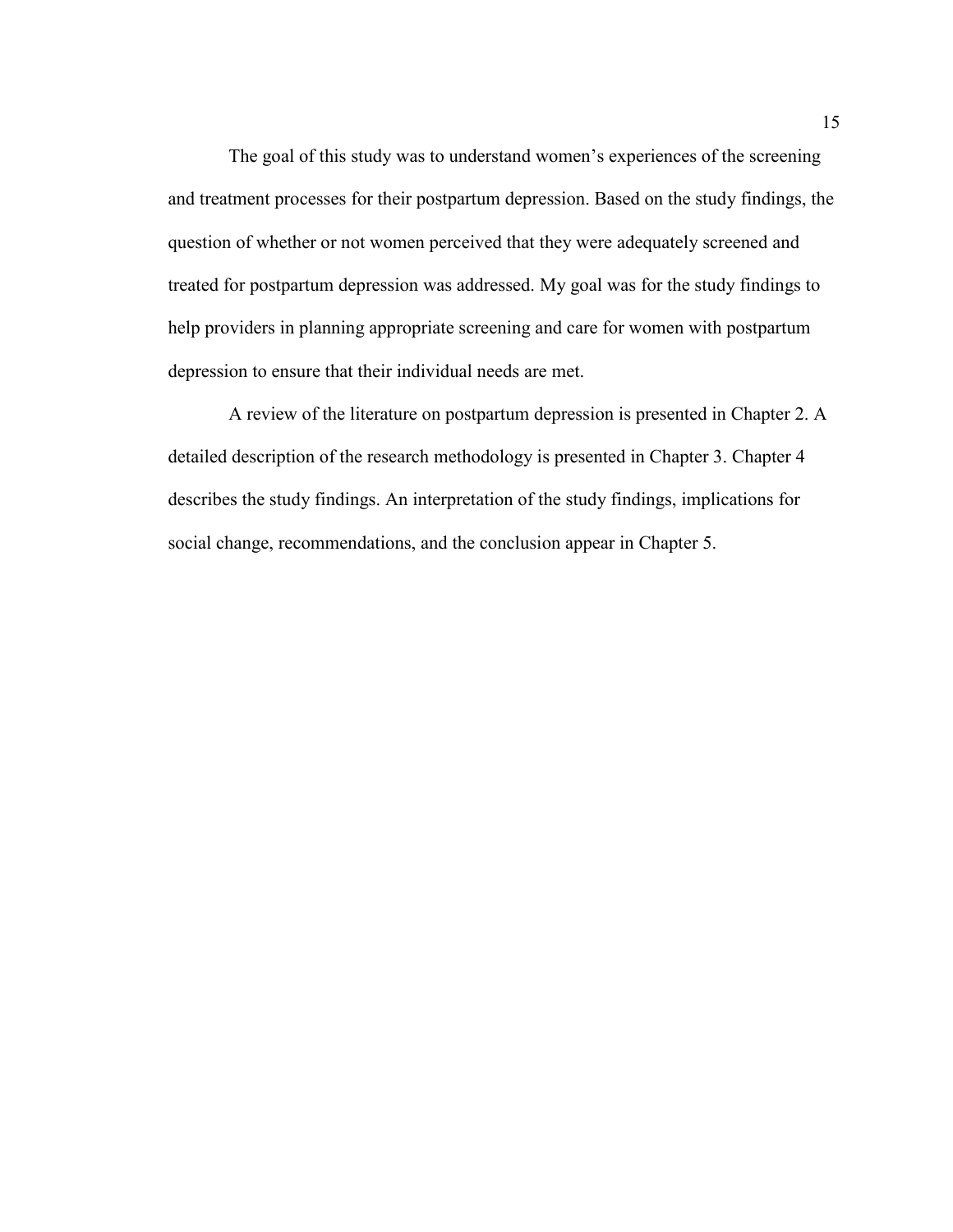#### Chapter 2: Literature Review

#### **Introduction**

 "The joy of motherhood" is an expression often heard in discussions about pregnancy and childbirth because people generally believe that such events are filled with bliss for the expectant or new mother. However, the joy of motherhood is for many expectant and new mothers a myth (Advances in Neonatal Care, 2003; Beck, 2006). Even normal fear may cause pregnancy and childbirth to be far less than a joyous experience for some women (Beck, 2006). For many women, motherhood brings great distress and little or no joy because of their affliction with what is generally termed postpartum depression. Not only does postpartum depression take the joy out of being a mother, but, depending on the severity of the depression, it can also be life threatening for both the mother and infant, as those who are most severely depressed are most likely to act on suicidal and homicidal ideations (Miller, 2002).

 In recent years, there has been an increase in the focus on postpartum depression. Many studies have been conducted to determine its causes, to determine the most effective screening approaches, to identify effective treatment modalities, and to understand its effect on the child and family (Beck, 2002; Beck, 2006; Condon, 2006; Gjerdingen & Yawn, 2009; Logsdon, Wisner, & Pinto-Foltz, 2006). Few studies have explored women's experience of postpartum depression. Specifically, there is a paucity of studies that have sought to understand the perspective of the screening and treatment processes from the viewpoint of those who experience postpartum depression. In this qualitative study, the perceived adequacy of the screening and treatment experiences of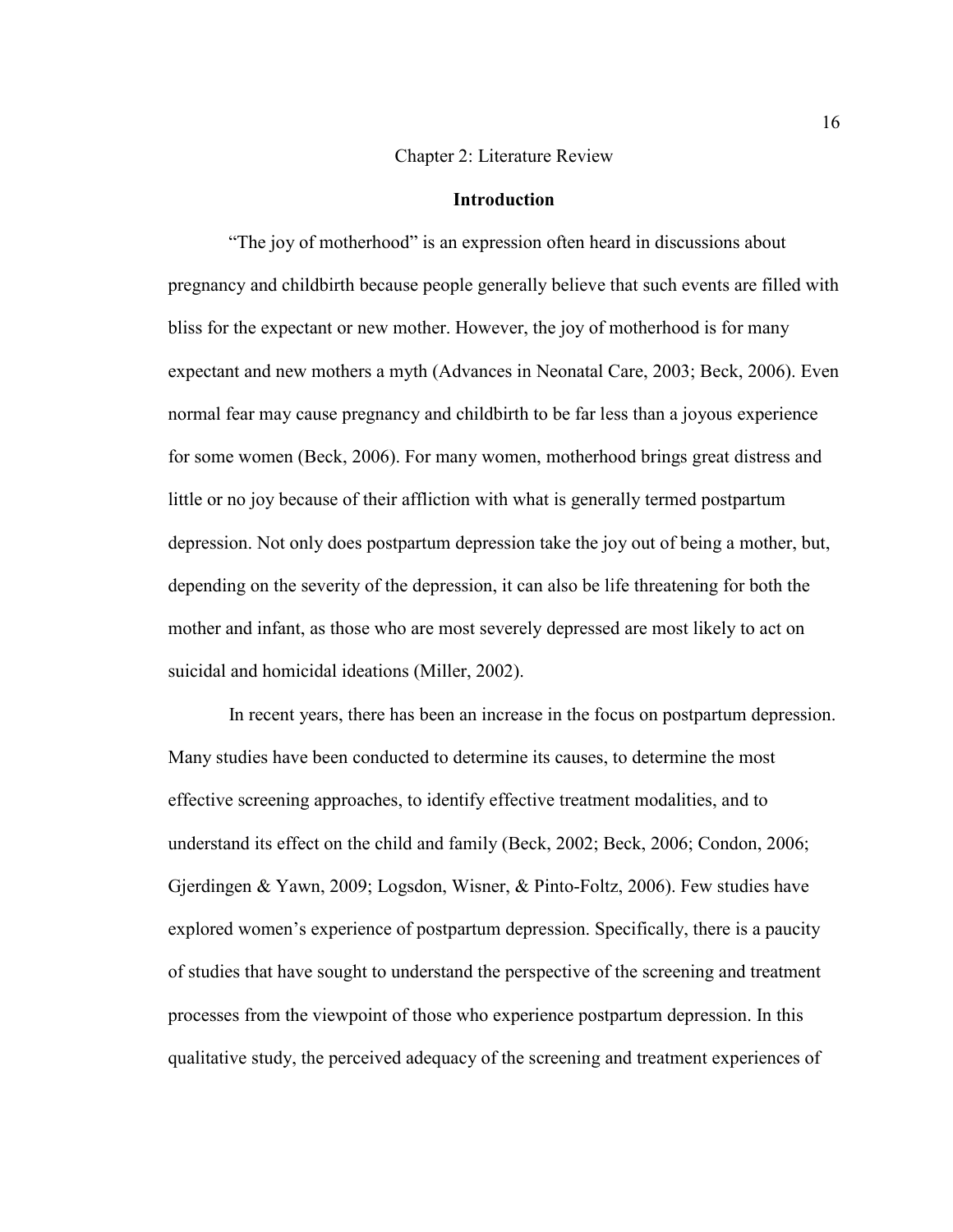women experiencing postpartum depression was assessed. The goal was that this assessment would add to the understanding of postpartum depression.

 Before discussing the findings of this literature review, the search strategy for locating articles is described. Next, a detailed description of the problem of postpartum depression is presented. A review of empowerment theory is also presented, with the aim of adding to the understanding of how scholars have viewed postpartum depression. Additionally, a review of the related research including research on the effects of postpartum mood disorders, treatment modalities, and treatment decisions is presented.

#### **Literature Search Strategy**

 Several sources of information were consulted in the collection of material for this literature review. Online databases such as PubMed, Medline, and Medscape were accessed using search terms such as *postpartum, postnatal, postpartum depression, postnatal depression, postpartum mood disorders*, and *postpartum psychosis*. Additional search terms included *treatment* and *screening*. PsychInfo and CINAHL were also accessed using Walden University's online library and inputting the above search terms. A review of the references used in the articles found through the previously described search strategies was also used to identify additional articles. Full-text articles were retrieved from EBSCO host, the Long Island College Hospital Library, the Metropolitan Hospital Center Library, and the Montefiore Medical Center Library. Some articles were also obtained from other online sources that offered free full-text articles. The full-text of some articles was not available for free online. For these articles, the abstracts were retrieved online and the full-text later obtained from a library.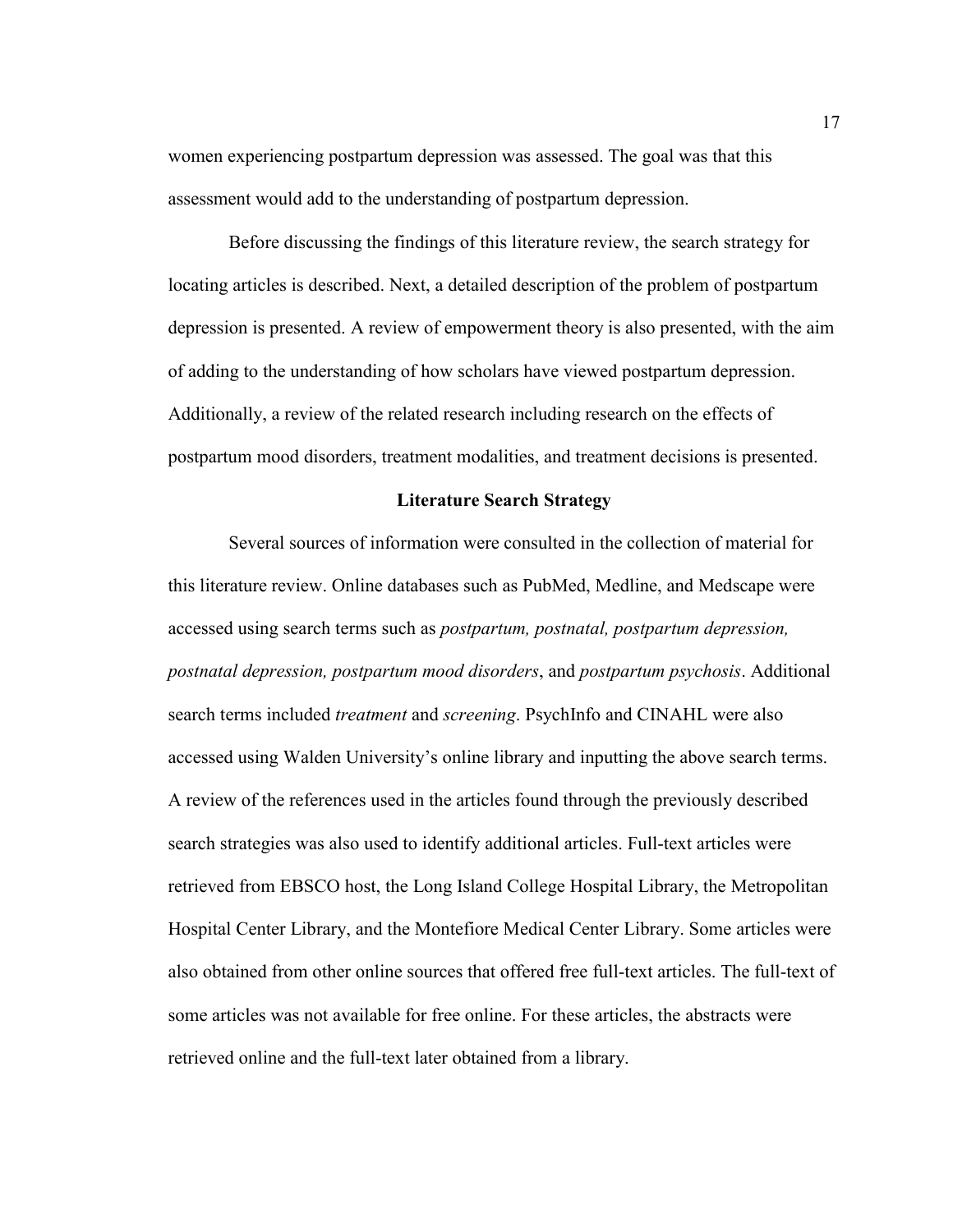#### **Conceptual Framework**

Women experiencing postpartum depression often express a feeling of hopelessness (Advances in Neonatal Care, 2003; Seyfried & Marcus, 2003), powerlessness (Edhborg et al., 2005; Ugarriza, 2002), and lack of control (Ugarriza, 2002). Empowerment theory, which is focused on returning power and control to those experiencing powerlessness, may help in addressing postpartum depression. Perkins and Zimmerman (1995) observed that there are numerous definitions of empowerment. Perhaps this abundance of definitions is the reason Chambers and Thompson (2008) argued that empowerment is a difficult concept to define. Chambers and Thompson viewed empowerment as a process aimed at affording individuals the autonomy and selfesteem to identify and address their own health needs. Another conceptualization of empowerment is that it is "a social-action process through which people gain greater control, efficacy, and social justice" (Peterson et al., 2005, p. 233). Further, Peterson et al. (2005) pointed out that researchers have "often conceptualized empowerment as a multilevel (multi-dimensional) construct that includes individual, organizational, and community level of analysis" (p. 234).

 Perkins and Zimmerman (1995) further demonstrated the multidimensional nature of empowerment. They observed that "theoretically, the construct connects mental health to mutual help and the struggle to create a responsive community" (p. 569). Empowerment research, they observed, centers on determining capabilities and examining environmental determinants of social problems rather than classifying risk factors and assigning blame. "Empowerment-oriented interventions enhance wellness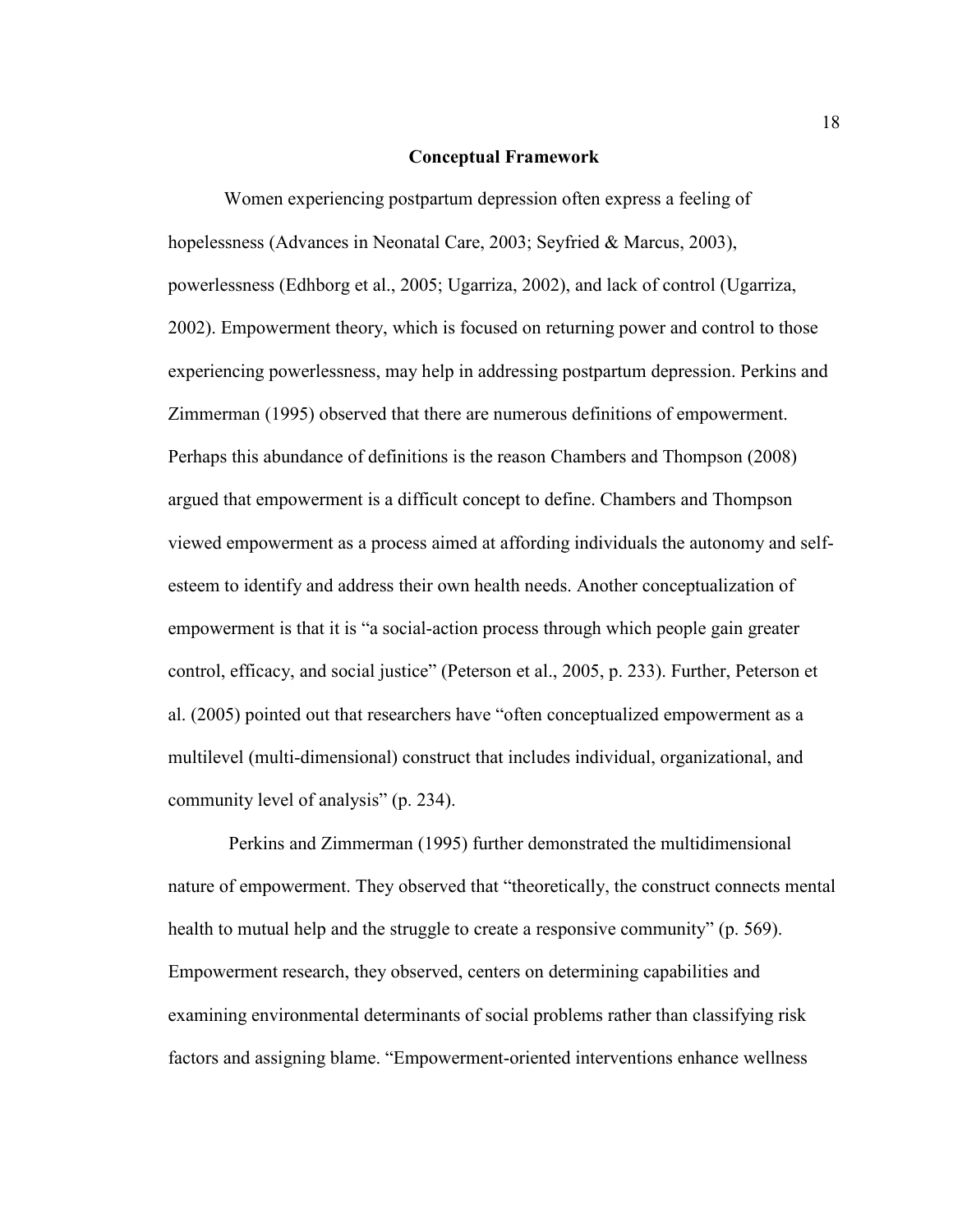while they also aim to ameliorate problems, provide opportunities for participants to develop knowledge and skills, and engage professionals as collaborators instead of authoritative experts" (Perkins & Zimmerman 1995, p. 570).

 Chambers and Thompson (2008) acknowledged the difficulty professionals often have conceptualizing the term empowerment and pointed to the work of MacDonald (1998), who argued that empowerment resulted from an effort against authoritarianism. Chambers and Thompson investigated nurses' understanding of the term empowerment and their use of the concept when engaged in health promotion activities in the acute care environment. Participants were 20 registered nurses who worked in an acute care setting in the United Kingdom. Study data were collected using six vignettes. The nurses were asked to say how they would plan for the health promotion needs of the subjects in the vignettes. The study found that some nurses conceptualized empowerment as a process through which knowledge is used to change patients' behaviors while others viewed empowerment as a way to provide care to disempowered individuals who were incapable of making decisions for themselves (Chambers and Thompson, 2008).

 While many researchers have focused on empowerment as an outcome, Hur (2006) examined empowerment as a process. Hur reviewed empowerment literature and described the process of empowerment in various fields. In the field of health studies, empowerment involves "discovering reality, developing the necessary knowledge, fostering competence, and employing confidence for making their voices heard" (Hur, 2006, p. 527). Further, Hur's analysis of the literature showed that alienation, awareness, participation, and a sense of community were interconnected steps leading to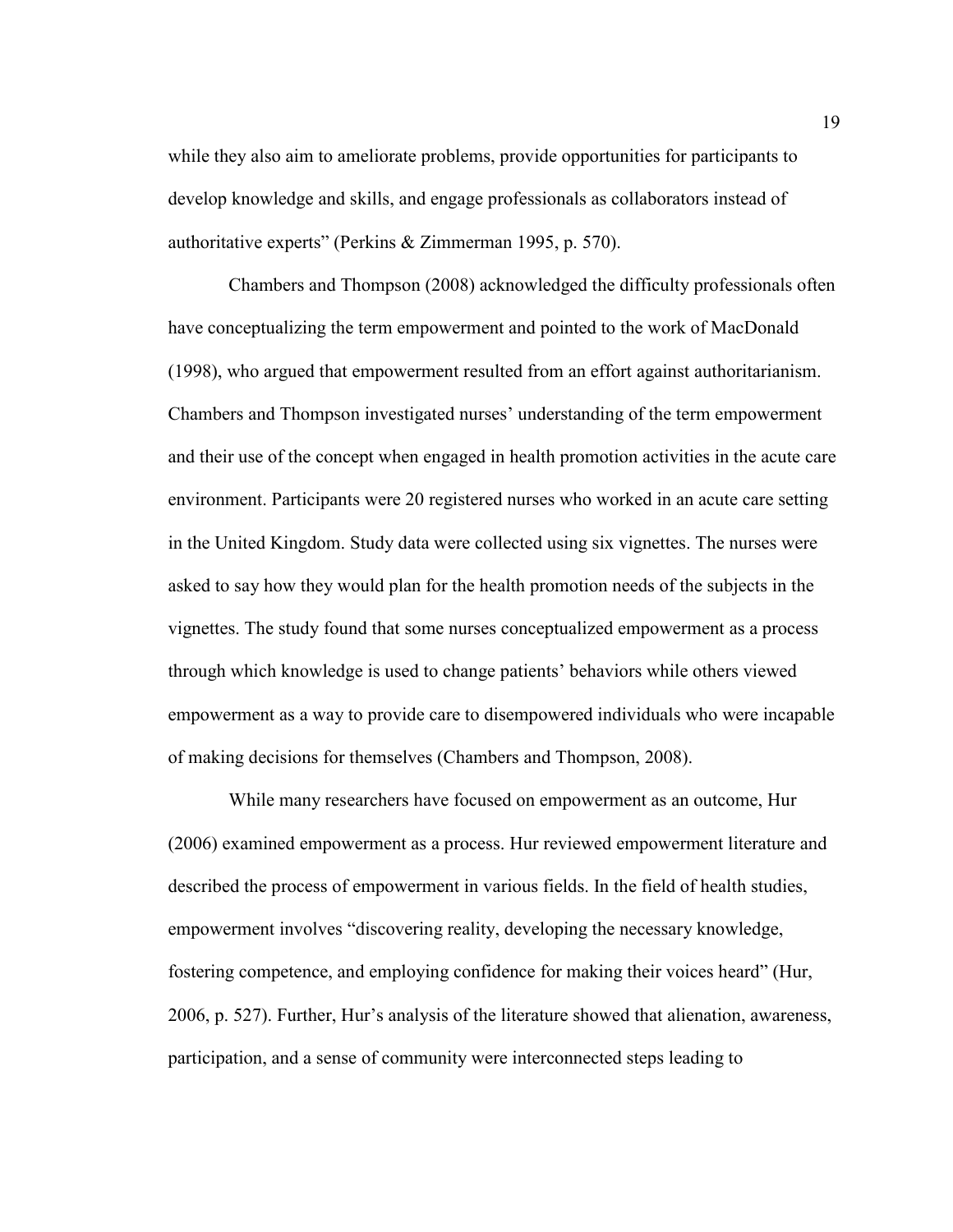empowerment. The reality of powerlessness and alienation is the first step in the empowerment process. The second step in the process is the realization or awareness that there is lack of power and the possibility to gain power and change one's situation. The third step involves taking the initiative to mobilize the disempowered and share power with them through collective action. Hur noted that empowerment continues beyond the third step because it grows and is maximized by involving the masses. Hur argued that "maximized human empowerment can be practiced at the final stage to overcome social oppression and achieve social justice" (p. 530).

 The analysis also showed two interrelated categories of empowerment, personal or individual empowerment and collective empowerment. Personal empowerment develops when individuals seek to acquire "the capabilities to overcome their psychological and intellectual obstacles and attain self-determination, self-sufficiency, and decision making abilities" (Hur, 2006, p. 531). Collective empowerment occurs as a result of people joining forces to overcome barriers or obstacles to social change. Personal empowerment and collective empowerment each has its own set of four components. The components of personal empowerment include meaning, competence, self-determination, and impact (Hur, 2006). Meaning and competence are viewed as interconnected concepts of mastery, defined as having total control of someone or something. Meaning is said to "involve a fit between the needs of one's work role and one's values, belief, and behaviors" (Hur, 2006, p. 532). Competency is the belief that one has the skills and abilities required to ably perform one's responsibilities. Selfdetermination refers to one's sense of personal control over one's work. Impact, on the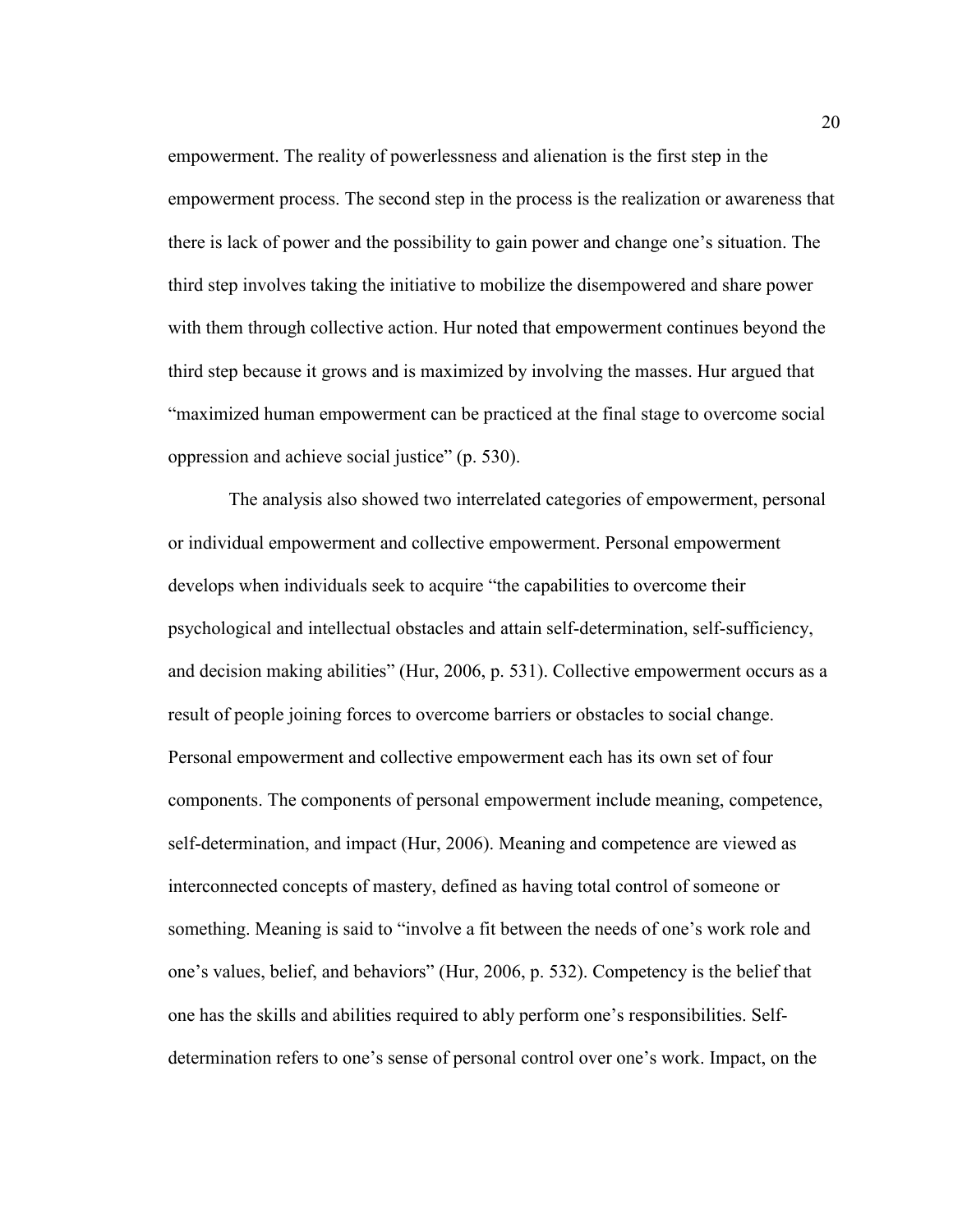other hand, refers to "the individual's sense of control over organizational outcome" (Hur, 2006, p. 532).

 The components of collective empowerment include collective belonging, involvement in the community, control over organization in the community, and community building. Collective belonging refers to being part of a "social network of peers" (Hur, 2006, p. 533). Involvement in the community means active engagement in community affairs aimed at affecting change or redistributing power within the community (Hur, 2006). Control over organization in the community refers to the exertion of influence over community organizations through group support, advocacy, and political control. Community building relates to the development of a sense of social cohesion among the populace that will enhance "their ability to work together, problem solve, and make group decision for social change" (Hur, 2006, p. 534).

 Hur (2006) declared that there is a strong interconnectedness between empowerment and power. Applying empowerment concepts to the issue of postpartum depression has the potential to help women experiencing postpartum depression gain mastery over their situations. Kabeer (2001) discussed three dimensions of empowerment. These are resources, agency, and achievements. Kabeer viewed resources as the conditions under which an individual makes choices; agency as the process by which choice is made; and achievements as the outcomes of choices. Through screening, women who are experiencing postpartum depression can be identified and directed toward the necessary resources that will help them make choices or decisions that will aid their recovery.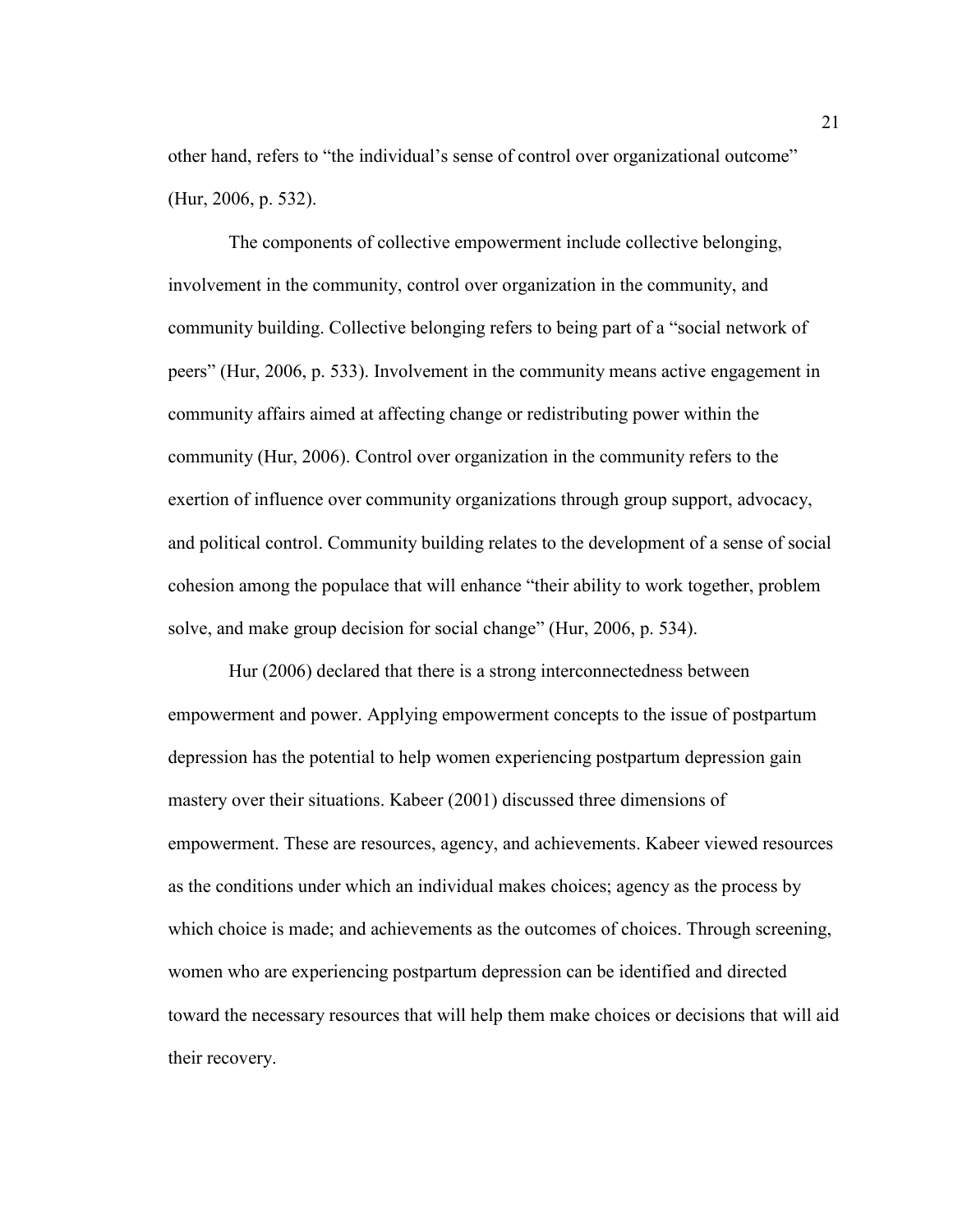Researchers have recommended that assistance with childcare be included in the treatment process. Kauppi, Kumpulainen, Vanamo, Merikanto, and Karkola (2008) cautioned that, while treatment may result in empowerment, assistance should be provided in caring for the baby, as childcare activities can be overwhelming. If childcare leaves the mother feeling "helpless and tired, empowerment may activate her without changing the stress and may lead to suicidal and filicidal behavior" (Kauppi et al., 2008, p. 205). Empowerment may lead to awareness, but if the mother does not have the support needed to help in overcoming childcare-associated stress, she may not be able to achieve mastery and competence necessary for recovery.

 As previously noted, the empowerment process fosters self-esteem and autonomy and enables individuals to identify and address their own health needs (Chambers & Thompson, 2008). Further, as Perkins and Zimmerman (1995) noted, empowermentbased interventions enhance wellness, ameliorate problems, and fosters collaboration between the professional and patient. In this study, I used empowerment theory to construct the interview questions. Questions were constructed to elicit information on elements of empowerment theory as well as the participants' perception of the screening and treatment processes for their postpartum depression.

#### **Health Problem**

 Beck (2006) described postpartum depression as a "crippling mood disorder" (p. 40) that can severely impact the mother-infant dyad. Seyfried and Marcus (2003) observed that postpartum depression poses a potentially significant threat to the health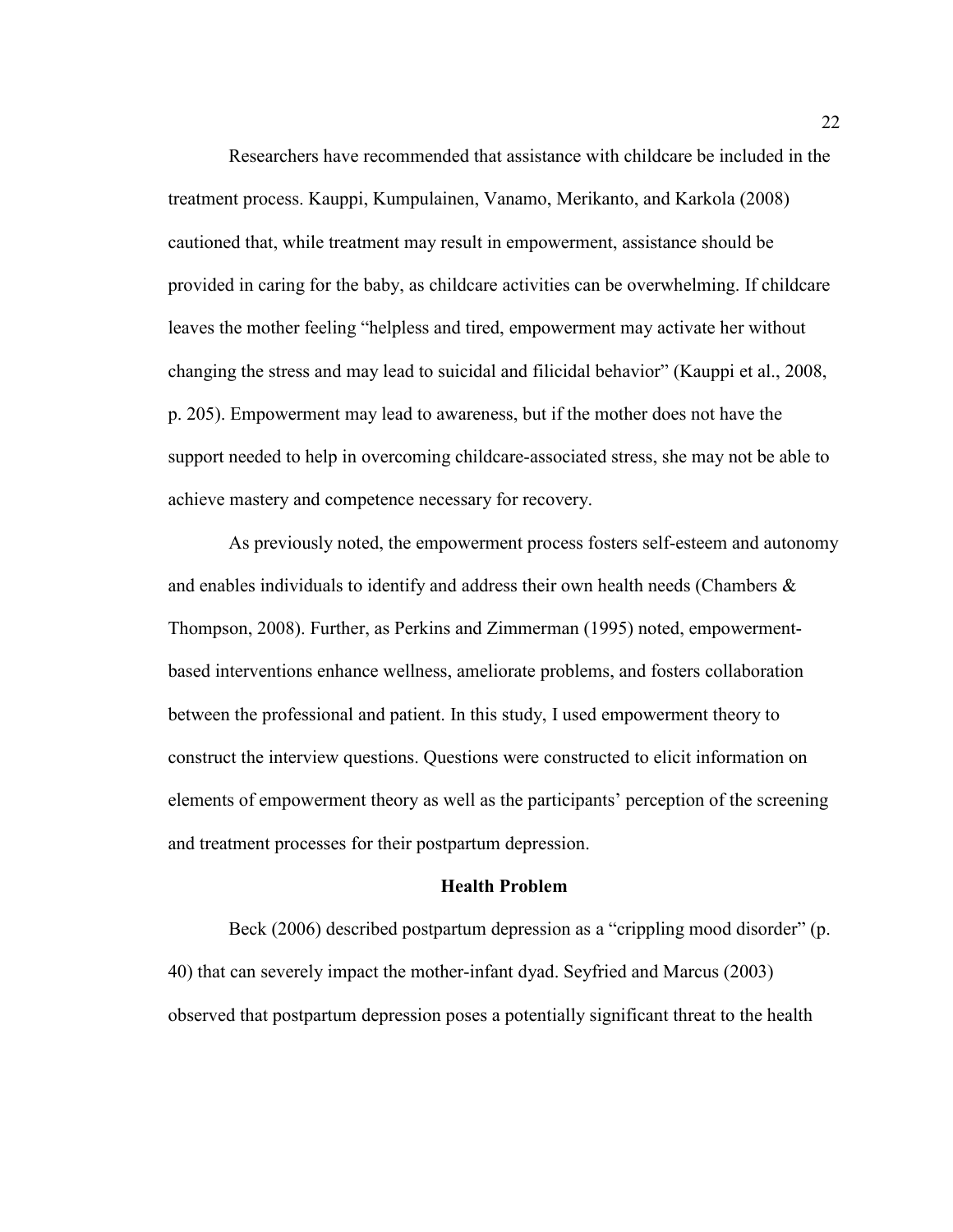and well-being of the infant due to the infant's dependence on its mother for its health and well-being.

 Generally, postpartum depression refers to three conditions; postpartum or "baby blues", postpartum depression, and postpartum psychosis (Advances in Neonatal Care, 2003; Kendall-Tackett, 1994). However, researchers, in current literature, placed postpartum depression on a continuum of postpartum mood disorders that ranges from the "baby blues" to postpartum psychosis (Beck, 2003; Buist, 2006). Where an individual falls on the continuum is dependent on the number and type of risk factors the individual possesses (Buist, 2006). Additional postpartum mood disorders that have been identified include postpartum panic disorder, postpartum obsessive-compulsive disorder, postpartum bipolar II disorder, and postpartum posttraumatic stress disorder (Advances in Neonatal Care, 2003; Beck, 2006; Ross & McLean, 2006). Beck (2003) pointed out that these postpartum mood disorders each has its own distinctive symptoms and that it is important to distinguish between postpartum depression and other postpartum mood disorders. A description of the three conditions that are generally referred to as postpartum depression follows.

#### **Postpartum Blues**

 Postpartum blues is a common transient disturbance in mood occurring in some 30% to 75% of new mothers (Seyfried & Marcus, 2003; Suri & Altshuler, 2004). Symptoms generally resolve within a few hours to a few days (Advances in Neonatal Care, 2003). Most commonly, women who experience postpartum blues demonstrate emotional lability (Seyfried & Marcus, 2003). Other manifestations of postpartum blues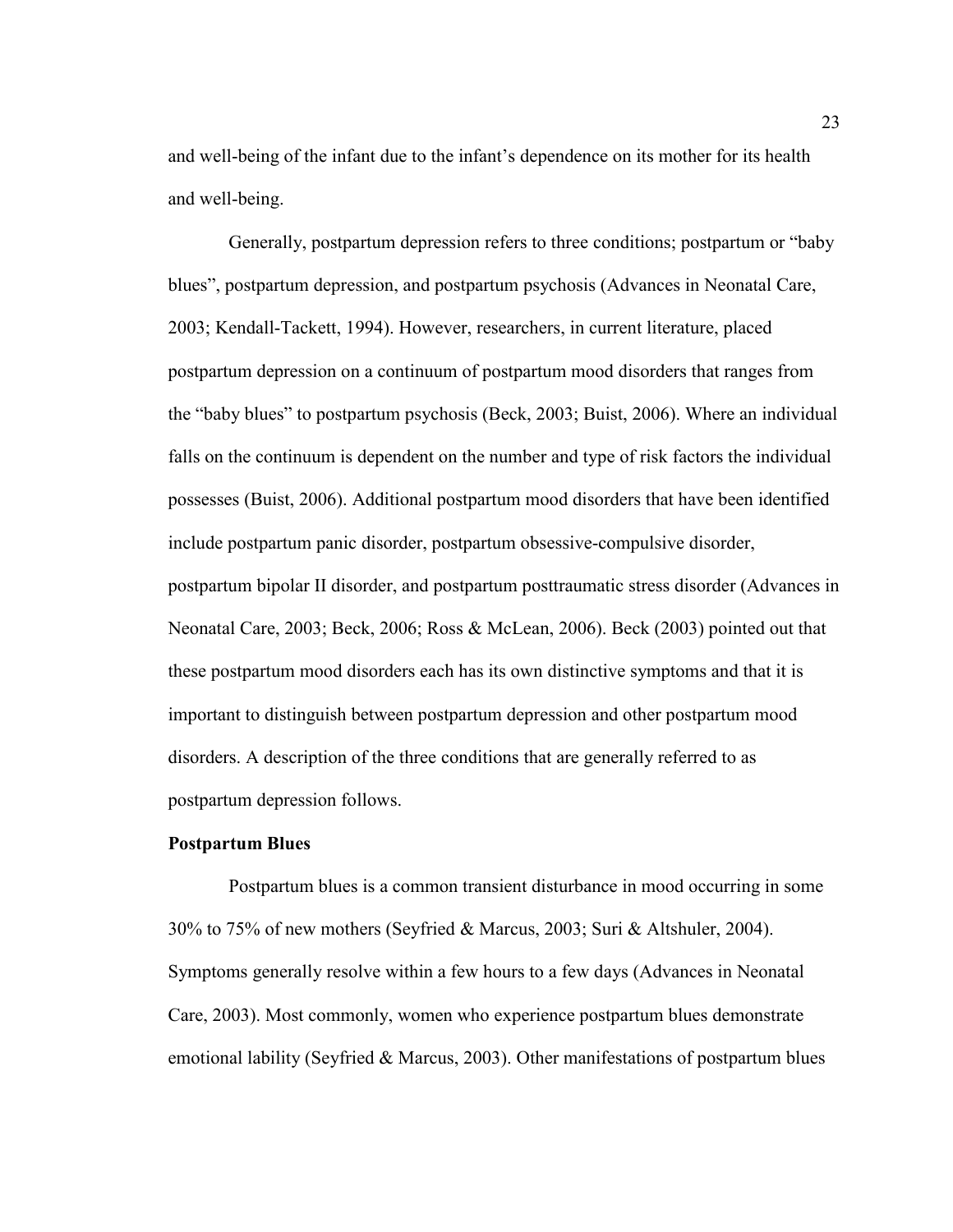include sleep disturbance, irritability, anxiety, headache, fatigue, and subjective feelings of confusion, lack of concentration, and absent-mindedness (Advances in Neonatal Care, 2003; Seyfried & Marcus, 2003; Suri & Altshuler, 2004). Seyfried and Marcus (2003) observed that some researchers disagree as to whether a depressed mood is characteristic of the blues while others, however, found a depressed mood to be a feature of the blues. Some researchers, Seyfried and Marcus noted, found the tearfulness of the blues to be not related to sadness but rather to happiness.

 The blues has no clear diagnostic criteria and no clearly identified etiology. According to Seyfried and Marcus (2003), circulating hormone levels and psychosocial factors have been the focus of much of the research into the cause of the blues but the cause remains elusive. Postpartum blues "is self-limiting and requires no specific treatment other than education and support" (Seyfried & Marcus, 2003, p. 231). Some 20% of women who experience the blues will progress to postpartum depression; therefore reassurance and support is needed (Suri & Altshuler, 2004).

#### **Postpartum Depression**

 Seyfried and Marcus (2003) defined postpartum depression as "a non-psychotic depressive episode" (p. 233) that may begin or extend into the postnatal period. Postpartum depression is the most common psychiatric postpartum mood disorder (Suri & Altshuler, 2004). It reportedly occurs in 10% to 22% of new mothers and generally occurs within 4 weeks postdelivery (Seyfried & Marcus, 2003). Symptoms of postpartum depression may include a lack of interest or pleasure in usual activities, significant loss or gain in weight, loss of appetite, low self-esteem, insomnia or hypersomnia, significant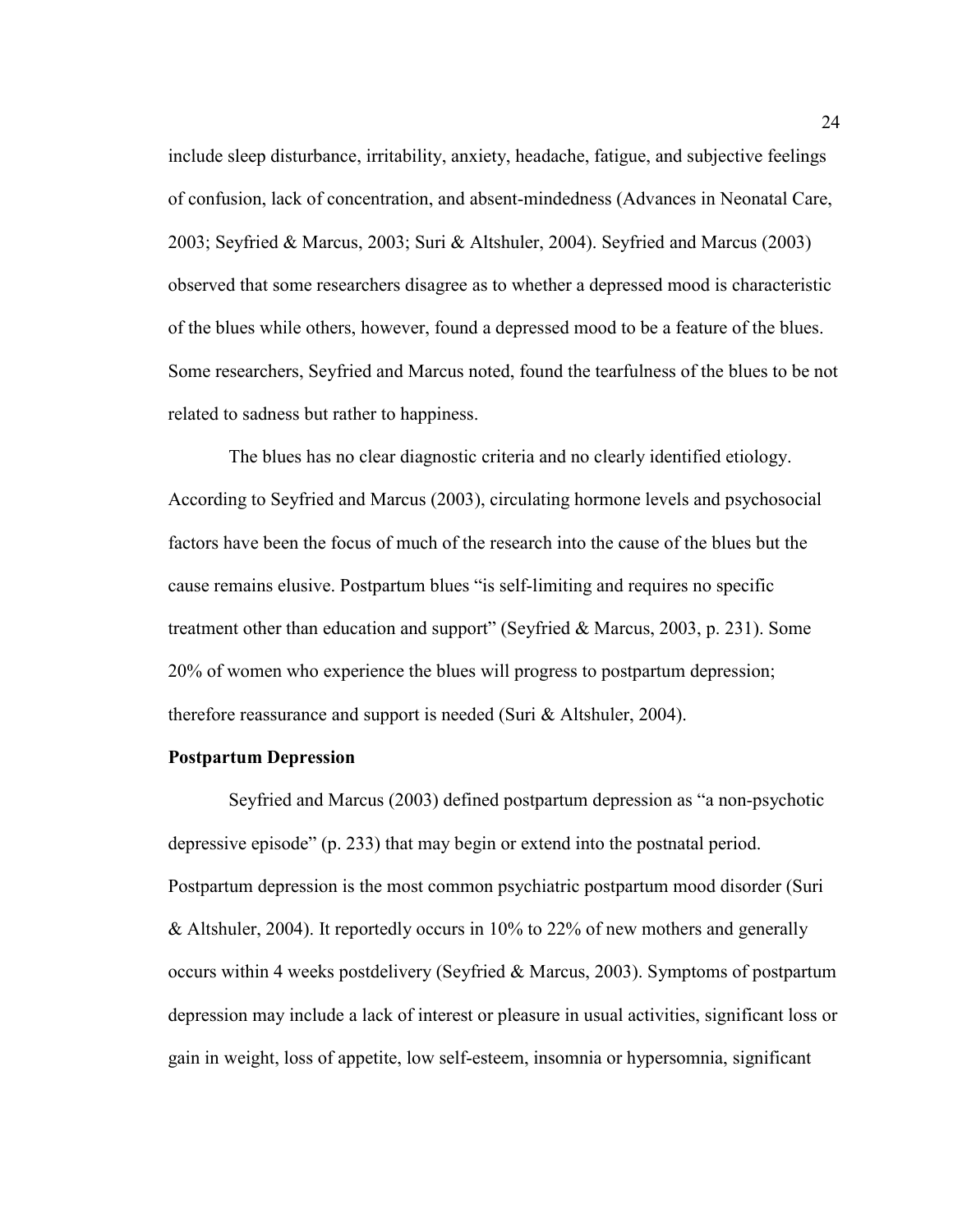fatigue or energy loss, feelings of worthlessness or hopelessness, feelings of guilt, a decreased ability to think or concentrate, and recurrent thoughts of suicide or thoughts of harming the infant (Advances in Neonatal Care, 2003; Seyfried & Marcus, 2003). Having five or more of the previously identified symptoms, lasting 2 or more weeks, is diagnostic of postpartum depression.

 Seyfried and Marcus (2003) pointed out that several of the symptoms of postpartum depression overlap with normal experiences of the postpartum period. Such normal experiences include fatigue, sleep disturbance, and changes in weight. Because of this overlap, Seyfried and Marcus observed, some depression scales may have a high rate of false positives. The Edinburgh Postnatal Depression Scale (EPDS) is one scale that is found to be fairly accurate, easy to administer, and has been validated in several studies (Seyfried & Marcus, 2003).

 The etiology of postpartum depression, like that of the blues, is unclear. Biological and psychosocial factors have also been considered in an effort to understand the etiology of postpartum depression (Seyfried & Marcus, 2003). Seyfried and Marcus (2003) discussed evidence suggesting that there are some women with postpartum depression secondary to thyroid dysfunction; however a link to changes in the circulating levels of other hormones has not been found. There has also been no consensus among researchers on a link to psychosocial factors. "A woman's personal psychiatric history, has been consistently found to be a risk factor" (Seyfried & Marcus, 2003, p. 234). Some evidence indicates that women with a prior history of psychiatric depressive disorders are at risk for postpartum depression. Seyfried and Marcus suggested that the association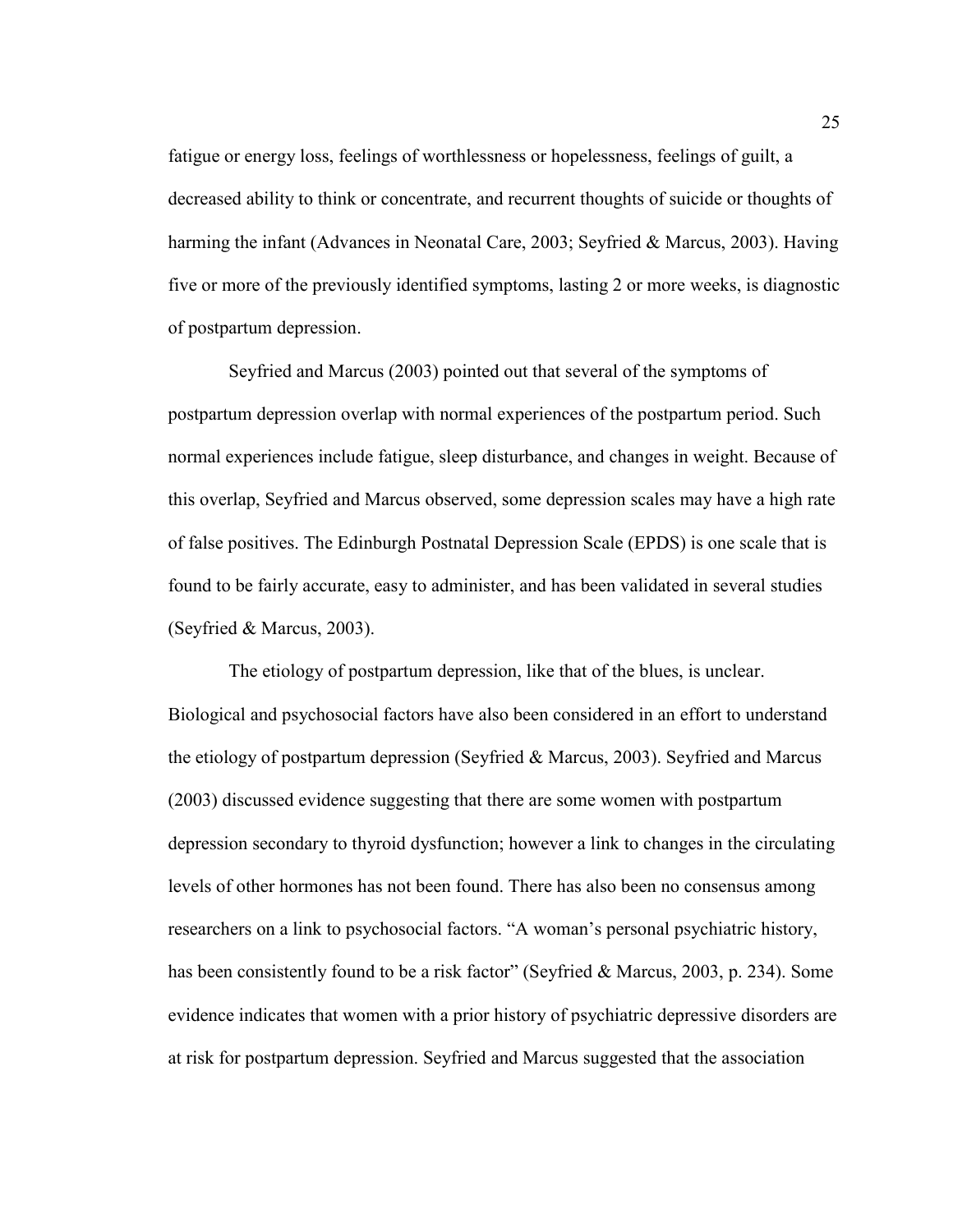between postpartum depression and obstetrical complications is more inconsistent than the association between postpartum depression and marital discord and lack of social support.

 Women who experience postpartum depression are predisposed to later episodes of depression (Seyfried & Marcus, 2003). According to Seyfried and Marcus, treatment for postpartum depression is generally the same as for a major depressive episode not related to parturition. Treatment is primarily pharmacological but some nonpharmacologic treatment is available to women who may prefer to have no medication (Seyfried & Marcus, 2003).

#### **Postpartum Psychosis**

 Seyfried and Marcus (2003) also discussed postpartum psychosis and stated that it occurs in one to two new mothers per 1,000. They noted that the onset typically occurs within the first 2 weeks postdelivery and that symptoms include elation, mood lability, distractibility, increased activity, delusions, hallucinations, and an inability to function. Other symptoms of depression including feelings of guilt and worthlessness, cognitive disorganization, bizarre behavior, and suicidal and homicidal ideations may also be present.

 Some evidence indicates that there is a relationship between postpartum psychosis and bipolar disorder (Seyfried & Marcus, 2003). As Seyfried and Marcus pointed out, women with bipolar disorder and a family history of postpartum psychosis appear to be at greater risk for postpartum psychosis. Further, they point to a relationship between postpartum psychosis and biological factors. In their discussion, they noted that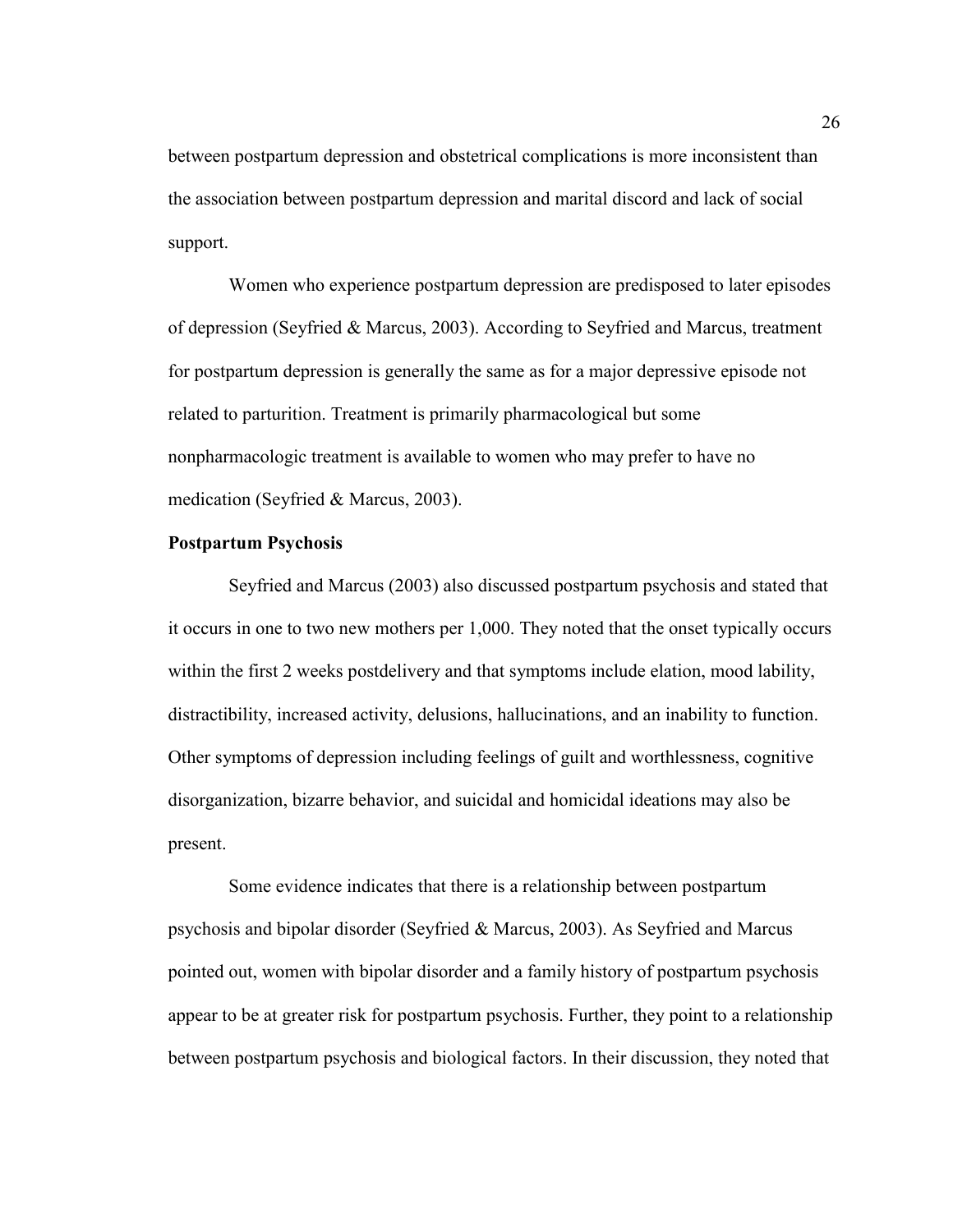generally there seem to be no significant association between biological factors and postpartum psychosis. However, there is evidence that suggests an association between postpartum thyroiditis and postpartum psychosis (Seyfried & Marcus, 2003). Additionally, primiparous women have been found to be more at risk for postpartum depression (Seyfried & Marcus, 2003).

The impact of postpartum psychosis can be very severe for both the mother and infant and suicide and infanticide, although rare, can result (Spinelli, 2004). Mood stabilizer and antipsychotic medications are often required to treat postpartum psychosis (Seyfried & Marcus 2003).

#### **Effects of Postpartum Mood Disorder**

 The burden of postpartum depression has significant implications for the mother and also her partner and infant. Researchers have found deleterious effects in both fathers and infants of women experiencing postpartum depression. The negative impact on fathers and infants often further compromises the mothers' mothering abilities (Condon, 2006; Logsdon, Wisner, & Pinto-Foltz, 2006).

#### **Mothers and Postpartum Depression**

**Adjustment after parturition***.* For postpartum women, the expected transition during the postpartum period involves a physical recovery from parturition, attention to the care needs of the infant, assistance with sibling adjustment, adaptation to new roles, and fulfillment of social expectations (Landy, Sword, & Valaitis, 2009). For those who are socioeconomically disadvantaged, Landy et al. pointed out, the transition can be especially challenging. These women are more likely to experience postpartum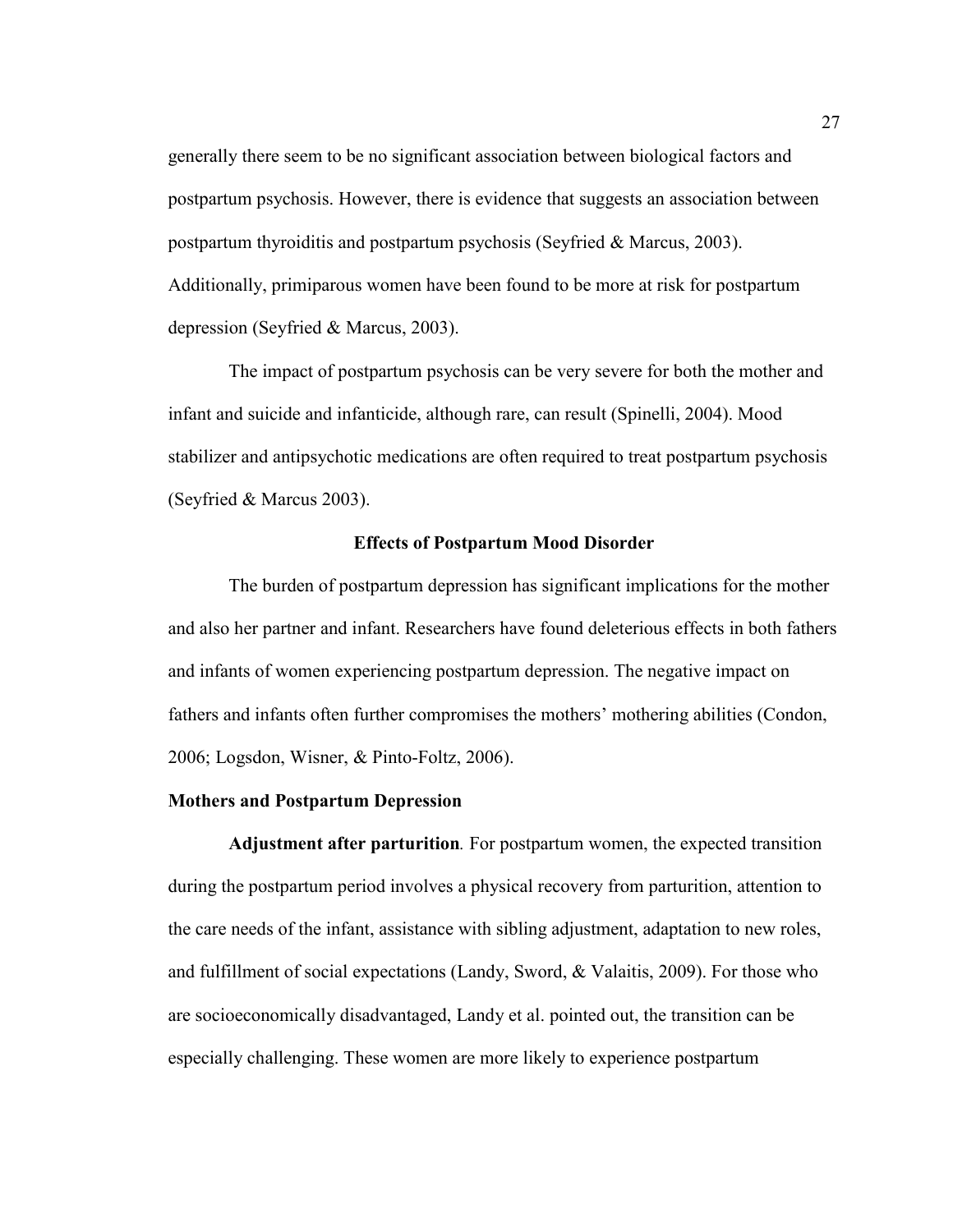depression, nutritional deficiencies, and other adverse health outcomes (Landy et al., 2009). Further, they are more likely to lack social support and to experience violence at the hands of intimate partners (Landy et al., 2009).

**Experiences of the socioeconomically disadvantaged**. Landy et al. (2009) used a qualitative descriptive approach to examine and describe the experiences of socioeconomically disadvantaged postpartum women. The study participants were 24 postpartum women recruited from four southern Ontario hospitals. The researchers found two broad themes. The first was "ongoing burden of their day-to-day lives" with subthemes of "poverty and material deprivation, stigmatization through living publicly examined lives, and precarious social support" (Landy et al., p. 196). The second was an "ongoing struggles to adjust to changes" resulting from their infants' births (Landy et al., p. 196). Subthemes linked to this second theme included "the first weeks were hard, feeling out of control, absence of help at home, complex relationship with baby's father, and health and wellbeing" (Landy et al., p. 196).

**Expectations versus reality of motherhood**. According to Edhborg et al. (2005), in a meta-synthesis of qualitative studies, there were indications that women experiencing postpartum depression perceived a significant difference between the expectation and reality of motherhood. They observed that mothers described having a sense of downward spiraling and a feeling of overwhelming loss. This, they observed, has led some researchers to conceptualize motherhood as being characterized by a sense of loss with the most important loss being the loss of identity.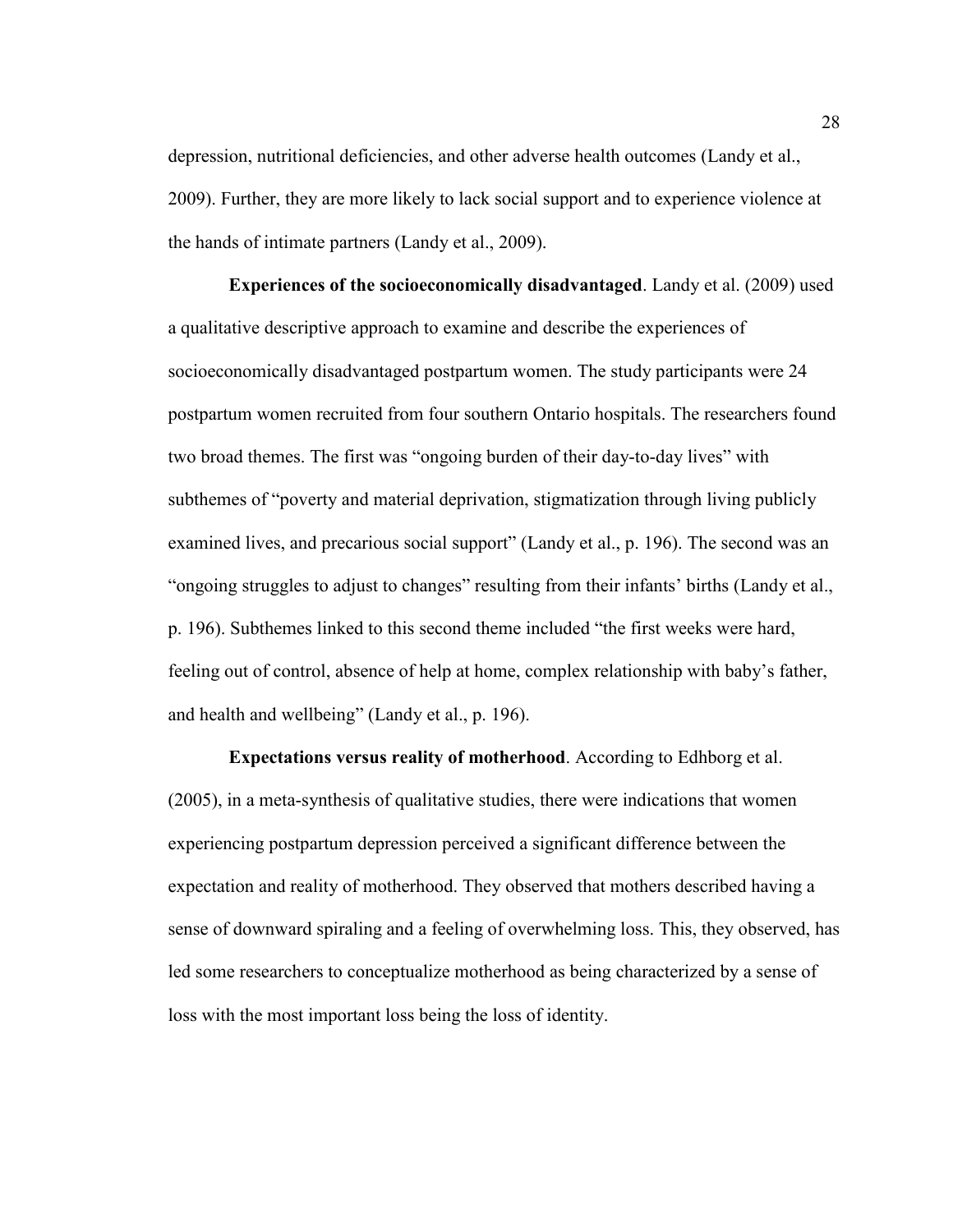In their study, Edhborg et al. (2005) used grounded theory to explore and describe the experiences of postpartum depressive symptoms in a group of Swedish women. Mothers in this study reported feelings of separation from their work and their identity as competent professionals. Many of the mothers felt a loss of their physical and emotional selves. The researchers found that the central theme among the study participants was a sense of "struggling with life" (Edhborg et al., p. 263). The mothers reported experiencing overwhelming feelings of "failure, guilt, disappointment, worries, loneliness, uncertainty, bereavement, and unfulfilled expectations" (Edhborg et al., p. 263). The mothers also reported having difficulty relating to the self, their infants, and their partners.

 The mothers had definite moral views and expectations of the conduct of a good mother and experienced feelings of guilt for failure to meet these expectations (Edhborg et al., 2005). The mothers, the researchers noted, also struggled with the issue of childcare. They felt unprepared and uncertain to fulfill their role as parents. Mothers who felt no initial emotional attachment to their infants experienced feelings of guilt and regret. Several mothers dreaded being alone with their infants. They expressed feelings of being tethered to the infant and yearned for the support of and interaction with other adults.

 The mothers also had difficulty expressing their feelings to relatives and friends for fear of having their belief of being bad mothers validated or of being seen as dissatisfied without having a valid reason for such dissatisfaction (Edhborg et al., 2005). The authors noted that "the mothers felt unnatural as mothers and assigned their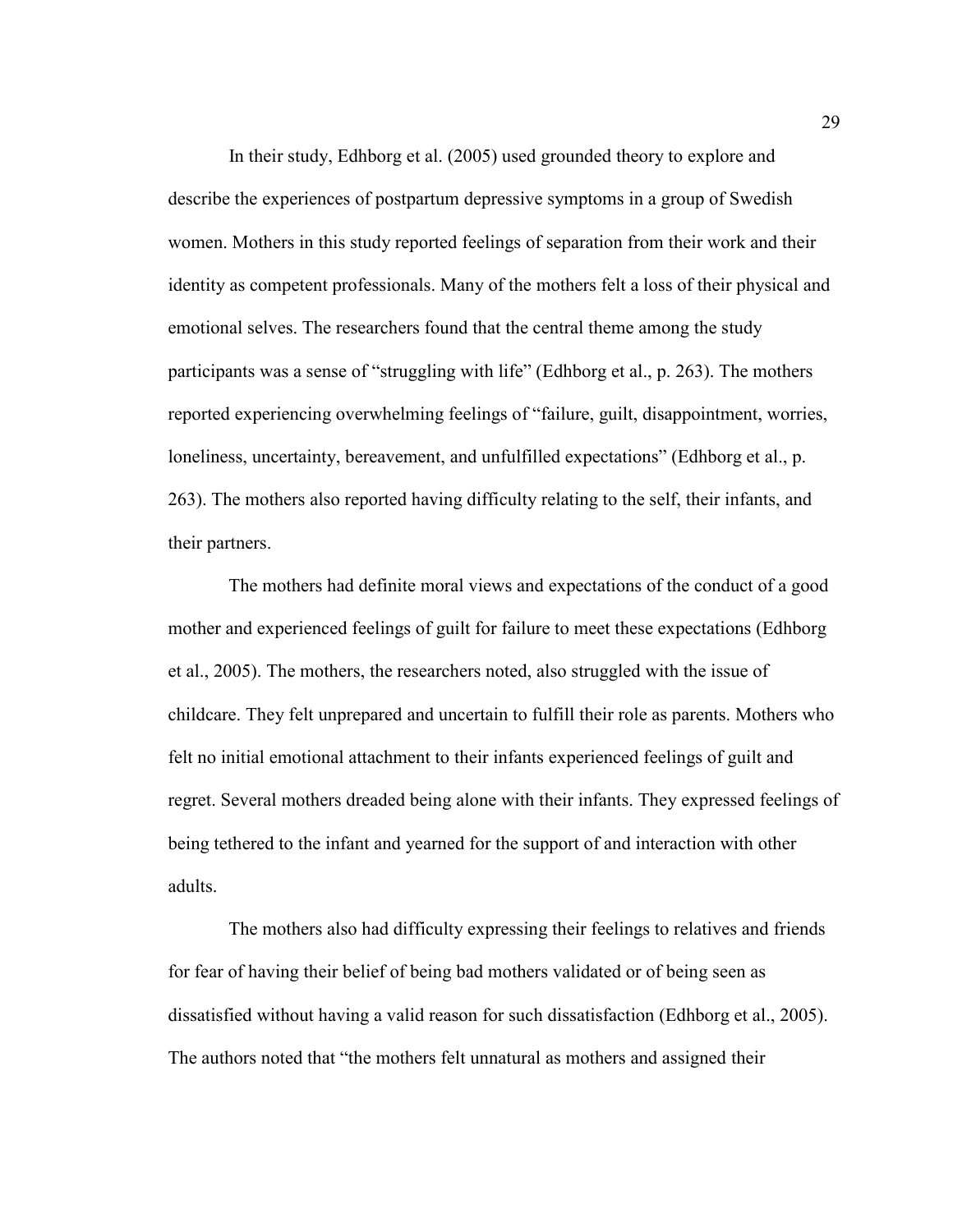depressed feelings to personal weakness rather than to illness and they felt guilt and failure, which made them reluctant to talk about their feelings" (Edhborg et al., p. 265).

**Interaction with the infant and partner**. The new role caused fatigue in some mothers and left them feeling guilty for not having enough energy to care for and interact with the infant for longer periods of time (Edhborg et al., 2005). Edhborg et al. (2005) noted that motherhood also resulted in marital discord as partners had less time for each other and communicated with each other less often. Some mothers reported increased misunderstanding with their partners and felt that the fathers were not helpful or supportive (Edhborg et al., 2005). Others reportedly encouraged the fathers' involvement in the care of their infants and felt that the fathers were supportive (Edhborg et al., 2005). Despite this however, they felt that there were negative changes in their relationships with the fathers (Edhborg et al., 2005).

**Women's perspective versus biomedical perspectives**. Ugarriza (2002) observed that, in the United States, postpartum depression is a phenomenon that is not well understood. The biomedical perspective may differ from the perspective of those experiencing postpartum depression (Ugarriza, 2002). To better understand women's perspectives of postpartum depression and to help in reconciling the difference in the women's and the biomedical perspectives, Ugarriza interviewed 28 women self-identified as experiencing postpartum depression. Generally, the women believed several factors contributed to their depression. Some mothers, influenced by their physicians' explanations of the cause of their depression, believed that their depression resulted from biochemical or hormonal changes. Others believed that their role change was the most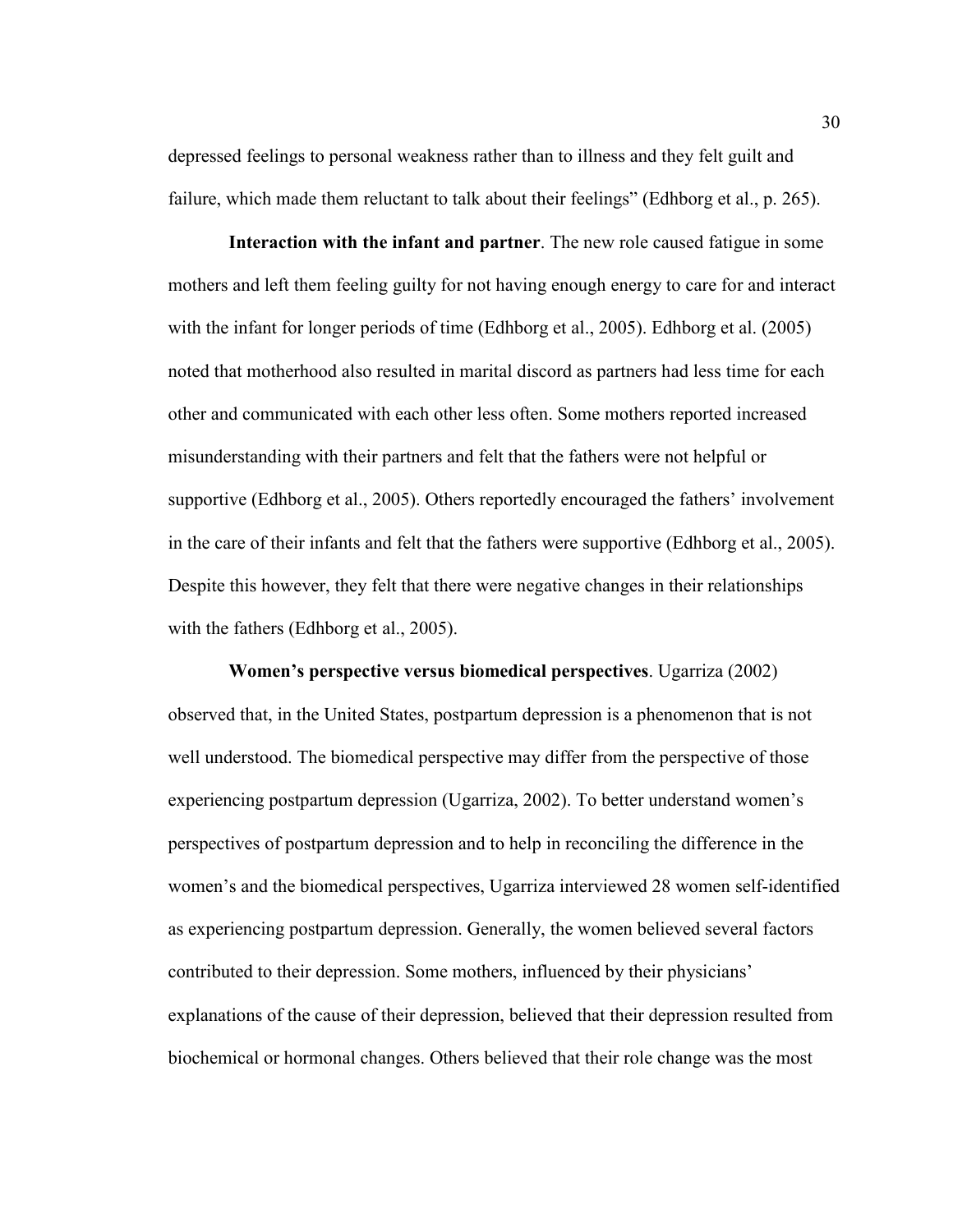important factor in the development of their depressive symptoms. For others, their unsuccessful attempts at breastfeeding or a difficult birthing experience were viewed as the major cause of their depression. Postpartum depression caused overwhelming sadness, sleep deprivation, lack of confidence in fulfilling their roles as mothers, powerlessness, and loss of control. Mothers also expressed feelings of anger, fear, guilt, and shame because they had thoughts of harming their infants.

**Potential for suicide or infanticide**. Perhaps the most troubling and burdensome feature of postpartum depression is the potential for suicide or infanticide. Lindahl, Pearson, and Colpe (2005) noted that, in the United States, recent incidents have heightened public awareness of the issue of postpartum depression and its potential devastating outcomes. Lindahl et al. pointed out that it is not uncommon for women experiencing postpartum psychosis to attempt suicide or self-harm. Citing a dearth of information on suicidality during pregnancy and the postpartum, Lindahl et al. conducted a literature review to determine suicide prevalence rates during pregnancy and the postpartum. The review included both published and unpublished work. The authors conceptualized suicidality "to include suicide deaths, intentional self-harm (with or without intent to die), and thoughts of death and self-harm" (Lindahl et al. p. 77). The authors noted that a previous suicide attempt can result in a significantly increased risk of suicide death. The review indicated a lower suicide rate and suicide attempts among pregnant and postpartum women than women in the general population. However, pregnant and postpartum women were found to use more deadly suicide methods. The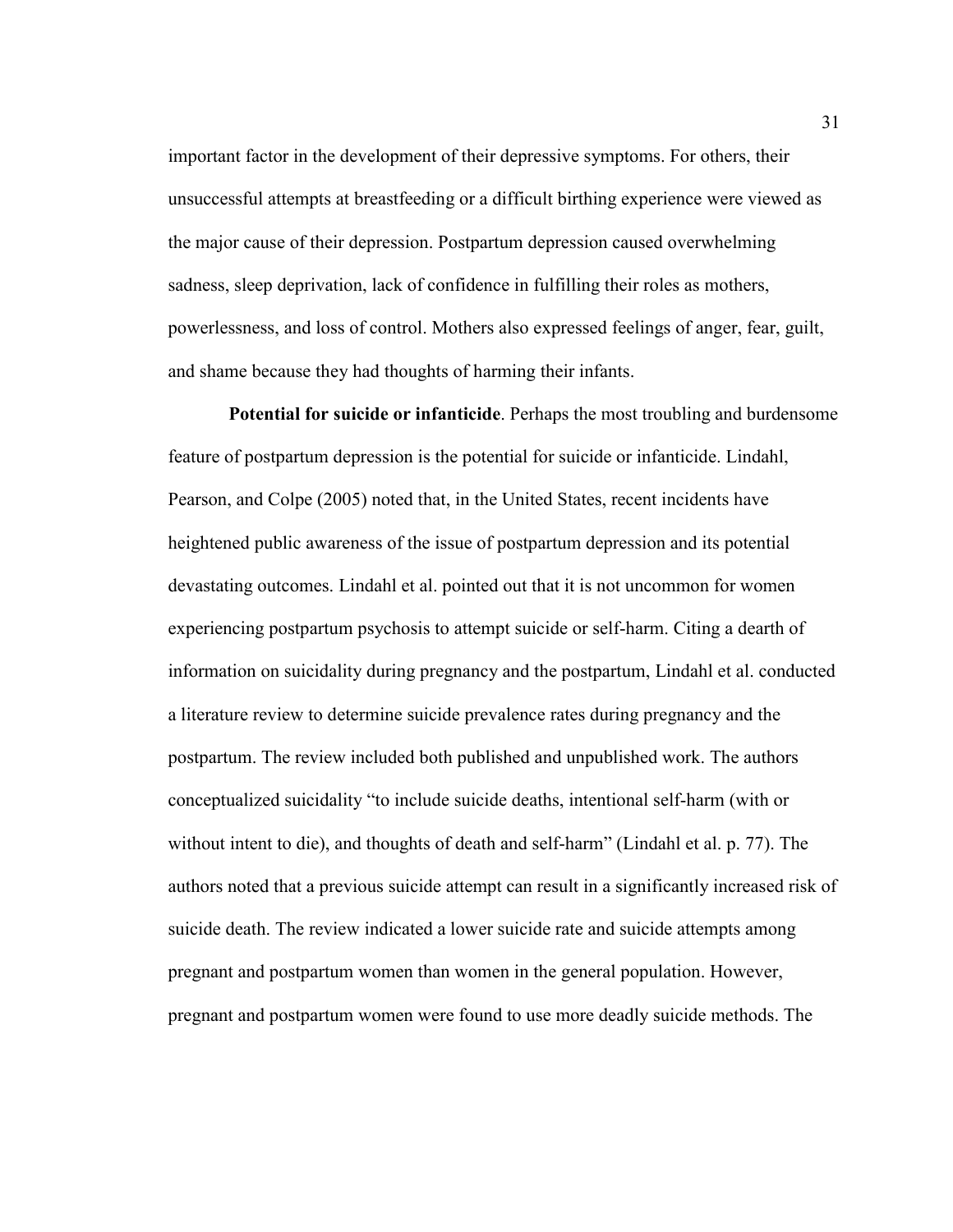authors concluded that pregnant and postpartum women selection of more violent suicide methods is indicative of a greater level of intent.

## **Fathers and Postpartum Depression**

**Adjustment to fatherhood**. Pregnancy and childbirth requires some adjustment on the part of the mother. Condon (2006) observed that fathers are required to make similar adjustments. Condon further observed that healthy adjustment to fatherhood is dependent on the successful accomplishment of four psychological tasks. The first task is the development of an attachment to the fetus. A dramatic increase in fetal attachment is believed to occur at 16 to 20 weeks gestation and is related to the ability to feel or palpate fetal movements (Condon, 2006). "Depression or a dysfunctional partner relationship" (Condon, p. 690) may hamper or inhibit paternal fetal attachment while "encouraging the father's involvement in the pregnancy" (Condon, p. 690) may promote paternal fetal attachment. The second task involves making the adjustment from a dyad to a triad. The accomplishment of this task may be hindered if the father has difficulty sharing the mother with the fetus. If there is a decline in sexual activity during the pregnancy, the father may find sharing even more difficult. The third task involves "conceptualizing the self as father" (Condon, p. 691). Condon (2006) observed that if the man is still "emotionally a needy child" (p.691) he will have difficulty accomplishing this task as he will look to the child to help in meeting his needs. The final task involves the determination of one's own parenting style. Condon (2006) argued that men often do not want to emulate their own fathers in their relationship with their own children.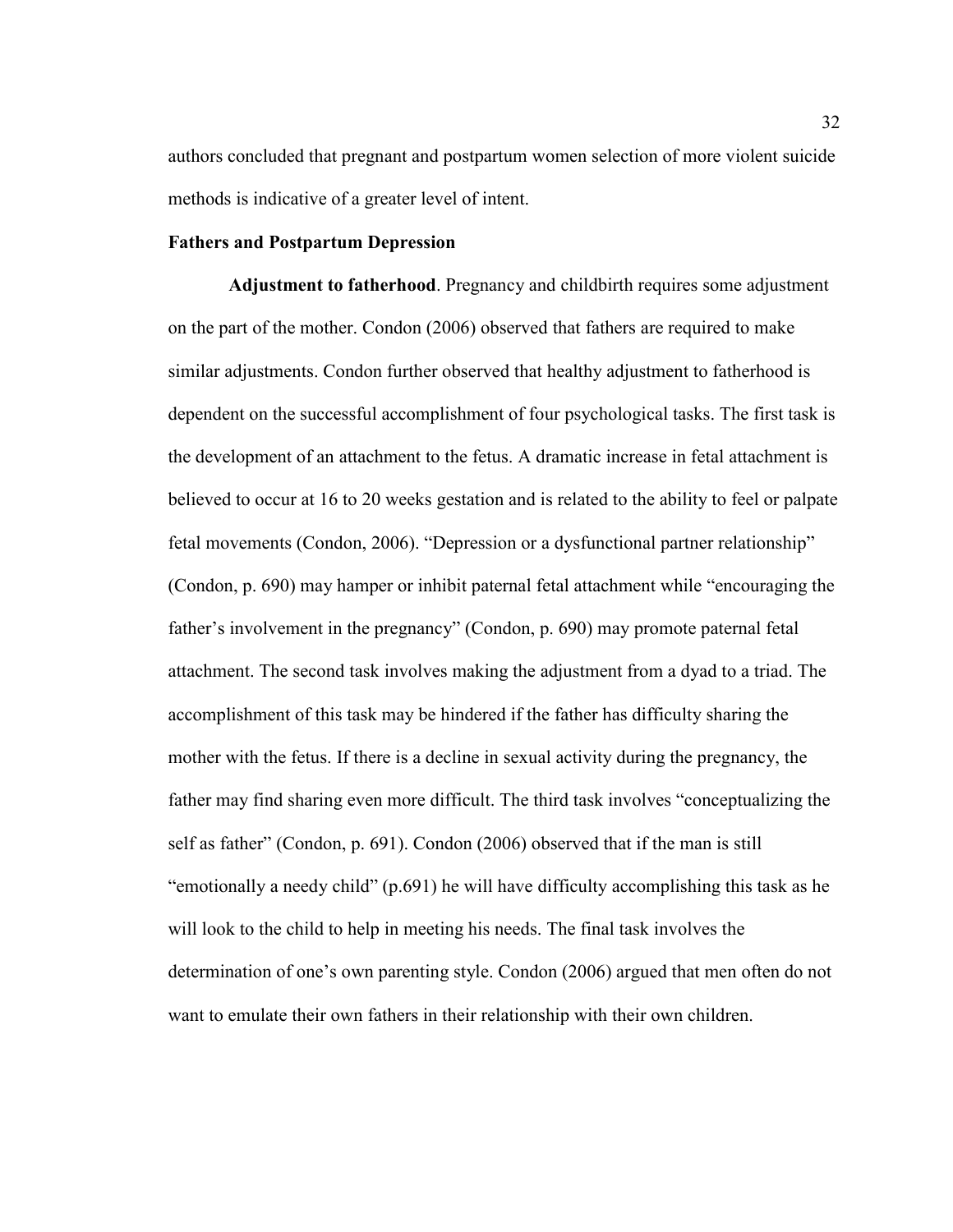**Response to the mother's depression**. The father's response to his partner's depression can significantly influence the outcome of such depression (Condon, 2006). An initial supportive attitude may be replaced by a "more critical or even punitive" (Condon, 2006, p. 691) attitude. Symptoms of postnatal depression such as irritability and withdrawal from physical affection may be perceived by the male partner as rejection and lead to anger, resentment, and maladaptive behaviors on the part of the male partner (Condon, 2006). This is likely to increase the woman's distress (Condon, 2006). If it becomes necessary for the father and others to assume greater responsibility for the care of the infant, Condon (2006) pointed out, the mother may see this as proof of her incompetence as a mother.

**Paternal postpartum depression**. Some men are believed to experience postpartum depression (Paulson & Bazemore, 2011). Although Condon (2006) argued that the phenomenon of paternal postpartum depression is questionable, there is evidence (Goodman, 2004) indicating that paternal postpartum depression does exist. To further elucidate the issue of paternal postpartum depression, Goodman (2004) conducted a study aimed at examining the incidence, characteristics, and predictors of paternal postpartum depression. Additionally, Goodman sought to examine the relationship between paternal and maternal postpartum depression and the impact of parental depression on the family and infant. Goodman reviewed articles from 1980 to 2002 and found that paternal depression is not commonly discussed or recognized in the literature. Points at which data on paternal postpartum depression were collected ranged from 3 days to 12 months postpartum. Measurement for paternal postpartum depression was the same as for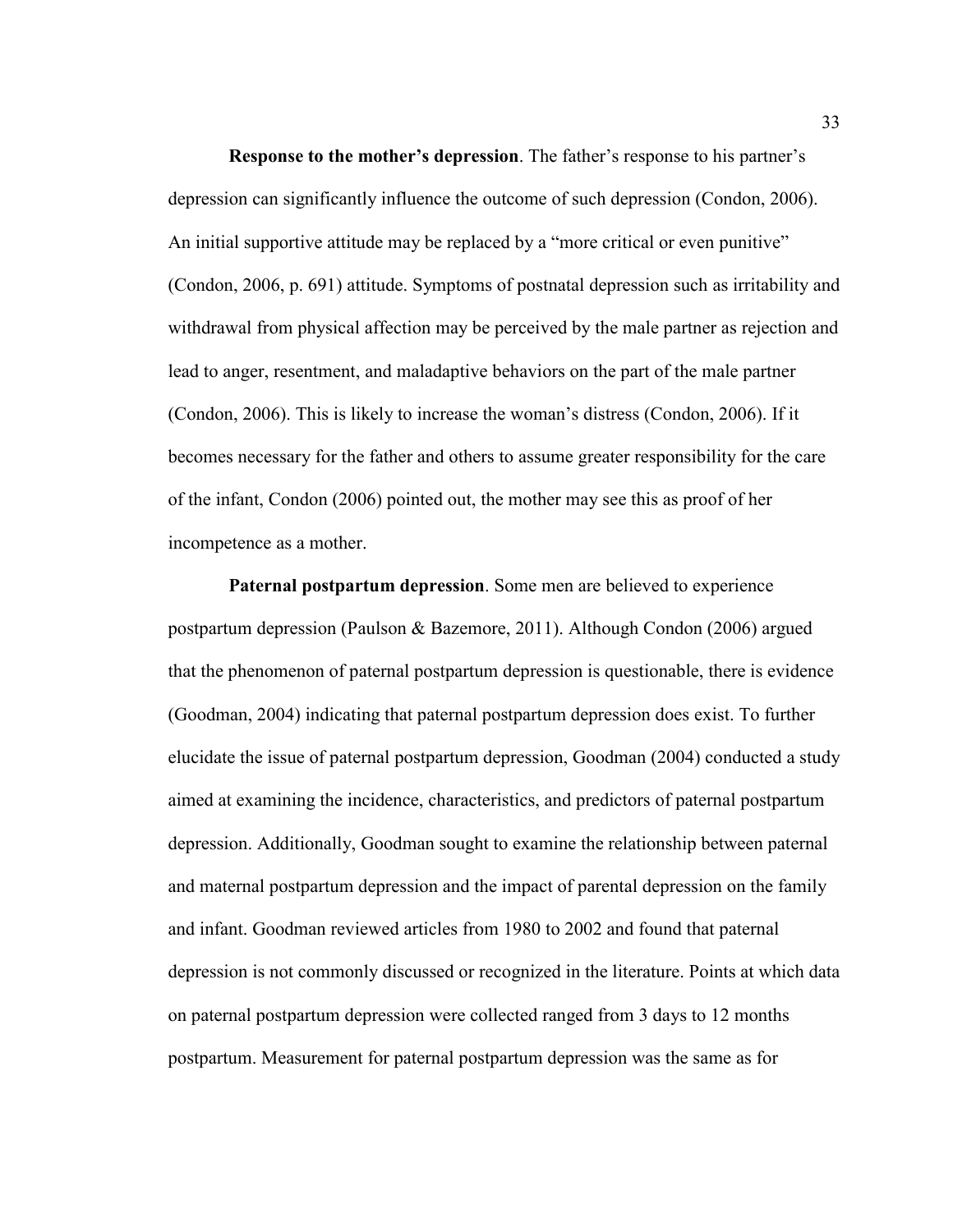maternal postpartum depression. Generally the incidence of paternal postpartum depression ranged from 1.2% to 25.5%. However, 24% to 50 % of fathers experienced postpartum depression when the mothers were suffering from postpartum depression. The evidence suggested that the onset of maternal postpartum depression often preceded the onset of paternal postpartum depression. The incidence increased over time with few fathers reporting postpartum depression in the earlier months than in the later months of the first year. Fathers who experienced postpartum depression had mild (69%) to moderate (30.8%) depression. Approximately 50% of those with self-reported depressive symptoms at 6 weeks postpartum were still depressed at 6 months postpartum. Several risk factors for paternal postpartum depression were identified; these included personal history of depression, antenatal or postnatal history of depression in the partner, and a dysfunctional relationship with the partner. However, the major predictor of paternal postpartum depression was maternal depression. The risk to the child is great when one parent is depressed. When both parents are experiencing depression the risk is even greater. Goodman concluded that, given the risk to the child and other members of the families, the standard of care for postpartum depression should include the screening of men for depression.

### **Postpartum Depression and Infant Care**

 Infants are not immune to the impact of their mother's depressive symptoms. For the infant, the impact of postpartum depression can be especially severe. Studies have demonstrated adverse effects for the infant in several areas in the presence of postpartum depression (Logsdon et al., 2006; Paulson, Dauber, & Leiferman, 2006; Weinberg &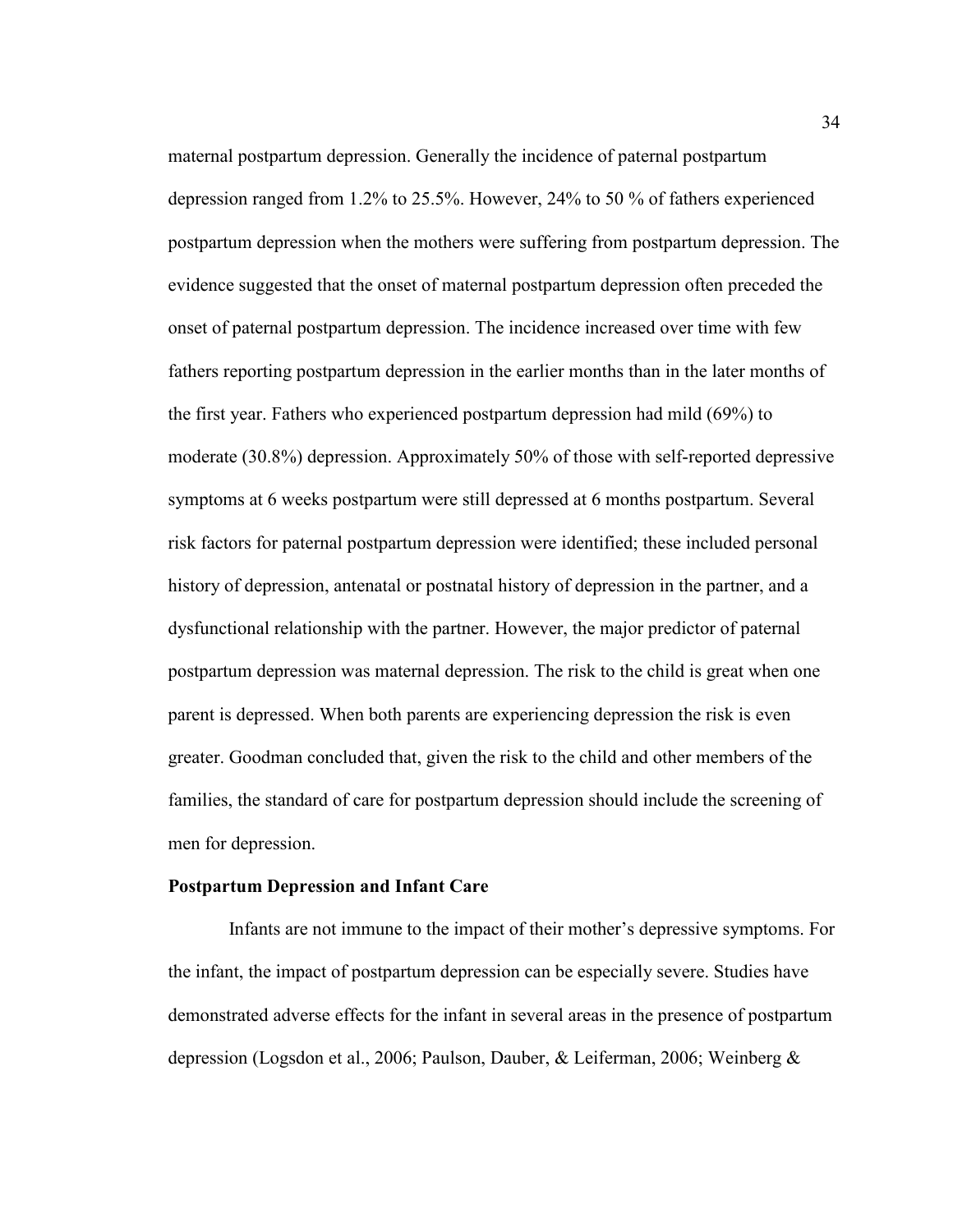Tronick, 1998). These areas include parental compliance with anticipatory guidance recommendations, mothering, socio-emotional behavior, and receipt of health care.

**Anticipatory guidance**. The American Academy of Pediatrics has made several anticipatory guidance recommendations for parents of children ages birth to 1 year. These recommendations are aimed at maintaining optimum health of children and include breastfeeding, putting the infant to sleep on its back, putting the infant to sleep while it is still awake, refraining from putting the infant to sleep with a bottle, and engaging in positive interactive activities with the infant (Paulson, et al., 2006). Postpartum depression is one factor that may prevent parents from following these recommendations.

 Paulson et al. (2006) examined the extent to which postpartum depression among parents "influences their engagement in parenting behaviors that are consistent with anticipatory guidance recommendations and that have been associated with a stable household environment and child well-being" (p. 661). The researchers found moderate to severe depression in 14% of mothers and 10% of fathers in the study group. Mothers and fathers were least likely to follow anticipatory guidance recommendations if both were depressed. Depressed mothers were less likely to put their infants to sleep on their backs, less likely to have breastfed their infants, and more likely to put their infant to bed with a bottle. Positive interactive activities with the infant were more likely if neither parent was depressed. When one parent was depressed, the nondepressed parent was less likely to engage in play activities with the infant. However, the child was more likely to be put to bed awake when one or both parents were depressed.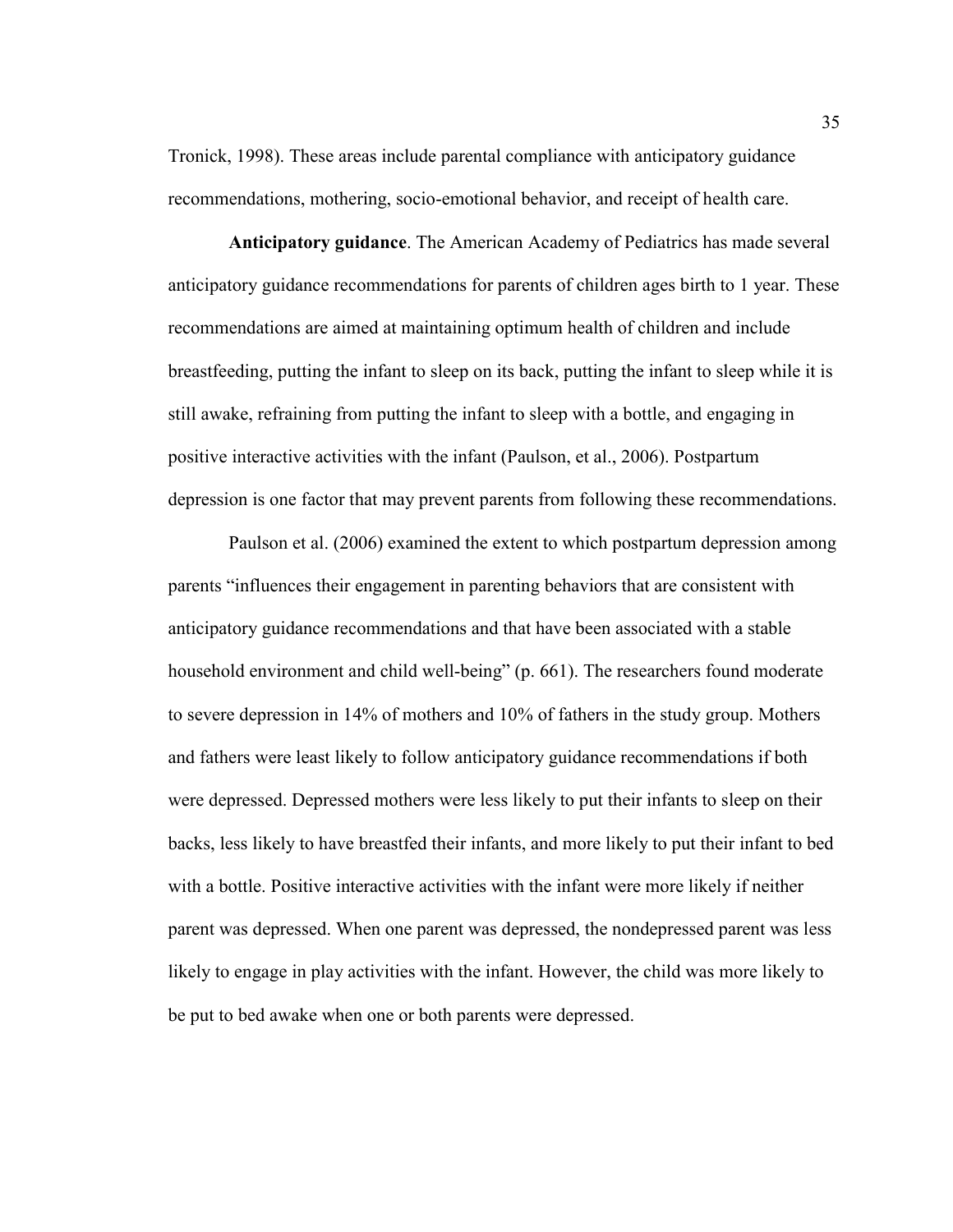**Mothering**. Logsdon et al. (2006) pointed out that an infant's primary caregiver is usually its mother. Thus, the first memories of infants often involve the mothers (Logsdon et al., 2006). Statistics, however, indicate that many infants experience less than nurturing mothering. Evidence suggests that postpartum depression can severely impact the mother-infant bond as well as the infant's social and cognitive development (Seyfried & Marcus, 2003)**.** Stressors such as depression can have a negative impact on mothering. Postpartum depression is an important contributing factor to ineffective mothering (Seyfried & Marcus, 2003).

 Logsdon et al. (2006) conducted a study, the purpose of which was to "define the specific components of the maternal role and describe the impact of postpartum depression on each component of the role" (p. 652). Logsdon et al. (2006) identified four components of mothering: interacting with the infant; performing caretaking tasks; promoting the health and development of the infant; and finding pleasure and gratification in the mothering role. The researchers explained that, through the interaction with the mother, the infant develops knowledge and skills and becomes familiar with the external environment. If the interaction is optimal and the mother is successful in accomplishing the caretaking tasks, the mother's confidence in her role as a mother will be increased (Logsdon et al., 2006). However, due to the labor-intensive nature of caretaking, the mother's level of stress may be increased (Logsdon et al., 2006). According to the researchers, providing for the infant's health and development can also be stressful for the mother as this mothering component can also be labor-intensive and requires that the mother have planning, decision-making, and time management skills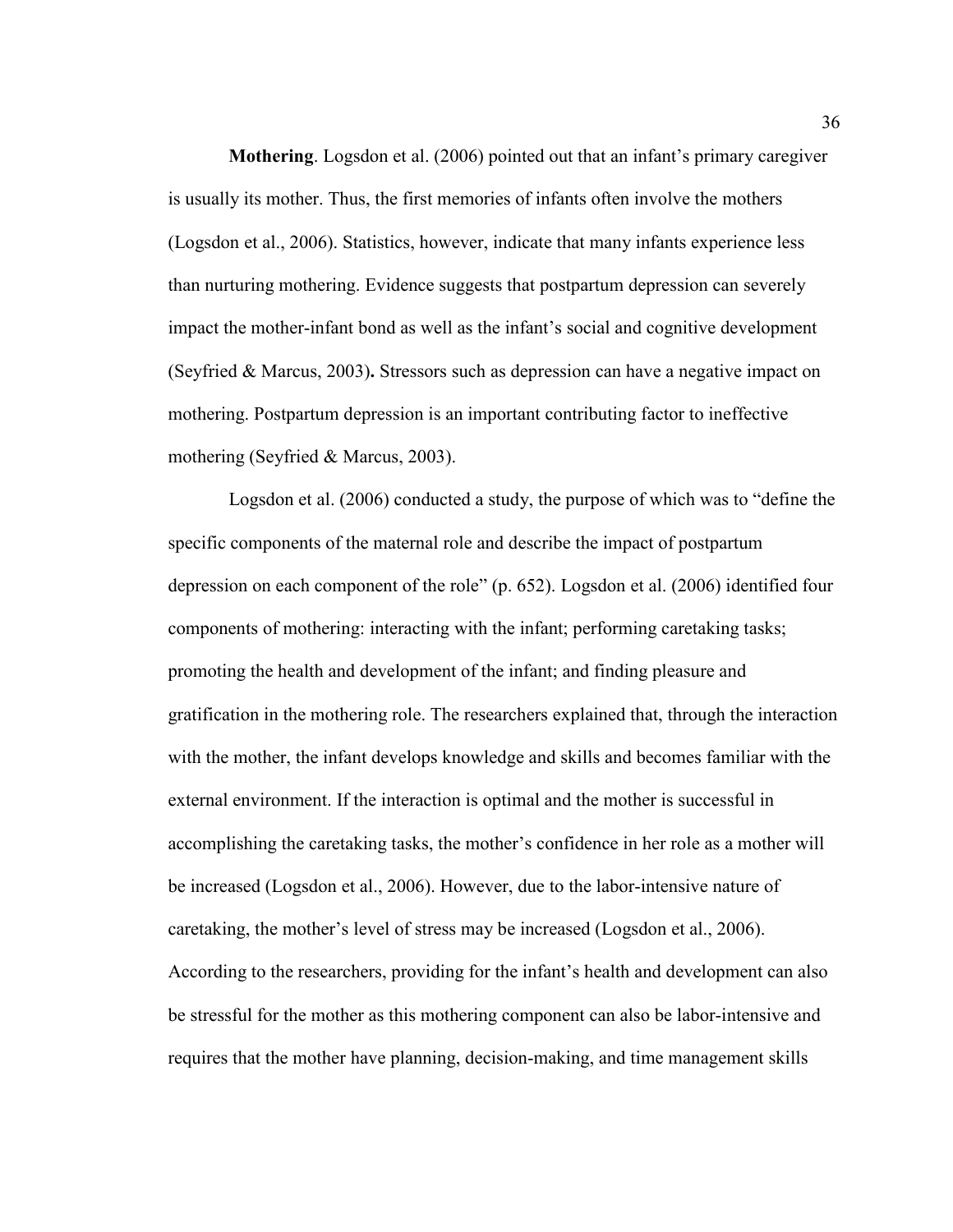(Logsdon et al., 2006). Furthermore, the researchers argued, although most mothers find pleasure and gratification in the mothering role, those who experience depression find less pleasure and gratification in the role (Logsdon et al., 2006).

**Socioemotional behavior**. It is believed that infants as young as 3 months old are aware of their mothers' depression as these mothers interact with their infants differently than do nondepressed mothers (Weinberg & Tronick, 1998). Infants whose mothers are depressed have problems with social, cognitive, and emotional functioning (Weinberg  $&$  Tronick, 1998). These problems tend to persist as the infant advances in age (Weinberg & Tronick, 1998). Depression in childhood and later years is not uncommon as these infants get older. The researchers examined "the relation between women selfreported functioning and direct observations of maternal and infant socioemotional behavior in a group of mothers" (p. 1300) being treated for postpartum depression. To evaluate this difference, mother–infant interactions were videotaped and the mothers' self-reported functioning was measured using several tools. A group of mothers without evidence of depression served as control. In the presence of postpartum depression, the researchers found that both mothers and infants had compromised socioemotional functioning although the mothers received treatment and reported feeling well. There was also evidence that the mothers' self-reported evaluations were discordant with their behaviors.

 Weinberg and Tronick (1998) also evaluated the interaction of strangers with the infants. The researchers found that the unbiased stranger was more likely to have positive interactions with infants of nondepressed mothers. Strangers were less likely to be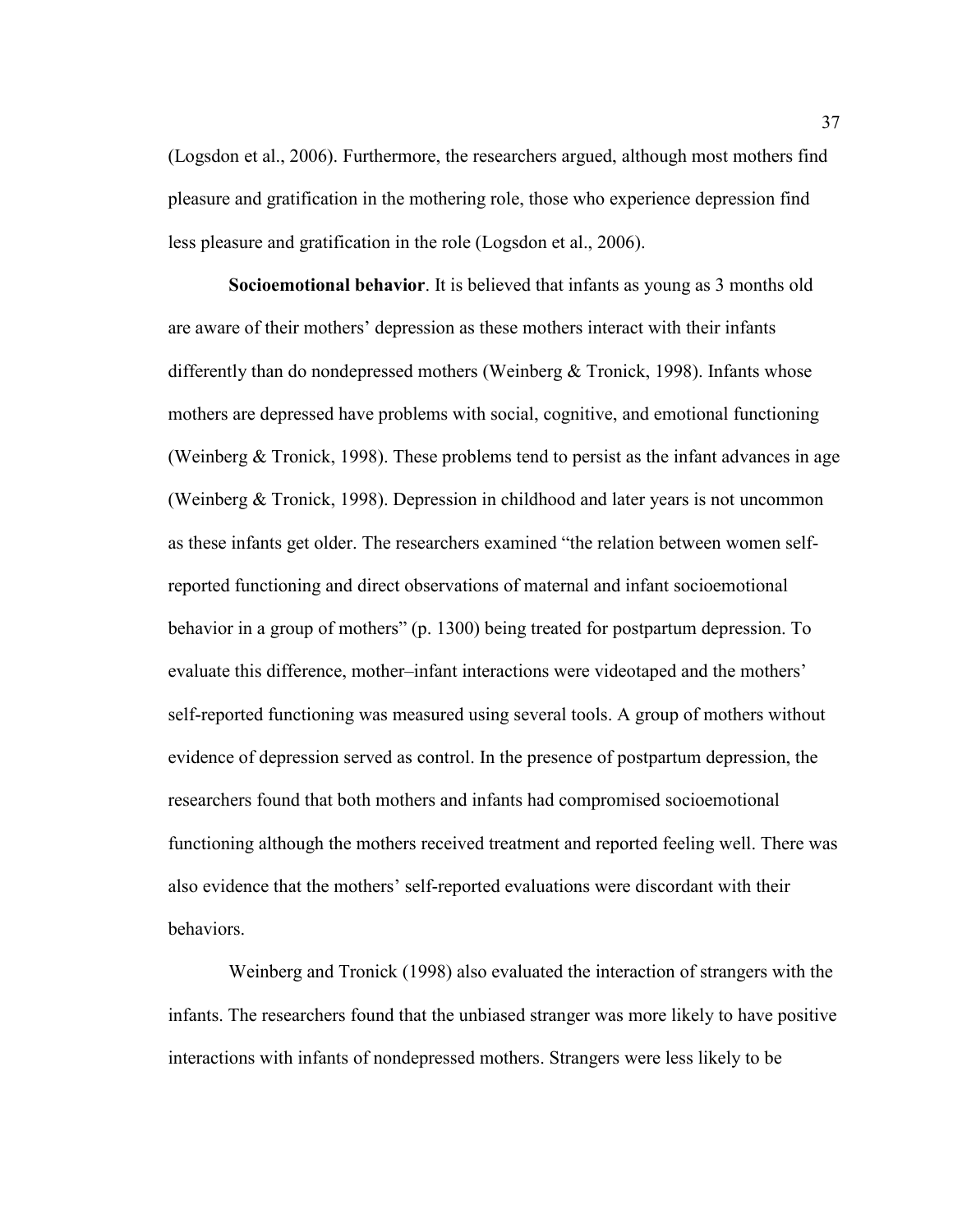engaged in their interactions with infants of depressed mothers. The researchers concluded that infants of depressed mothers "brought something to the interaction that served to compromise their interactions with individuals other than their mothers" (Weinberg & Tronick, p. 1302). The researchers concluded that the infants "emotional reactivity" (Weinberg & Tronick, p. 1302) may further compromise the negative interaction with the mothers and further reinforce the mothers' negative self-perception.

**Receipt of health care***.* Minkovitz et al. (2005) evaluated the association between the frequency with which children received health care services and maternal depressive symptoms experienced when children were 2 to 4 months old and 30 to 33 months old. The study population was a cohort of mothers from 15 Healthy Steps for Young Children sites across the United States. The researchers hypothesized that reported maternal depression symptoms were associated with decreased receipt of preventive care and increased receipt of acute care. Mothers who reported depressive symptoms were more likely to be young, nonwhite, Hispanic, unmarried, and possessed less than high school education. The researchers found that, children aged 2 to 4 month old received less preventive services and were more likely to have emergency department visits if their mothers had depressive symptoms. There was no association found between receipt of health care services and maternal depressive symptoms for children in the 30 to 33 months age group. However, the findings indicated that mothers who reported symptoms of depression when their infants were 2 to 4 months of age were less likely to complete the telephone interview when their infants were 30 to 33 months.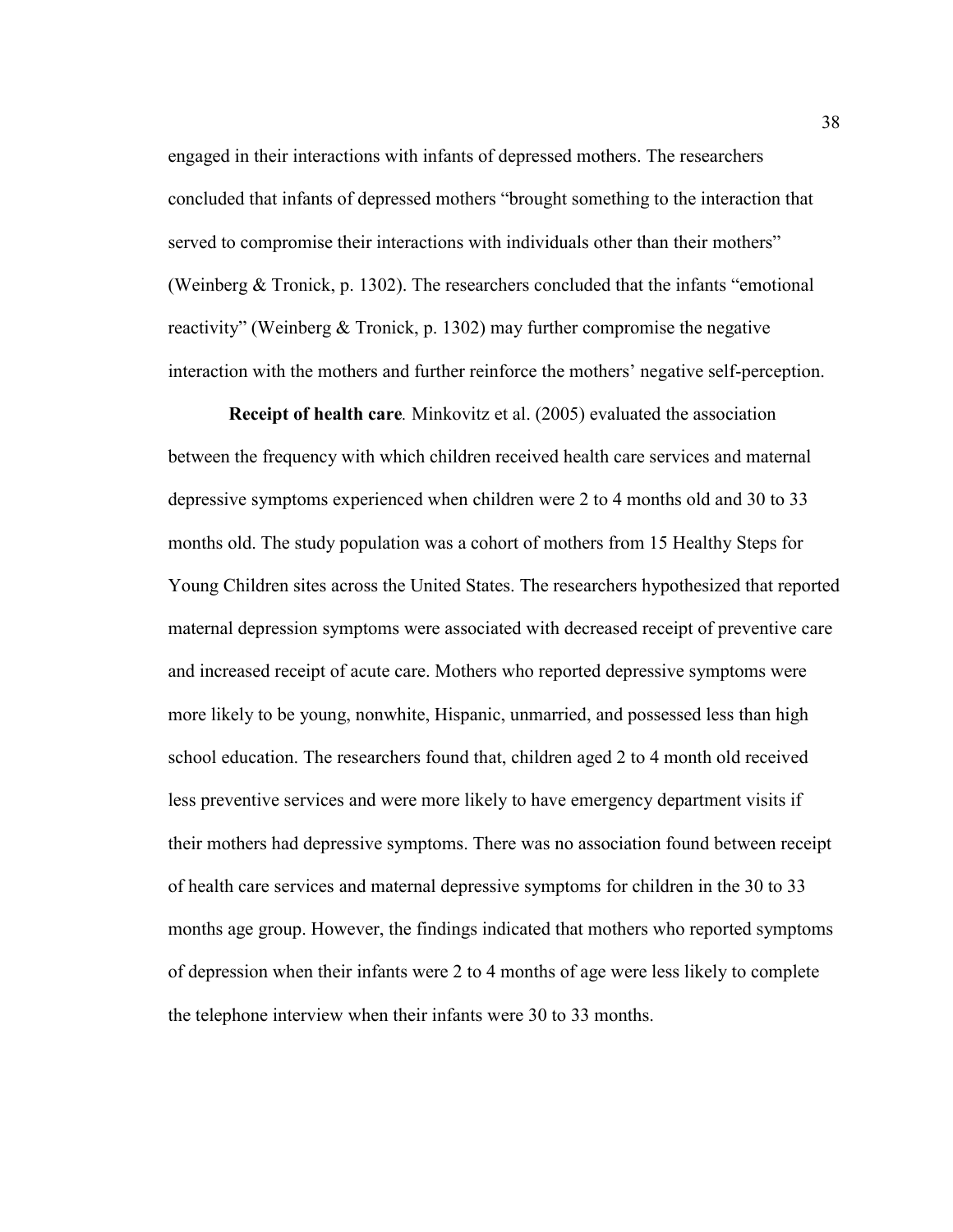Although not a statistically significant finding, Minkovitz et al. (2005) observed that 2- to 4-month-old children of postpartum depressed mothers had increased hospitalizations. Maternal postpartum depression may be exacerbated or lengthened because of the infant's poor health and the burden of caring for an ill infant (Ueda, Yamashita, & Yoshida, 2006).

### **Screening**

 The potential for significant negative impact if postpartum depression is not identified and treated in a timely manner is well recognized (Beck, 2006). To facilitate early identification and treatment of postpartum depression, several health professional organizations have issued guidelines or recommendations for screening women for postpartum depression. In 2006, the American College of Obstetricians and Gynecologists Committee Opinion issued a practice bulletin recommending that women be screened for psychosocial risk factors including perinatal depression. The American Academy of Pediatrics in its delineation of the pediatricians' scope of practice has included the "assessment and consideration of parental and environmental factors that may affect children's health" (Chaudron, Sgilgyi, Campbell, Mounts, & McInerny, 2007, p. 124).

 Chaudron et al. (2007) pointed out that the child is the pediatrician's patient. However, they further noted that there are variables, not intrinsic to the child, which can have a negative impact on the well-being of the child and about which pediatricians should be aware. Maternal mental health is one such variable. Chaudron et al. argued that in clinical practice and various studies, the *DSM-IV-TR* definition of postpartum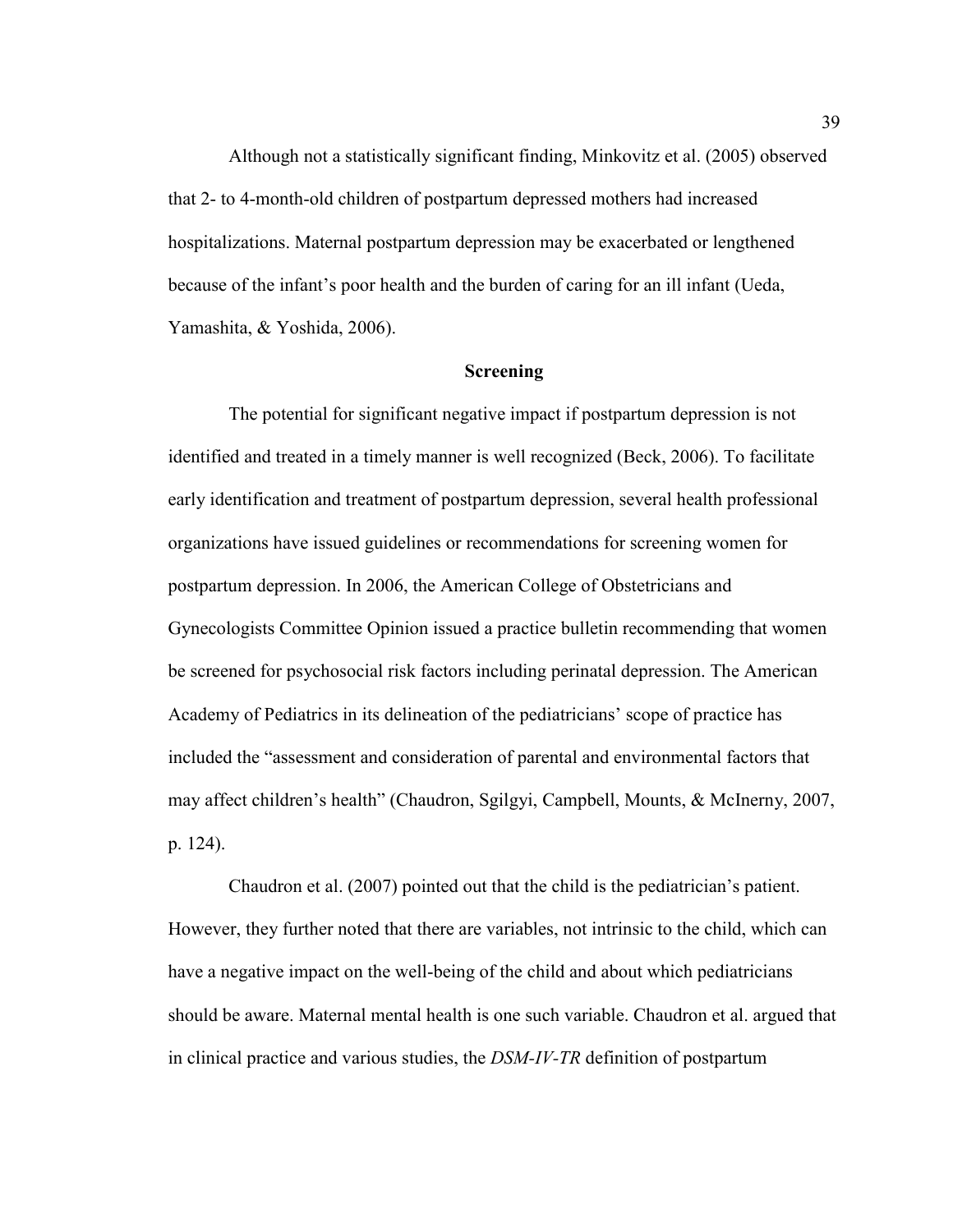depression is too narrow in both its application and its timeframe. The authors noted that there is indecision concerning the application of the United States Preventive Services Task Force (USPSTF) recommendation for routine screening to postpartum depression and to pediatric practice. They noted that the burden of the disease; the availability of an inexpensive, safe, simple, valid, and reliable tool; and the existence of effective treatment options are considerations in determining whether or not postpartum depression meets the criteria for such routine screening.

 The likely impact of postpartum depression should be considered in determining the need for routine screening. Maternal depression not only impacts child development but also use of pediatric health care services (Chaudron, Kitzman, Szilagyi, Sidora-Arcoleo, & Anson, 2006). To aid in developing guidelines for screening, Chaudron et al. investigated the natural course of postpartum depression among a sample of low-income women. The study methodology was a retrospective analysis of pediatric medical records. The authors selected a limited sample of 67 women with two completed EPDS during well childcare visits. New onset postnatal depression was determined by an initial score of 10 followed by a later score of 10 or greater. One quarter of the women developed a high level of depression after the first 3 months postpartum. Based on this finding, Chaudron et al. concluded that a significant number of cases of possible clinical depression would remain undiagnosed if screening occurred only at the 2-week and 2 month well childcare visits. Findings also suggested that new cases developed throughout the first year postpartum. Screening at each pediatric visit during the first postpartum year may therefore be prudent (Chaudron et al., 2006). The researchers found that, although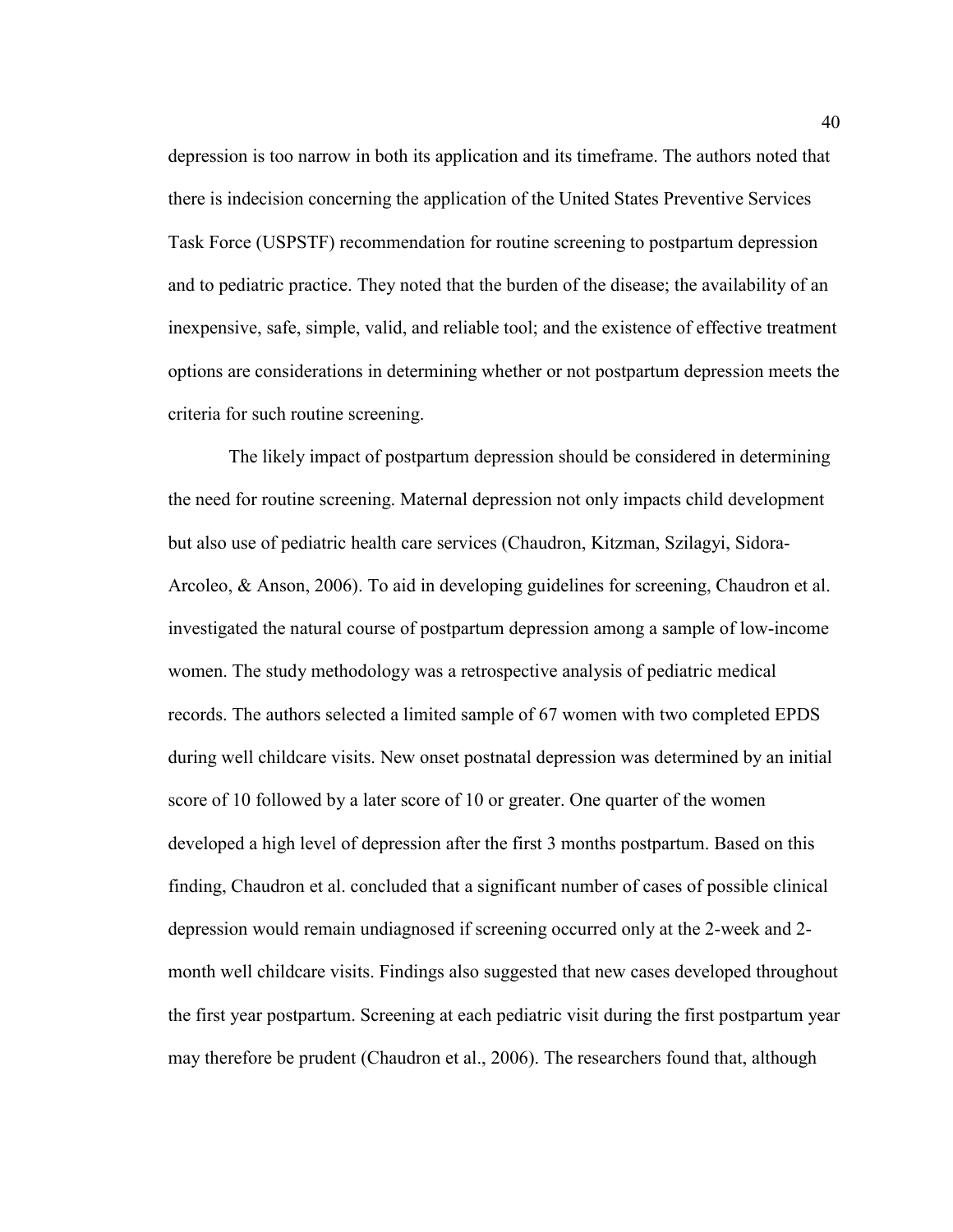the women were reportedly being treated during the study, 25 % of them had consistent levels of depression throughout the first year postpartum. The researchers viewed this as further evidence of the need for additional screening. Because maternal records were not reviewed, the researchers could not determine the effectiveness of treatment. However, they noted that depressive symptoms decreased in 40 % of the women who had been diagnosed with postpartum depression.

 Several screening tools are available to help health care professionals screen for postpartum depression and numerous studies have been conducted to test their validity and reliability (Gjerdingen & Yawn, 2009). These screening tools are, however, not without controversy. Paulden, Palmer, Hewitt, and Gilbody (2009) conducted a systematic review of various screening tools and created a model, in the form of a decision tree, to determine their economic costs and associated health outcomes. The researchers used a hypothetical population of women as their study participants. Of the screening methods reviewed, the EPDS was determined to be the most cost effective. However, the researchers found that the EPDS was less cost effective than routine care in which no formal questionnaire was used. The researchers noted that the cost of treating women who received a false positive with formal screening added to the cost of health care and therefore they concluded that formal identification methods did not appear to represent a value for money.

 Georgiopoulos, Bryan, Wollan, and Yawn (2001) evaluated the rates of diagnosis and treatment for postpartum depression in the first postpartum year before and after implementation of routine screening with the EPDS. Three hundred and forty-two women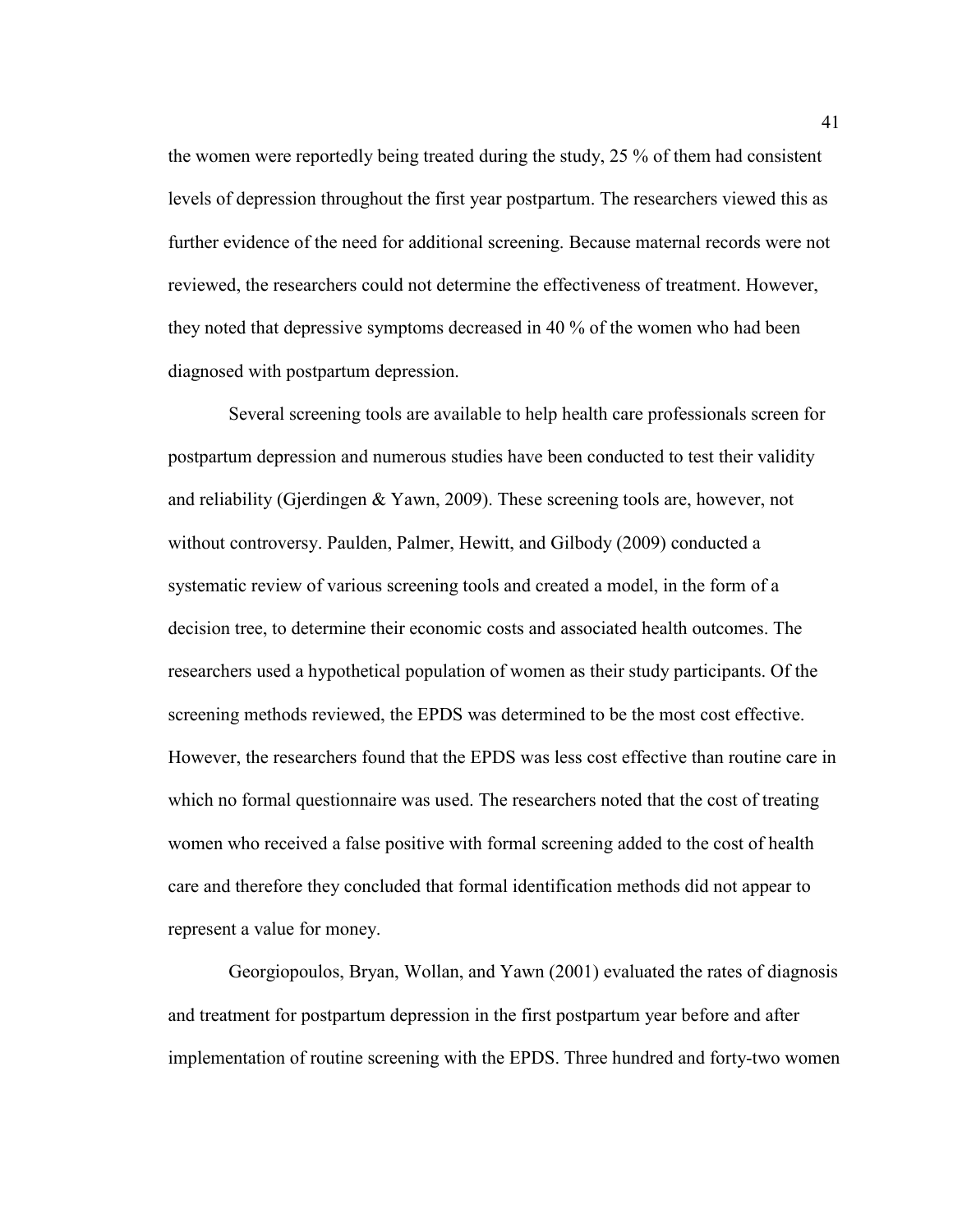who received care in a community postnatal care clinic were included in the study. Half of the women (171) had EPDS scores indicative of postpartum depression. They were matched based on age with 171 women with EPDS scores not suggestive of postpartum depression. Although the EPDS indicated that 171 of the women were possibly depressed, upon follow up evaluation by a clinician, only 68 were diagnosed as clinically depressed. The study found an associated more than twofold increase in clinical diagnosis of postpartum depression with routine screening with the EPDS when compared to the rate of diagnosis before the screening tool was used. The researchers concluded that such routine screening may be associated with increased diagnosis and treatment.

 Gjerdingen and Yawn (2009) conducted a literature review focused on "the recognition of postpartum depression through depression screening, current screening practices and methodologies, and barriers to postpartum depression screening and treatment" (Gjerdingen & Yawn, 2009, p. 281). The authors observed that there is a paucity of published literature "on patient outcomes with screening for postpartum depression" (Gjerdingen & Yawn, 2009, p. 281). The literature review demonstrated the importance of screening. The authors cited several studies that pointed to the devastating and widespread impact of postpartum depression. The authors examined a number of reviews of screening tools and concluded that further studies with "large, representative samples are needed to help identify the ideal postpartum depression screening tool" (Gjerdingen & Yawn, 2009, p. 285); a tool that is short, easy to use, has a good specificity and sensitivity, and has a positive impact on clinical outcomes.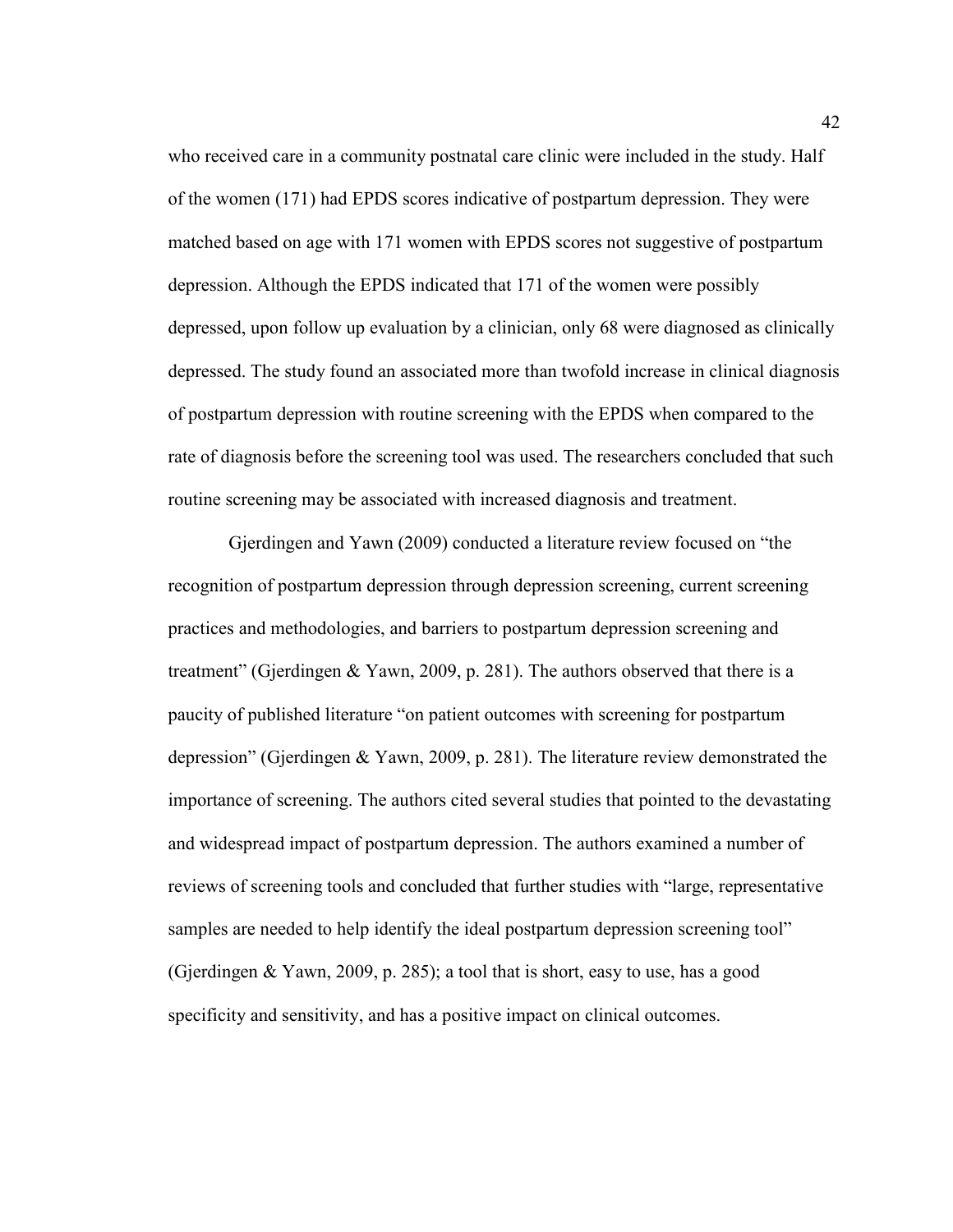Gjerdingen and Yawn (2009) identified the mothers' follow-up postpartum visit and the infants' pediatric clinic visit as opportune times for postpartum depression screening. Well child care visits, they argued, "provide a convenient longitudinal opportunity" (Gjerdingen & Yawn, 2009, p. 283) for screenings at regular periods throughout the first year postpartum. Further, in their literature review, they found an increase in the likelihood in identifying postpartum depression if screenings are done at postpartum and well childcare visits.

 Gjerdingen and Yawn (2009) categorized barriers to screening and treatment as patient-centered, physician-centered, and system related. Patient-centered barriers included social stigma, lack of access to health care, issues with insurance coverage, failure to adhere to treatment regimen and follow-up, and time constraints. The reluctance on the part of some pediatricians to perform screenings of mothers was one physiciancentered barrier to screening. Lack of education regarding postpartum depression, unfamiliarity with screening tools, inadequate training, inexperience, managed care policies, and fear of negative legal consequences were identified as other physiciancentered barriers to screening. In addition, the demand on the pediatricians' time and the fact they are unaccustomed to caring for adults or to providing mental health care were identified as factors that hindered screening. Systems related factors included "infrequent follow-up visits for mothers, lack of objective, proactive monitoring of recovery, and separation of primary care and mental health services" (p. 285). The authors echoed the USPSTF recommendation of conducting routine depression screening in practices that have mechanisms in place for accurate diagnosis, effective therapy, and follow-up. They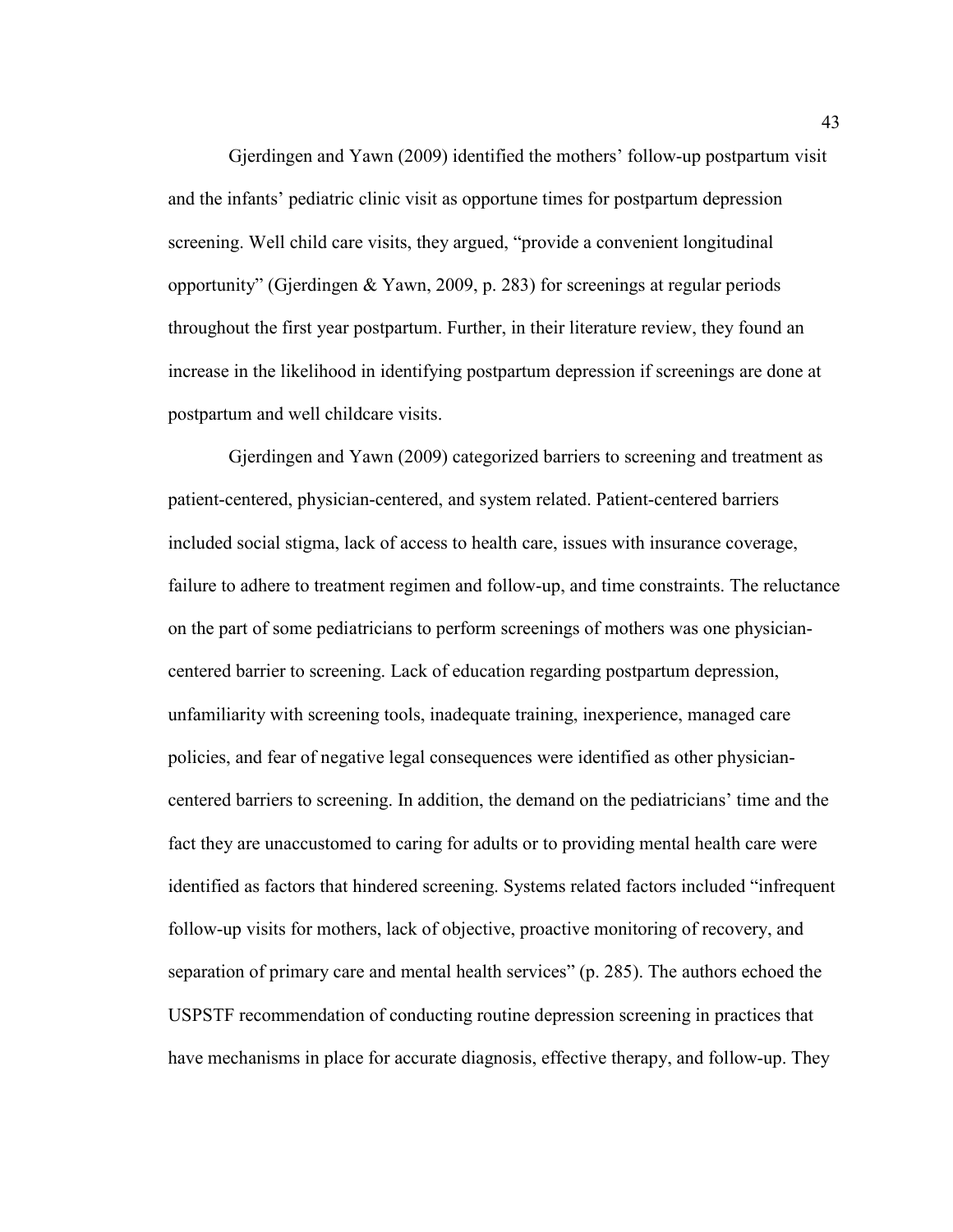also recommended further studies with representative and ample sample sizes to identify an ideal screening tool.

# **Treatment Modalities**

 Postpartum mood disorders are often under diagnosed and inadequately treated (Suri & Altshuler, 2004). According to Suri and Altshuler (2004), contributing factors to this under-recognition and under-treatment included the lack of education of pregnant women about the possibility of postpartum mood disorders, the similarity of some symptoms of these disorders to common postpartum symptoms, and the embarrassment that some women felt about seeking professional help for the less than positive emotions they feel at a time when they are expected to be joyous. A variety of treatment approaches have been employed in the battle against postpartum depression. Treatment modalities may be pharmacological, nonpharmacological, or both. Researchers have evaluated various aspects of the treatment process and modality for postpartum depression.

 Beck (2002) described five theoretical perspectives of postpartum depression and the resultant treatment modalities of each. The five theoretical perspectives are the medical model, feminist theory, attachment theory, interpersonal theory, and self-labeling theory. Beck argued that the successful intervention for postpartum depression involved early initiation as well as individualizing the intervention to each mother's particular depressive symptomatology. Beck pointed out that the medical model has been, for nurses and physicians, the predominant theoretical perspective. In this model, postpartum depression is viewed as a medical disorder resulting from individual pathology such as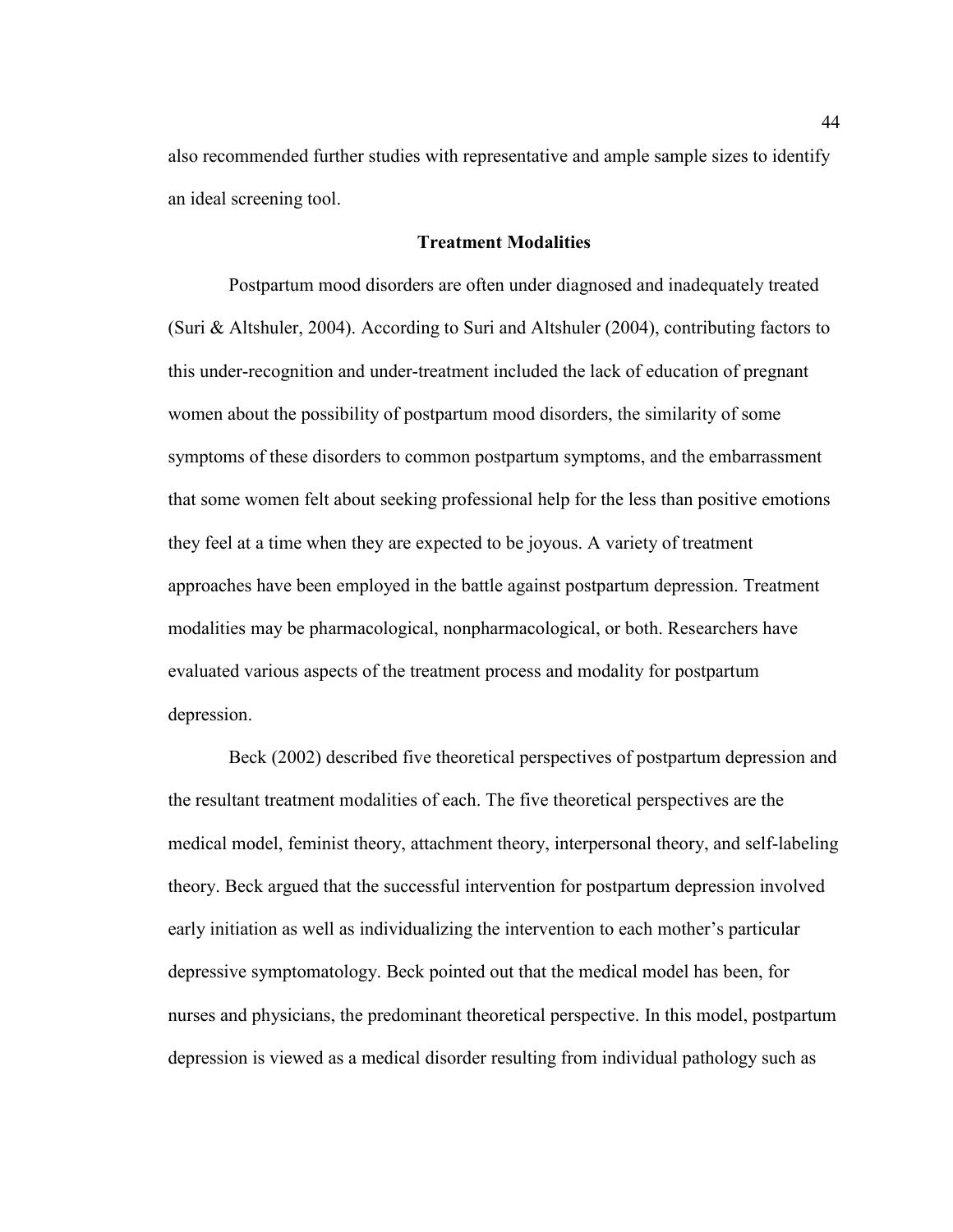biochemical or hormonal imbalance. Little thought is given to social, economic, and other potential contributing factors that are extrinsic to the individual. The treatment approach is geared towards biological change within the individual and usually requires prescribed medication.

 In feminist theory, postpartum depression is viewed as the result of broader socioeconomic, political, and cultural issues (Beck, 2002). Feminist writers oppose the medical model and assert that the medicalization of childbirth is a likely contributor to the risk of postpartum depression (Beck, 2002). Proposed interventions based on feminist theory involved giving voice to the mother, validating her experiences, and reinforcing her sense of personal power (Beck, 2002).

 From the perspective of attachment theory, postpartum depression is believed to result from a dysfunctional relationship between the mother and her partner (Beck, 2002). The mother, Beck noted, perceives her partner as emotionally remote and unsupportive to her attachment needs. The focus of treatment is on the mother and her partner and is aimed at resolving the marital discord (Beck, 2002). If the husband or partner fails to participate in the therapeutic intervention, individual therapy or interpersonal therapy is employed (Beck, 2002).

 Interpersonal theory is another theoretical framework on which postpartum depression treatment is based (Beck, 2002). This perspective views humans as social beings whose interpersonal interactions impact their personalities (Beck, 2002). If these interpersonal interactions are negative, they can be anxiety producing and can result in postpartum depression (Beck, 2002). Interventions based on this theoretical perspective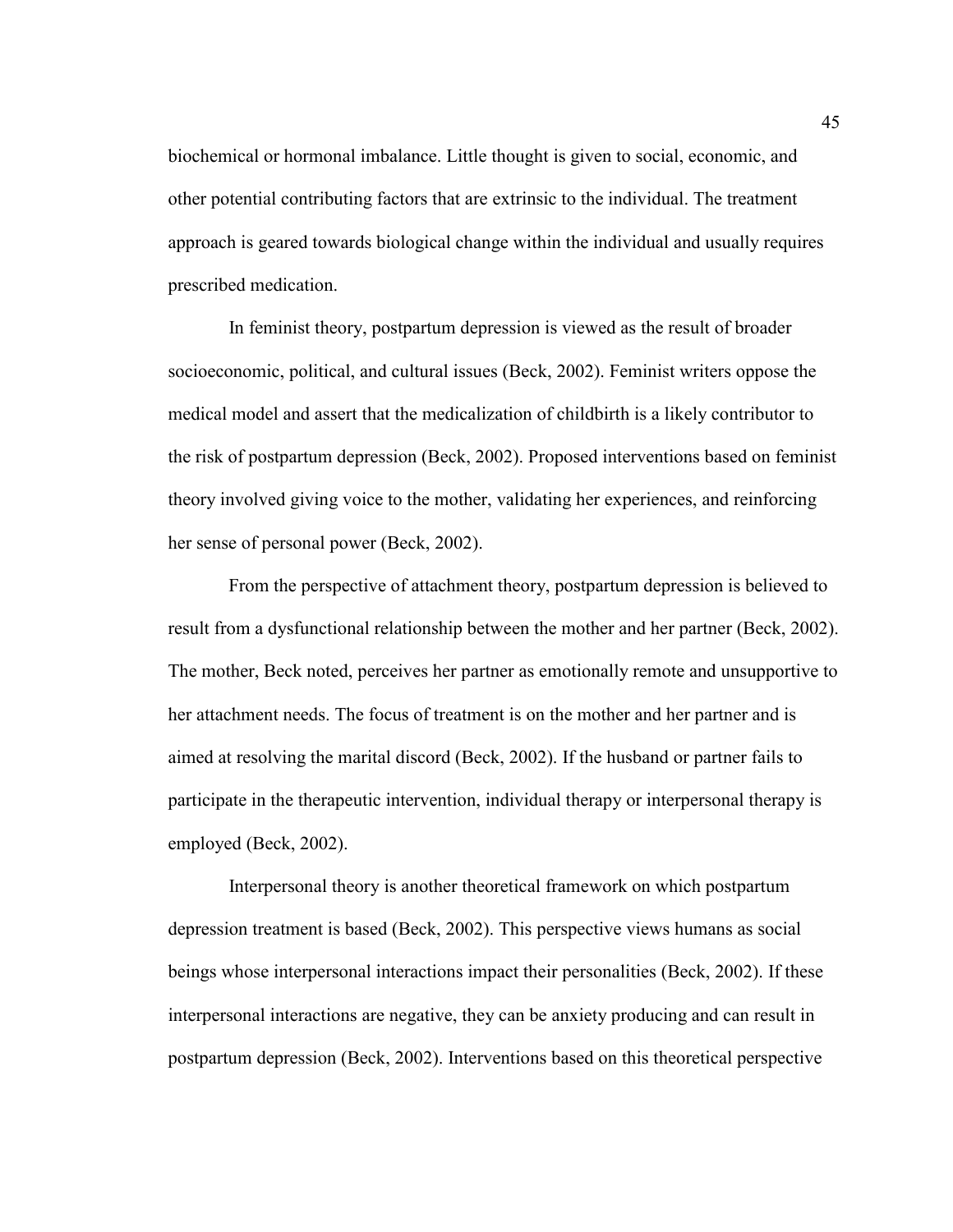are focused on interpersonal relationships and are collaborative efforts between the mother and therapist (Beck, 2002).

 Postpartum depression, viewed from the self-labeling theoretical perspective, is seen as a violation of social norms and expectations surrounding childbirth (Beck, 2002). The mother has discordant feelings towards childbirth and motherhood resulting in a depressive state (Beck, 2002). The mother is aware of the incongruity between her feelings and society's expectations of normal motherhood and this leads to shame, guilt, and an acknowledgement of mental illness (Beck, 2002). Because the mother recognizes her mental distress, she voluntarily seeks help for her disorder (Beck, 2002). Interventions based on this theoretical perspective involve psychotherapy and/or self-help groups (Beck, 2002).

 Beck (2002) argued that one is not necessarily bound to a single perspective and that combined interventions may prove more beneficial than a specific treatment modality. Further, mothers should be helped to make informed treatment decisions and referred to a health care provider with the necessary skills set to address their needs (Beck, 2002). Clinicians, Beck suggested, should tailor the appropriate treatment options to each mother's individual needs.

 Pearlstein et al. (2006) conducted a 12-week pilot study the goal of which was to examine factors governing the treatment choice of women with postpartum depression. The participants were 23 postpartum women with healthy infants and a clinical diagnosis of major depression. The women were given a choice of three treatment options: sertraline alone, interpersonal psychotherapy alone, or a combination of sertraline and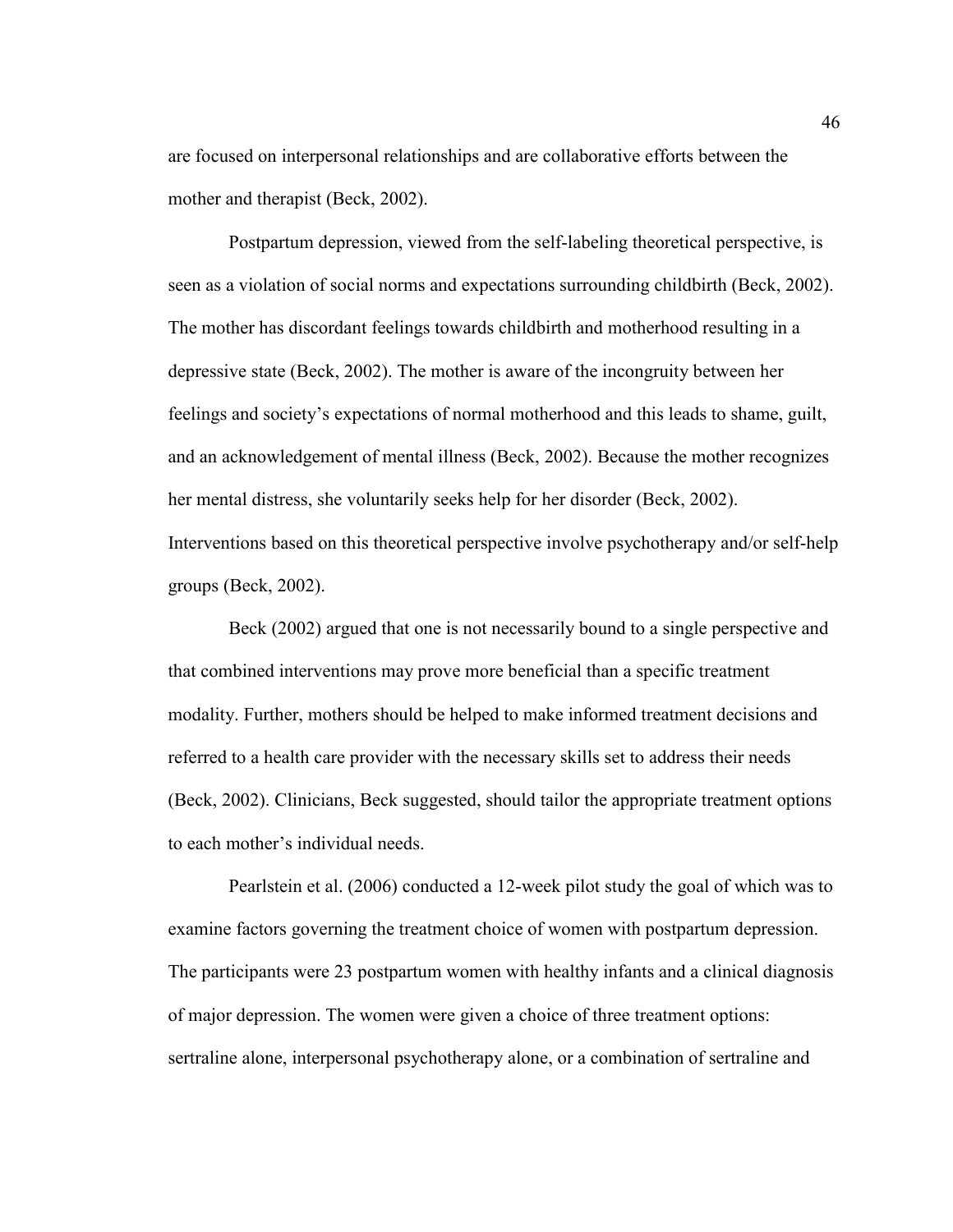interpersonal psychotherapy. The women were informed of the risks and benefits of each treatment option including the possible risks and effects of exposing breastfed infants to sertraline. Two study participants chose sertraline alone, 11 chose interpersonal psychotherapy alone, and10 chose a combination of sertraline and interpersonal psychotherapy. Factors influencing treatment choice were time constraints, breastfeeding, and previous history of depression. The two women who selected sertraline alone did so because of time constraints that prevented them from committing to the weekly sessions needed for psychotherapy. Of the12 study subjects who were breastfeeding, a majority (66.7%) chose interpersonal psychotherapy alone. Most of the women (85.7%) with previous histories of depression selected a treatment option that included sertraline. The researchers performed a baseline assessment at the start of the study to assess the women's level of depression. Measurements done at the end of the 12-week study period showed significant decrease in the women's level of depression. Based on this finding, the researchers concluded that all three treatment approaches were effective in treating postpartum depression.

 Murray, Cooper, Wilson, and Romaniuk (2003) evaluated the effect of three psychological interventions on mother-infant relationships and child outcomes. The study sample consisted of 193 women diagnosed with postpartum depression. The women were randomly assigned either routine care, or one of three psychological treatments; nondirective supportive counseling, cognitive behavioral therapy, or a brief psychodynamic psychotherapy. Treatment took place in the home from eight to 18 weeks postpartum. Assessments of the women and their children were done before initiation of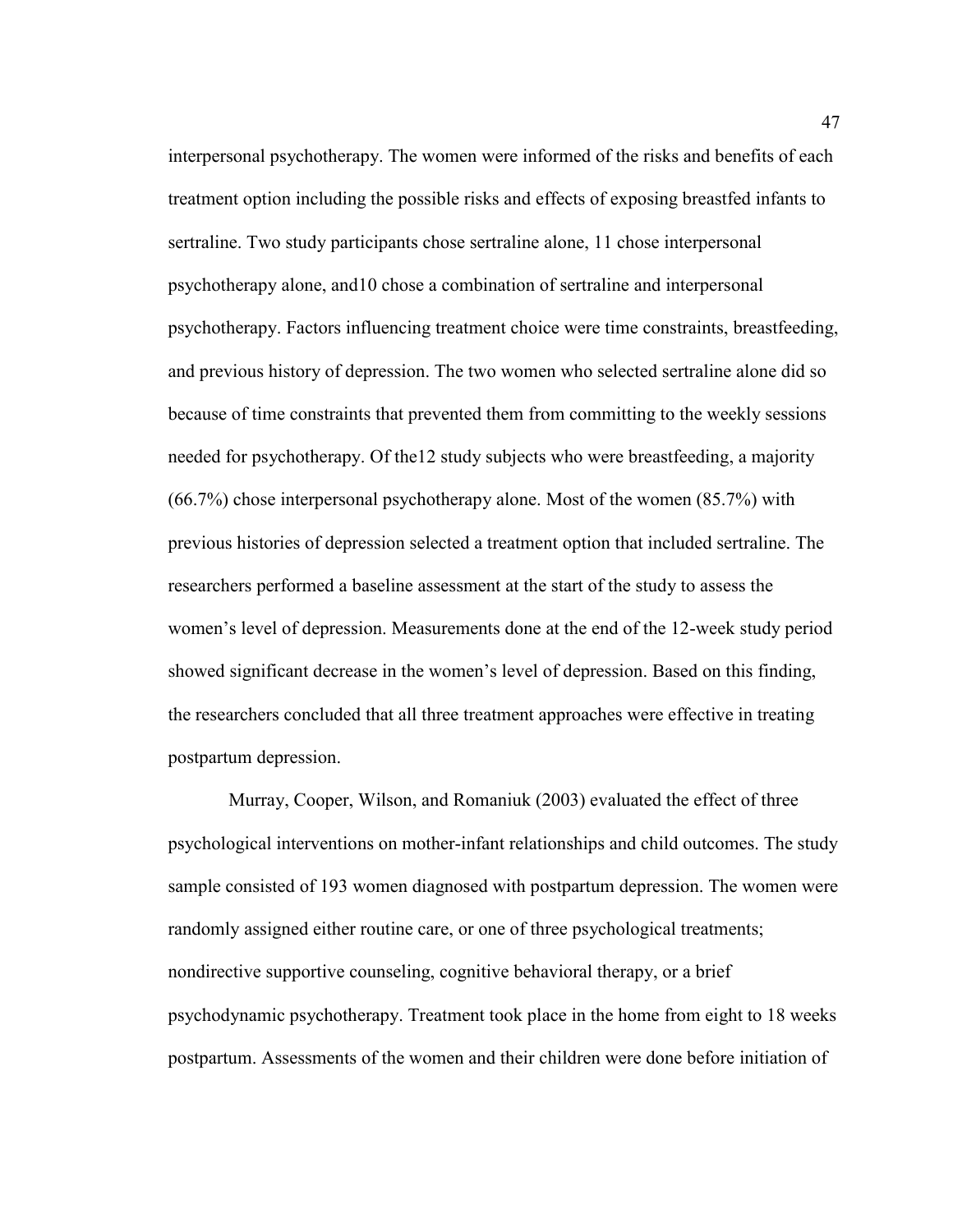treatment and then at specific intervals (4 and 1/2 months, 18 months, and 60 months) after treatment. Trained individuals with no knowledge of the specific treatment group to which the women belonged performed the assessments. At 4 and  $1/2$  months, assessments of early management of infant behavior, early problems in the mother-infant relationship, and mother-infant interaction were conducted. The treatment impact on early management of infant behavior was insignificant in all treatment groups. Early motherinfant relationship problems were significantly decreased for women receiving psychological treatments. Women receiving routine care reported minimal reduction in mother-infant relationship problems. The evaluation of mother-infant interaction showed that three psychological interventions also resulted in increased maternal sensitivity. At 18 months, the assessments focused on later infant behavioral and emotional problems, infant attachment, and cognitive development. Later infant behavioral and emotional problems were less in the three psychological treatment groups compared to the routine care group. For all treatment groups, there were no major treatment effects and scores were comparable for both infant attachment and cognitive development. Emotional and behavioral problems and cognitive development were assessed at 60 months postpartum. No major treatment effects were observed for all four treatment groups. The researchers observed that early intervention provided short-term favorable effects on maternal-infant relationship and child outcomes but that such favorable effects did not persist. Further, the researchers concluded that more prolonged interventions may result in more sustained benefits.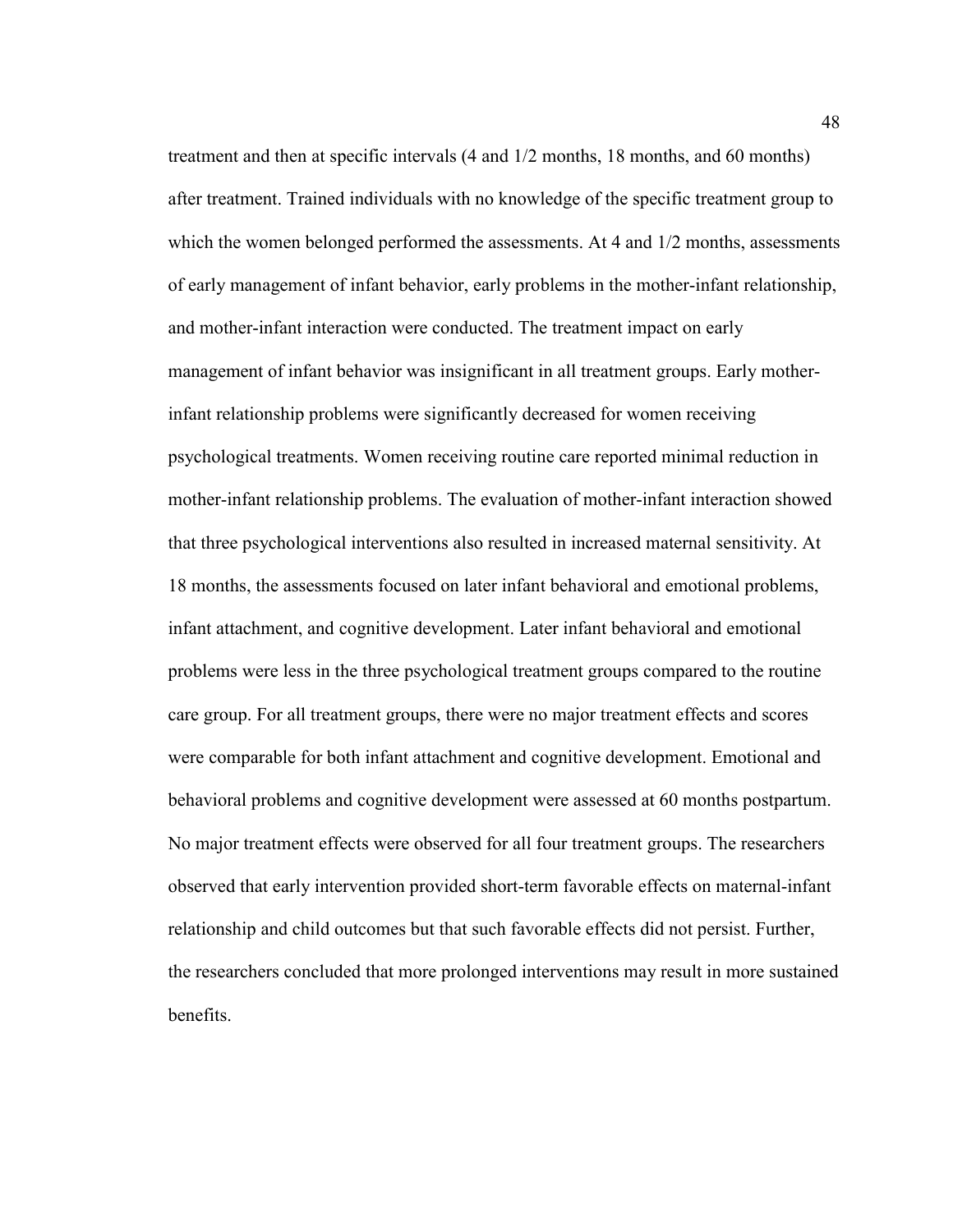In their study, Horowitz and Cousins (2006) evaluated the rates of treatment at 3 and 4 months for women identified as having postpartum depression symptoms at 2 to 4 weeks postdelivery. Of the 1,215 women from a community-based population who were screened, 122 women with symptoms of postpartum depression were identified and 117 of the 122 completed the study. Horowitz and Cousins (2006) found that at 3 and 4 months, just 14 (12%) of the women received psychotherapy. Even less received medication: four (3.4%) at 3 months and seven (6%) at 4 months. Horowitz and Cousins observed that women with high levels of postpartum depression were more likely (23.3%) to receive psychotherapy than those with low levels of postpartum depression (8.1%). Possible determinants of the low treatment rates were personal factors such as fear of stigmatization, limited insurance coverage, and system issues related to the health care system and provider.

### **Treatment Decisions**

 Health care providers are encouraged to involve patients, including those with mental illness such as those with postpartum depression, in decisions about their care so that their perceived needs may be addressed. Terry (2007) noted that over the last onethird of a century there has been a change in the clinician-patient relationship from paternalism to an equal partnership. That is, previously physicians were seen as paternalistic in their relationship with patients. Despite this change, elements of paternalism can still be seen in health care and in some instances may be perceived as justified (Buchanan, 2008). Buchanan observed that because the discipline of public health is focused on the health of populations rather than the health of individuals, some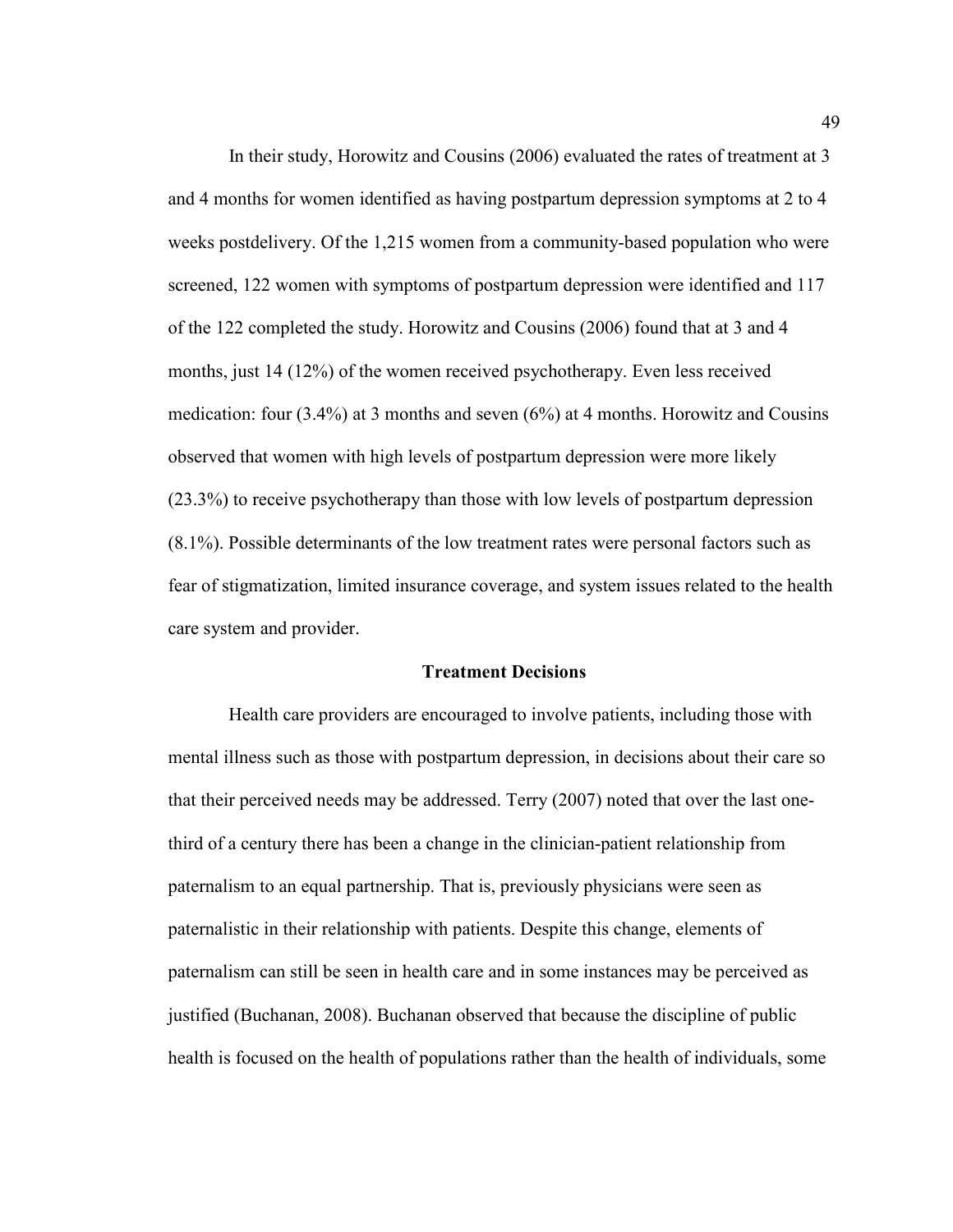have argued that the identification of when paternalism is justified is a major distinguishing issue between clinical ethics and public health ethics. Buchanan argued that this focus on identifying an ethically acceptable justification for paternalism in public health is misguided because the predominant cause of morbidity and mortality is chronic rather than infectious diseases. Chronic diseases such as hypertension are typically viewed as resulting from lifestyle choices, whereas infectious diseases such as typhoid and other contagious diseases are less associated with lifestyle choices and, without decisive action, can quickly devastate a population. Buchanan further argued that a focus on expanding autonomy rather than seeking to justify paternalism, would better serve the interest of public health.

 Buchanan (2008) distinguished between weak paternalism and strong paternalism. Proponents of weak paternalism believe that paternalistic interventions are ethically sound in situations where people have impaired decision-making powers and are likely to engage in activities that are likely to result in harm to themselves (Buchanan, 2008). On the other hand, those who support the use of strong paternalism maintain that such paternalism is justified even when people have fully functional decision-making powers (Buchanan, 2008). Buchanan suggested that some federal research, geared at weak behavioral interventions, is based on the view that unhealthy behaviors result from "irrational and pathological factors (peer pressure, dysfunctional family dynamics, internalized oppression, etc.)" (p. 17) given that such unhealthy behaviors are not in an individual's best interest. Because some perceive unhealthy behaviors to be irrational, those who support the use of weak paternalism see ethical justification for behavioral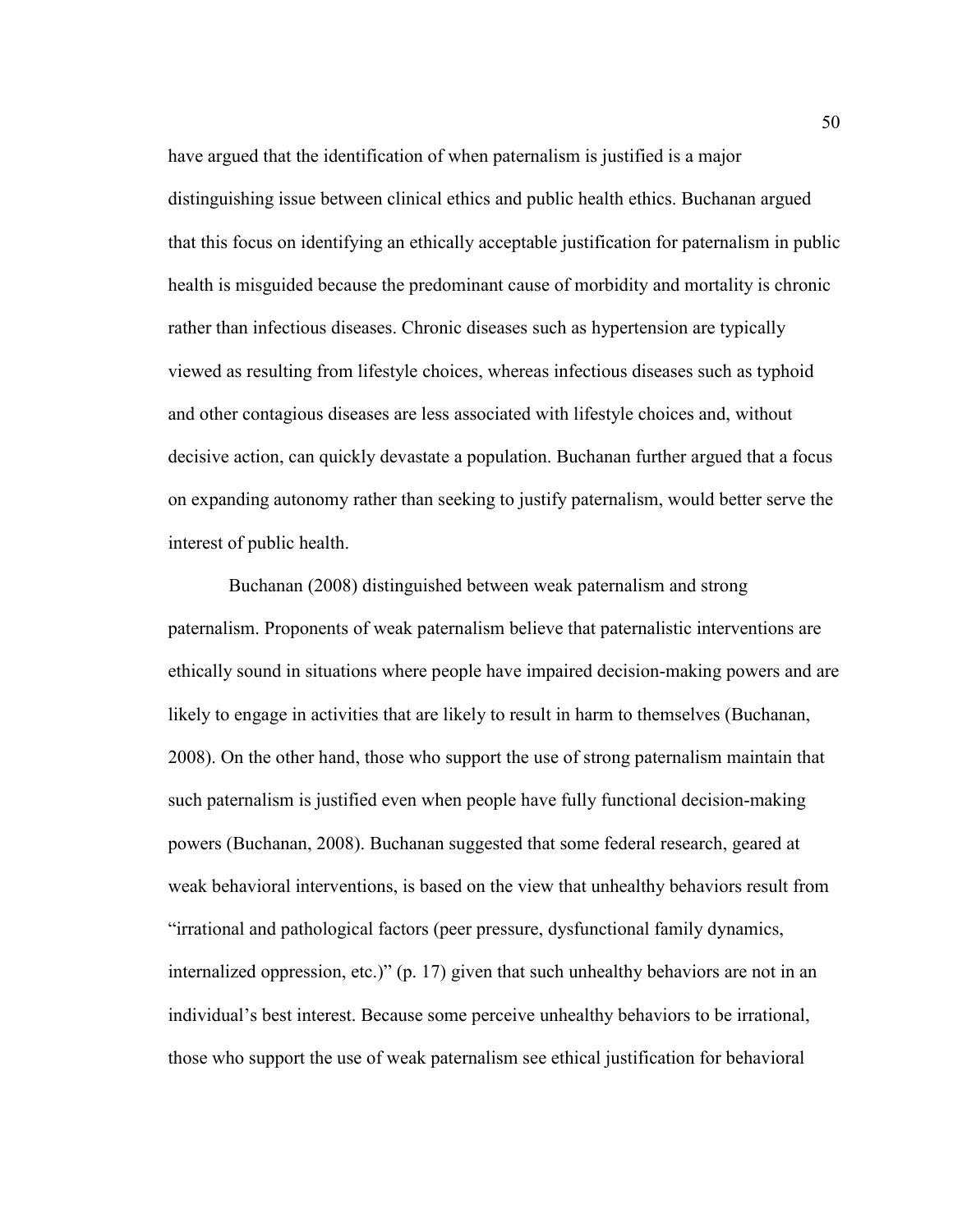interventions that involve such paternalism (Buchanan, 2008). Buchanan argued that there is no ethical or empirical justification for paternalistic interventions. He pointed to research that demonstrated that individuals who are allowed the greatest degree of autonomy have the best health while those with the least degree of autonomy have the worst health. Buchanan therefore recommended that public health should focus on enhancing rather that limiting individual autonomy.

 Buetow (2005) argued that of the different types of clinician-patient interactions, only interactions in which the clinician and the patient contribute or coprovide is there real care. In coprovision, clinicians provide clinical expertise and patients provide expertise on "their bodies, life situations, values, beliefs, and preferences" (Buetow, p. 554). Buetow pointed out that clinicians and patients enable each other therefore each has the power to "clarify role ambiguities, negotiate difference of interest, and act in their own capacity" (p. 554). Coprovision, as a model of care, allows for mutual participation but does not demand equality (Buetow, 2005). Buetow noted that equality is not always desired or may not be achievable. Buetow argued that other models of care such as paternalism or consumerism give more control to one party than the other and is therefore not true care. Paternalism is believed to be disempowering, undermines patient responsibility, and hinders care (Buetow, 2005). Consumerism also hinders care, and minimizes and devalues the role of the clinician (Buetow, 2005).

 Deegan and Drake (2006) observed that the current management of chronic medical illness involves a shared decision-making process. Further, they argued that this high standard of care should be employed in the management of psychiatric illness. Self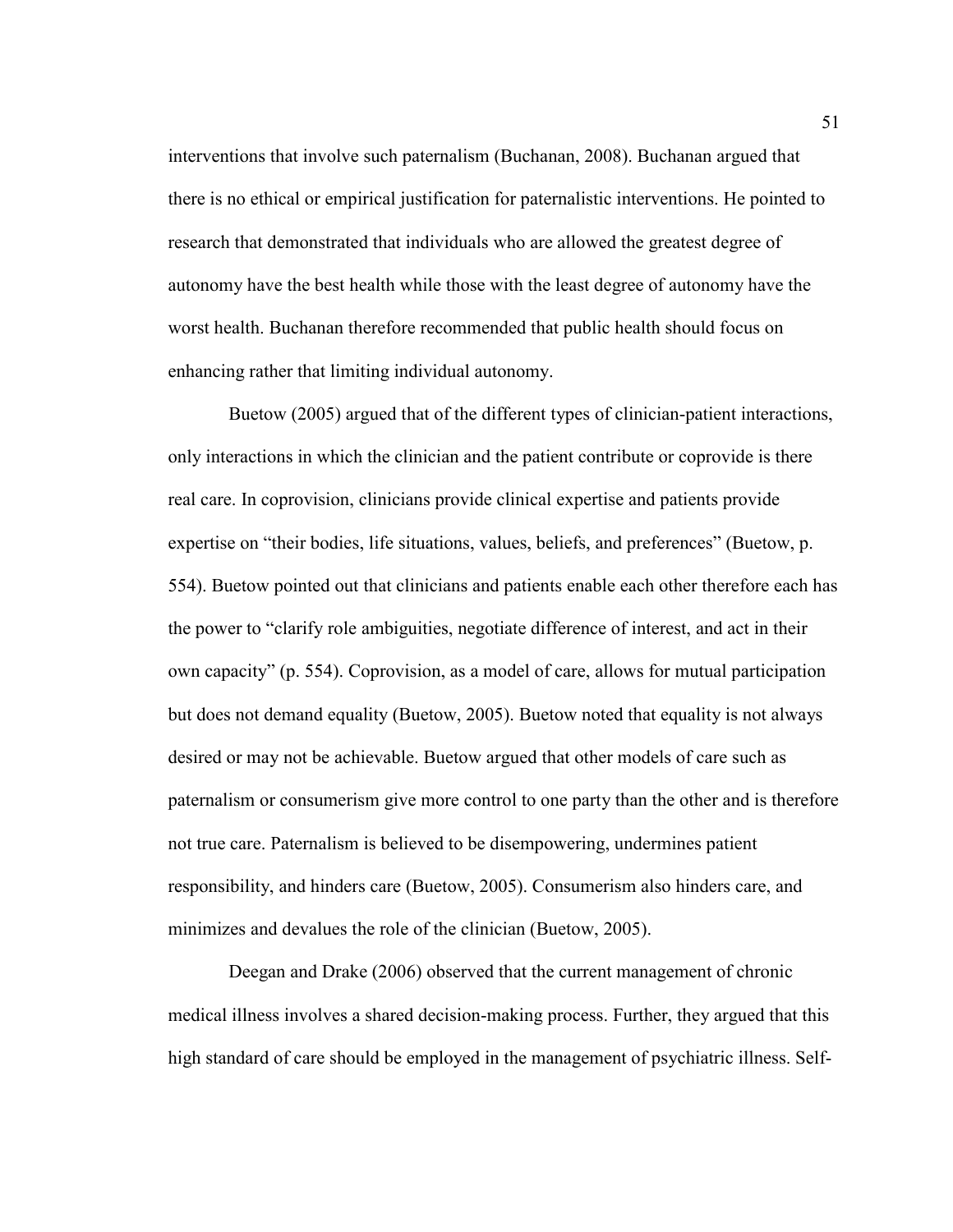determination and empowerment are basic values that are of great importance to the physically and mentally disabled and are values a shared decision making process supports (Deegan & Drake, 2006). Deegan and Drake examined the shared decisionmaking process from the perspectives of the client and the practitioner. In particular, they focused on the use of shared decision making in medication management for individuals recovering from mental illness. Shared decision-making recognizes the expertise of the client and the practitioner and requires that they agree on treatment goals and the path to accomplishing such goals (Deegan  $&$  Drake, 2006). They argued that medical paternalism fails to acknowledge the important role the client has in the selection of a treatment plan and assigns blame to the client who fails to follow the practitioner's directives. Medical paternalism is perceived to be unethical unless employed in an emergency where the client has no decision-making capacity and no surrogate decision maker or advance directives (Deegan & Drake, 2006). Terry (2007) pointed out that a surrogate does not always act in the patient's best interest and that it may be necessary to call upon the ethics committee and/or court to appoint someone to protect the interests of the patient.

 As noted earlier, there has been a shift from paternalism to an equal partnership in the clinician-patient relationship. At the core of this partnership is the view that patients and their values should be respected if good medical care is to be attained (Terry, 2007). However, Terry pointed out that a physician may influence a patient's decision through rational persuasion, coercion, or manipulation. Rational persuasion involves presenting the patient with factual information. The patient makes a decision based on the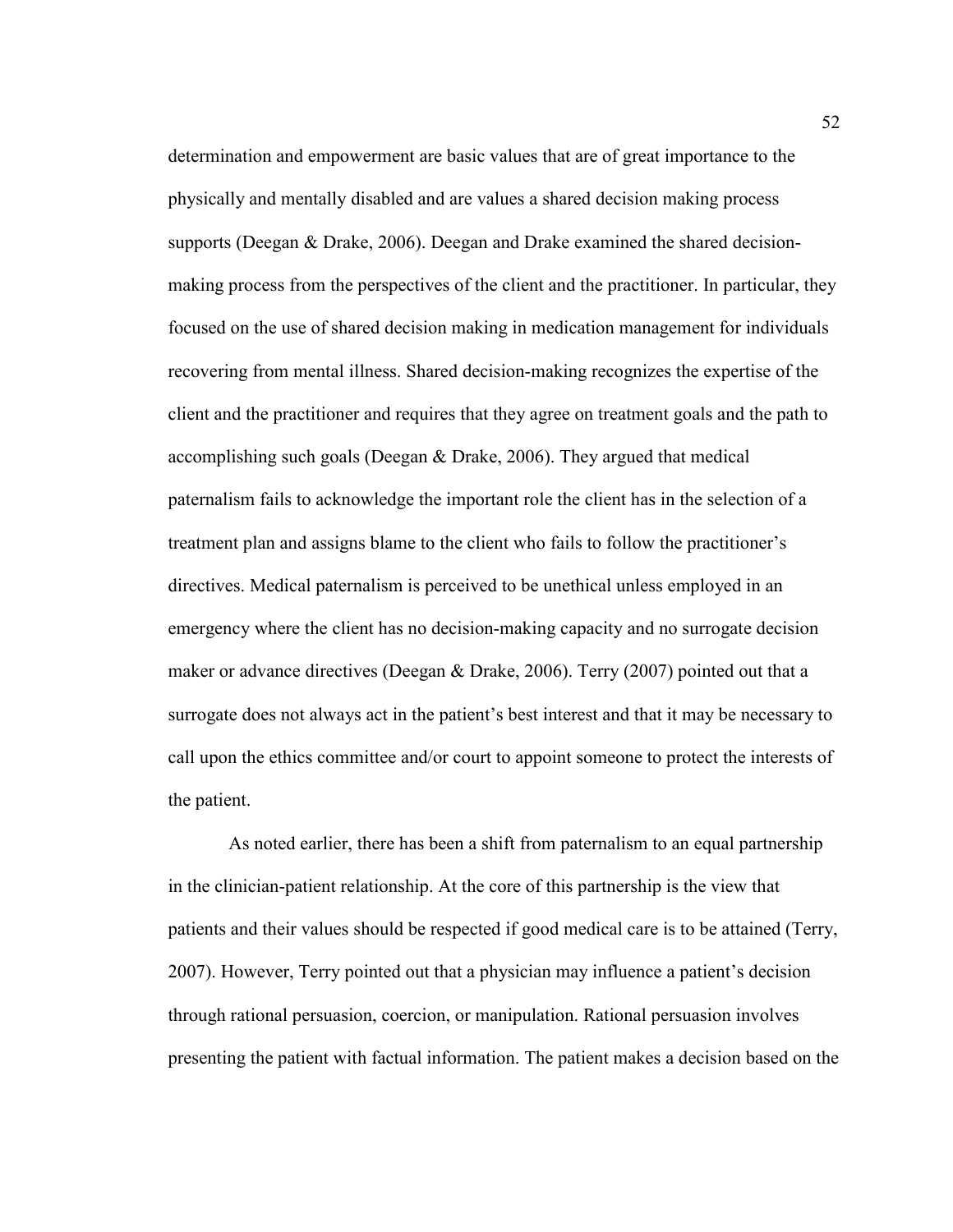logic of the facts and along with his or her values. Coercion involves a threat and having the ability to carry out the threat. The physician who manipulates the patient's decision does so by selectively "emphasizing or deemphasizing some information inappropriately" (Terry, 2007, p. 566) so that the patient will view the physicians choice as the most appealing. Rational persuasion is the only ethical way of influencing a patient's decision and is used in the process of obtaining an informed consent (Terry, 2007). As Terry pointed out, patients do not always want to make a decision by themselves and should be asked how and who they wish to decide rather than what they wish to decide. Terry also highlighted the need for health care providers to be culturally competent when engaged in obtaining an informed consent. Terry advocated employing the informed consent process for "even the most mundane of patient-physician interaction, that of writing a prescription" (p. 567).

## **Research Methodology**

 Much of the literature on postpartum depression that I identified and reviewed for this study reported results from quantitative research. I found less qualitative research on the issue of postpartum depression. As Trochim (2001) pointed out, there has been debate in the scientific community concerning the supremacy of one research method over the other. Proponents of quantitative research contended that their data type was "hard, rigorous, credible, and scientific" (Trochim, 2001, p. 11). The response from supporters of qualitative research was that their data were "sensitive, nuanced, detailed, and contextual" (Trochim, 2001, p. 11). Trochim viewed this dispute as counterproductive. Trochim pointed out that quantitative data and qualitative data are interconnected.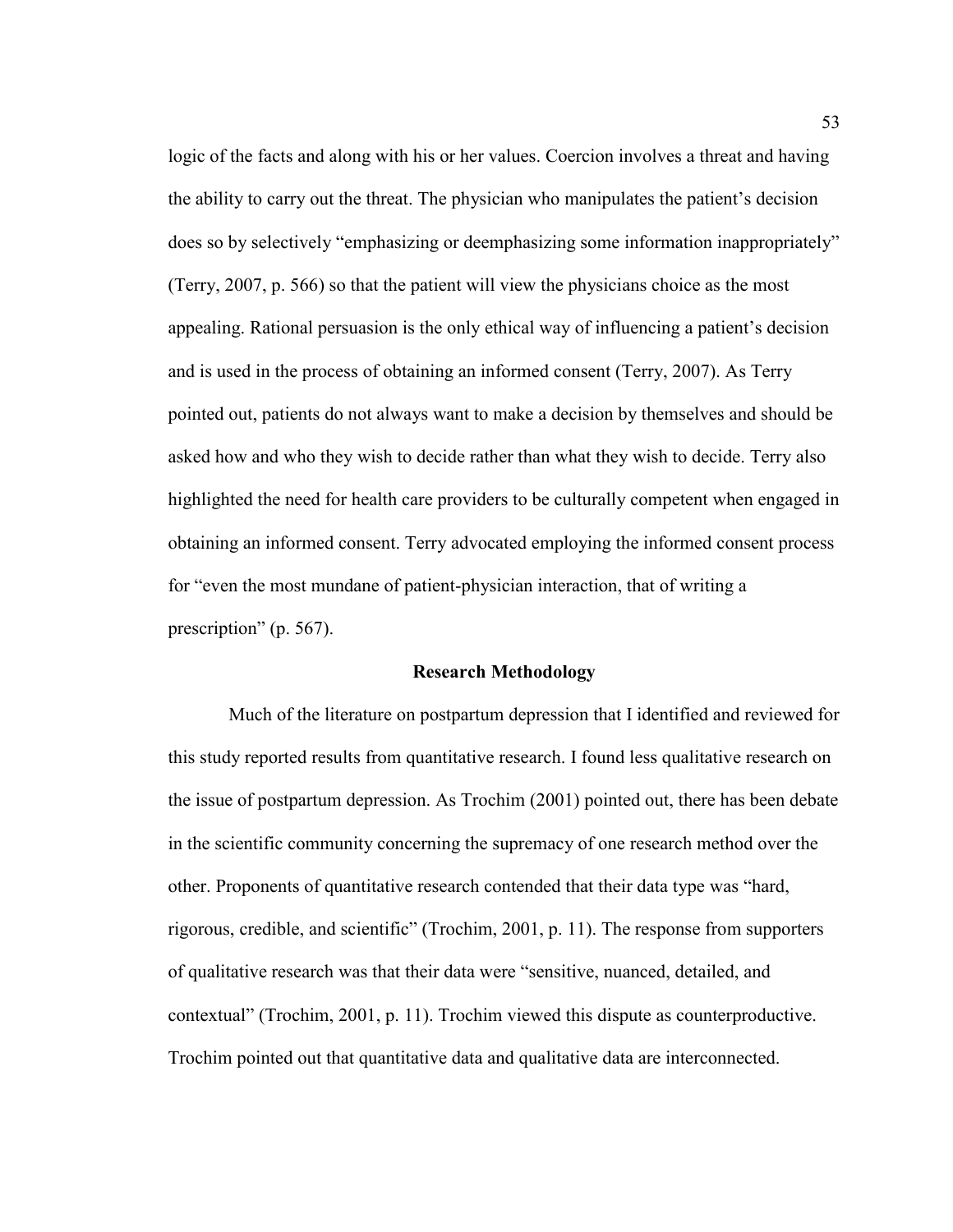Further, Trochim argued, "all quantitative data is based upon qualitative judgments and all qualitative data can be described and manipulated numerically" (p. 11). Babbie (2004) observed that there is widespread recognition of the contribution of both approaches. Some have used a mixed-method approach by combining both qualitative and quantitative methods in their research (Trochim, 2001).

 Quantitative research is described as a recognized, objective, methodical process to explain and measure associations, and to investigate causal relationships among variables (Burns & Grove, 2001). Quantitative data and quantitative variables are expressed numerically and quantitative data are said to be "confirmatory and deductive in nature" (Trochim, 2001, p. 158). Babbie (2004) observed that, on one hand a quantitative approach allows for ease in aggregating, comparing, and summarizing the data, on the other hand, there is a "potential loss in the richness of meaning" (p. 26).

 Qualitative research is a methodical, interactive, subjective process that describes and gives meaning to life experiences (Burns & Grove, 2001). Qualitative data and qualitative variables are not expressed numerically, but rather in text, pictorial, audio, or other forms (Trochim, 2001). Trochim described the nature of qualitative data as "exploratory and inductive" (p. 158). According to Jejeebhoy (2005), the qualitative approach can highlight:

underlying behaviors, attitudes, and perceptions that determine health outcomes; it can help us explain social and programmatic impediments to informed choice or the use of services; it can shed light on the success of our interventions; and it can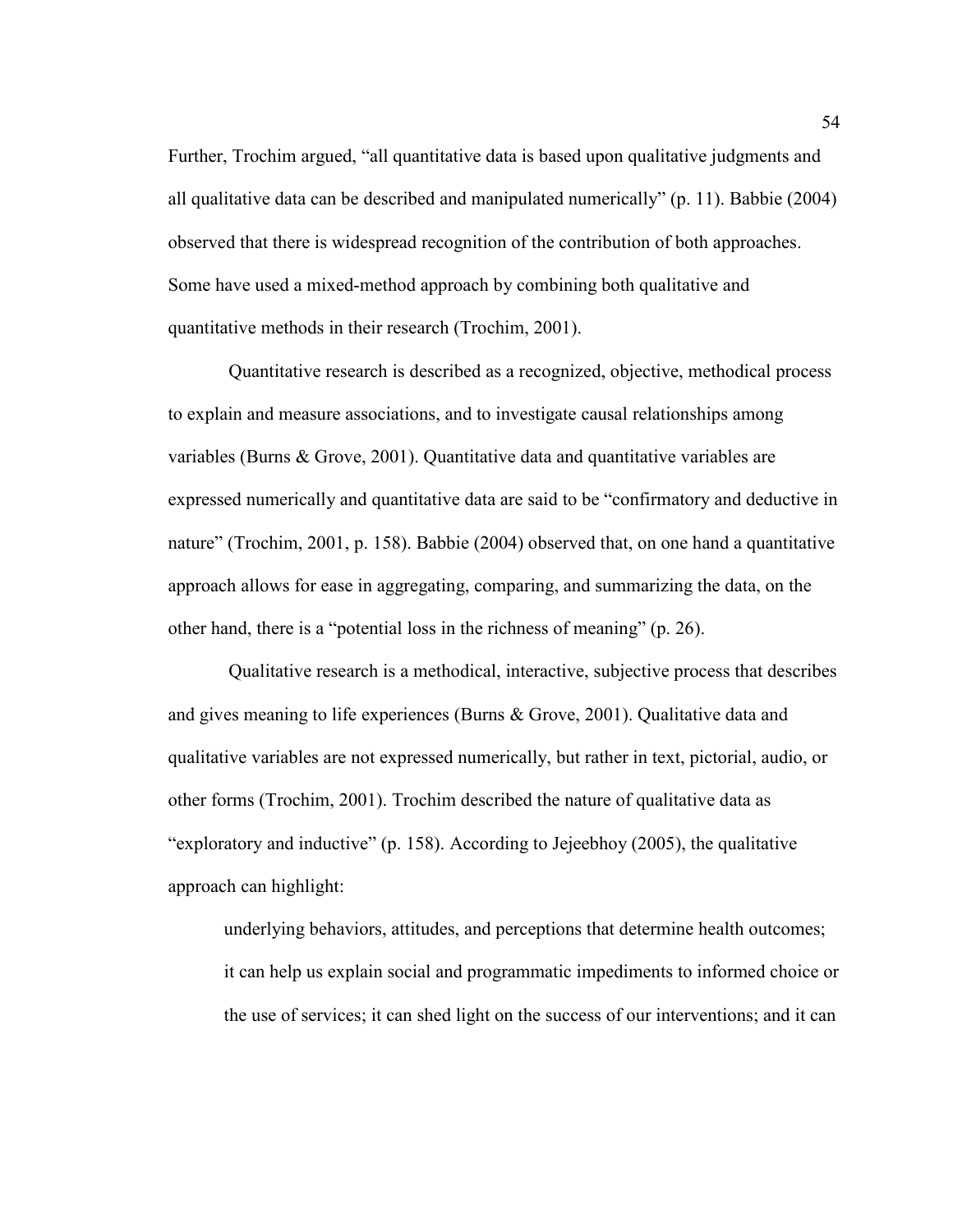facilitate better understanding of the policy, social, and legal contexts in which health choices are made (p. xix).

 Researchers have used various research methodologies to explore postpartum depression. Quantitative researchers have focused on issues such as, but not limited to, forms of the disorder and its prevalence among various groups of women (Dietz et al, 2007; Georgiopoulos et al., 2001); its etiology and duration (Chaudron, et al., 2006; Serretti, Olgiati, & Colombo, 2006); rates of identification and treatment; (Horowitz & Cousins, 2006; Murray, Woolgar, & Cooper, 2004); and efficacy of various treatment modalities (Marcus et al., 2001; Misri et al., 2000; O'Hara et al, 2000, Pearlstein et al, 2006). Qualitative researchers have explored women's explanations of postpartum depression (Ugarriza, 2002), their explanation of the reality of the postpartum period (Edhborg et al., 2005), their experience with seeking care (Sword et al., 2008), as well as other issues. Some researchers, such as Brockington, McDonald, and Wainscott (2006), have used mixed methods to further understand postpartum depression.

 No study that explored women's lived experiences of the screening and treatment process was found in the literature. Specifically, in this study I sought to describe women's experiences of the screening and treatment process for postpartum depression and to determine their view of the adequacy of the screening and treatment process. The focus of the study was the women's subjective experiences. Thus, I chose the phenomenological approach, which centers on the subjective experiences of individuals, for this study.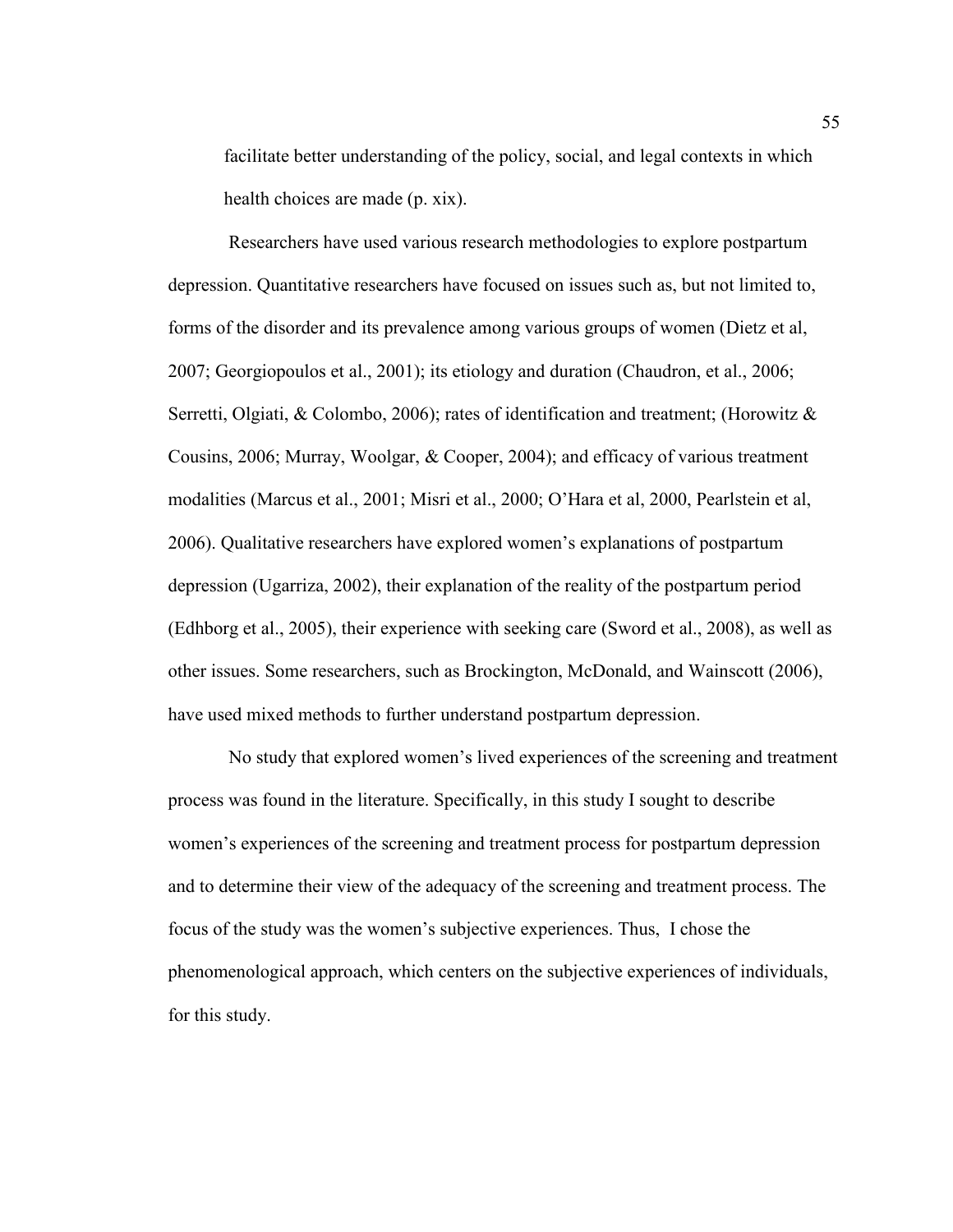Trochim (2001) described several qualitative approaches. These include ethnography, field research, grounded theory, case study, and phenomenology.

The ethnography approach is employed when a whole culture is the focus of the study (Trochim, 2001). For a study focused on describing postpartum depression within a particular culture, an ethnographic approach may prove effective. When the goal of the researcher is to observe the phenomenon of interest in its natural environment or state, field research is used (Trochim, 2001). The literature has not identified a natural state or environment for postpartum depression and it was not my goal in this study to investigate postpartum depression in any particular state or environment; the field research approach was therefore not effective for this study. The grounded theory approach is used to develop theory about the phenomenon being investigated (Trochim, 2001). Grounded theory would have been effective if the goal was to develop theory. Trochim defines a case study as an in-depth investigation of a particular individual or perspective. Further, Babbie (2004) noted that "the limitation to a particular instance of something is the essential characteristic of the case study" (p. 293). The case study approach could effectively illuminate the experience of an individual. However, this approach was not chosen because my concern for this study was not a particular individual or occurrence of a phenomenon. Phenomenology focuses on individuals' subjective experiences and perspectives (Trochim, 2001). Lopez and Willis (2004) described two phenomenological approaches; transcendental or descriptive phenomenology and hermeneutic or interpretive phenomenology. Researchers use the transcendental phenomenology approach to examine phenomena as "perceived by human consciousness" (Lopez &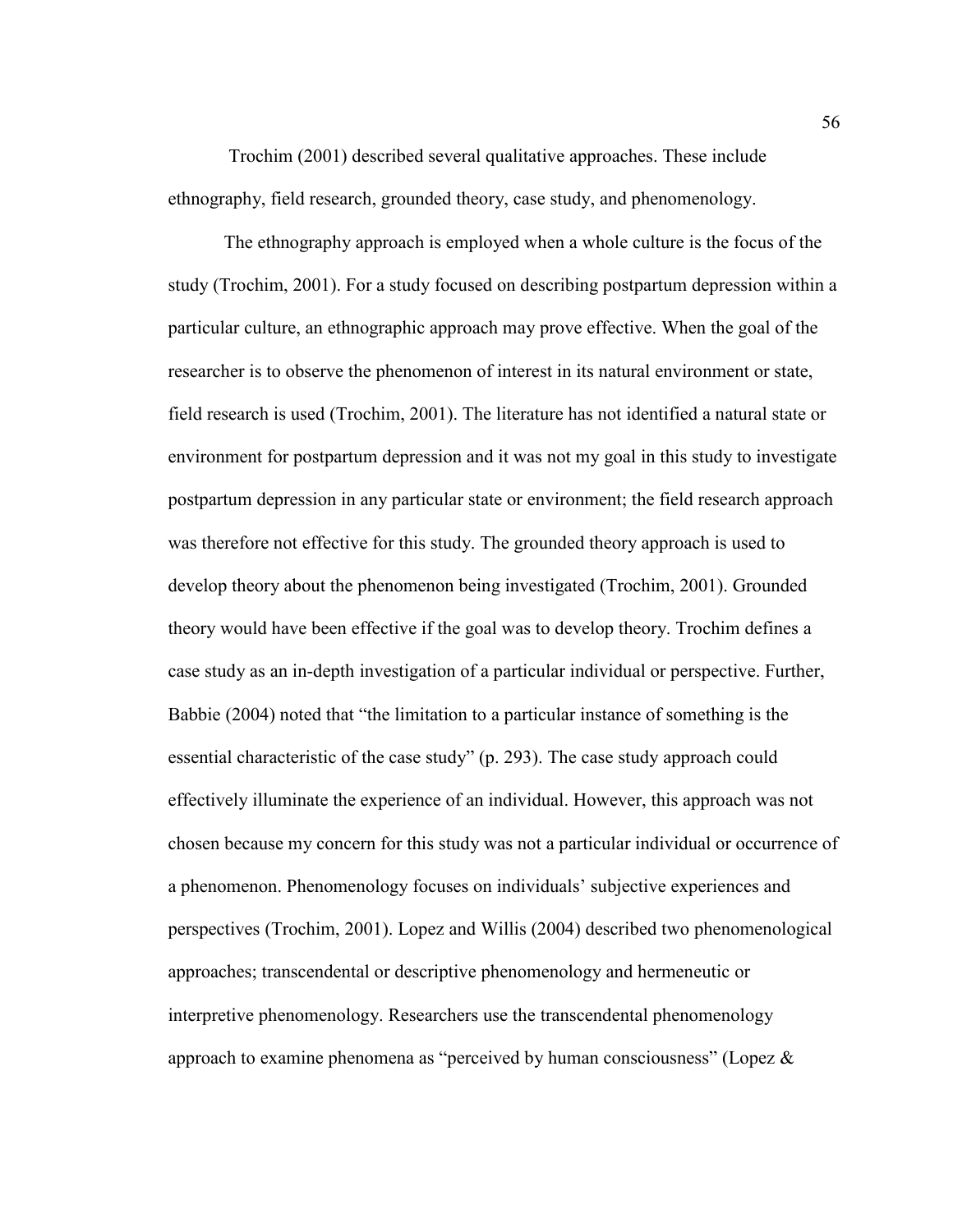Willis, 2004, p. 727). Moustakas (1994) referred to transcendental phenomenology as Husserl's phenomenology and noted that the only data obtainable to the consciousness is used in transcendental phenomenology. The description rather than the explanation of the phenomenon is sought. Hermeneutic phenomenology focuses "on what humans experience rather than what they consciously know" (Lopez & Willis, 2004, p. 728). Hermeneutic phenomenological can illuminate aspects of the experience of the phenomena that may be beyond the level of consciousness and may therefore identify elements "that might have direct relevance to practice" (Lopez & Willis, 2004, p. 734). For this study, I chose the hermeneutic phenomenological approach because in this study, I sought to inform practice through the focus on the subjective experiences and perspectives of women who have been screened and treated for postpartum depression.

## **Summary and Conclusions**

 Postpartum depression continues to be a major health problem that deprives many mothers of the joys of motherhood. Research has indicated that there are several biological and psychosocial factors that are believed to cause postpartum depression. In discussing the three conditions generally known as postpartum depression, Seyfried and Marcus (2003) noted that the etiology continue to be a mystery.

 The literature review showed that postpartum depression impact on the mother, her partner, and offspring can be severe. For mothers, postpartum depression makes motherhood and the adjustment to parturition very challenging (Edhborg, et al., 2005; Landy, et al., 2009). The mother's interaction with her partner and infant can also be severely impacted (Edhborg et al., 2005). Fathers must also adjust to fatherhood. Their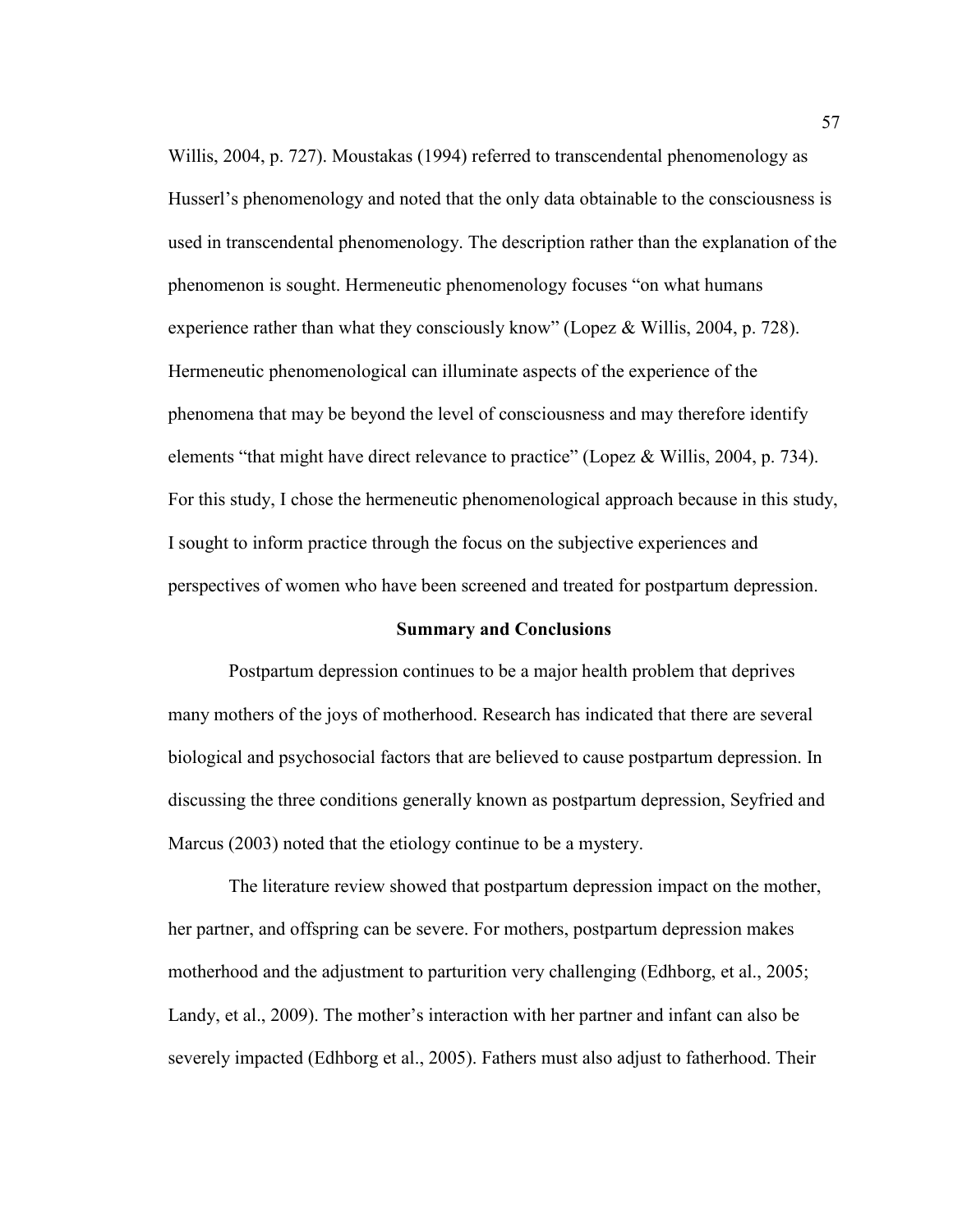adjustment and their relationship to mother and infant can be negatively influenced by postpartum depression (Condon, 2006). For infants, postpartum depression can adversely affect parental compliance with anticipatory guidance recommendations (Paulson, et al., 2006), mothering (Logsdon, et al., 2006), socio-emotional behavior (Weinberg & Tronick, 1998), and their receipt of health care (Minkovitz, et al., 2005).

 To effectively manage postpartum depression, timely identification and treatment is essential. The American College of Obstetricians and Gynecologists and the American Academy of Pediatrics are among professional organizations that have developed guidelines for screening women for postpartum depression. Several tools have also been developed to aid screening. Researchers have evaluated the effectiveness of screening tools and identified barriers to timely screening of women for postpartum depression (Gjerdingen & Yawn, 2009).

 There are varied pharmacological and nonpharmacological treatment modalities for postpartum depression. Beck (2002) identified several theoretical perspectives of postpartum depression and concomitant treatment modalities. In discussing these perspectives and related treatment approaches, Beck concluded that one is not necessarily constrained by a single perspective and that an approach that combines two or more treatment modalities may be more effective than a single treatment modality. In decisions around treatment, consideration must be given not only to the various approaches to treatment but also to the mothers' needs (Pearlstein et al, 2006) and the mother' involvement in the decision-making is encouraged. Involving mothers in treatment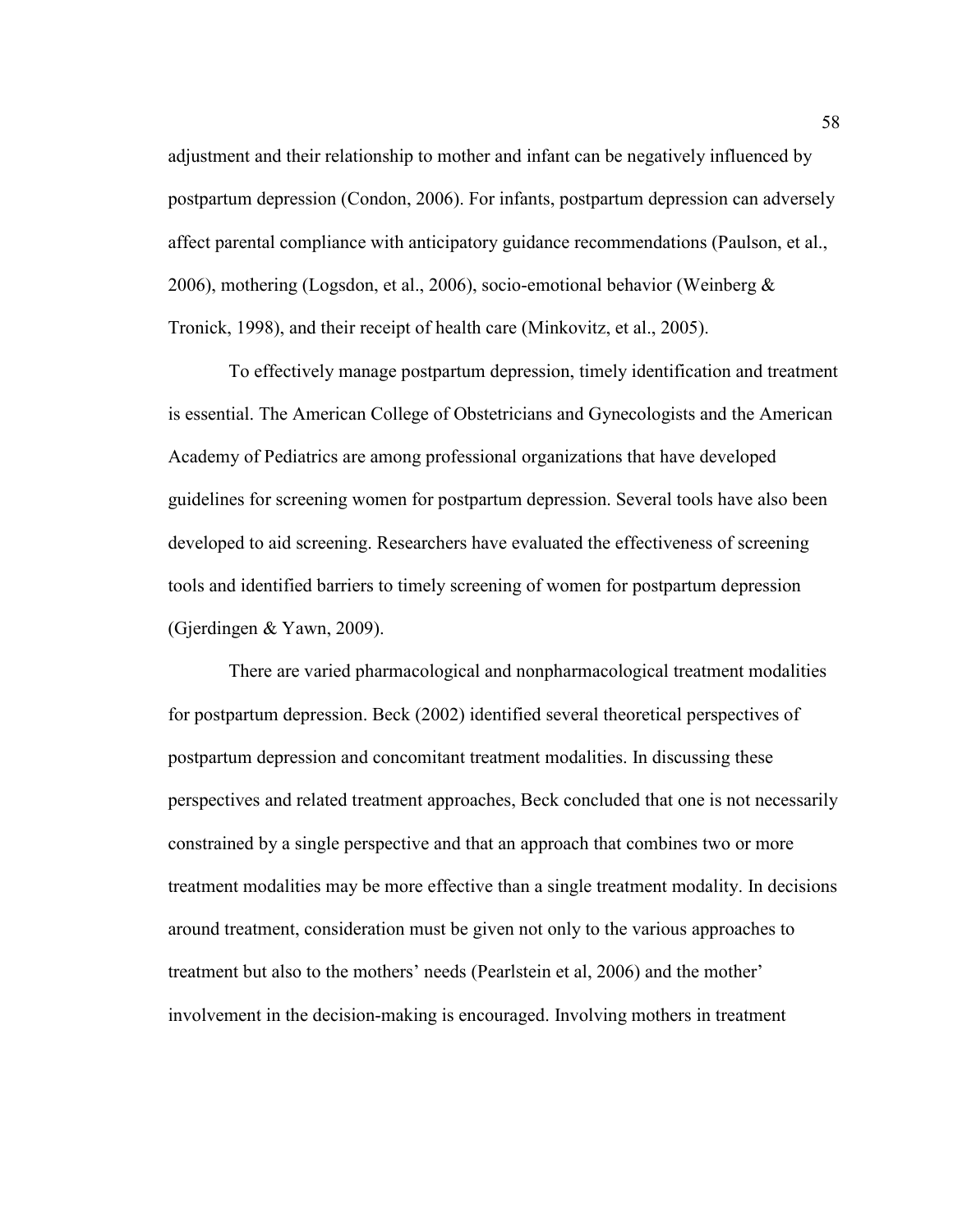decisions to address their postpartum depression fosters the empowerment process which serves to enhance wellness, self-esteem, and autonomy (Chambers & Thompson, 2008).

 In this study, I used empowerment theory to develop the interview questions with the aim of understanding the participants' perception of the screening and treatment processes for their postpartum depression. The literature review presented no information on women's view of the screening and treatment processes. In this study, I aimed to fill this gap by employing a hermeneutic phenomenological approach to study the issue. As previously stated, I chose the hermeneutic phenomenological approach because my aim in this study was to inform practice. A description of the study methodology or approach as well as the researcher's role is presented in Chapter 3.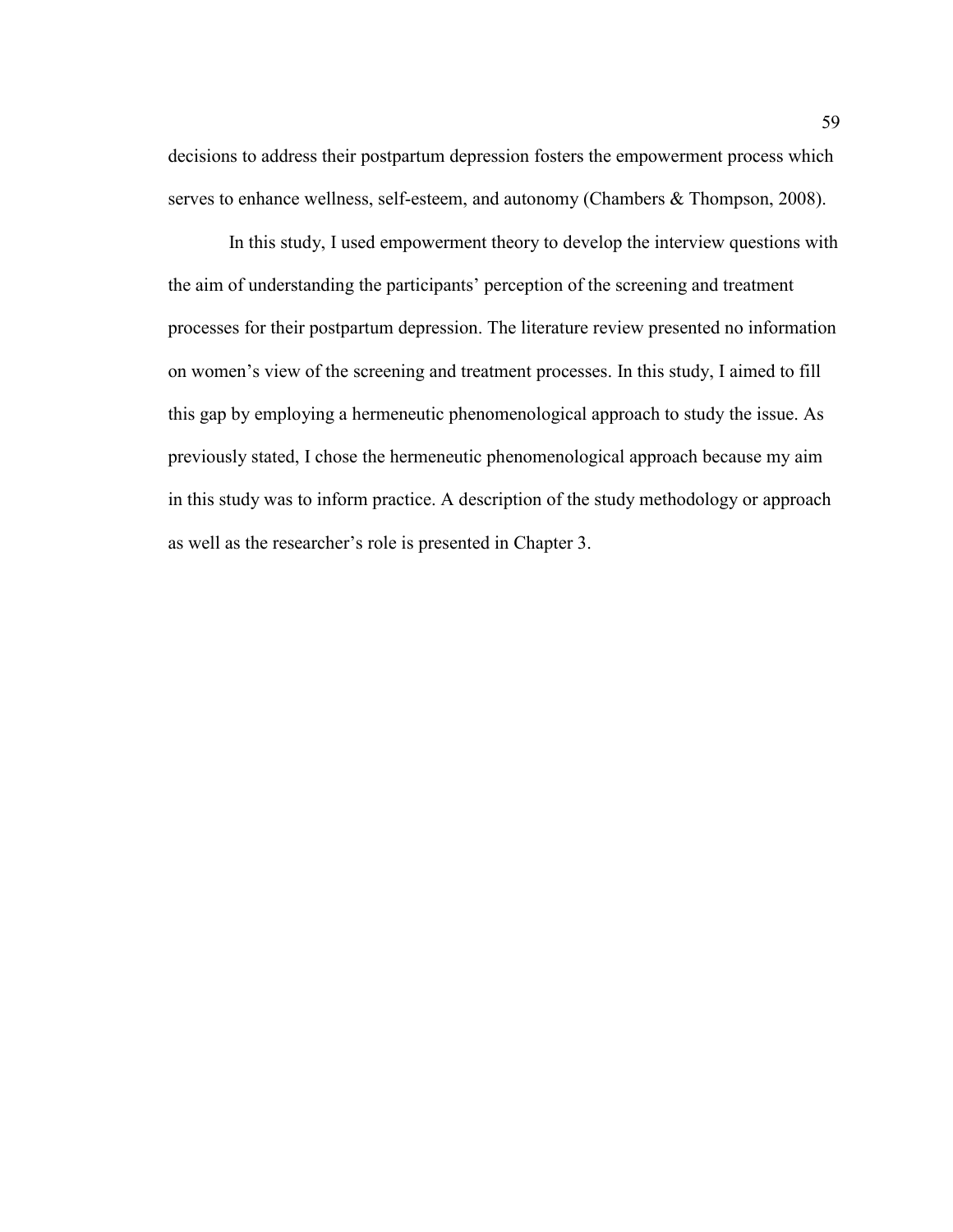### Chapter 3: Research Method

## **Introduction**

 For many mothers, the birth of a child brings emotional turmoil and great distress rather than joy and happiness. The reason these women experience such emotional distress is that they suffer from postpartum psychiatric mood disorders, commonly called postpartum depression. There are three well-known postpartum psychiatric mood disorders. The first is called "baby blues," maternity blues, or postpartum blues, and it is experienced by some 50% to 85% of new mothers (Advances in Neonatal Care, 2003). The second is called postpartum depression and occurs in 8% to 15% of new mothers (Advances in Neonatal Care, 2003). The third and most severe form is called postpartum psychosis and affects 1 to 2 women per 1,000 deliveries (Advances in Neonatal Care, 2003). Postpartum psychosis is a psychiatric emergency that requires immediate hospitalization and treatment. Morris-Rush and Bernstein (2002) noted that women experiencing postpartum depressive symptoms often have delusions that their baby is demonic or dying.

 In this study, I sought to understand the lived experiences of the screening and treatment process for women with postpartum depression and whether or not these women perceived that their emotional needs were adequately met. Therefore, a hermeneutic phenomenological approach was chosen. Van Manen (1990) described hermeneutic phenomenology as "a human science which studies persons" (p. 6). The goal was to examine that which is unique to individuals rather than that which is generalizable (van Manen, 1990). Data were gathered through in-depth interviews, and the data or text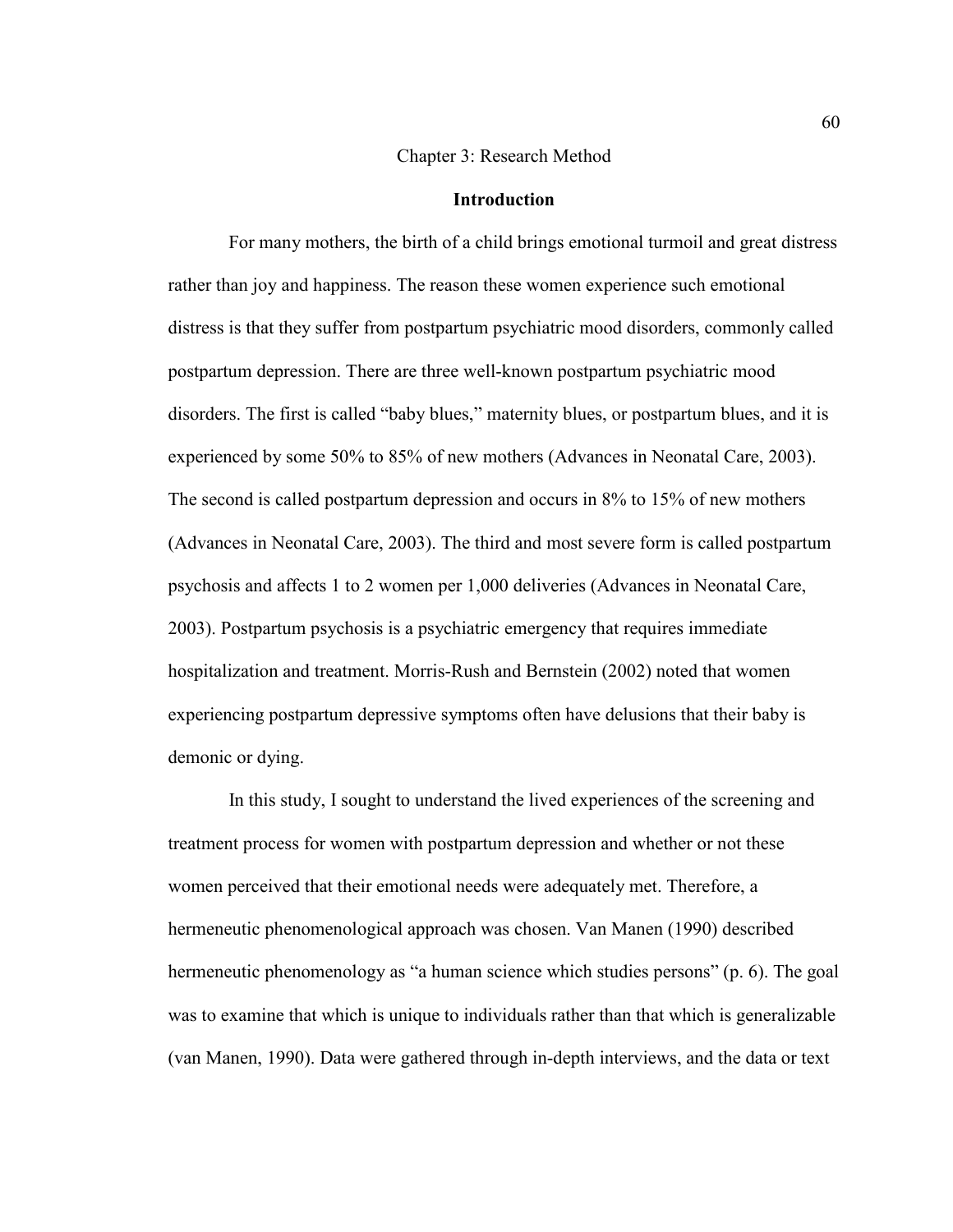were then examined for themes (van Manen, 1990). According to Moustakas (1994), hermeneutic phenomenology involves a process through which the researcher corrects or sets aside his or her prejudices and biases and pays attention to the text. Moustakas called this the hermeneutic circle and noted that "prejudgedments are corrected in view of the text, the understanding of which leads to new prejudgements" (p. 10). Further, through "refleective interpretation" of the text, the researcher achieves a more meaningful description (Moustakas, 1994, p. 10) and interpretation of the experience being investigated.

## **Research Design and Rationale**

 I used the hermeneutic phenomenology research methodology in conducting this study. The goal was to understand the lived experiences of the screening and treatment process for women with postpartum depression and whether or not these women perceived that their emotional needs were adequately met. Thus, the hermeneutic phenomenological approach was chosen. Two primary research questions were addressed. First, what is the lived experience of the screening and treatment process for women with postpartum depression? Second, to what extent do these women perceive that their emotional needs have been met during their initial postnatal visit and beyond?

 The data collection method in phenomenological research is typically through long interviews in an "informal, interactive process and utilizing open-ended comments and questions" (Moustakas, 1994, p. 114). The data collection method was individual, face-to-face, in-depth interviews. This allowed me as the interviewer to probe further into answers that the participants gave. Participants were asked open-ended questions.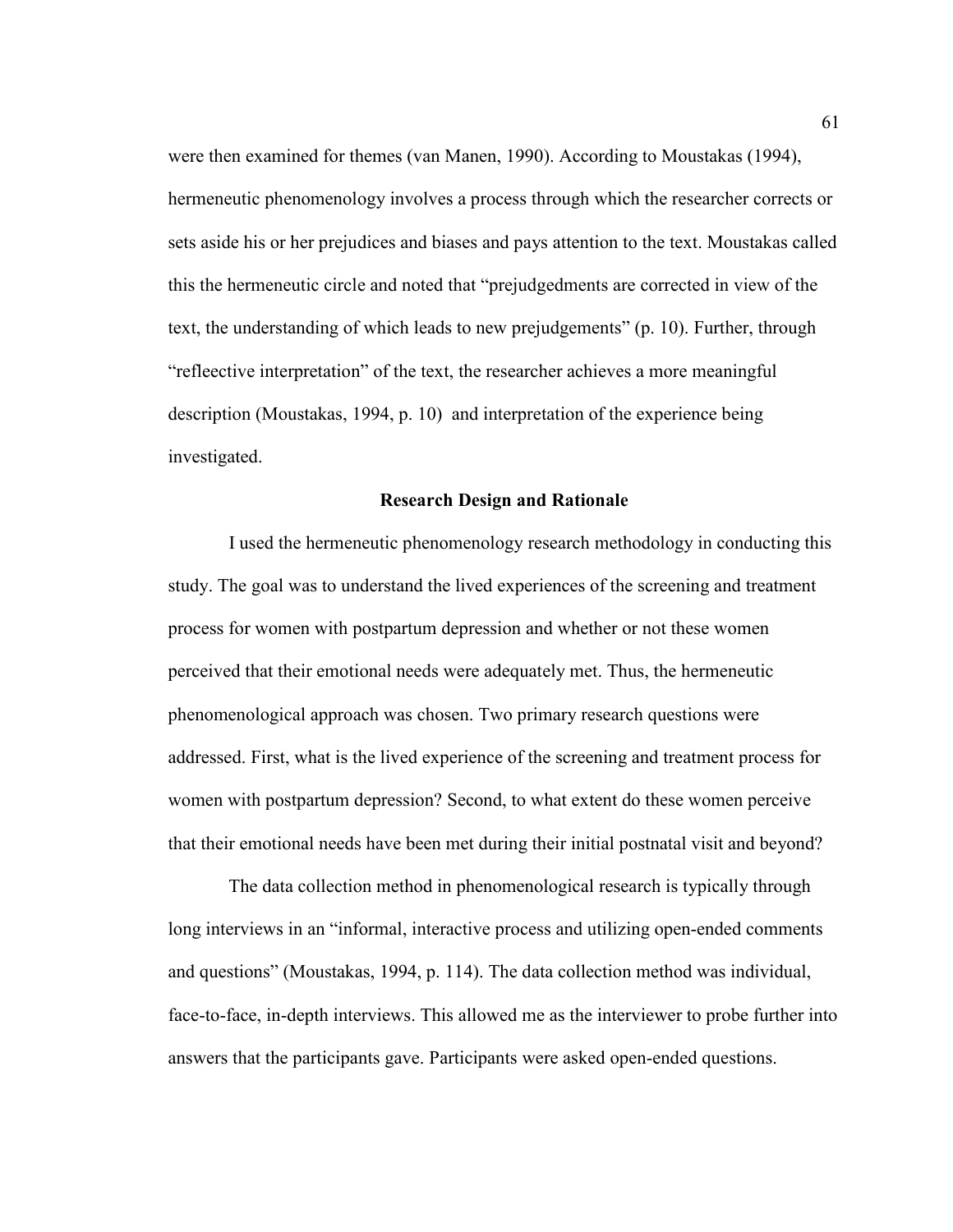Questions included main questions, probes, and follow-up questions as indicated. Rubin and Rubin (2005) suggested formulating four to six main questions. They pointed out that the researcher may or may not use all main questions and cautioned against inserting one's own "understanding or examples in presenting a main question" (p. 157) if respondents are slow in responding to the question. Probes may be verbal or nonverbal and are used to elicit clarification, fill in gaps, and maintain focus on the topic. Rubin and Rubin also warned against probing everything lest one lose sight of the main point, disrupt the course of the interview, and irritate the interviewees. I asked follow-up questions if there were indications that relevant information were missing or if I needed further depth and understanding of a main point. The main interview questions appear in Appendix B. The questions were constructed using the empowerment theory (Hur, 2006; Perkins & Zimmerman, 1995; Peterson, et al., 2005) and aimed at obtaining information on components of empowerment theory as well as the participants on perception of the screening and treatment processes for their postpartum depression.

 To enhance the accuracy of the data collection, interviews were audio-taped and handwritten notes were also taken. Rubin and Rubin (2005) noted that written notes serve not only as a backup but compel the researcher to be attentive. Further, I was attentive to nonverbal cues as these served to alert me to areas that required further probing or to emotions that could indicate areas of sensitivity that required changing the line of questioning.

 Before each interview, I prepared mentally by acknowledging and reflecting on any biases and preconceived thoughts about postpartum depression and on what the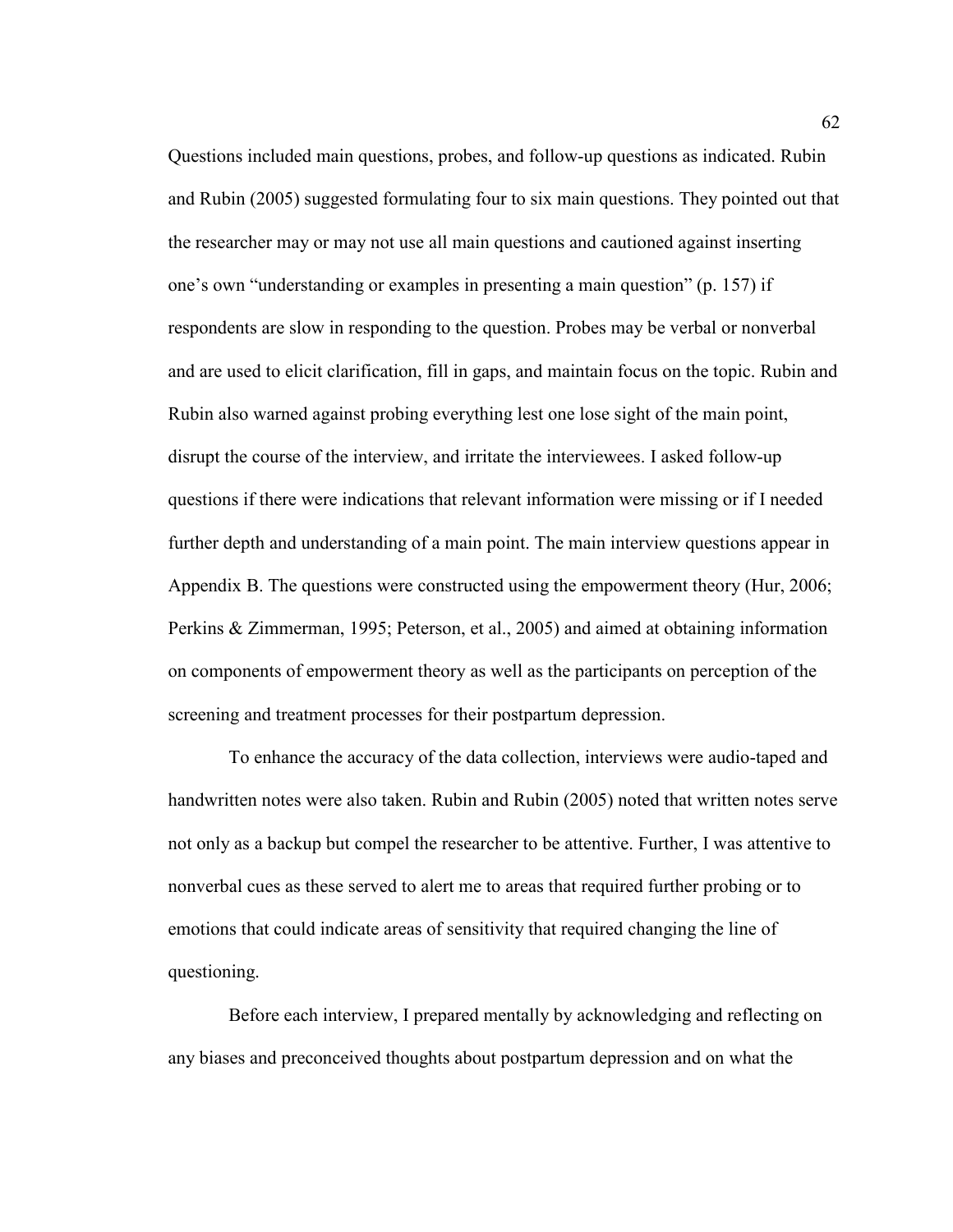participants may or may not disclose. According to van Manen (1990), "our common sense, pre-understandings, our suppositions, assumptions, and the existing bodies of scientific knowledge, predispose us to interpret the nature of the phenomenon before we have even come to grips with the significance of the phenomenological question" (p. 46). Van Manen argued that researchers must first "make explicit our understandings, beliefs, biases, assumptions, presuppositions, and theories" (p. 47). In transcendental phenomenology, the researcher would then bracket or set aside these biases and preconceived notions. Bracketing is a process of cleansing of the consciousness in which the researcher reserves "prejudgments, biases, and preconceived ideas about things" (Moustakas, 1994, p. 85). However, in hermeneutic phenomenology, self-reflection brings such biases and preconceived notions to the fore but they are not bracketed to the same extent as required in transcendental phenomenology, but are given consideration and are included in the data interpretation (Laverty, 2003). According to van Manen, while there is an attempt to hold assumptions, biases, and presupposition in abeyance, there is also an effort to "turn this knowledge against itself, as it were, thereby exposing its shallow or concealing character" (p. 47). I maintained a detailed journal of my thoughts, feelings, and reactions during the interviews and analysis process. I added these journal entries to the data and included them in the interpretation.

#### **Role of the Researcher**

 The researcher is important to the research process. As Babbie (2004) pointed out, the researcher can cause bias in the tone of the questioning, construction of the questions, and body language. I was careful not to introduce bias into the interview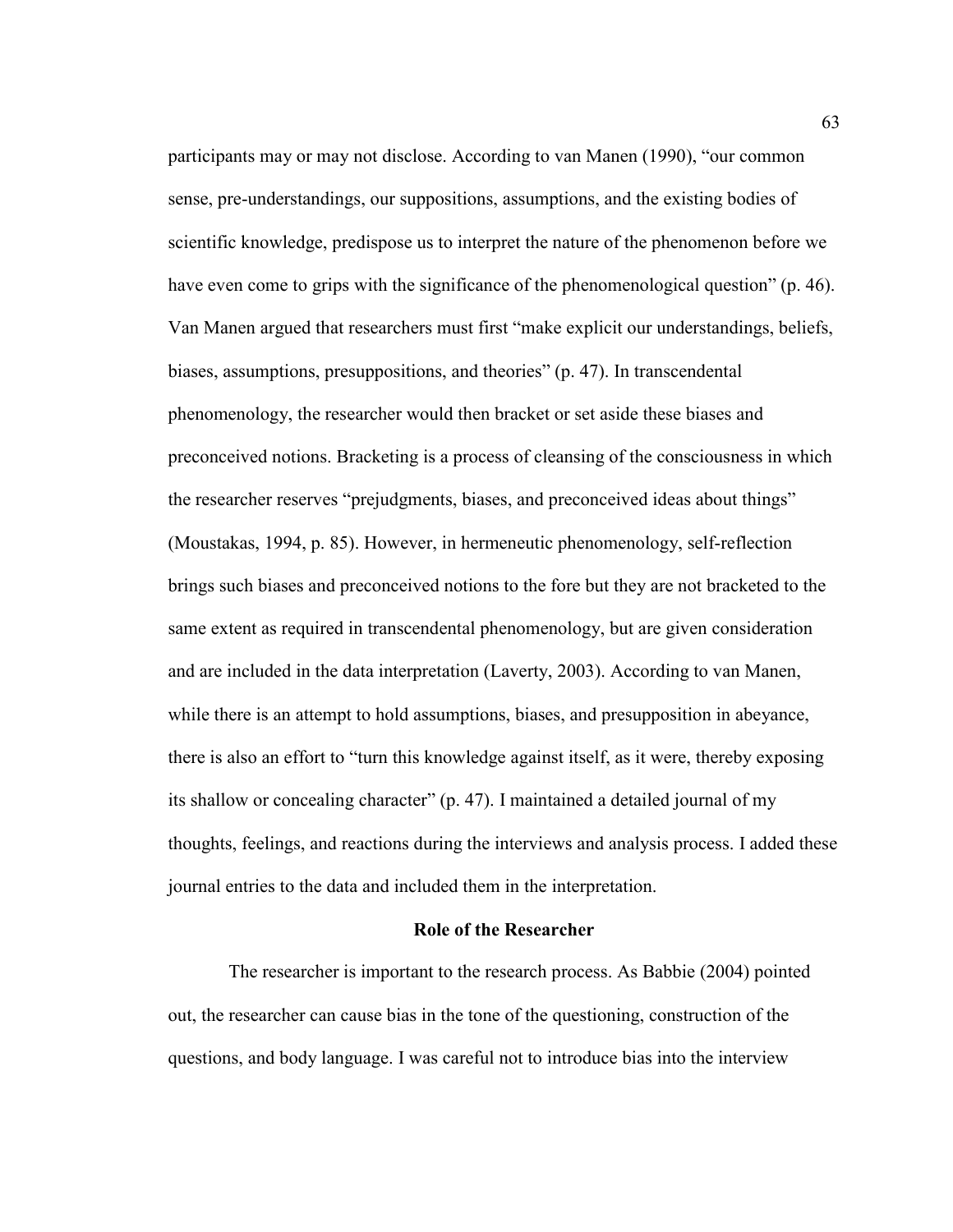process through my tone used in asking the questions, verbal language, or my body language. My personal views and experiences could have also biased the research. Richards (2009) argued that bias can be useful in a carefully designed study by taking into account or examining those factors that are already known. The researcher's bias should be addressed in the research design and tested (Richards, 2009). The first step in addressing the researcher's bias, Richards argued, is to acknowledge and openly state that bias.

 I am a female, was born in and spent my formative years in the West Indies, and am a nurse whose profession primarily involved caring for critically ill neonates. Later, I was employed by a large public health care corporation as the Assistant Director of the Women's Health Programs in the Quality Management Department. I am now the Associate Director of Quality Management at an acute care facility to which the large public health care corporation is the parent company. I am unmarried and have no children but had a sister-in-law who was the mother of four and who experienced postpartum psychosis. I was in my late teens at the time when my sister-in-law was experiencing postpartum psychosis. It is my view that there was a lack of understanding of my sister-in-law's condition on both the part of professionals and the public and that that lack of understanding led to my sister-in-law being marginalized, abused, and not afforded much support. I believe that the body of scientific literature has led to an increased understanding of postpartum depression. However, I believe that there remains a lack of understanding of the issue as evidenced by literature that showed that postpartum depression has continued to be underdiagnosed and inadequately treated. I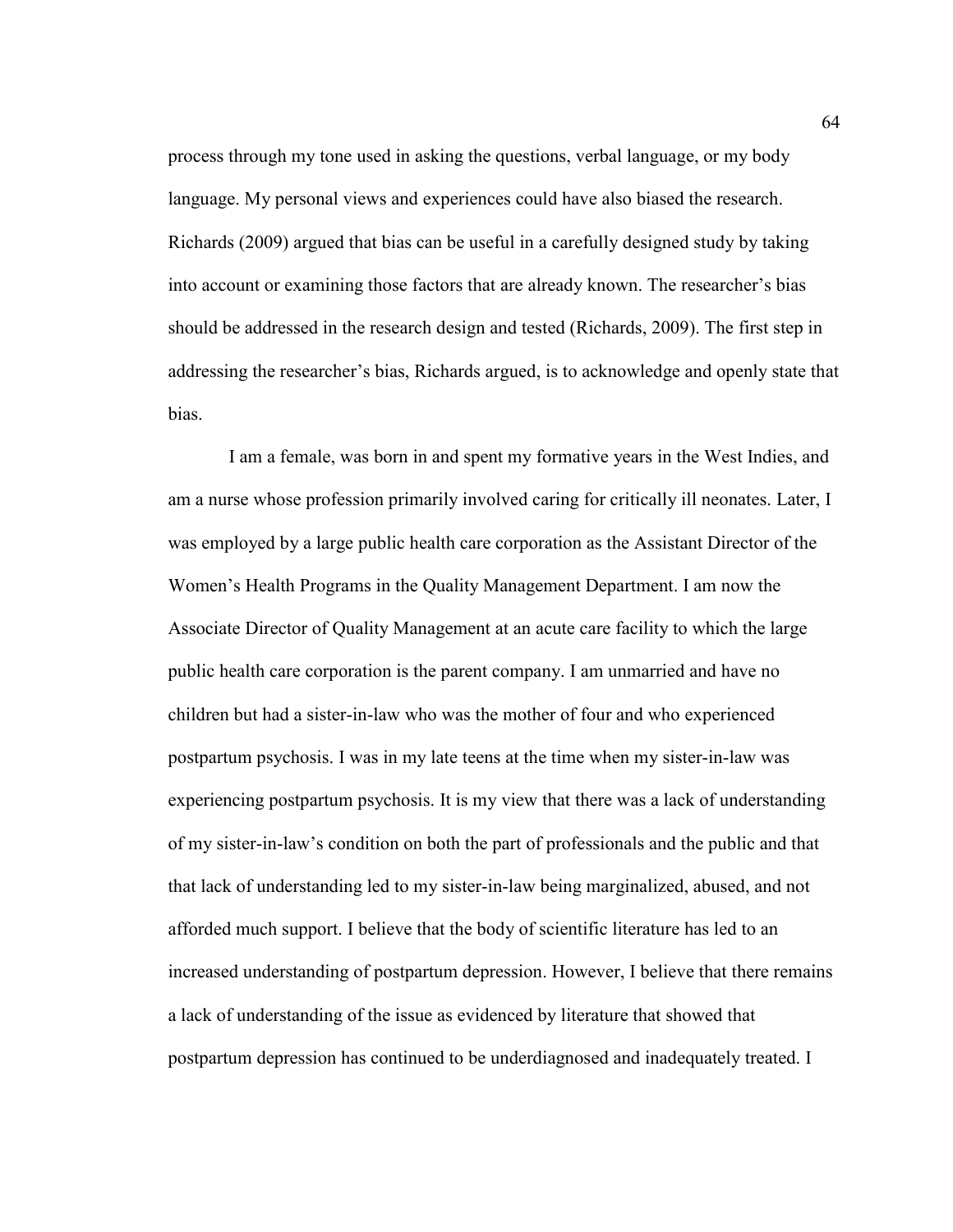believe that women experiencing postpartum depression should be provided with appropriate treatment. Should failure in timely identification and inadequate treatment result in the mother killing her infant, she should be not be labeled a criminal and face prosecution, but rather be seen and treated as the victim that she is. I am aware of my views and values regarding the issue of postpartum depression but conducted the study with, as Richards (2009) recommended, an open mind. Richards noted that having an open mind is not the same as having an empty mind. I acknowledged my views and values but did not interpret the study findings based on those views and values. The research methodology for this study was hermeneutic phenomenology. While selfreflection and open acknowledgement of the researcher's biases and preconceived thoughts and ideas must be openly acknowledged, the hermeneutic approach does not require bracketing as in transcendental phenomenology (Laverty, 2003).

### **Methodology**

 The study participants were women who have had a clinical diagnosis of postpartum depression and have received treatment. Since the onset of postpartum depression is usually a few days to 4 weeks postdelivery (Seyfried & Marcus, 2003) and the first postpartum visit is not until 6 weeks postpartum visit, postpartum depression may not have been identified prior to the sixth postpartum week. Further, Horowitz and Cousins (2006) found low treatment rates at 4 months or less. In this study, my aim was to involve women who had been treated for postpartum depression therefore mothers whose children are older than 4 months old were recruited for participation.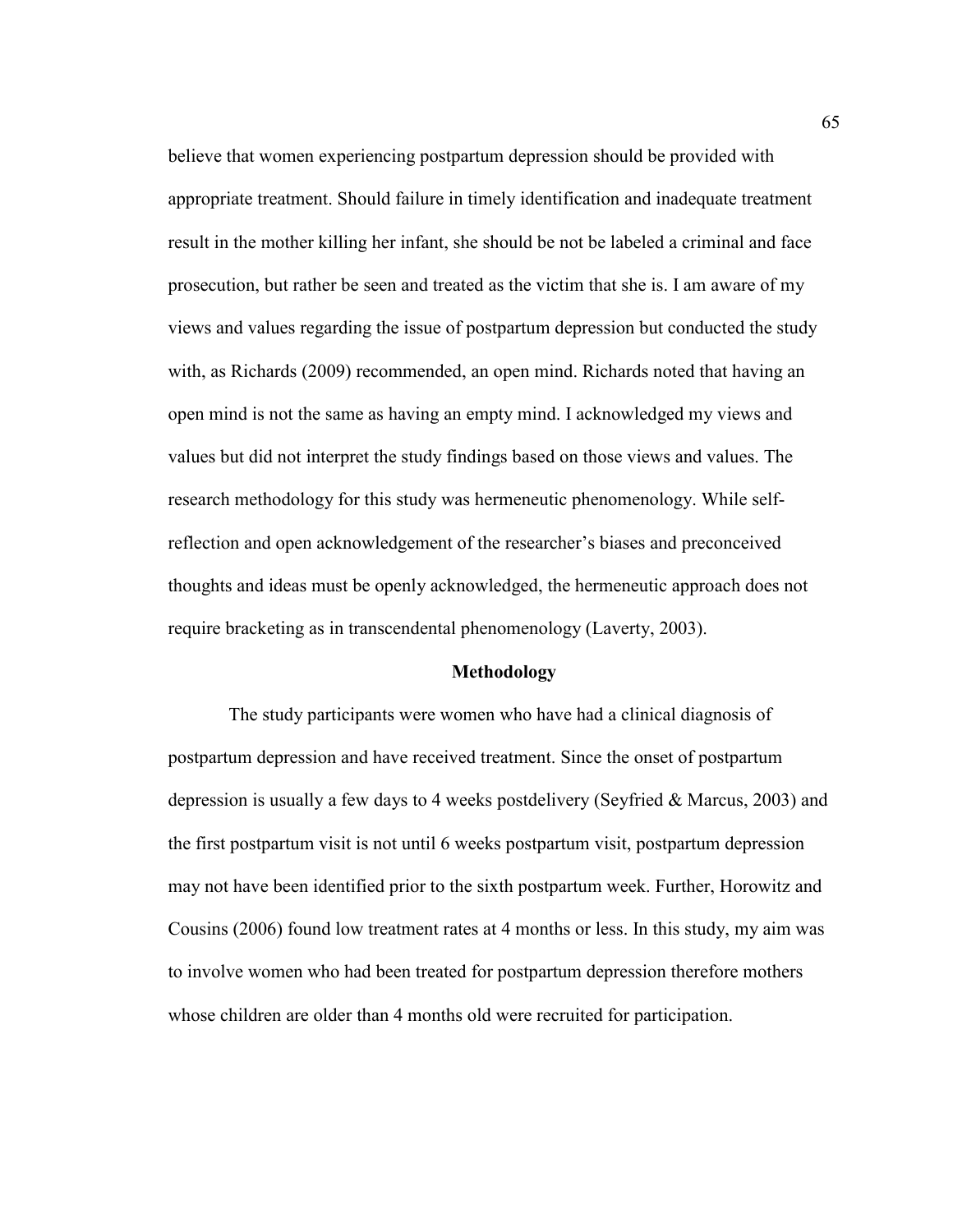The plan for recruiting participants in this study was to use a purposeful sample of mothers from a postpartum depression support group. The Postpartum Resource Center based in Long Island, New York, is one organization that has a postpartum depression support group. I contacted the staff of the Postpartum Resource Center to discuss the proposed research. I provided the staff with my contact information and asked them to inform potential study participants who express a willingness to be included in the study, to contact me. From this recruitment effort, only four women qualified and agreed to participate. IRB approval was sought to expand recruitment efforts to other women's health clinics in New York City. I asked staff at Caribbean Women's Health Association (CWHA) in Brooklyn, the East Side Women's OB/GYN Associates in Manhattan, Downtown Women OB/GYN Associates, and SoHo Obstetrics and Gynecology Practice in Manhattan to assist with flyer distribution to their clients. I also distributed flyers by hand at laundromats in Brooklyn and front of two daycare centers in the Bronx.

 I met with the potential participants individually to discuss the study purpose, criteria for inclusion, confidentiality, informed consent, and their rights as participants including the right to withdraw at any time. I also answer questions or concerns that potential participants had regarding the study. Allowing the participants to ask questions of the researcher not only help in providing clarity about the research but also help in building rapport between the researcher and study participant (Richards, 2009). Additionally, as Richards (2009) pointed out, the questions from potential participants can add to the richness of the data by allowing the researcher to clarify areas of confusion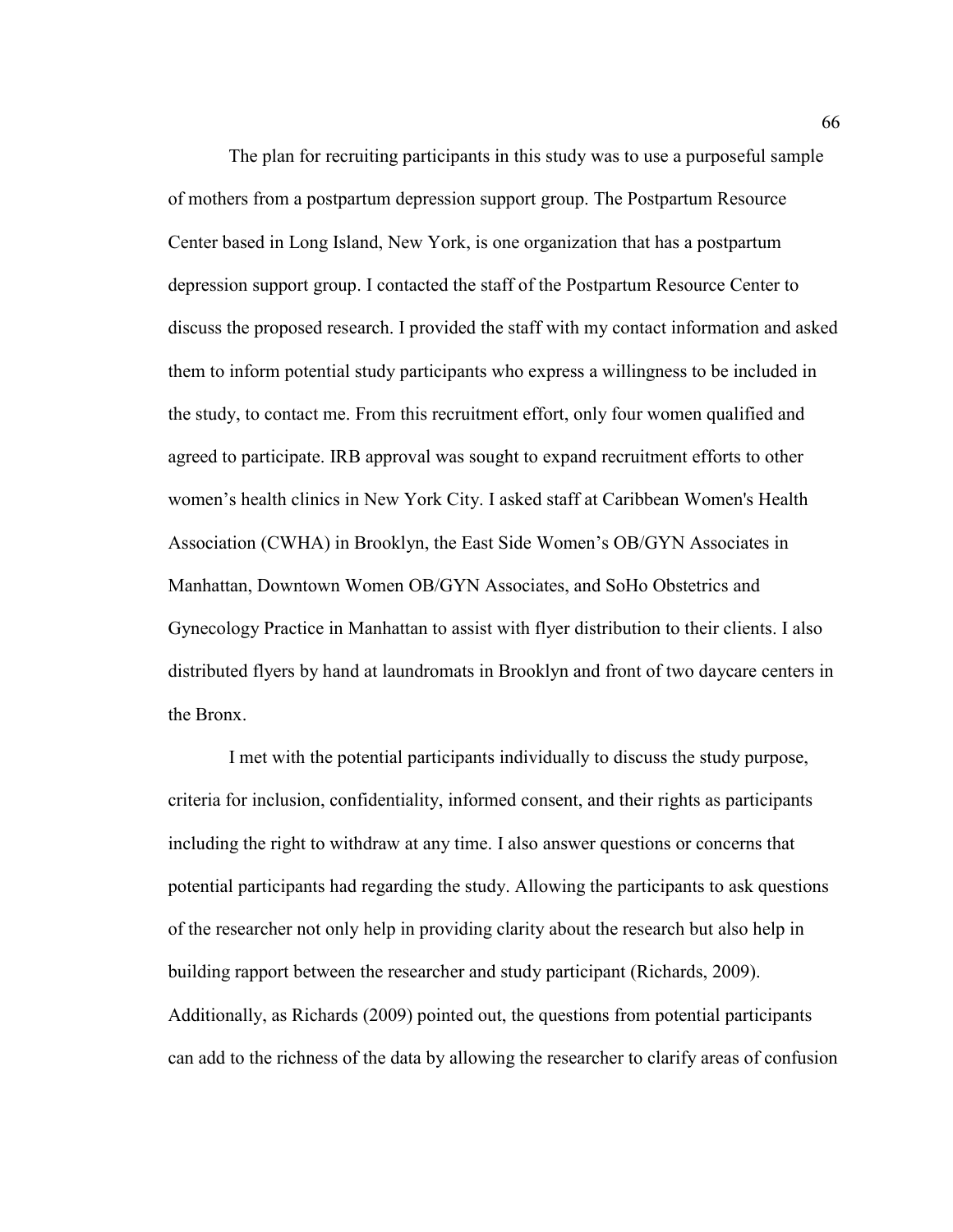for the participants and possibly by giving the researcher further insights into the participants' perceptions.

 Women who express a willingness to participate in the study were asked to sign a written consent giving permission to be interviewed and allowing publication of their experience at the end of the study. Assurances were given to participants that, while descriptions of their experiences will be published, no identifying information will be included and confidentiality will be maintained. Further, their consent for electronic recording of the interviews was obtained.

 Participants consisted of 10 women who had been screened and treated (or are receiving treatment) for postpartum depression. Richards (2009) did not recommend a sample size for qualitative studies and argued that "well-designed qualitative research projects are usually small, the data detailed and the techniques designed to discover meaning through fine attention to content of text of images" (p. 19). Qualitative techniques, Richards observed, require a considerable amount of time and a considerable sample size is not necessary. Creswell (1998) however recommended an upper limit of 10 participants for phenomenological studies.

 Participants were women at least 18 years old, who were able to read and speak English, were mothers of one or more children, were 8 months or more postpartum, had received treatment for postpartum depression, and who may or may not have had an ongoing relationship with their partners. Women who have had the least serious of the three postpartum conditions described earlier, postpartum blues, were not included in the study. Postpartum blues requires no treatment and is usually resolved within a few days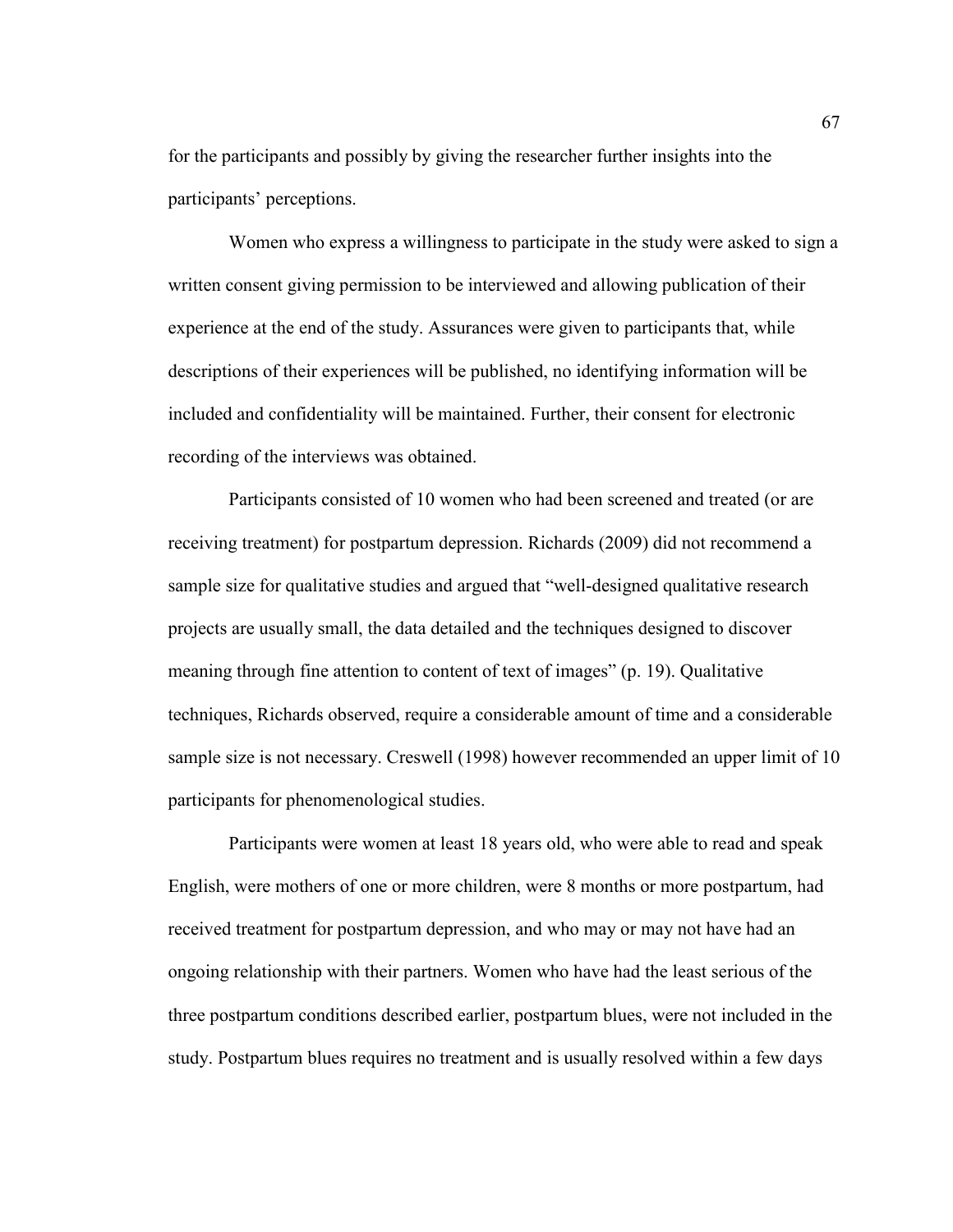(Seyfried & Marcus, 2003). Women experiencing postpartum psychosis were also excluded from the study. Signs and symptoms of postpartum psychosis include distractibility, increased activity, delusions, hallucinations, cognitive disorganization, bizarre behavior, and an inability to function (Seyfried & Marcus, 2003). If a woman was observed to have these signs and symptoms at the time of the study, she would have been excluded and referred to a mental health professional as postpartum psychosis is a psychiatric emergency. The study participants were women who had a clinical diagnosis of postpartum depression, the second of the the three postpartum conditions, and received treatment. To determine whether or not potential participants have had a clinical diagnosis of postpartum depression, I asked the potential participants how the diagnosis was made. Six participants reported being diagnosed and referred by providers for treatment. The remaining four said they sought treatment on their own as they recognized something was wrong and they were unable to cope.

#### **Analysis**

 Walden University provided IRB approval for the study. The IRB approval number is 05-01-13-0096258. Following IRB approval data collection for the study started. Prior to conducting the actual study, a pilot study was undertaken with two women. The data collection and analysis of the pilot test helped in determining the effectiveness of the data collection process, participants understanding of the questions, openness in answering the questions, and whether or not interview main questions needed to be revised. Data analysis began with the review of the pilot study interviews to determine if any changes were necessary. Through this analysis, I determined that no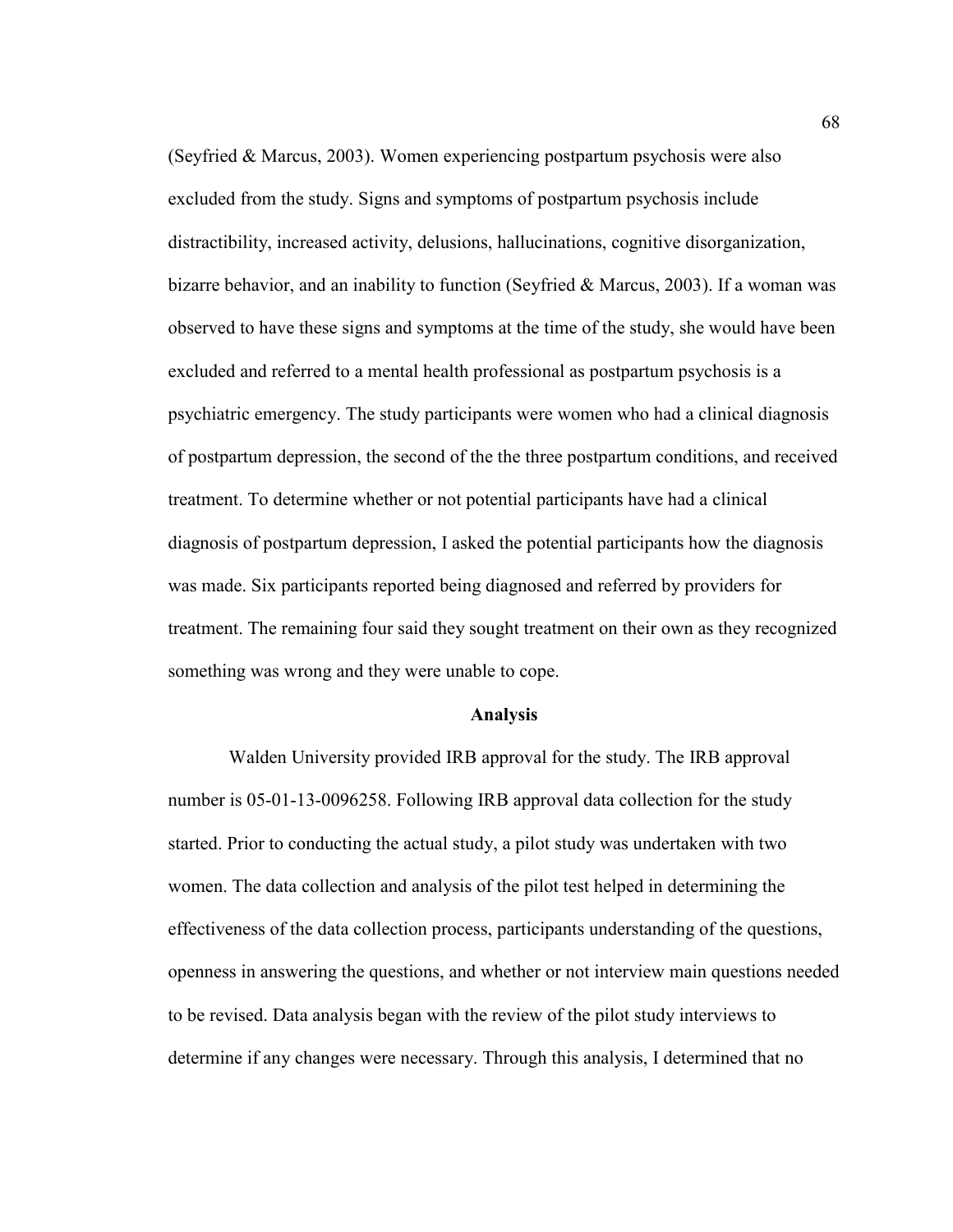change was necessary. As soon as possible after each interview, I transcribed verbatim, audio recordings and notes for each interview. The transcribed data were organized by participant, reviewed for accuracy, and stored electronically. I reviewed the data systematically to identify themes and coded the data using NVivo 9 software.

 Interpretation of the data required that the data be coded and analyzed. Two types of coding methods are the inductive or a posteriori method and the deductive or a priori method (Kortendick & Fischer, 1996). The inductive or a posteriori method of coding was employed. Kortendick and Fischer (1996) noted that the inductive or a posteriori method uses the text as the basis for constructing the coding categories. In this method, the researcher isolates the dominant themes in the text and then defines ranges of themes. The inductive approach tends to have a high internal validity because the coding system is close to the text and the research question (Kortendick & Fischer, 1996). I sought clarification of ideas or statements as needed from the study participants.

 The inductive coding method was chosen for this analysis over the deductive coding method because, as Kortendick and Fischer (1996) pointed out, the deductive approach requires a prolonged training for the coders to learn the wide range of codes for proper coding of the data. Due to this wide range of codes, the deductive or a priori method has a lower validity than the inductive or a posteriori method (Kortendick & Fischer, 1996). The inductive method is driven by the data and does not require the development of a codebook (Kortendick & Fischer, 1996). The deductive method requires the development of a codebook, hence the need for training (Kortendick & Fischer, 1996). When using the deductive approach, the researcher develops the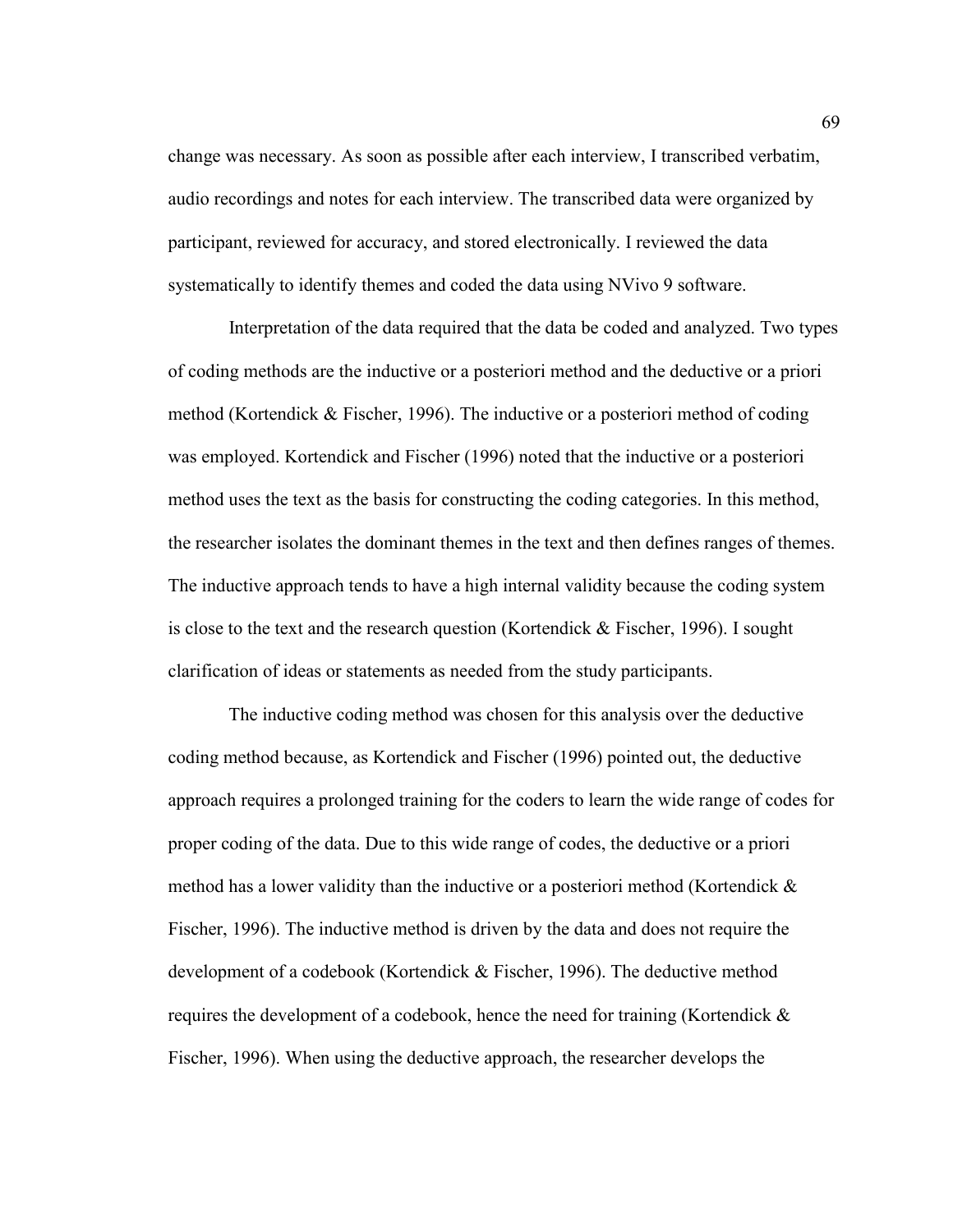codebook a priori based on the research questions and theoretical framework or after a preliminary analysis of the data (Fereday & Muir-Cochrane, 2006).

 To facilitate the data analysis, I carefully examined the text to develop themes. The techniques that I employed in identifying themes included listening or looking for interesting or unfamiliar terms used by the study participants (Pope, Ziebland, & Mays, 2002) and listening and looking for word repetitions (Ryan & Bernard, 2003). An additional technique used was constant comparison, which involves the analysis and comparison of each item with the remainder of the data (Pope et al., 2002). Additionally, I used the NVivo 9 qualitative software, developed by Qualitative Solutions and Research International, in coding, indexing, and searching the data. NVivo 9 capabilities include storing, organizing, retrieving, sorting, and searching the data to assist in identifying themes (Richards, 2009). Transcripts of 10 interviews were uploaded into NVivo 9 for coding, categorization, and for analysis for emergent themes. To code the data, I read the transcripts carefully and categorized descriptive statements stored at nodes. Nodes are areas where data segments can be coded and stored for further analysis. Consideration was given to the possibility that one or more cases might not have followed the data trend or, as Creswell (1998) described it, were of divergent perspectives. Freeman, et al. (2007) advised against inadequate analysis of these discrepant cases. I systematically analyzed the data were for discrepant cases and to determine if such cases were truly divergent and to account for such divergent perspectives.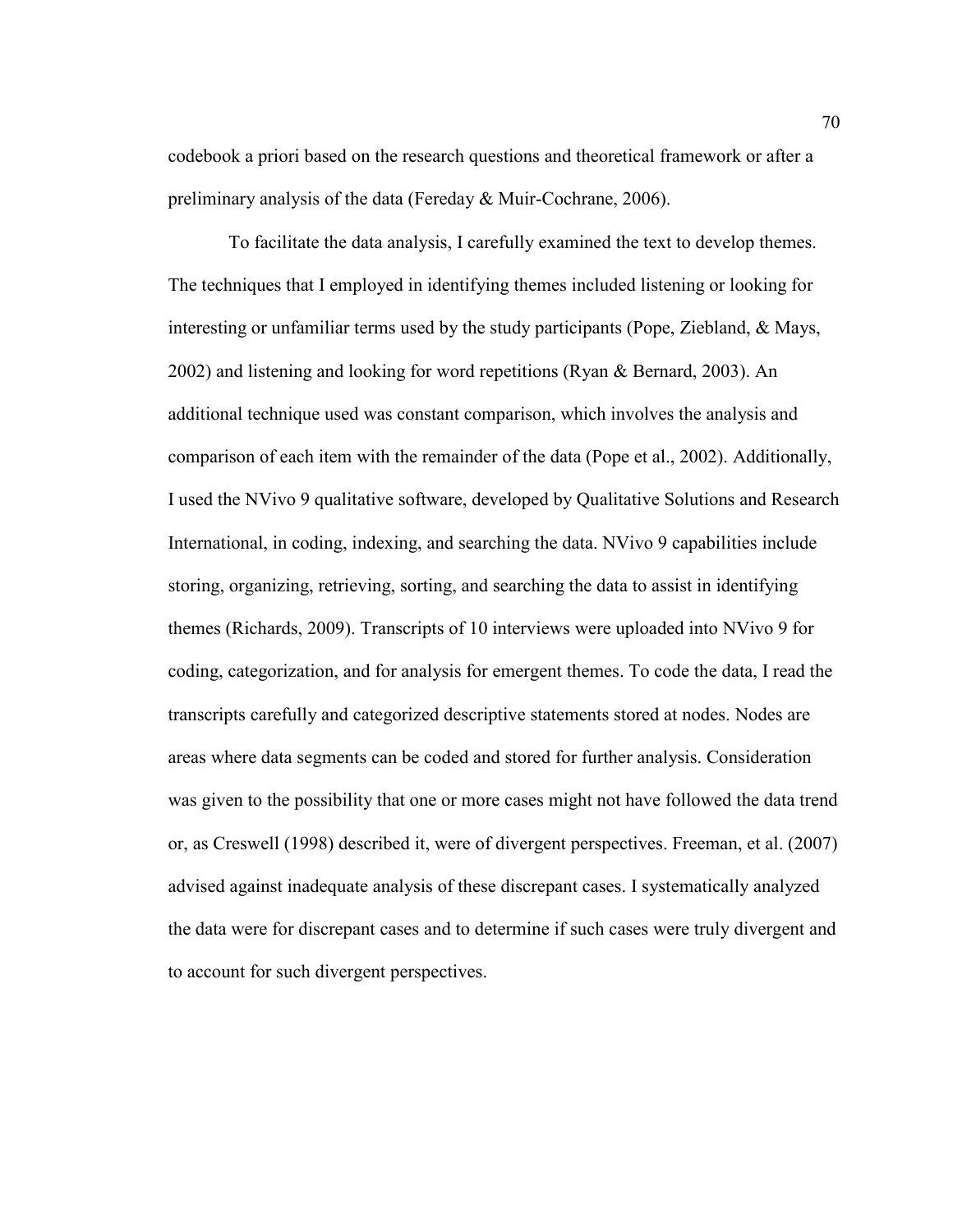#### **Issues of Trustworthiness**

 To ensure the trustworthiness of a qualitative study, the demonstration of four elements have been recommended. These elements are credibility, transferability, dependability, and confirmability. Credibility relates to the confidence a researcher has that the phenomena being explored is correctly recorded (Shenton, 2004). Approaches that can assist in establishing confidence include the appropriate selection of the research methodology, sampling method, triangulation, and employing appropriate strategies to ensure that participants provide truthful answers. The selection of a recognized and proven research approach can foster credibility (Shenton, 2004). The hermeneutic phenomenological approach, described earlier in this chapter, is a well-established approach and was selected as the best approach for the design of this study.

 Shenton (2004) noted that the use of random sampling of research participants may refute accusations of researcher bias in qualitative studies. In this study, I used purposive sampling. However, while this approach may not ensure the same evenness of distribution of what Shenton refered to as unknown influences, the participants are from diverse backgrounds and thus there is a wide range of informants. Having a wide range of informants is one method of triangulation, another strategy for enhancing credibility. With this method of triangulation, data from one participant can be cross-checked with data from other participants. Shenton observed that, "individual viewpoints and experiences can be verified against others, and ultimately, a rich picture of the attitudes, needs or behavior of those under scrutiny may be constructed based on the contributions and range of people" (p. 66). Similarly, comparing data from participants from different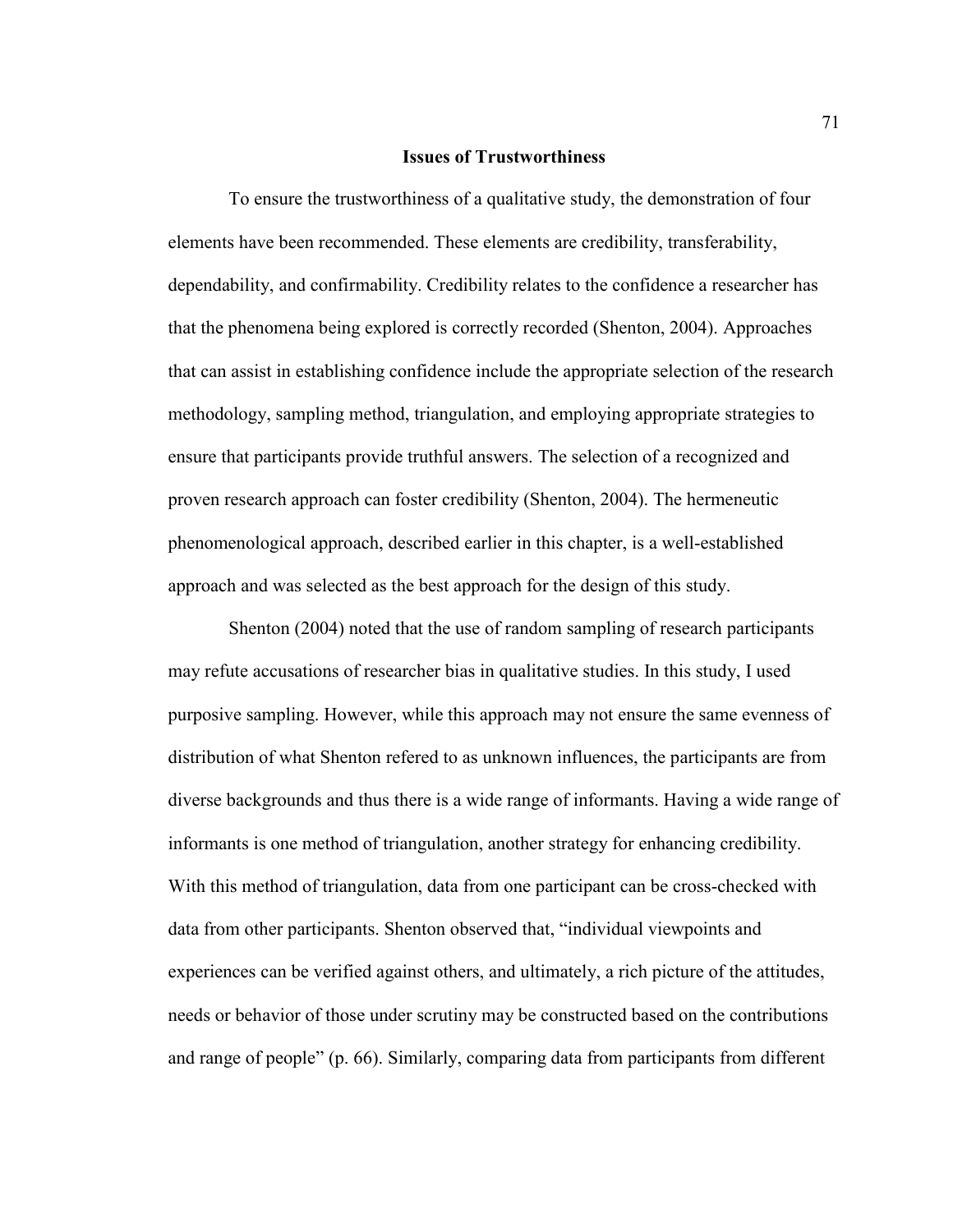sites, referred to as site triangulation, may foster credibility (Shenton, 2004). Initially, one site was chosen to assist with recruitment of participants. This yielded only four participants and so IRB approval was sought to expand recruitment to additional sites. An unintended consequence of this expansion of recruitment is the ability to have site triangulation which can enhance credibility.

 Credibility can also be assured by ensuring that participants provide honest responses (Shenton, 2004). Strategies include developing a good rapport between research participants and the researcher, giving participants the option to opt in or out of the study, and encouraging participants to be candid in providing answers (Shenton, 2004). I developed rapport with each study participants by meeting each one, describing the study to them, defining my role and purpose, obtaining their consents to involve them in the study, and provide them with the opportunity to opt out of the study at any time. Further, ethical guidelines, outlined further in this section, were also employed to build credibility and to protect the study participants.

 The second element of trustworthiness is transferability. This concept concerns the degree to which the study findings can be applied or transferred to others or in other situations. Individual perception of the same or similar phenomenon may differ. Shenton (2004) argued that different inquiries that result in varying results may not necessarily denote that one study is more worthy of trust than another, but may "simply reflect multiple realities" (p. 71). Shenton therefore questioned whether a goal of true transferability is realistic. Perhaps what is more important is accurate reporting of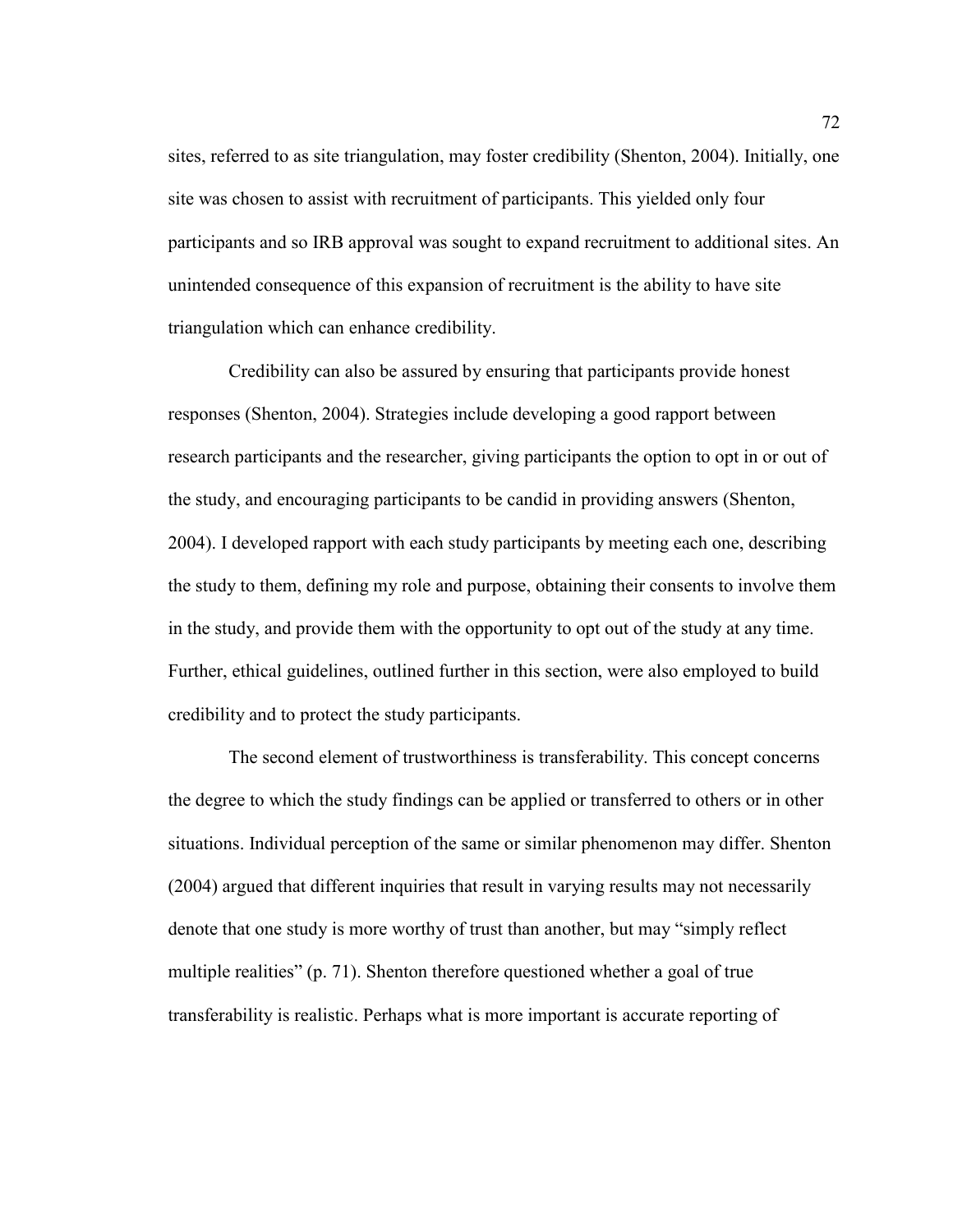methods and findings that can allow others to conduct similar investigations in other settings, thus allowing for comparison of findings.

 Accurate and detailed reporting of study methodologies allows others to replicate the study. This is the hallmark of dependability, the third element of trustworthiness. Shenton (2004) stressed the need for accurate reporting as a means of assisting others to not only replicate the study and but also to evaluate the degree to which correct research techniques were employed. Further, Shenton noted that the goal of repeating the study may not necessarily be to obtain the same results. As stated earlier, individuals' perceptions and realities may vary, thus even after employing the same research procedures for the same phenomenon at a different time or place may not yield the same results. Other factors, such as researcher bias, can influence the study findings and may in part account for divergence in study findings.

 Confirmability, the fourth element of trustworthiness, involves strategies to minimize researcher bias. The goal is to ensure that actions are taken so that reported findings are based on the realities and perceptions of participants and not the inclinations of the researcher (Shenton, 2004). Shenton noted that this is an area in which triangulation can also be of value. Further, the researcher's open acknowledgement of his or her biases is encouraged as a way of furthering confirmability. As with dependability, a detailed description of the study procedures can promote confirmability. In this chapter I have provided a detailed description of the research plan and procedures and a disclosure of my role and biases as well as actions I took to minimize those biases. In Chapter 4, I have provided a more detailed description of the study participants, data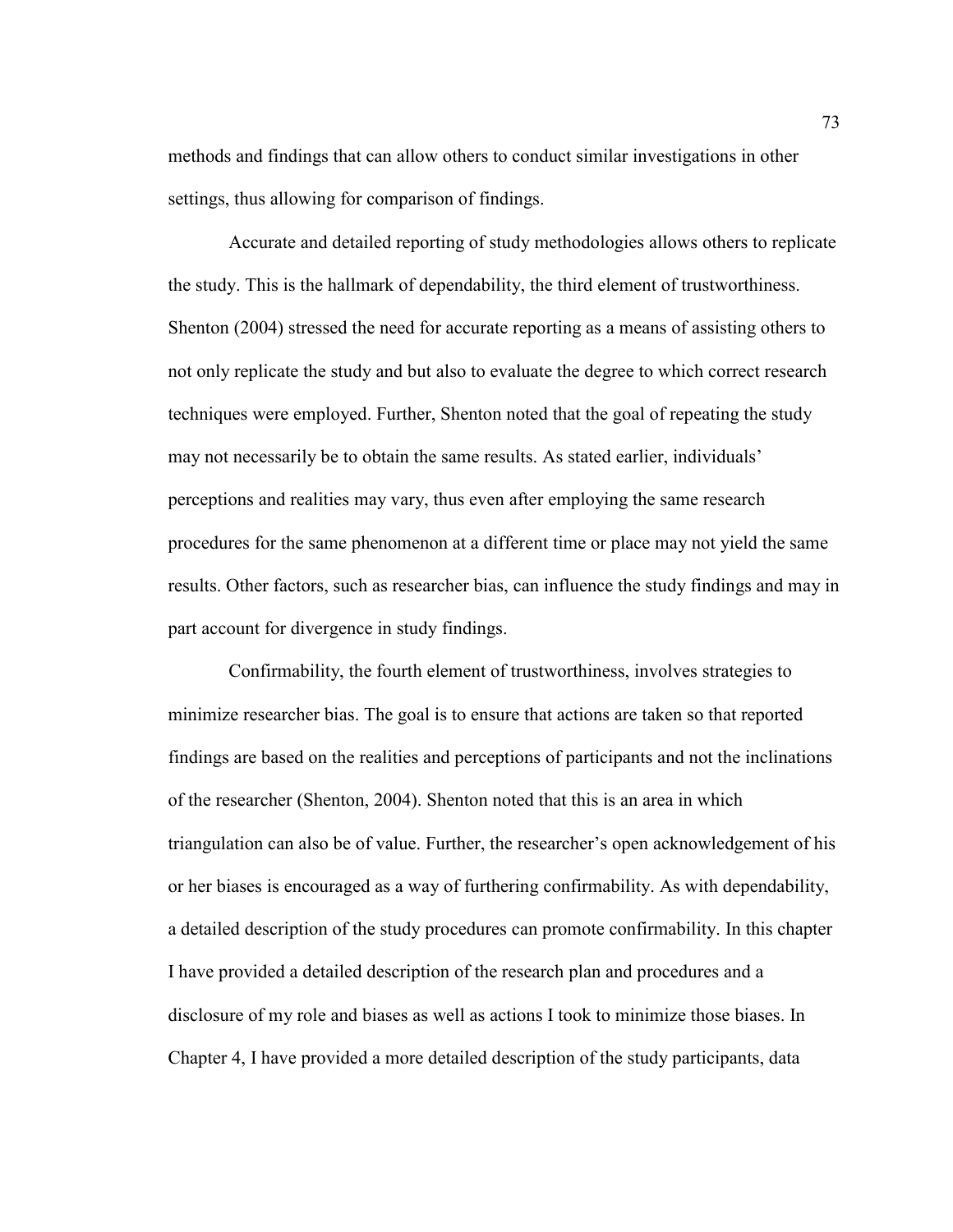analysis, and study findings. Further I will now outline the steps taken to ensure that the ethical guidelines for protection of participants were followed.

 Several ethical standards have been developed to guide researchers and to help in ensuring that research participants are adequately protected. These ethical guidelines include the Nuremberg Code, the Declaration of Helsinki, and guidelines that the World Health Organization and the Council for International Organizations of Medical Sciences published (Hutton, 2001). The IRB approval process ensures that researchers adhere to these ethical guidelines. For this study, I obtained IRB approval from Walden University. The IRB approval number is 05-01-13-0096258.

 In designing research involving human subjects, there are several ethical issues that must be considered. These include the issues of informed consent, confidentiality, benefit and risk of the research, recruitment, incentives, and conflict of interest. It is essential that steps be taken to address these concerns so that the research participants and all stakeholders can be assured that the research does not violate any ethical standard. The safeguard of the dignity, safety, well-being, and rights of research participants is recognized as an important role of researchers today. Ethical research includes being truthful to participants about the purpose of the research, maintaining confidentiality, protecting participants emotionally, and respecting the participants (Rubin  $\&$  Rubin, 2005). Not deceiving interviewees, being honest about the researcher identity and intent, and not promising research benefits that the researcher cannot guarantee or deliver are all ways of demonstrating respect to participants (Rubin & Rubin, 2005). Respect also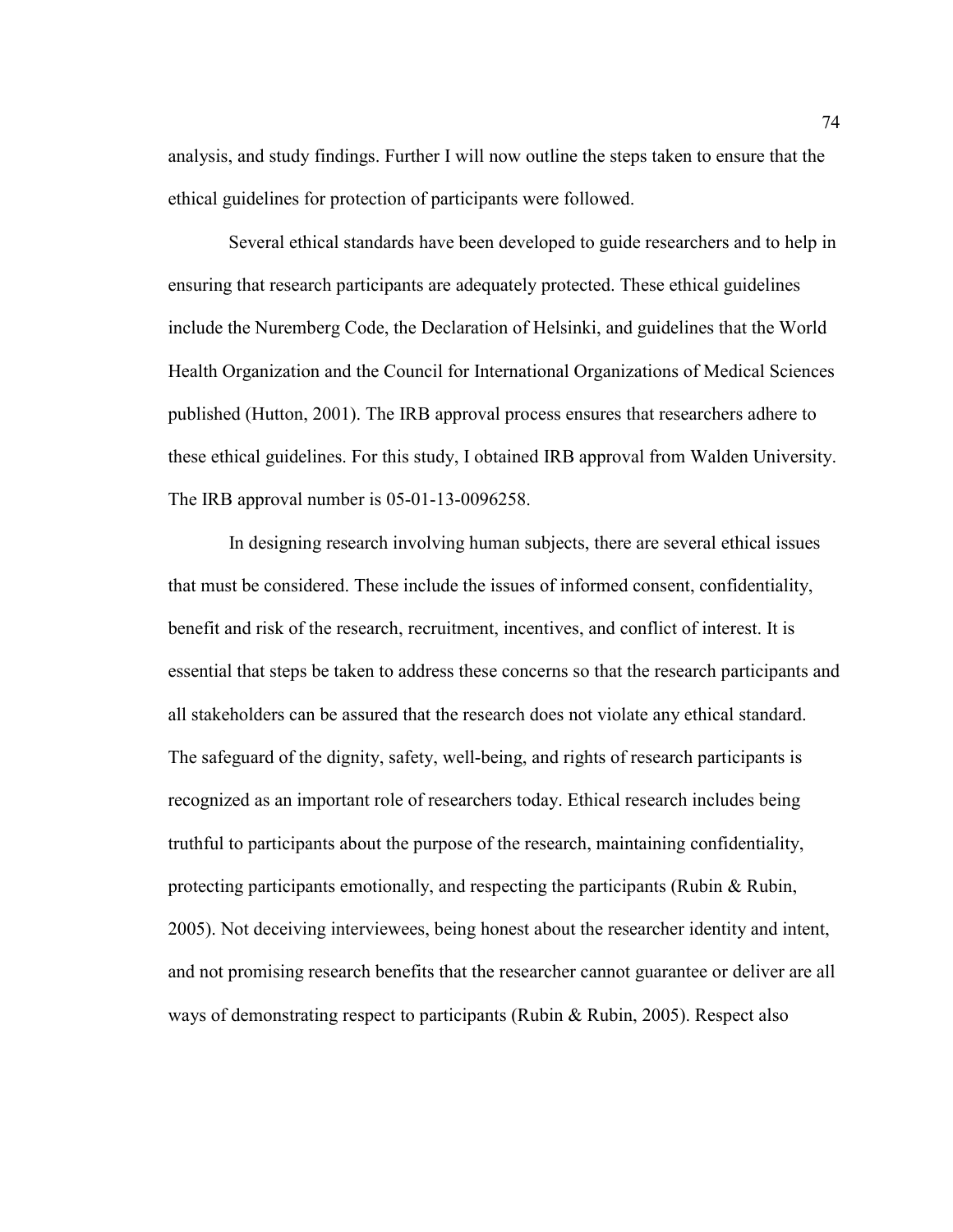involves the manner in which the researcher interacts with participants (Rubin & Rubin, 2005).

 This study involved women who experienced or were experiencing postpartum depression. As such, there may be questions regarding their mental state and whether or not their participation was voluntary. Potential study participants were provided with all relevant information about the study that allowed them to make an informed decision about participation. Agreement to participate in the study was voluntary and the study participants were informed of their right to withdraw at any time if they so desired.

 Rubin and Rubin (2005) recommended that, if the interviewee appears uncomfortable or stressed because a tough question was raised, the researcher should refrain from pursuing the question. If the researcher considers the question important, the researcher may raise the question later either directly or indirectly (Rubin & Rubin, 2005). Postpartum depression can cause severe emotional disturbances and reliving these emotions might have been difficult for the participants in this research. I made efforts to shield the participants from emotional distress and I would not have pursued questions to which participants exhibited or verbalized discomfort or stress. If a study participant exhibited significant distress because of the study, a referral to an appropriate health care service would have been made. None of the participants exhibited or verbalized such distress.

 Study participants were also assured of confidentiality. Participants were afforded the opportunity to select the location for the interviews with some limitations with regard to the maintenance of confidentiality and privacy. This was done to give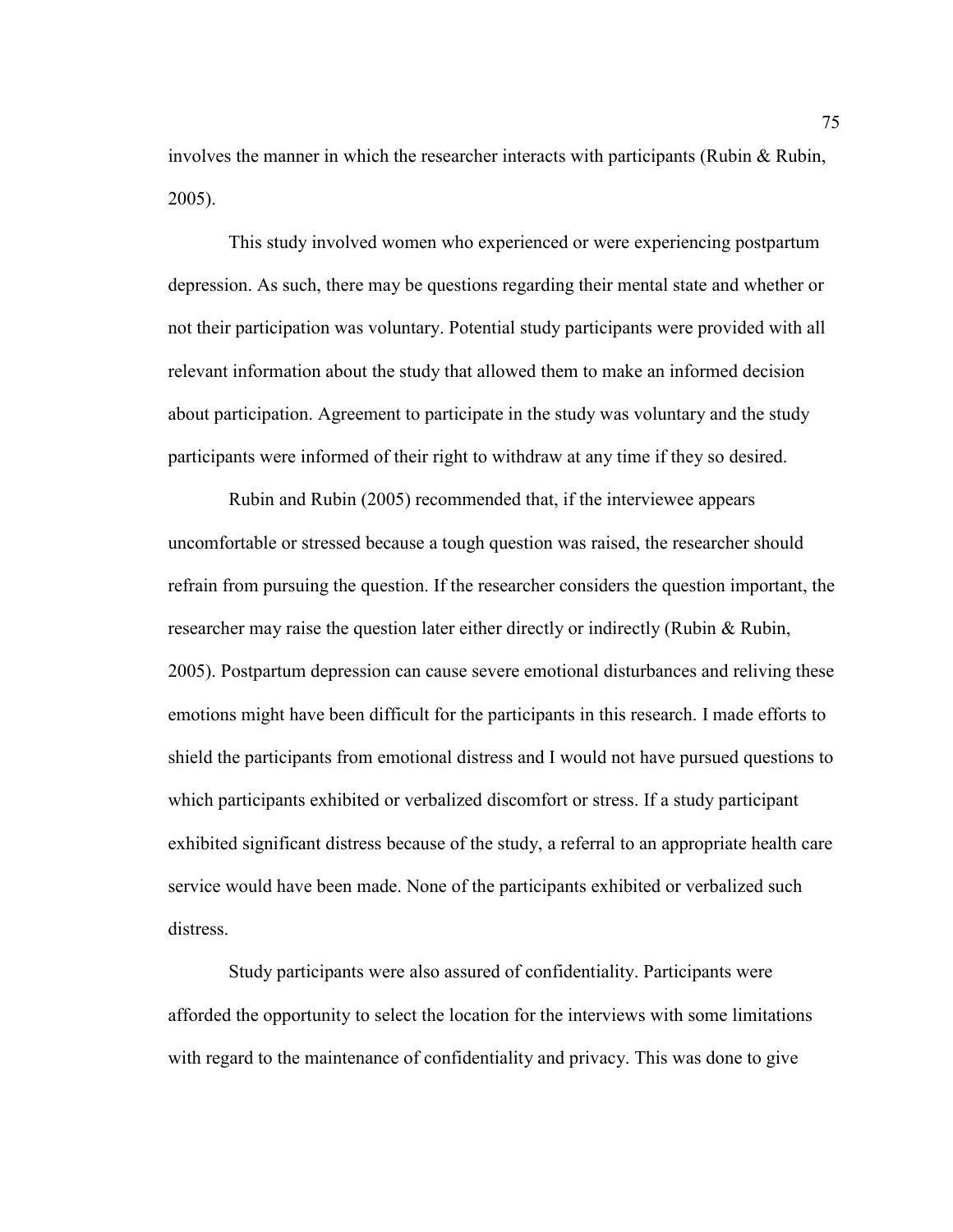them additional control over the interview process. However, I ensured that the locations or spaces in which the interviews were conducted allowed for privacy and confidentiality. Five of the interviews were conducted in the offices where five of the participants worked, three interviews were conducted in my office, one was conducted at a participant home, and one took place in my car. Each interview lasted between 30 minutes and 1 hour. All personal identifiers were removed from the data, and every effort was made to keep the data secure. I ensured that my written notes, electronic recordings, and computer files in which the data are stored are accessible only to me and kept in a locked and secure location.

 Researchers must also give ethical consideration to what is reported. Rubin and Rubin (2005) pointed out that researchers must evaluate the potential for harm in what is reported. In this study, I evaluated the relevance of each disclosure as well as likely harm to participants that could result. I did not anticipate that there would be any disclosure that was likely to cause harm but if such disclosures were made, they were not reported.

#### **Summary**

 Today health care has moved from a paternalistic model of care to a model of shared decision in which the health care provider and client set mutually determined goals (Taylor, 2005). In this research, I sought to determine whether postpartum women perceive that their emotional needs were met during their initial and subsequent postpartum visits. The findings addressed the question of whether or not postpartum depressed women feel that they were adequately screened and treated for postpartum depression. Determinations of how women feel about the screening and care they receive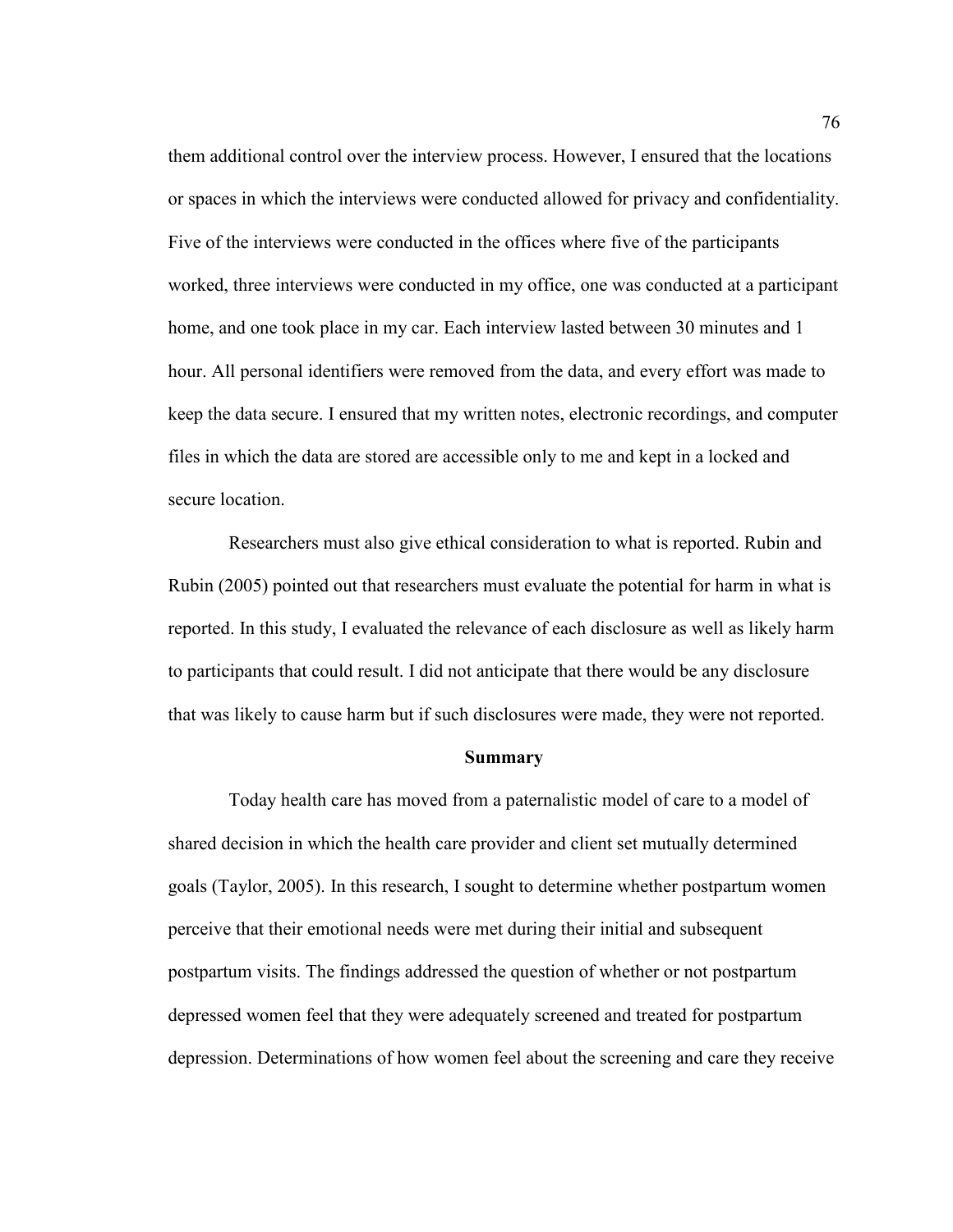for their postpartum depression can help plan appropriate screening and care for women with postpartum depression. By understanding how patients view health care and by assessing their level of satisfaction, health care providers can better address the needs of their clients. The findings from this study can then be disseminated and used to plan for the appropriate screening, referral, and care of postpartum depressed women. Findings are presented in Chapter 4 and include discussion of identified themes.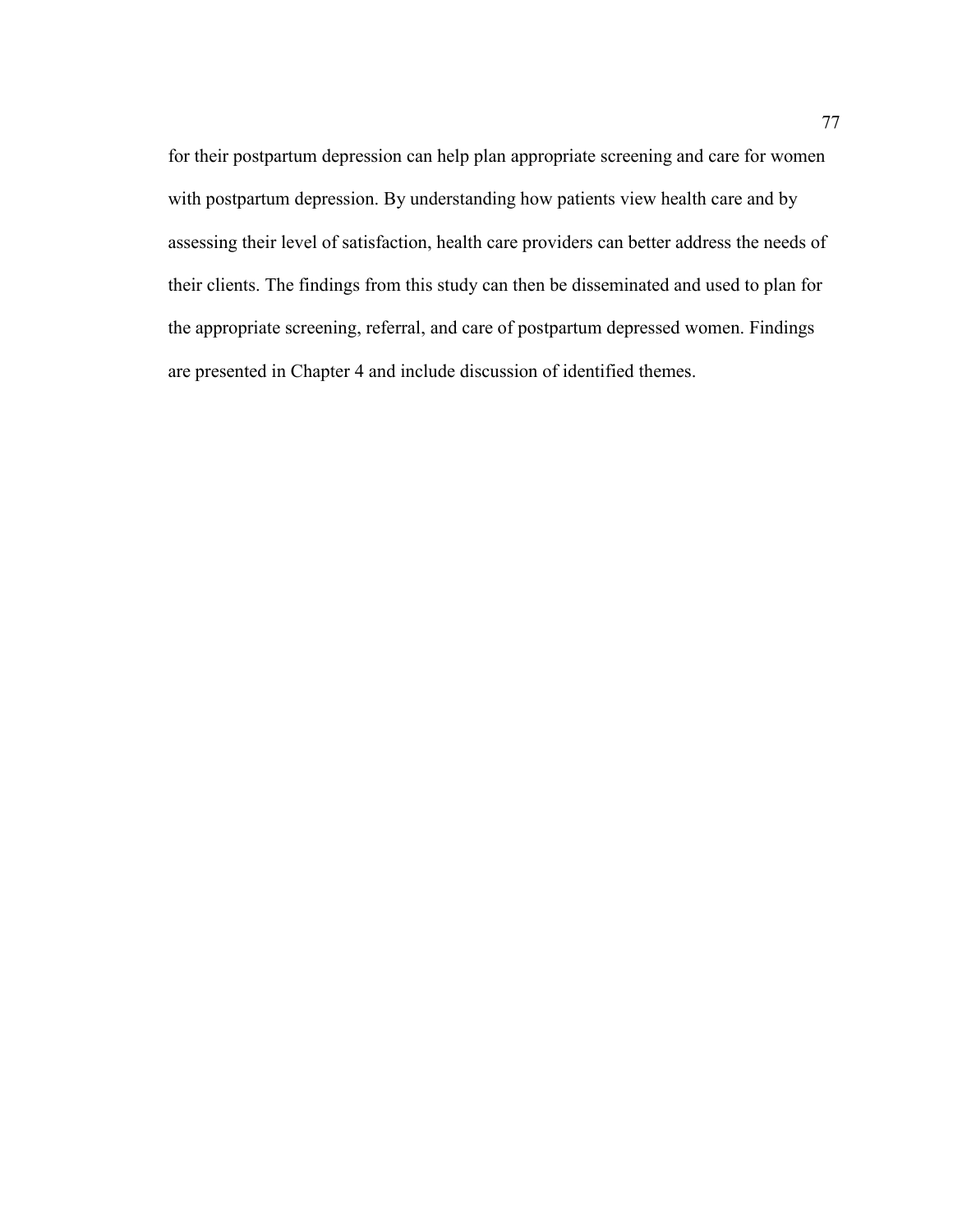## Chapter 4: Results

## **Introduction**

 The results of this study are outlined in Chapter 4. In this study, I investigated women's perceptions of the screening and treatment processes for postpartum depression. In-depth interviews were conducted with 10 women who experienced postpartum depression. The plan for this study included recruitment of participants, data collection and storage, data analysis, emergent themes, and summary. NVivo 9 was used to facilitate the data analysis. Specifically, NVivo 9 was used in the storing, organizing, sorting, retrieving, and searching the data to assist in identifying themes. The Postpartum Resource Center, CWHA in Brooklyn, the East Side Women's OB/GYN Associates in Manhattan, Downtown Women OB/GYN Associates, and SoHo Obstetrics and Gynecology Practice were asked to assist with recruitment of study participants.

### **Pilot Study**

Following IRB approval, the initial data collection and analysis for this study began with the enrollment of the first two participants in a pilot study. The purpose of the pilot study was to evaluate the interview questions to determine if changes were necessary. The procedure for recruitment and the interview process were the same for both participants in the pilot study and the participants in the main study. In individual meetings with each participant, I discussed the study purpose, inclusion criteria, confidentiality, informed consent, and the participants' rights, including the right to withdraw at any time. I evaluated the responses the two pilot participants provided to the interview questions during and after the interview to determine if changes to the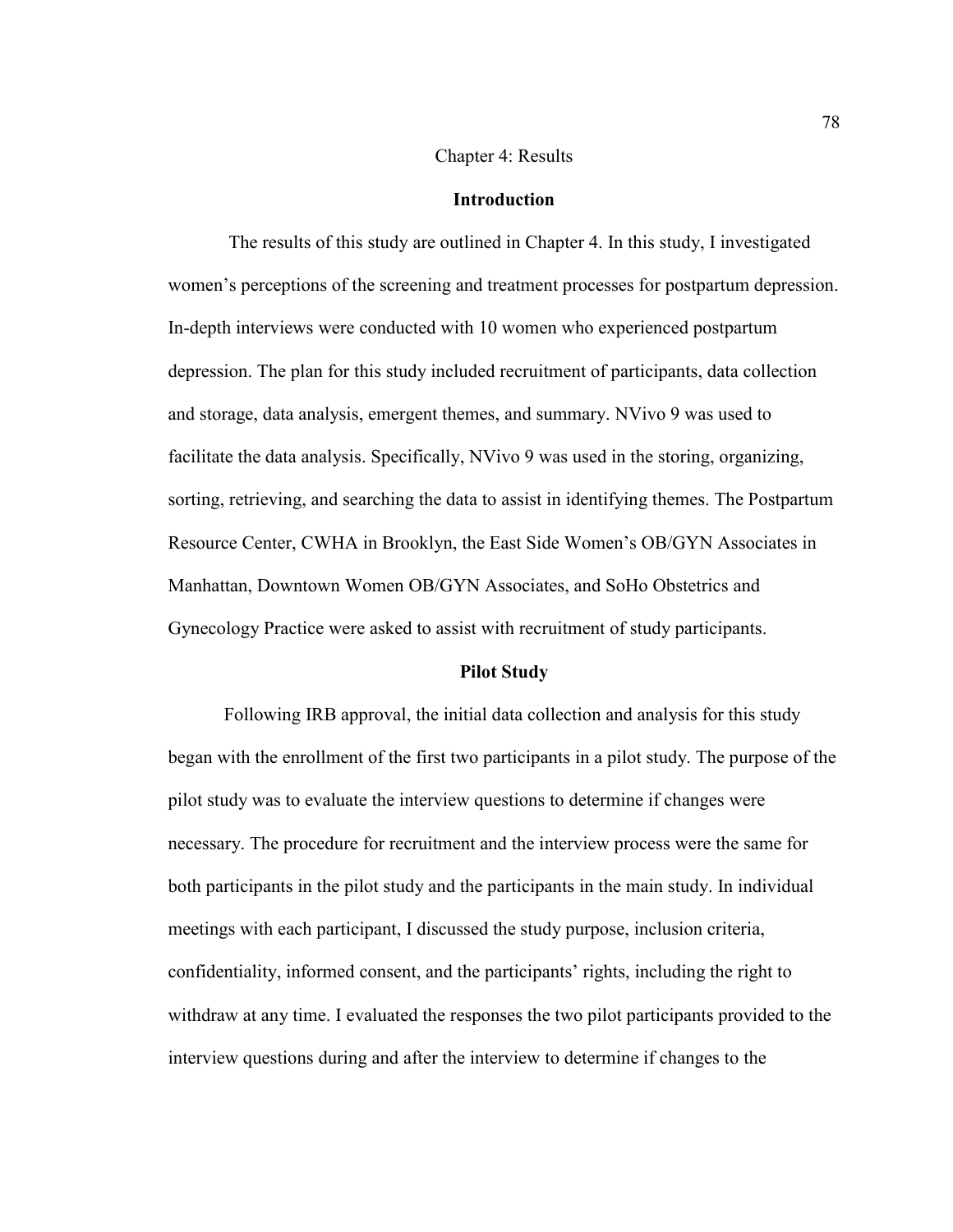questions would be necessary. The participants' responses and reaction to the questions indicated that no changes were necessary.

# **Demographics**

Women who experienced postpartum depression were recruited with the aid of a flyer. The flyer, containing a brief description of the study and my contact information, was sent to the Postpartum Resource Center and was posted to their Facebook page. The Postpartum Resource Center, based in Long Island, provides postpartum depression support and education to at-risk women and families throughout New York State. Initial recruitment yielded only four participants. IRB approval was sought to expand recruitment efforts to other women's health clinics in New York City. Staff at CWHA in Brooklyn, the East Side Women's OB/GYN Associates in Manhattan, Downtown Women OB/GYN Associates, and SoHo Obstetrics and Gynecology Practice were asked to assist with flyer distribution to their client. I also distributed flyers by hand at laundromats in Brooklyn and two daycare centers in the Bronx. Twenty-one prospective participants contacted me and were evaluated for inclusion in the study. I met with each potential participant individually and discussed the study purpose, criteria for inclusion, confidentiality, informed consent, and their rights as participants, including the right to withdraw at any time. Eleven of the 21 women were excluded; of these, five decided to withdraw after hearing the description of the study, five were excluded as they reported experiencing postpartum blues rather than postpartum depression, and one did not follow up after the initial contact to inquire about the study. Ten participants were then included in the study. The first two participants recruited for the study were used in the pilot study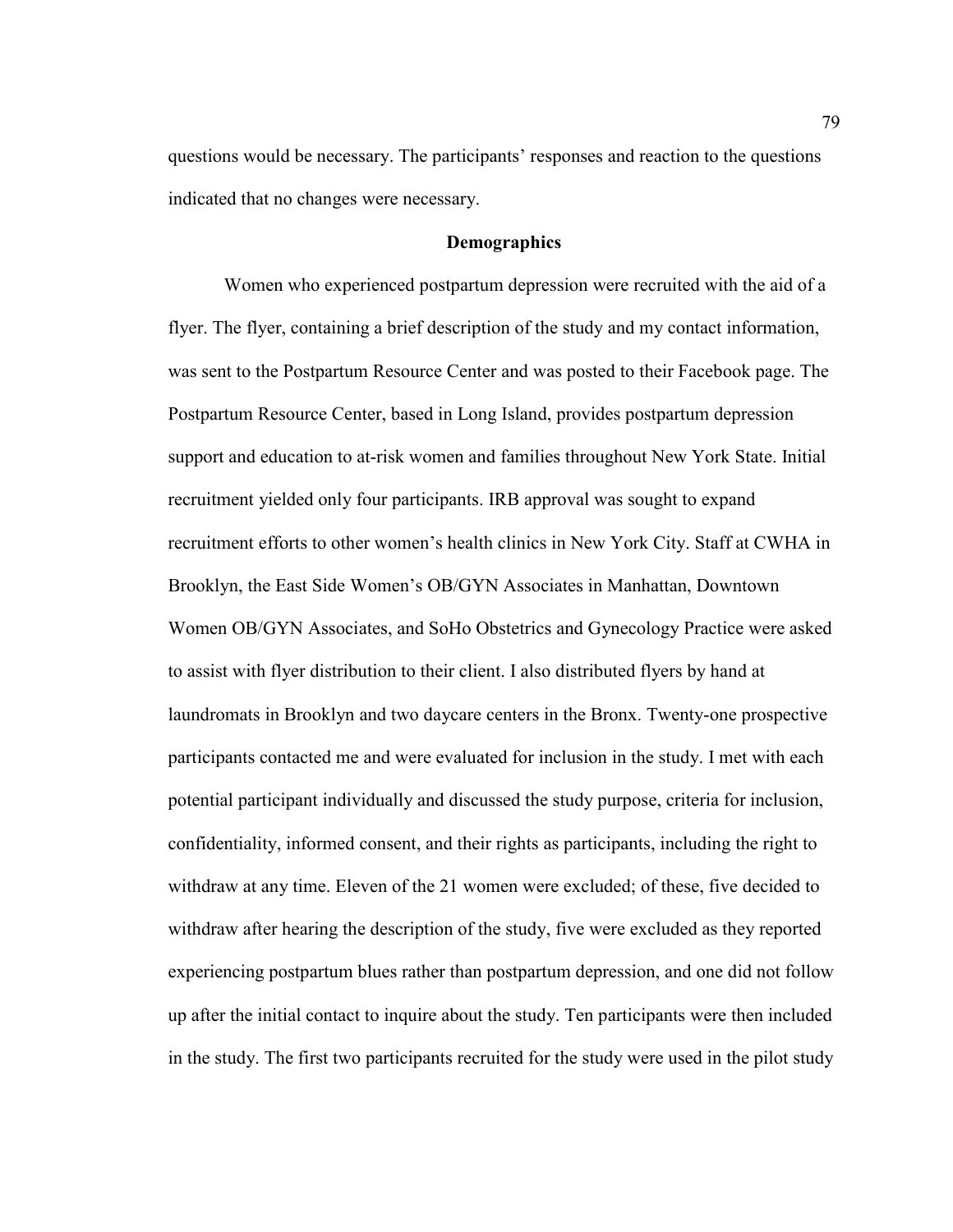but were ultimately included in the study as the recruitment processes, criteria, and selection process were the same for these participants as they were for the other participants.

The group of 10 participants ranged in age from 28 to 48. Four were African Americans, four had emigrated from the Caribbean, one had emigrated from Latin America, and one had emigrated from the Philippines. The participants were asked to choose a name other than their real names by which I addressed them during the interviews. These chosen names were Tanya, Ann, Hillary, Beth, Nicey, Maggie, Saniyah, Betsy, Amy, and Nonie. Tanya was an administrative assistant with two children. She was separated from her husband and was involved in divorce proceedings. She received pharmacotherapy as well as group therapy for her postpartum depression. Ann, Hillary, Beth, Betsy, and Nonie were health care workers. Ann had one child and was no longer in a relationship with her partner at the time of data collection. She received group therapy for her postpartum depression. Hillary had one child and was living with her husband but wanted a divorce. She sought counselling for her postpartum depression. She had had three failed pregnancies and felt her husband pressured her to get pregnant, blamed her for the failed pregnancies, and was unsupportive. Beth had two children and was in a supportive relationship with her partner. She had a large age gap of approximately 24 years between the births of her two children and reported that she experienced postpartum depression following the birth of her second child but not following the birth of her first child. She received pharmacotherapy and group therapy for her postpartum depression; she was continuing to receive pharmacotherapy at the time of

80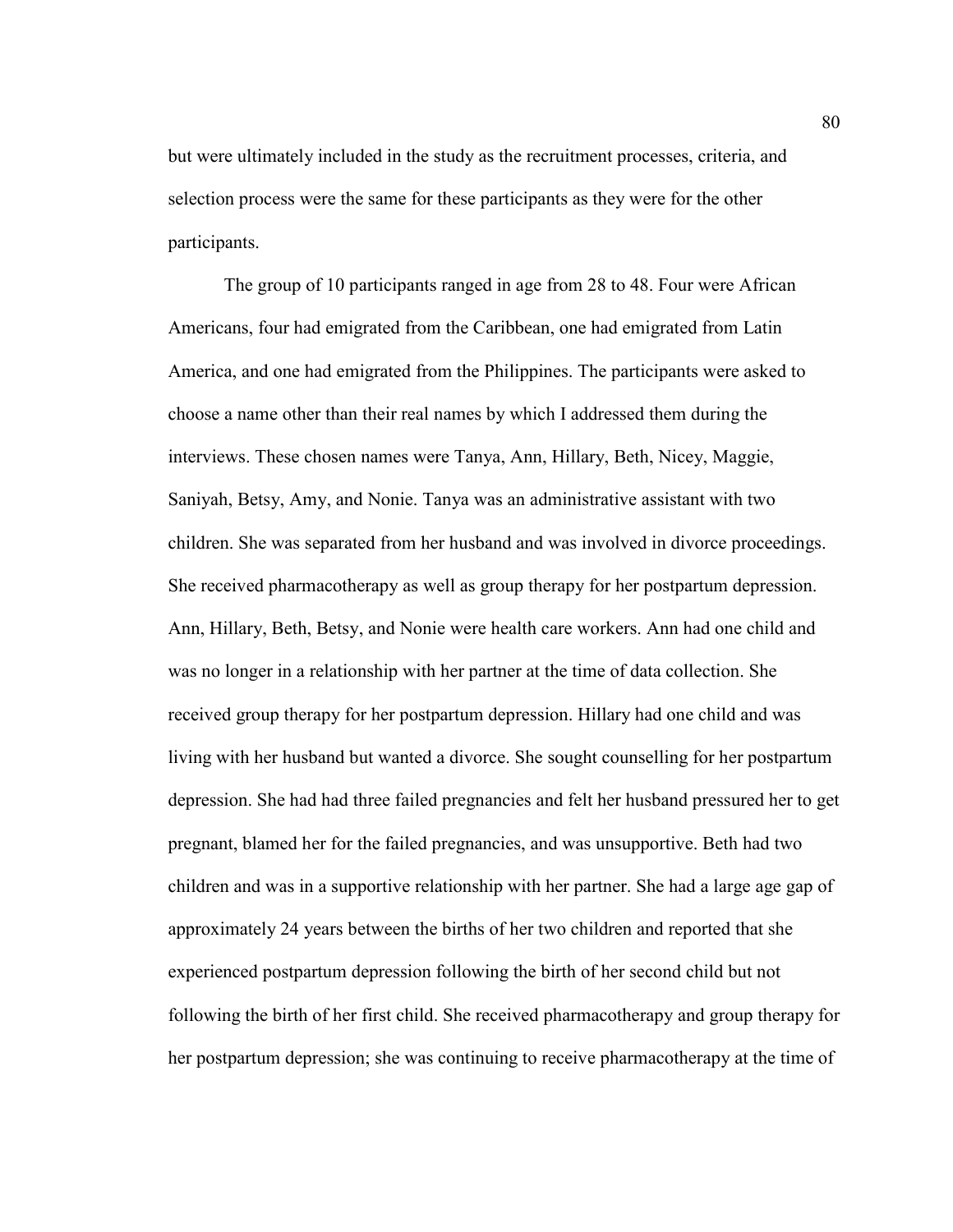data collection. Betsy was a single mother of one and received group therapy for her postpartum depression. Nonie was a mother of two with a 15-year gap between her first and second pregnancies. She reported receiving both psychotherapy and pharmacotherapy for her postpartum depression. Like Beth, Nonie reported experiencing postpartum depression following the birth of her second child but not following the birth of her first child. Nonie lived with her husband and children and reported strong family support while experiencing postpartum depression. Nicey was a secretary and a mother of five. She reported that her fifth child was an unplanned pregnancy that occurred when she was 39 years old. She stated that she did not experience postpartum depression with her first four pregnancies. She received psychotherapy for her depression. Maggie became pregnant while in college, had one child, and was not in a relationship with the child's father at the time of data collection. She received group therapy for her postpartum depression and was preparing to resume her college education. Saniyah was a marketing executive and divorced mother with two children by two different fathers. She was not in a relationship with either of her children's fathers. She received both psychotherapy and pharmacotherapy for her postpartum depression. Amy was a housewife and mother of two. She had postpartum depression following both of her pregnancies and received both pharmacotherapy and psychotherapy. Each participant was asked six open-ended questions aimed at addressing the two research questions.

#### **Data Analysis**

 Ten participants responded to the interview questions in individual, in-depth, face-to-face interviews. The interviews were audio recorded, the recordings transcribed,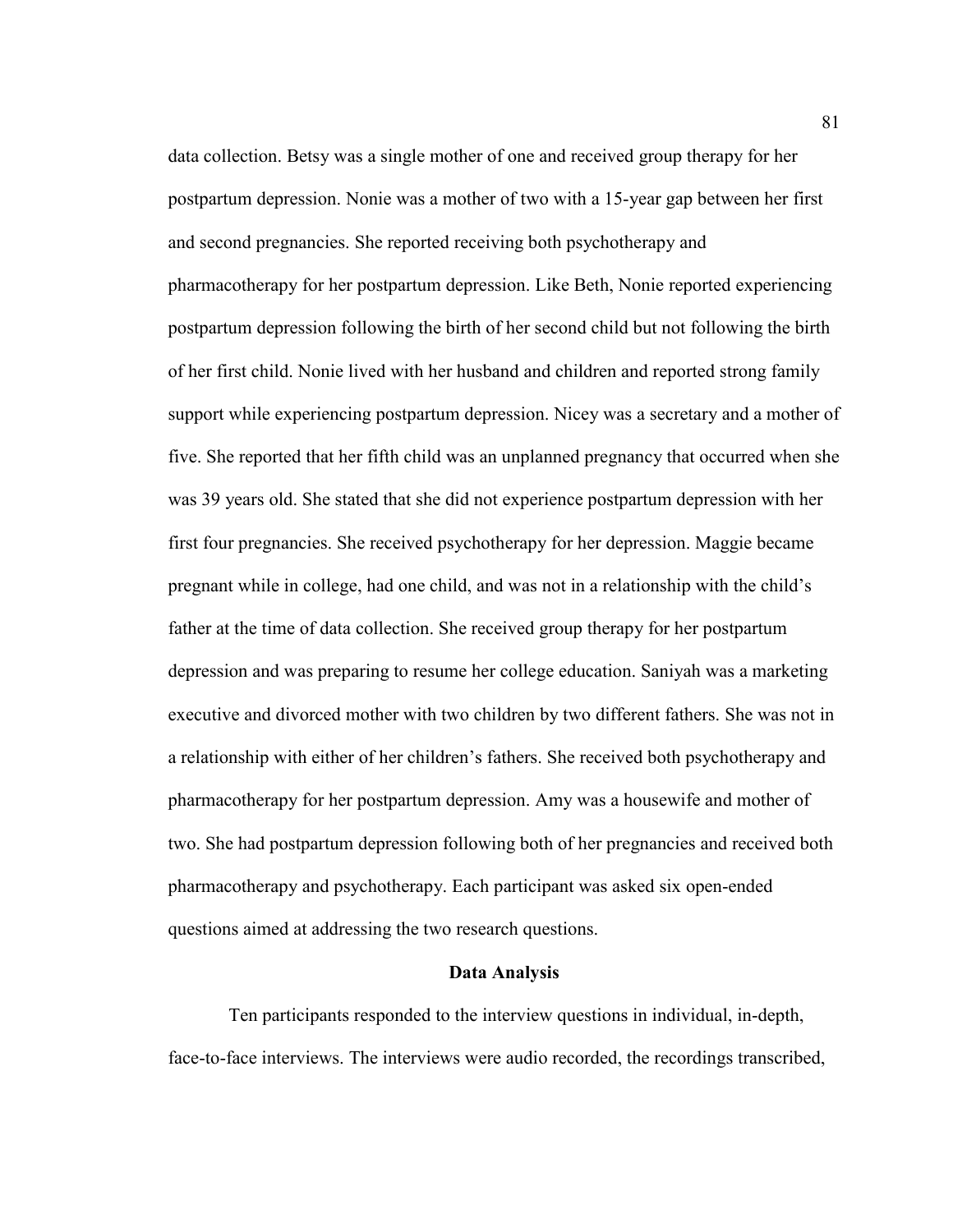and the transcripts imported into NVivo9 for the data to be explored. In coding the data for analysis, the inductive coding method or a posteriori was used. With this approach, the text is used as the basis for constructing the coding categories and involves isolating dominant themes in the text and then defining ranges of themes. Kortendick and Fischer (1996) noted that the inductive method is data driven and thus does not require the development of a codebook. The data were first explored for word frequencies and common ideas. Text and matrix coding were also done. Coding of the data involved reading the data transcripts, identifying descriptive statements, and categorizing the data into nodes. Within NVivo 9, nodes are areas where reference material can be categorized and stored for further analysis. The node categories included emotion and feeling, coping, behavior, assessment, understanding and support, and praying. After the analysis of all the transcripts, six major themes emerged. The themes were as follows: crying and stress during and after pregnancy; inadequate assessment; feeling bad or unlike oneself; lack of understanding; needing to cope; and prayer was essential for recovery. No discrepant cases were identified. The theme of crying and stress during and after pregnancy emerged from the node category of emotion and feeling, which had subnodes of stress, crying, and emotion. Inadequate assessment was the theme that emerged from the assessment node, which had a subnodes of provider discussion. From the behavior node, the theme of feeling bad or unlike oneself emerged. This theme had subnodes of unusual actions, strange thoughts, and odd feelings. The theme of lack of understanding was associated with the understanding and support node, which had subnodes of family support and health care provider support. The coping node had subnodes of desire for relief,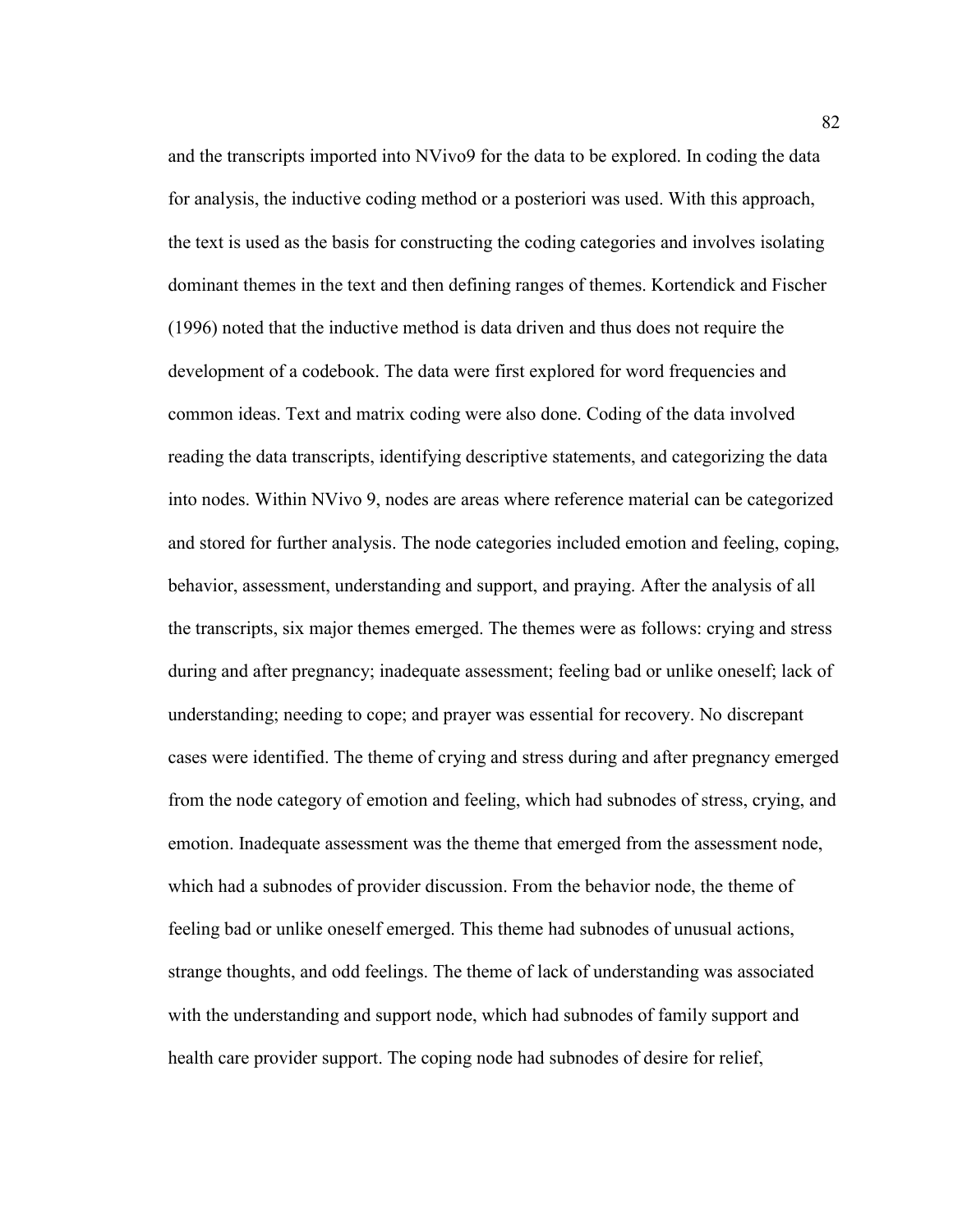treatment, and actions to reduce stressors. Prayer was essential for recovery was the theme that emerged from the prayer node.

# **Evidence of Trustworthiness**

Efforts were made to ensure objectivity in data collection and analysis. The key to this process is trustworthiness elements, which include credibility, transferability, dependability, and confirmability. To establish credibility, I provided the participants with information regarding the study and allowed them to ask me questions about the study before agreeing to participate. Further, I assured the participants of the privacy of their information and allowed them to choose private and secure areas for the face-to-face interviews. The initial interviews were conducted in venues that the participants chose. This provided a sense of control to the participants and ensured that they were in a place where they felt secure. I also evaluated the areas that were chosen to ensure that their privacy would be maintained. Follow-up phone calls were made to nine of the 10 participants to ensure the study results' objectivity. This process of follow-up with participants or member checking to review the transcripts and interpretation is another strategy for ensuring the quality of the evidence. Shenton (2004) described member checking as "the single most important provision that can be made to bolster a study's credibility" (p. 68). Member checking also helps to ensure dependability as it allows for participants to validate that the researcher accurately reflected and interpreted their words. Transcripts and findings were reviewed with nine participants to ensure the accuracy of the data and to discuss the data interpretation. The tenth participant could not be reached.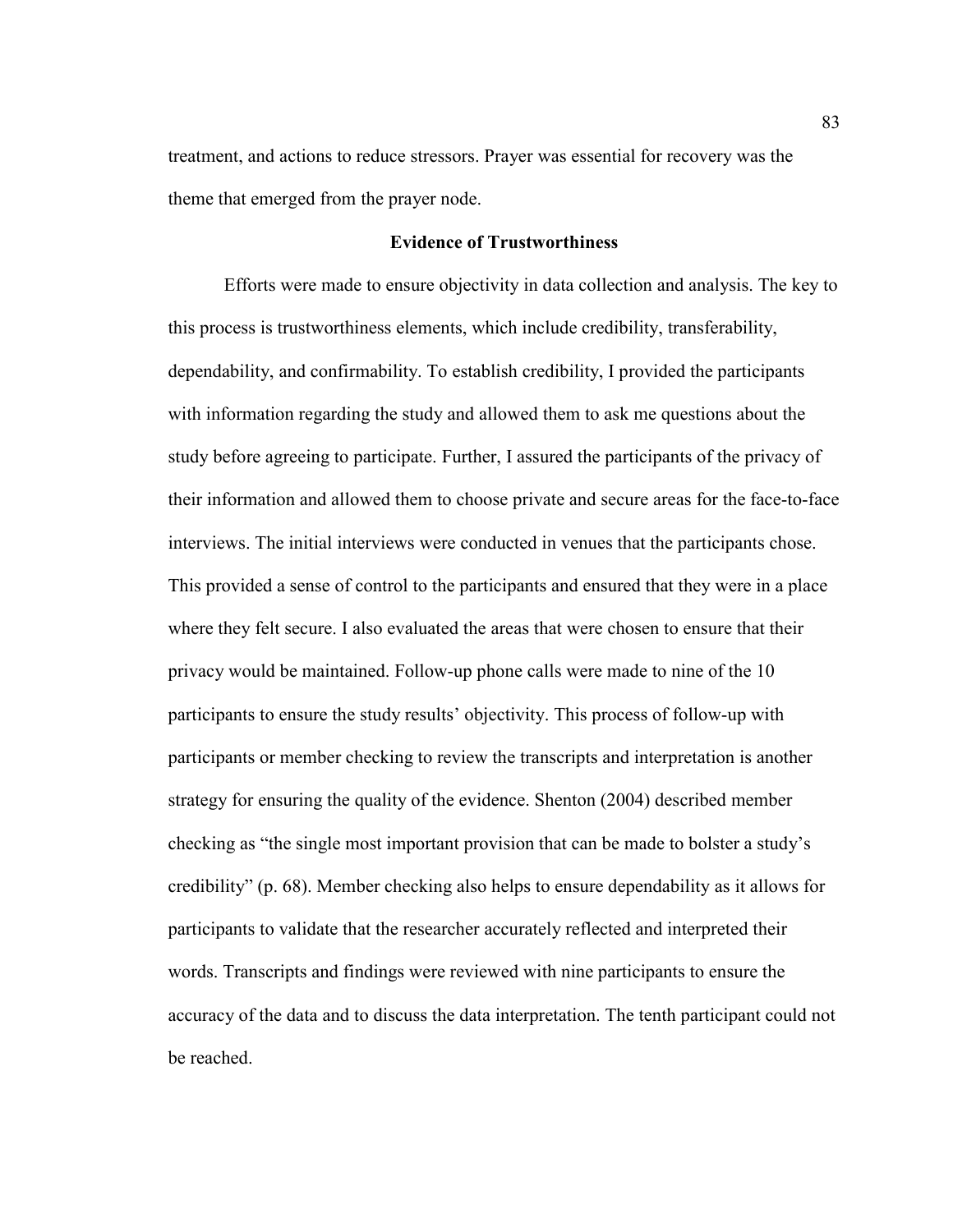In conducting the follow-up phone calls, I also asked the participants whether their locations allowed for privacy and completed the calls following assurance of privacy. Feedback from the participants indicated that their words were accurately reflected and interpreted. There was no disagreement from any of the participants as to the interpretations and findings.

To assure transferability, dependability, and confirmability, I provided a detailed description of the study procedures including but not limited to the participant recruitment process, the data collection process, data storage and analysis, and the study's findings. This will help the reader to determine the appropriateness of the research techniques and to evaluate the trustworthiness of the study.

#### **Results**

The data analysis of the transcripts resulted in the identification of six major themes. The themes that emerged were: crying and stress during and after pregnancy, inadequate assessment, feeling bad or unlike oneself, lack of understanding, needing to cope, and prayer was essential for recovery. A discussion of each of these themes follows.

### **Crying and Stress During and After Pregnancy**

 Participants were asked to describe the emotions they experienced during their pregnancies and in the early weeks following the births of their babies. All participants reported crying and feeling sad, stressed, anxious, or down during their pregnancies. Their crying and anxiety intensified following the births of their babies, which added to the feeling of being overwhelmed. The study participants often did not understand the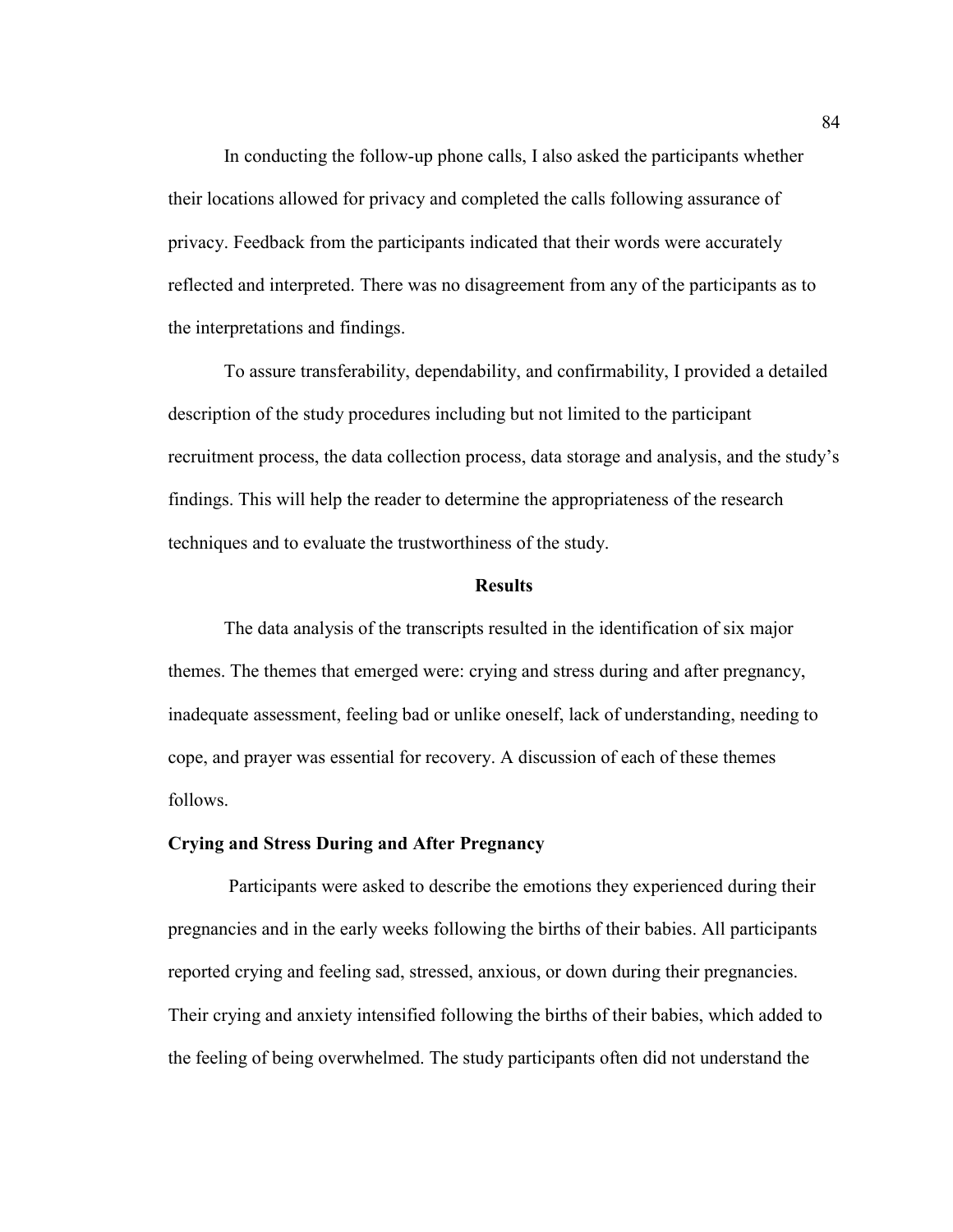reasons for their tearfulness. However, they described having some uncertainty regarding childcare, the future of their babies, and the responsibility of being a mother that may have exacerbated their feelings of sadness, depression, and increased levels of stress. It is likely that the sadness and tearfulness these women experienced were the results of their uncertainty and concerns about their roles as mothers and the future of their children. Below are excerpts of the responses from three participants.

Ann: During my pregnancy the initial emotion, I cried a lot. I felt lonesome, alone by myself. I felt isolated, lonely, isolated, betrayed. When the baby was born I had feelings of ambivalence. I was excited and happy but at the same time sad. My emotion was like a wave. One moment I was happy, one moment I was down and sad, one moment I would look at her and see joy, and then a next moment I would look at her and worry in concern about her life.

Hillary: During the pregnancy I was, no I was very, I was kind a stressed, you know, during the pregnancy. Not because of the pregnancy but because of the problems that I had while I was pregnant. So that during the course of the pregnancy, you know, I got very depressed, cry, sad, because, you know, when you are pregnant for the first time you go through so many problems….crying in and out. Yeah, a lot of crying and hollering, you know. Oh Jesus, mercy; after the baby was when the crisis really begins.

Saniyah: I still like cry randomly. I am super emotional. I cry at like commercials. Like…like…it's like, you know, I probably should be on medications; probably.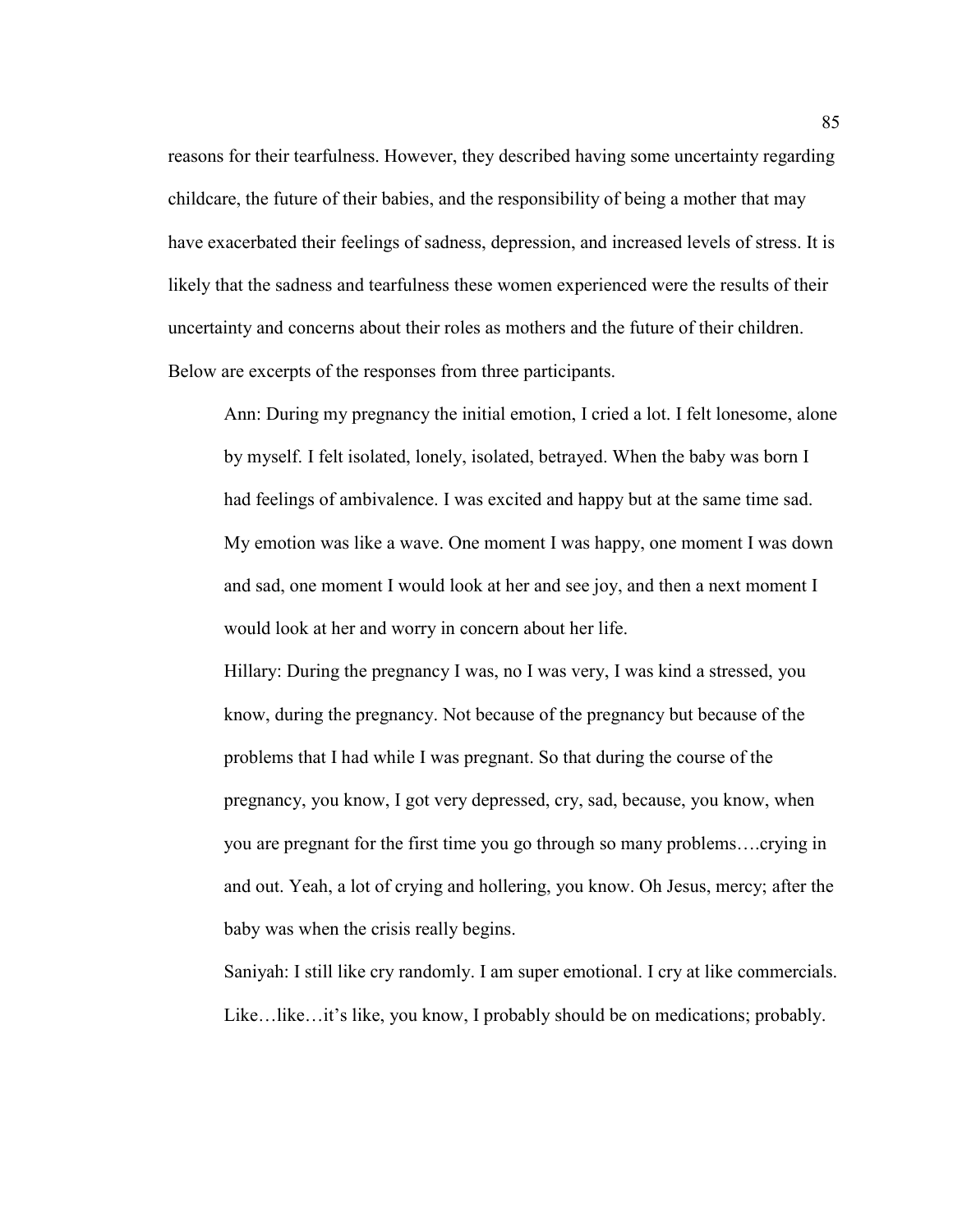### **Inadequate Assessment**

 Seven of the participants felt that they were not properly assessed for their postpartum depression. They reported that they did not recall being asked about their mental state. This finding is significant as the literature review identified an inadequacy of screening and treatment as a potential factor in the worsening of some women's postpartum depression (Dietz et al., 2007; Miller, 2002; Seyfried & Marcus 2003). Tanya reported going to the emergency room several times before her postpartum depression was diagnosed and treatment initiated. Ann had a caesarean section and stated that her health care provider's main focus was her incision. In describing an encounter with her doctor, Ann said:

He basically assessed my incision, called me mom, and that was it. There wasn't any further question. Although he was my doctor, but he checked me out he examined me, he checked my incision, because I had a cesarean section. So he saw my incision was fine. The wound was healing wonderfully and everything, to him, looked good, so he was fine with it, and assessed me about pain and that was it.

 The women's description of their postpartum visits to their doctors suggest that providers were more concerned about the physical well-being of mothers and their babies and did not adequately assess their mental health or mood. By not assessing the mental health of women during and after their pregnancy, interventions for depression during and after pregnancy will not be timely and can result in worsening of depression. Even for women experiencing the blues, early recognition and support is important. As Suri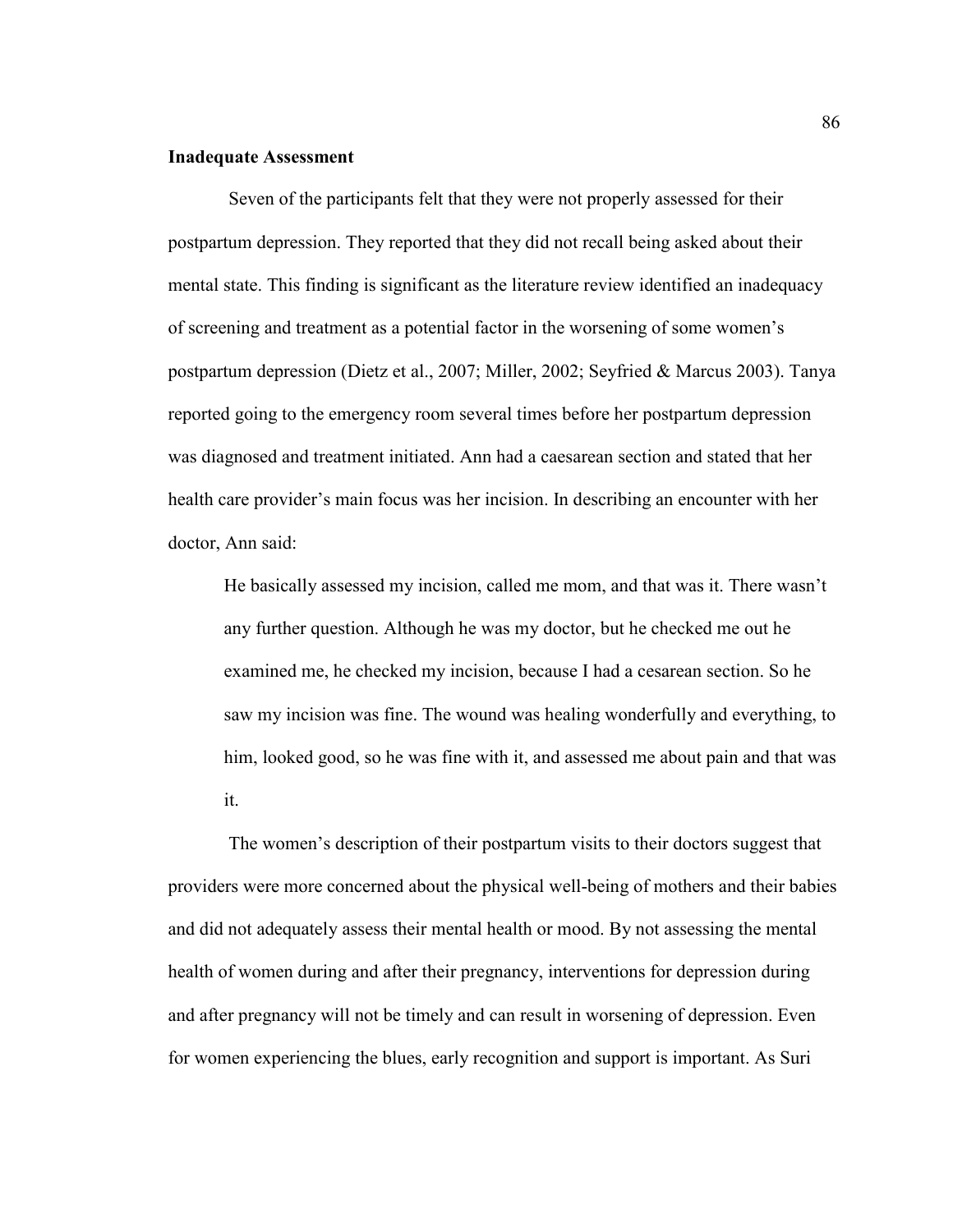and Altshuler (2004) noted, reassurance and support are needed for women experiencing the blues, as some 20% of these women will progress to postpartum depression.

 Three participants admitted being asked about their feelings and moods initially but did not tell their provider what they were experiencing. Beth first stated that the doctor did not assess her. She then admitted that she held back and was not very forthcoming about her feelings when her doctor asked her what was "going on". Nicey and Nonie also admitted to not being forthcoming when discussing their feelings with their doctors initially. Beth stated:

Well they did not really assess me at that time. Not really, because I wasn't—I would like hold everything in, you know. I wouldn't tell them how I was feeling. My doctor, he was a good doctor. He looked at me and he said, "Beth something is going on." And I just kept denying it saying I'm fine, I'm fine, and he said, "You're not fine, something is going on." And I kept telling him, "I am fine, nothing is going on." But then eventually I just couldn't hold it in anymore.

 Some participants spoke of their reluctance in disclosing to their health care providers a disturbance in their mental state. This reluctance to disclose may have hampered the screening and treatment process for these women. A factor for these participants reluctance to disclose is that they did not want to be viewed as bad mothers. Betsy said, "I wasn't interested in being with my baby. I was not really happy and to me that—I thought that was not normal. That was being a bad mother and I did not want to be seen as a bad mother".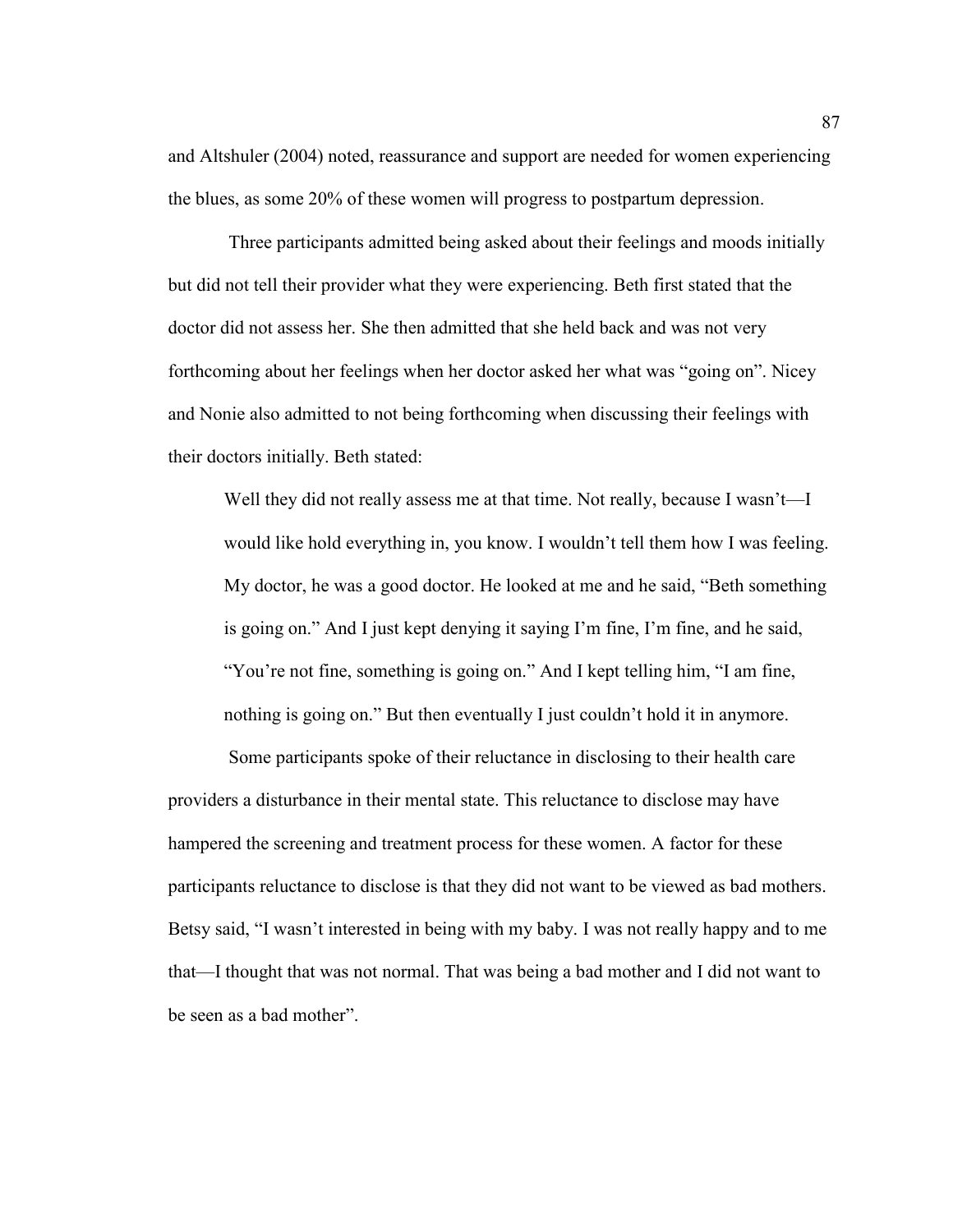### **Feelings Bad or Unlike Oneself**

 Eight participants recalled unusual behaviors, feelings, and desires. They recalled not feeling like themselves and engaging in behaviors or having thoughts that they knew were somewhat bizarre but not being able to control the behavior. Participants also reported being unable to effectively manage routine daily tasks. The following excerpts, from two participants, documents some of the behaviors and thoughts experienced.

 Ann: There were periods of time that I could be in the bathroom combing my hair and I would get these waves within me and the wave would be of disgust, rejection, or worthlessness. Thank you God, that's the word I want, worthlessness. So I would be combing my hair and all of a sudden I just start pulling real quick, hard, or rake my hair hard in the mirror just combing it and getting an urge within myself if I had some scissors; that kind of mind set. If I had scissors, I'd just cut, just cut it off and there was nothing wrong with my hair. It was just, I could be combing it getting ready to go somewhere, but for an immediate moment in the mirror, I would get this wave and I would feel a surge, and when I feel the surge is like a…where it makes you grit your teeth, that kind of, you know, and then I just and soon as I react to it whether it's to comb my hair or sometimes I would have, I would yell. I would just scream out for no reason. And often times when I would do that my mother would be like, "Why are you, what is the matter? Why are you hollering like that? You in pain? Something is wrong? What, something frightened you?" And I would be like, "No I just need to release something."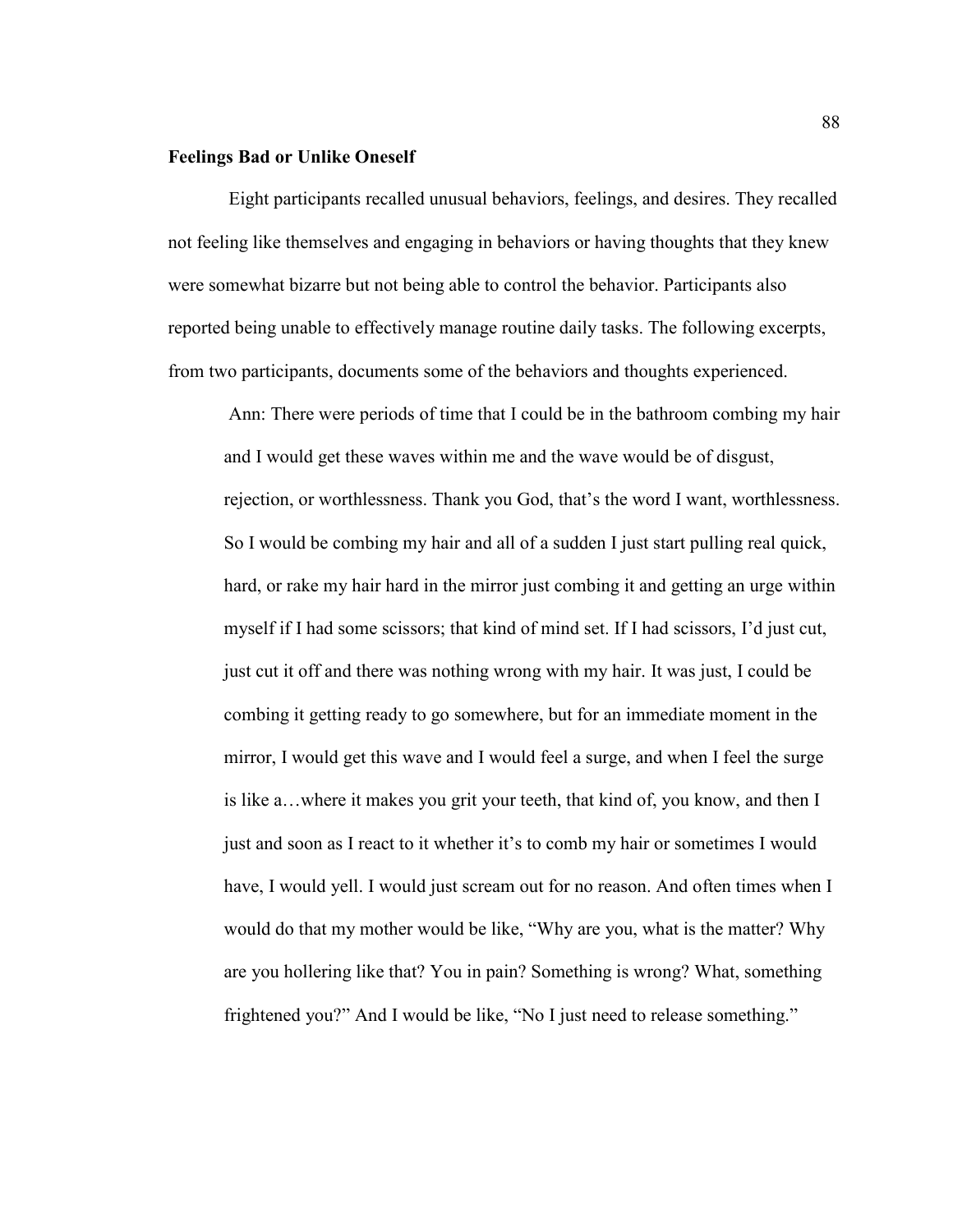Beth: I would wake up in the middle of the night, four o'clock in the morning and I would just want to leave the house. I would just, I would put on my clothes and my baby father would wake up and he is like, "What's wrong? Where you going?" And I said, "I got to go, I got get out, I got to get out, I got to get of here." It was like I don't know where I was going but I just had to get out the house. And, I would call my mom and he called my mom and he said, "She want to get out of the house. I don't know what to do if she wants to get out the house."

…… I would jump up I would get up; feel like I had to leave the house. Three and four o'clock in the morning and that's when my, my, my son, my son had to come stay with me. Everybody was staying with me. My mom, everybody; because they know like in the middle of the night I would get up and if nobody would see me I would be out in the street.

 Participants were unable to explain their unusual behaviors. The women were aware that their behaviors were bizarre but to them the cause was not clear. Furthermore, the women felt powerless as they could not control the behavior and did not want to be seen as being crazy. This inability to control their behavior disrupted their lives and the lives of their loved ones and added to their stress.

## **Lack of Understanding**

 Participants described a lack of understanding that was twofold. First, participants described having lack of understanding of postpartum depression and therefore a lack of understanding of what they needed to discuss with their health care provider. Ann said: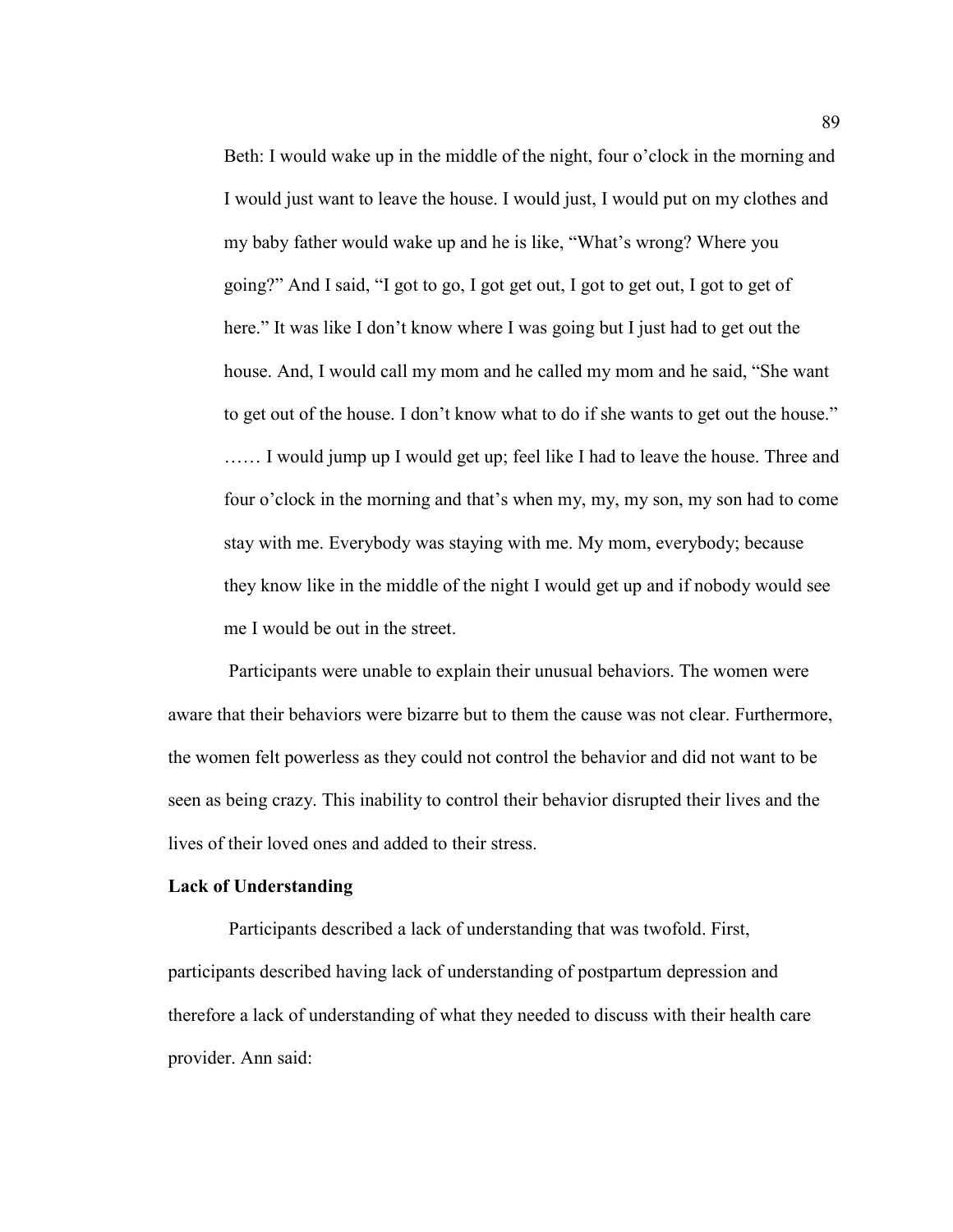I also was very quiet. I would only answer a question if asked. I was not a person that asked many questions. As long as everything was ok for what I went to them for, then I didn't ask any questions outside of that. So if I am there and he is going to check my incision, then he is going to check my incision; and the incision is ok, it is ok so that's about it. Regardless of what I am thinking in my head and what I may be feeling, in my mind I am here for this doctor for this so this is what I am going to, you know, discuss with him. I won't introduce anything else outside of that. One because of fear of not understanding what the problem was, really. That I was going through because I had no idea what was happening so there was no question to ask, 'cause I knew no question to ask.

 Nicey and Amy reported having limited discussions about postpartum depression during their pregnancy but still reported a lack of understanding. Others reported not having any information and felt that this lack of information and understanding contributed to their anxiety. While Beth also felt that she had very little understanding of what she was experiencing, she believed that her health care providers provided her with an explanation of what she was experiencing. An excerpt from Beth's response is documented below.

About how I was feeling? Um, I asked him why was I going through this. Why is this happening to me, you know, and he explained it to me….he was telling me about women go through this postpartum thing, especially women who had kids late in life, you know. He said not that I was that old but I did have beyond child bearing years. So, he was like it's just, it's, it's….here is something that women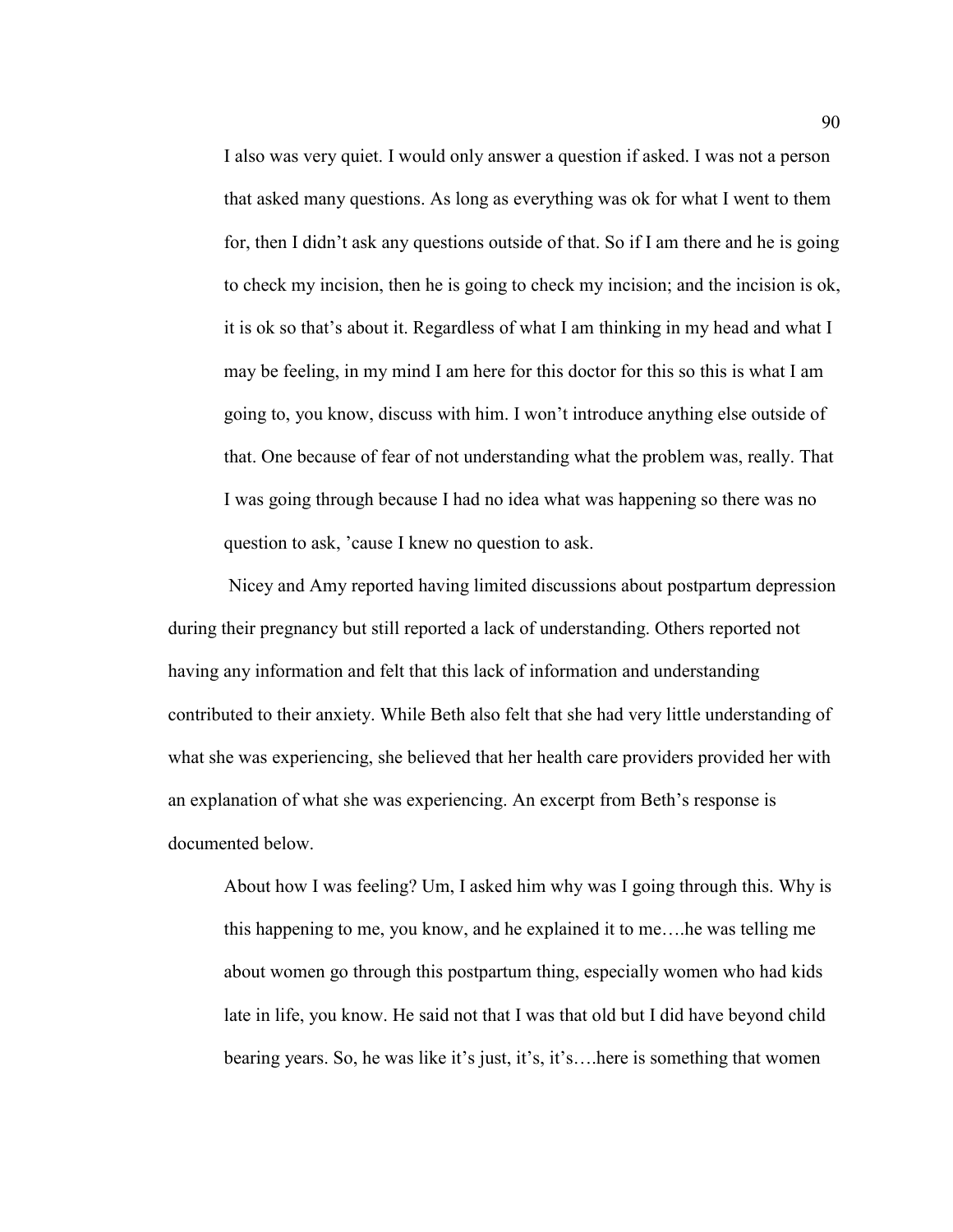go through. He explained it to me to the "T" but I can't remember everything because another, my memory is like, there is a lot of things I can't remember.

The second aspect of this lack of understanding is that these women also felt misunderstood by health care providers and sometimes friends and family. For health care providers that failed to diagnose, perhaps this lack of understanding was due to an uncertainty of what to do. In their study, Chew-Graham, Sharp, Chamberlain, Folkes, and Turner (2009) found that some providers had difficulty ascribing a label of postpartum depression when the only treatment they could offer was referral to another provider. Similarly, family and friends may have had difficulty supporting these women because they did not understand and were not sure what to do. Hillary said:

Then when my husband call and I am crying nobody seem to want to investigate and want to find out why I'm crying and then if I cry he said he is gonna leave me because he can't be bothered; he's gonna leave me because I am crying, you know.

# **Needing to Cope**

 Participants stated the difficulty they had coping with the discordant feelings their experience of postpartum depression caused. Four participants, Ann, Hillary, Saniyah, and Maggie, felt that their needs were not addressed, and, needing to find ways to cope, they sought treatment on their own. They recognized that something was wrong and desired to be well but felt unable to resolve the problem on their own. Saniyah reported requesting admission to a hospital and later receiving pharmacotherapy. She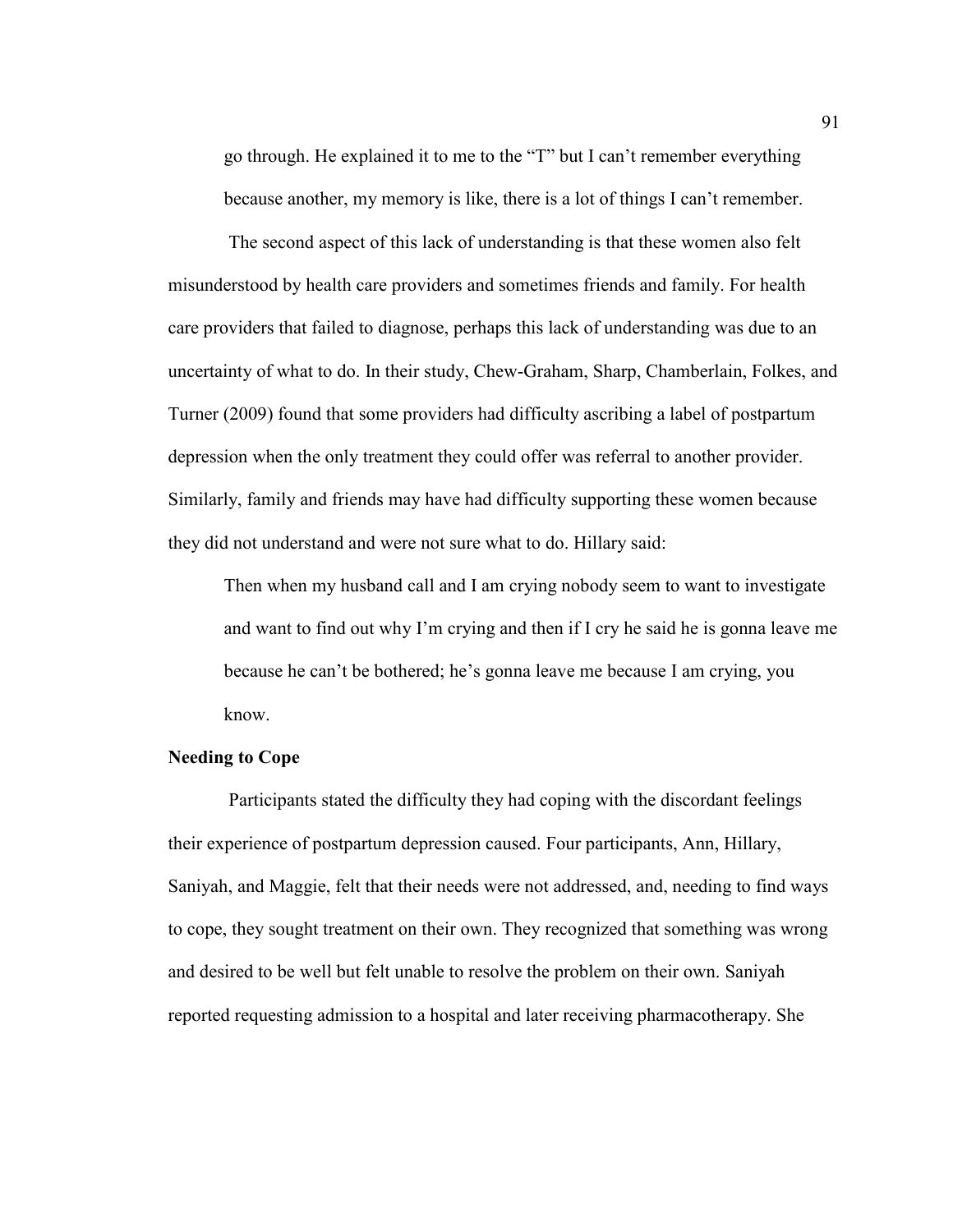stated "I self-admitted." Maggie spoke of eventually going to a provider and telling him of the difficulty she had coping. She stated,

I told him I was feeling overwhelmed that I was having a hard time caring for the baby and that I did not think I was going to be able to cope. I was afraid that I would harm the baby. No…no I did not want to harm him but I…I…I just did not feel comfortable caring for him.

 Tanya also reported needing to cope and making repeated visits to the emergency room. Beth spoke of feeling lonely and unable to cope with the world and in order to cope was willing to do whatever was necessary. She stated,

I know in order for me to get better I had to do what I had to do and all these things, um, um, participating with everything I had to, to incorporate myself into all this in order for me to get better. So anything that I had to do, anything that they told me to do, or whatever, I did you know, because as they say everything that I am doing here is to help me. So I'm.…my level of participation….any time they said, "Beth, you have to do this, you have to do this." I would be ready because my goal was to get better and go home. That's what I wanted to do, and in order for me to do that I had to participate I had do what I have to do to make myself better so that's what I did. I participated, I did whatever I had to do and, um, every time my baby would come see me, that would be even a more determination to just get better and go home. So I'm, I, I participated in everything whatever they wanted me to do I did and I'm glad I did because it brought me to the level where I'm at now. I'm, I can go back to work, I can, I was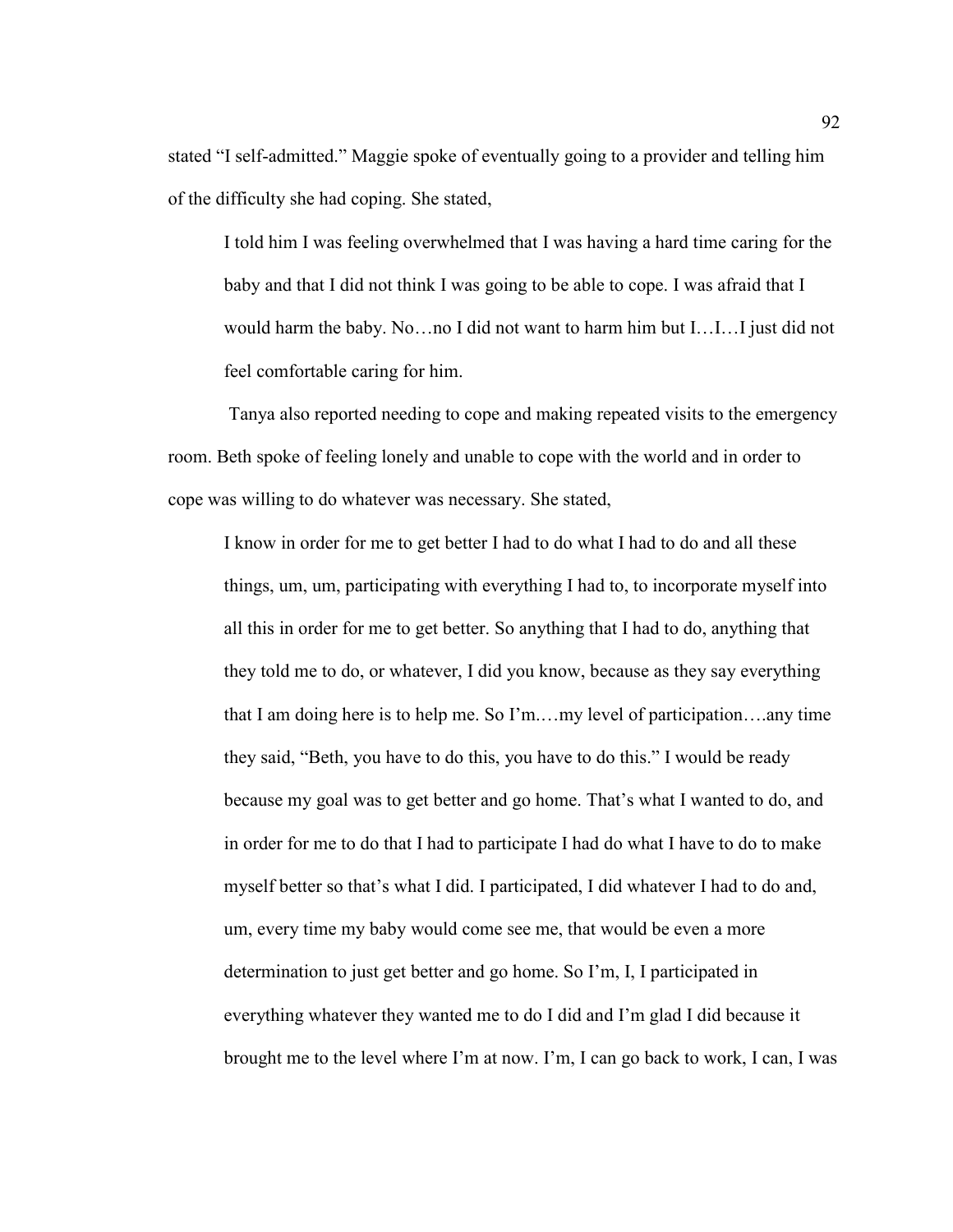able to go back to work. I was able to, to, to just be in society and just be around people, you know, wherein I couldn't do that before, you know, but now, I think it was good.

## **Prayer was Essential for Recovery**

 The prayer theme had references from eight participants. These participants felt a need for and sought divine intervention. They did not feel that psychotherapy, group therapy, and/or pharmacotherapy were adequate to address their needs. Statements from three of these participants are recorded below.

Hillary: I remember one morning I got up and I started to sing and I was praying because I was praying for God to help me just to let this feeling go so I could start having a connection with this kid, you know. 'Cause my husband at one time was fearful that I was going to kill the baby. I wasn't going to kill the baby but I did not want to be around the child fearing that I would harm the child. Yes. I was afraid…I believe in God; I'm a Christian, right, and I believe that there is something. After a while I started thanking God for, you know, just for letting something happen.

Ann: So for me, personally, for myself I had to deal with my own storm, my own personal storm. I had to become a born again. I had to ask God to help. Nonie: But you know something, there must be a high, high, high correlation between um…um…it's more effective…religion is more effective to medication. Because I was on it (medication) for like 6 months and um…I'm ok but um…I still don't want to take care of her until I began to…to um…to go to synagogue.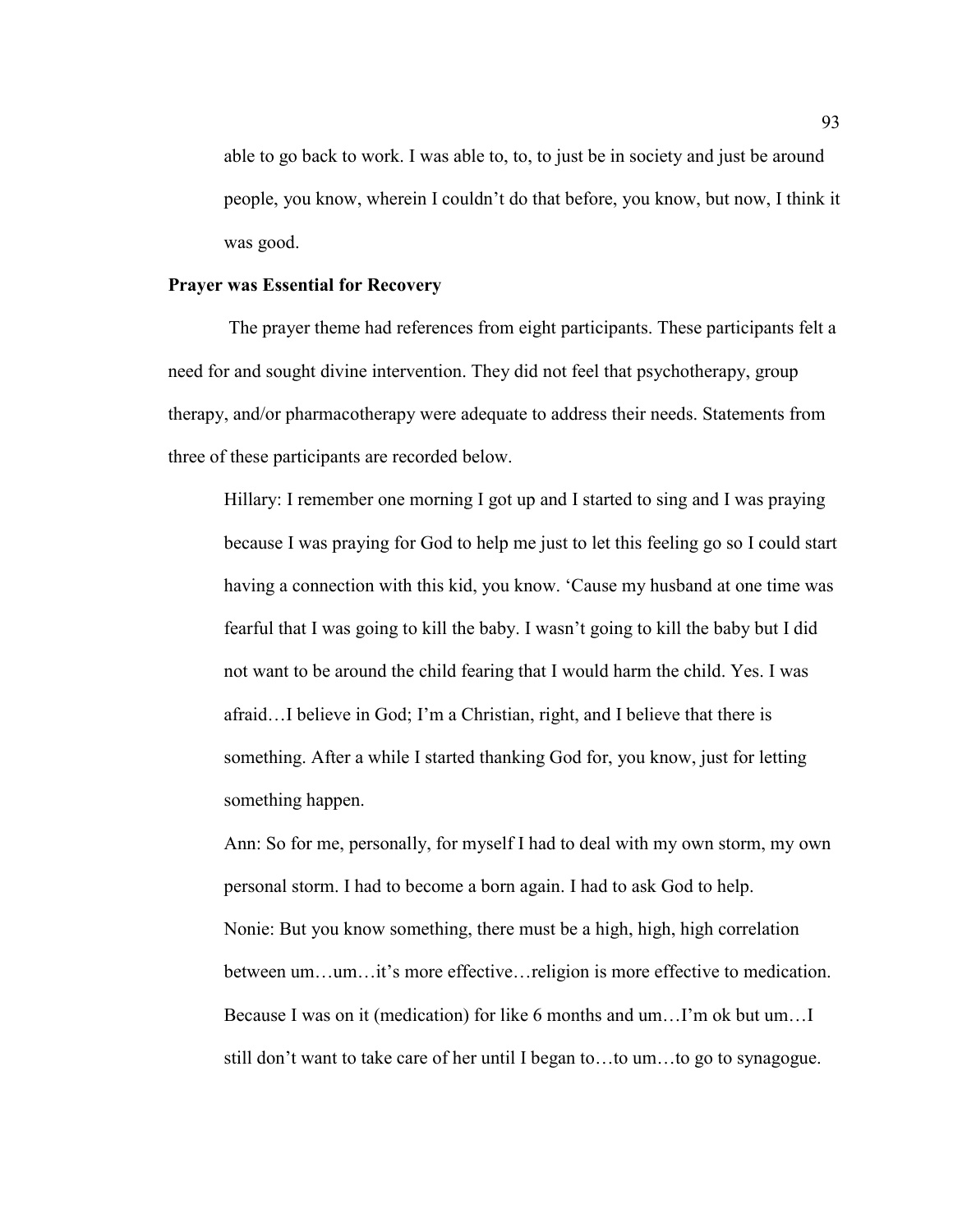#### **Summary**

 In this chapter, I describe the process used for data collection storage, analysis, and verification. The results are presented within the context of the central research questions. The themes that emerged from the responses were crying and stress during and after pregnancy, inadequate assessment, feeling bad or unlike oneself, lack of understanding, needing to cope, and prayer was essential for recovery.

These findings were reviewed via follow-up phone calls with the participants. Nine participants were available for the follow-up phone calls and agreed with the results. The tenth participant could not be reached.

 In Chapter 5, I will present an interpretation of the study findings, implications for social change, recommendations, and the conclusion. An explanation of the findings potential to promote positive social change as well as advance exploration of postpartum depression will be included.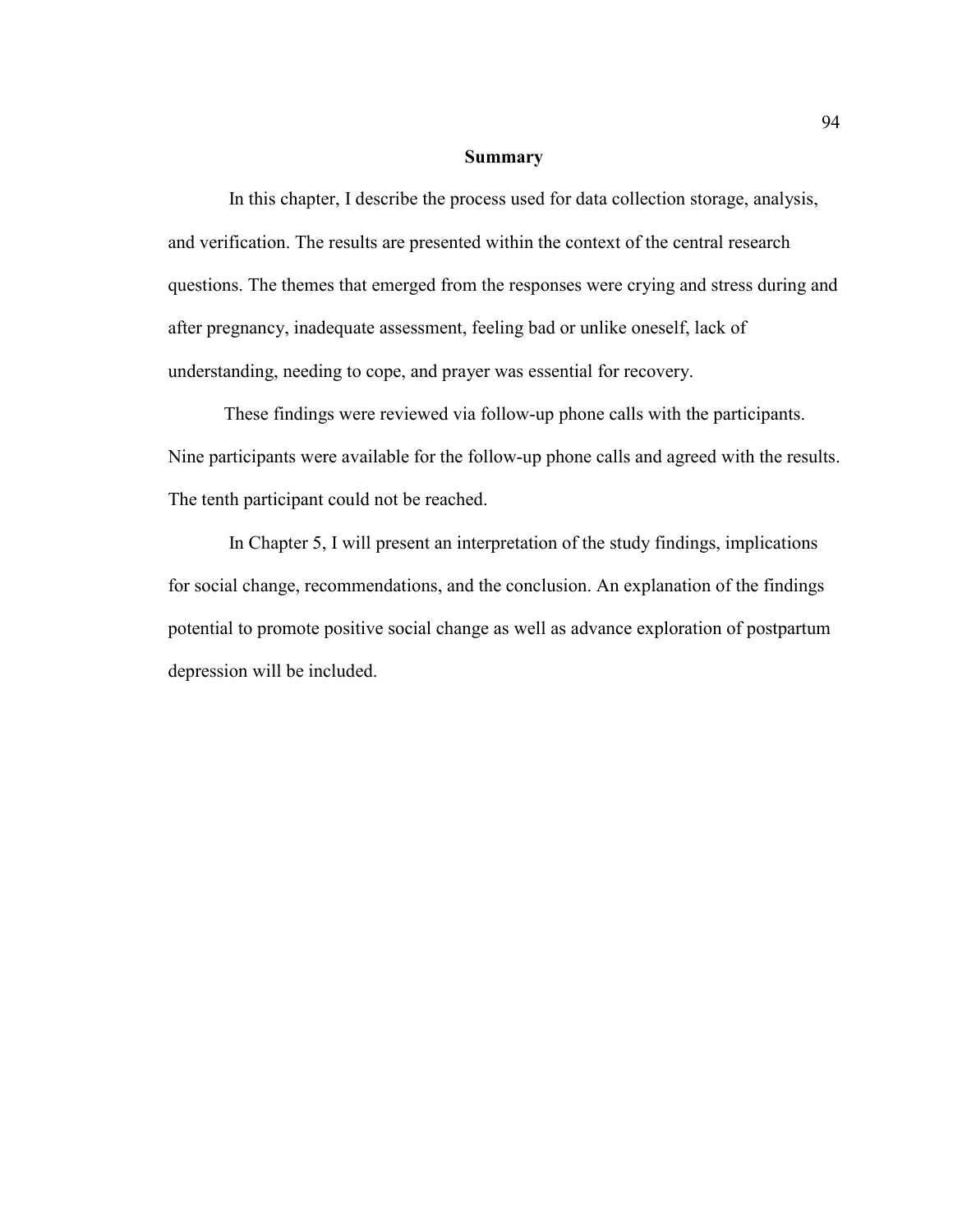Chapter 5: Discussion, Conclusions, and Recommendations

## **Introduction**

 In this hermeneutic phenomenological study, I sought to gain insight into the lived experiences of the screening and treatment processes for women who experienced pospartum depression. Specifically, I investigated their perceptions of the adequacy of the screening and treatment they received. Two research questions guided this study: What is the lived experience of the screening and treatment process for women with postpartum depression? and To what extent do these women perceive that their emotional needs have been met during their initial postnatal visit and beyond? Ten participants were recruited for inclusion in the study. In individual in-depth interviews, the participants described their experiences of postpartum depression, how their depression was identified or diagnosed, and the treatment received. The interview questions were developed based on empowerment theory. Six themes (crying and stress during and after pregnancy, inadequate assessment, feeling bad or unlike oneself, lack of understanding, needing to cope, and prayer was essential for recovery) emerged from the responses to the interview questions. Nine of the 10 participants participated in follow-up phone calls to ensure the study results' objectivity and accuracy. The tenth participant could not be reached.

## **Interpretation of Findings**

 The findings of the research revealed that the participants in this study did not believe that the screening and treatment processes for their postpartum depression were adequate, and they therefore also did not feel that their emotional needs were addressed in a timely manner. They spoke of the stress they experienced, their difficulty coping, and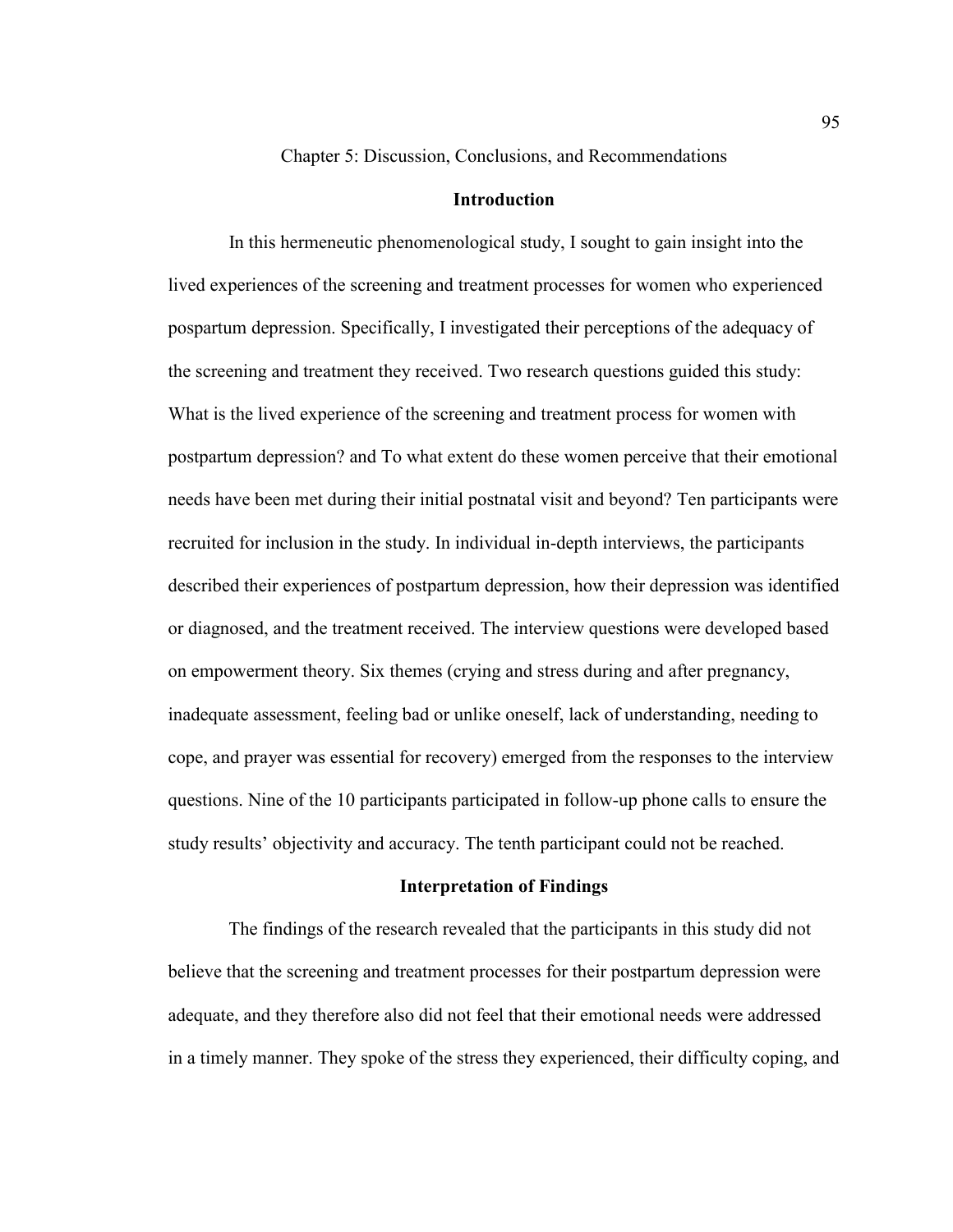the crippling impact it had on their daily lives. For women, the experience of postpartum depression causes great distress and makes motherhood a far less than joyous experience (Advances in Neonatal Care, 2003; Beck, 2006). All of the participants reported crying during the pregnancy and noted that the crying intensified in the postpartum period. This was consistent with Seyfried and Marcus's (2003) description of mood lability and feelings of hopelessness that women experiencing postpartum depression exhibit.

 The participants also spoke of exhibiting bizarre behaviors that left them feeling unlike themselves. This was similar to the finding of Edhborg et al. (2005) that showed mothers felt a loss of their physical and emotional selves. They also reported difficulty performing routine tasks. One participant reported being ashamed of having visitors in her home as her depression caused her to neglect the performance of daily housekeeping chores.

 Further, as Edhborg et al. (2005) observed, some mothers reported that the fathers were supportive while others felt that there was increased misunderstanding and lack of support from the fathers. Findings in this study paralleled those in the Edhborg et al., study. Two of the 10 participants said very little about their partner's support, four described their partners as supportive, and the remaining four described their partners as not helpful or supportive. At the time of data collection, six of the women in this study had separated from their partners. Two, Hillary and Saniyah, reported verbal abuse by their partners during and after pregnancy. Saniyah reported the following:

I met a guy, started dating for like 8 months, I get pregnant. He wants to get me pregnant as he says repeatedly. I get pregnant; not on purpose. Took the Plan B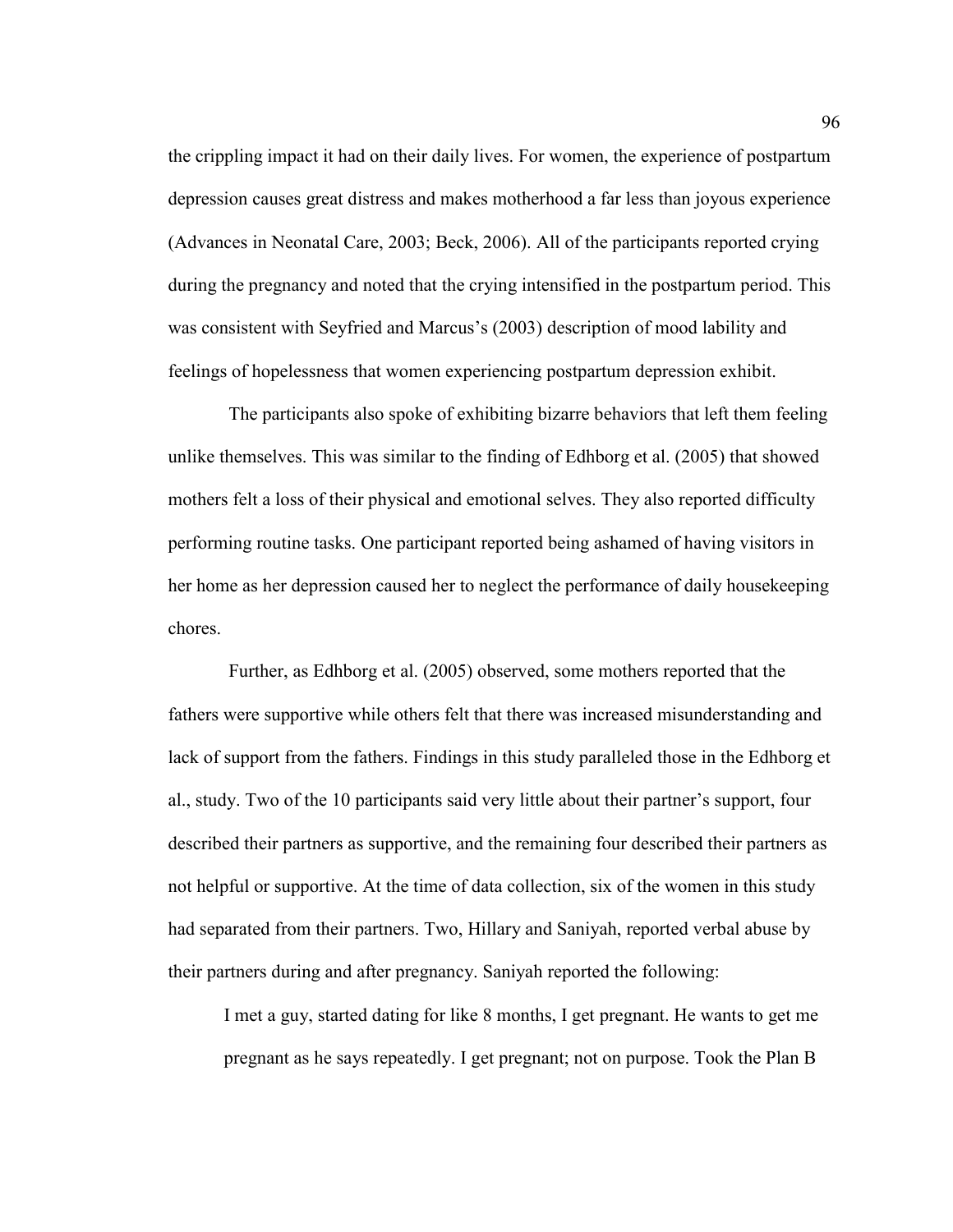pill after we had sex; didn't work I was pregnant either before …it got there …before I got the pill or whatever. So um…you know, he sort of went crazy. Like one minute. "I love you"; next minute "I hate you. I want you to die". He went on Instagram…Twitter talking crazy about me like that I'm this and I'm that. So it was really a hard pregnancy.

 Gjerdingen and Yawn (2009) noted the importance of screening in the identification of postpartum depression and discussed opportune times for screening. They also categorized barriers to screening. In this study, a barrier to screening was the reluctance of several of the participants to disclose to health care providers the mood disorders they were experiencing. Chew-Graham et al. (2009) noted that some women cite their own barriers as well as characteristics of their health care providers as factors that inhibited their willingness to disclose. They did not want their health care providers to view them as incompetent mothers and trigger a social service investigation or have their children taken away (Chew-Graham et al., 2009).

 In visits to their health care providers, several of the participants felt that these providers were not concerned with the emotional discordance they were experiencing. They believed that their health care providers were primarily concerned with their babies. Seven of the study participants reported feeling that their postpartum depression was not properly assessed and treatment was therefore delayed. One participant repeatedly went to the emergency room and four other participants had to seek treatment on their own as they found their symptoms worsening and becoming increasingly intolerable. As Dietz et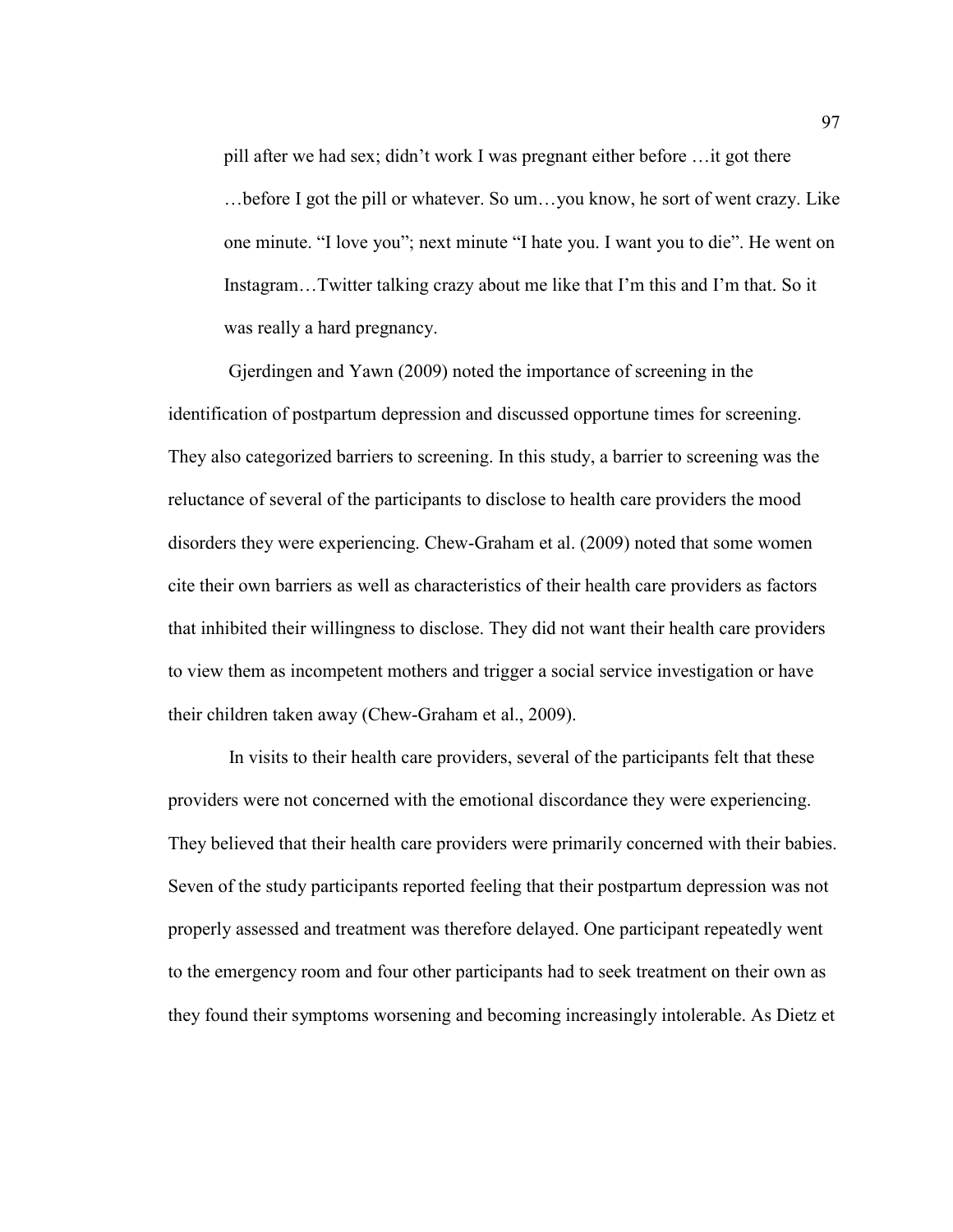al. (2007) and Miller (2002) noted, the consequences of untreated postpartum depression can be long-term and the consequences can be shattering.

 Participants in the study also reported a lack of understanding of what they were experiencing as well as a lack of understanding of what they needed to discuss with their health care providers. This finding was parallel to the observation of Suri and Altshuler (2004) that a contributing factor to the underrecognition and undertreatment of postpartum depression included a lack of education of pregnant women of the likelihood of postpartum mood disorders and the embarrassment some women felt about seeking professional help. Additionally, the findings suggested that health care providers, family members, and others did not understand these mothers, and this may have resulted in a lack of timeliness of screening and treatment as well as lack of social support.

### **Limitations of the Study**

 An important limitation to this study was the difficulty in recruiting participants who were trusting and willing to share their experiences of postpartum depression. Individuals experiencing mental disorders often have fears about being labeled as "crazy." Horowitz and Cousins (2006) noted that some women fear stigmatization and that this fear may influence treatment rates. It is possible that such fear also influences participation in studies of women experiencing postpartum depression. Twenty-one women contacted me and were evaluated for inclusion in the study. Eleven were excluded from the study for reasons noted previously. The five that withdrew had concerns about their interviews being recorded. My assurances of privacy and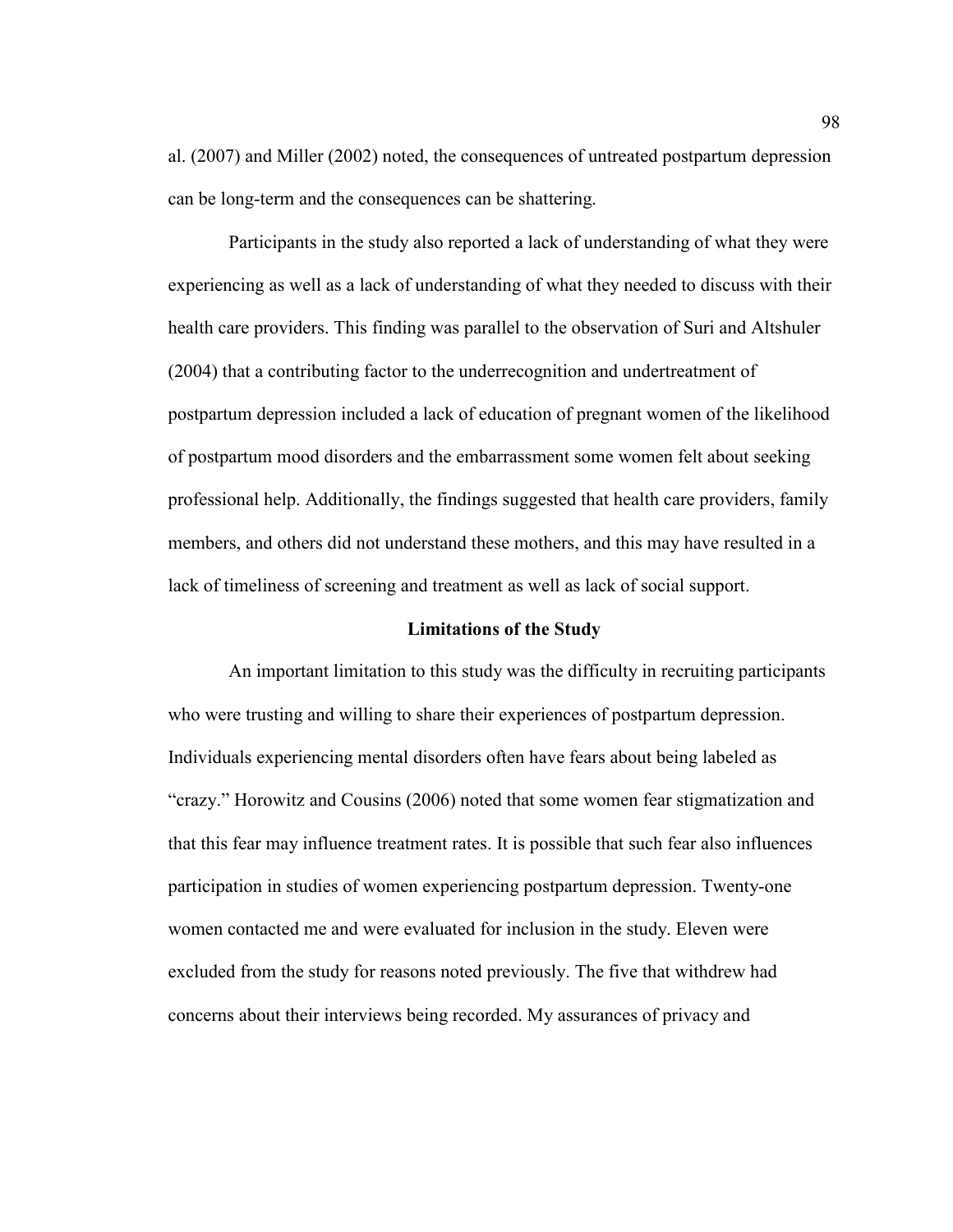confidentiality were not enough to convince these five participants to trust me with keeping audio recordings of their experiences.

 A second limitation to this study is that findings cannot be generalized. This study provided some understanding into some women's experience of postpartum depression. The findings were specific to the women in the study and could not be generalized to all women experiencing postpartum depression. Further, while the study participants were diverse, some racial or ethnic groups were not represented. No conclusions or generalizations can be made about the experience of postpartum depression in women whose racial or ethnic groups were not represented in this study.

### **Recommendations for Further Study**

 In this study, I addressed the experience of the screening and treatment processes for the 10 study participants. Although postpartum depression has been recognized as an issue since days of Hippocrates (Miller, 2002), there has continued to be a lack of understanding surrounding the issue. Given this lack of understanding, there needs to be further study into the screening and treatment processes and strategies for getting women appropriate care for their postpartum depression. Study participants lacked insight into the issue of postpartum depression and could likely have benefited from an in-depth discussion of postpartum depression before and during their pregnancies. These women's partners could have also benefited from information and discussion of postpartum depression before or during the women's pregnancies. A lack of understanding on the part of the women's partners could possibly explain lack of partner support and the abuse that some women experienced. Research on the impact of prepregnancy and prenatal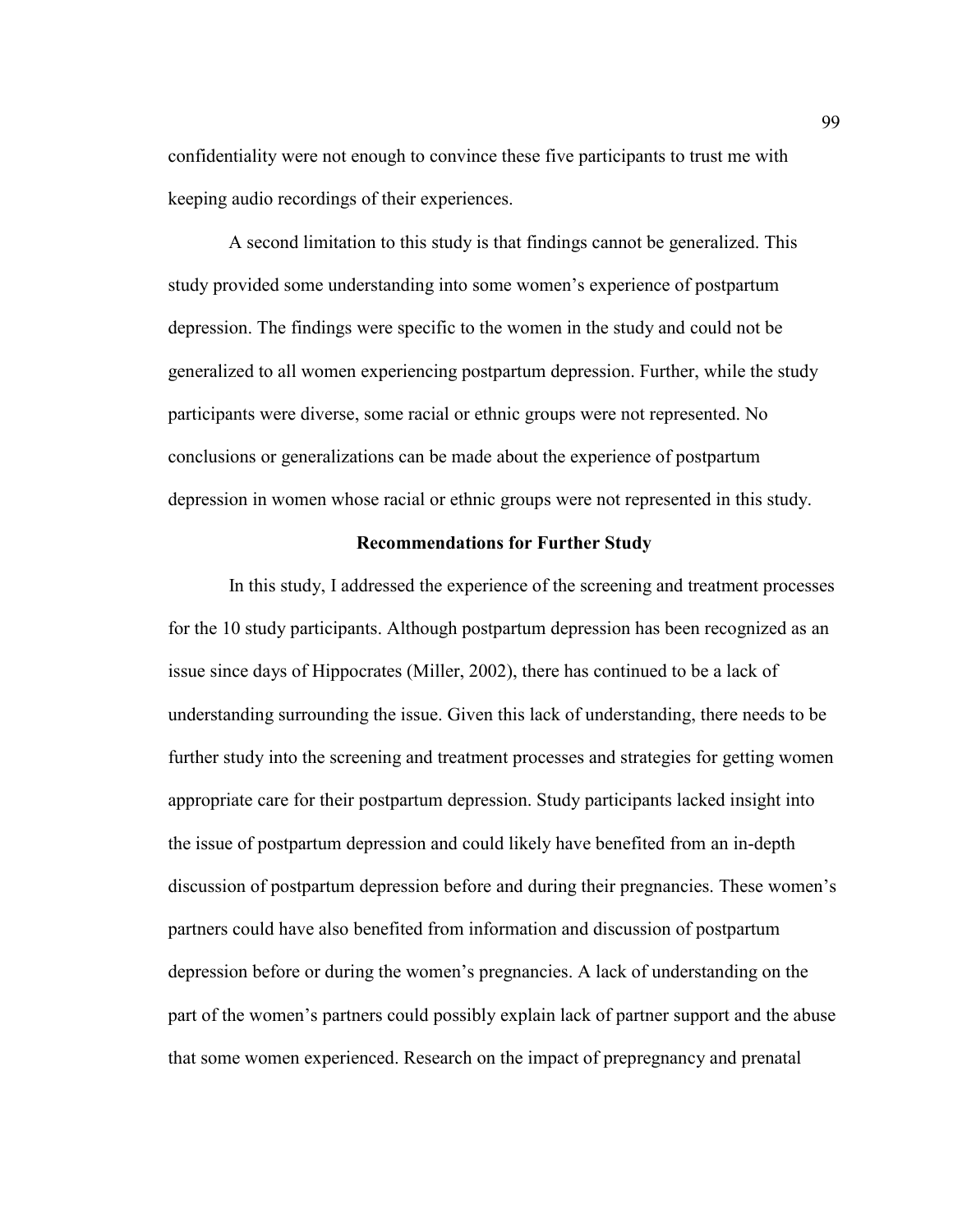postpartum depression education on women's understanding of and willingness to disclose their postpartum depression is needed. Additional research on the issues of partner support is warranted.

 The women in the study spoke of being stressed and described some events that contributed to this stress. Further research into the relationship between stressful life events and social support is also needed. This could greater illuminate the impact of these issues on women's experiences of postpartum depression and help in efforts to minimize the impact of postpartum depression. Logsdon et al. (2006) noted that mothers may experience stress related to the labor-intensive nature of caring for their infants. However, there are other life events that serve as stressors and should be considered in future research.

 Because a significant limitation in this study was the difficulty in recruiting participants, research into barriers and strategies for recruitment of participants, particularly those with mood disorders or other mental health issues, is needed. Findings from such research could help researchers in planning for recruitment of participants.

### **Implications for Social Change**

The responses of women in this study indicate that they experienced emotional distress and struggled to cope with the feelings they experienced. The assessments of their mental states during their pregnancies and after the births of their babies were inadequate. There was also a lack of support from their providers and at times from family members. Positive social change implications of this study are that the findings can be used to assist women's health providers in understanding the experiences of the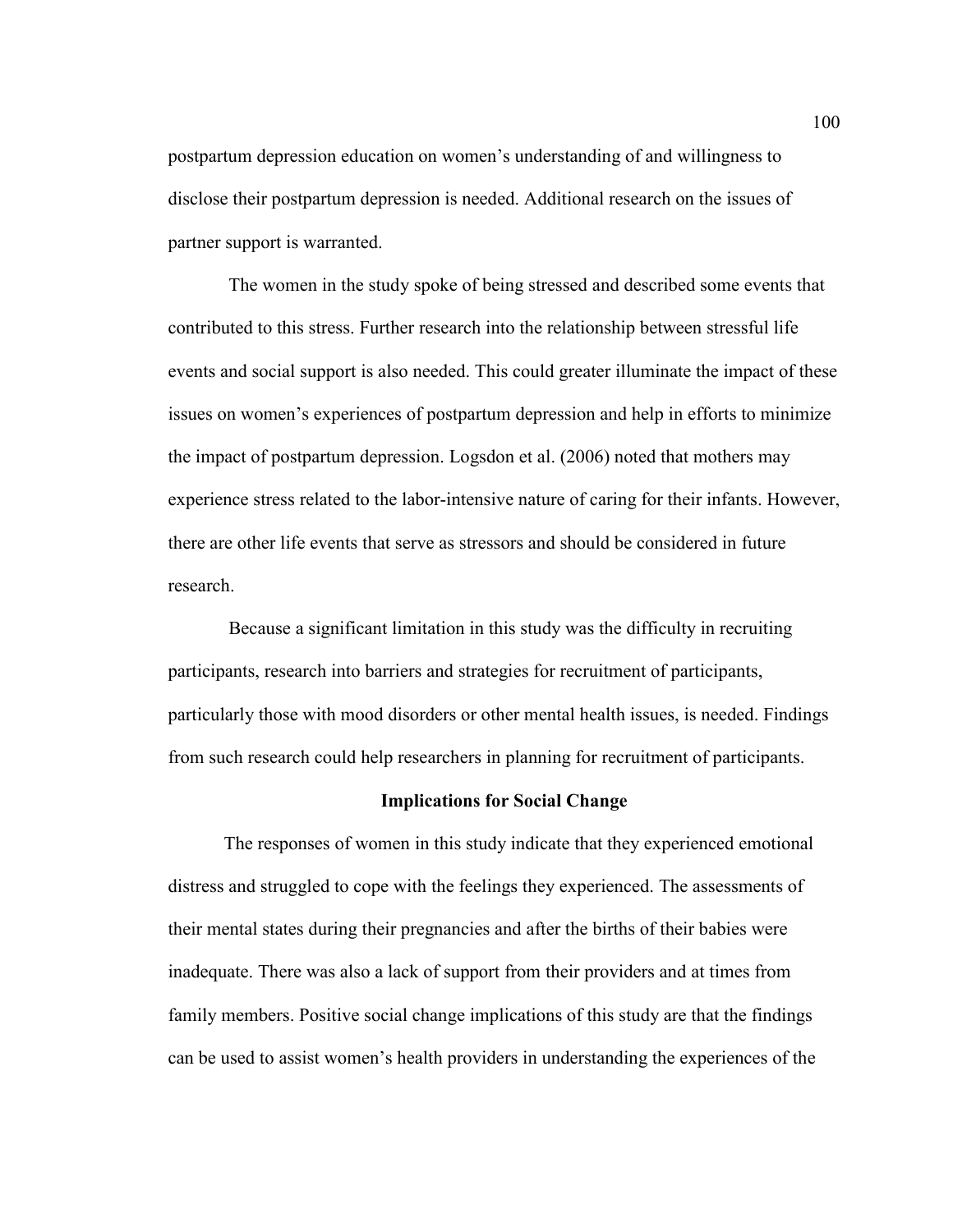postpartum depression that some women may have so that appropriate and timely care can be provided. This understanding should cause them to seek to educate women and their families about postpartum depression, and to help in widen public knowledge of the struggle that these women and others like them may face. The findings can also serve to alert health care providers to factors that should be considered in the screening and treatment processes for postpartum depression. These factors include a deficit in knowledge of postpartum depression that some women may have and the difficulty some have in disclosing their feelings to providers. Study participants reported a lack of understanding of postpartum depression. This lack of understanding contributed to the difficulties the participants had articulating what they were feeling in their encounters with their health care providers. Insights gained from this study can be used to heighten awareness and assist health care providers in planning appropriate screening and in meeting the individual needs of women with postpartum depression.

Technology can be used to assist providers in the screening process as well as in educating women about postpartum depression. The electronic medical record is being used increasingly in health care settings. Screening tools and reminder prompts can be built into the electronic medical records that will ensure that clinicians screen women for and educate women and their families about postpartum depression.

 Inadequate assessment was a finding of this study. Study participant Hillary stated, "Assessment is important. They need to assess what is going on in the family and sometimes individual assessment on both persons." Several health professional organizations have provided guidelines for screening women for postpartum depression.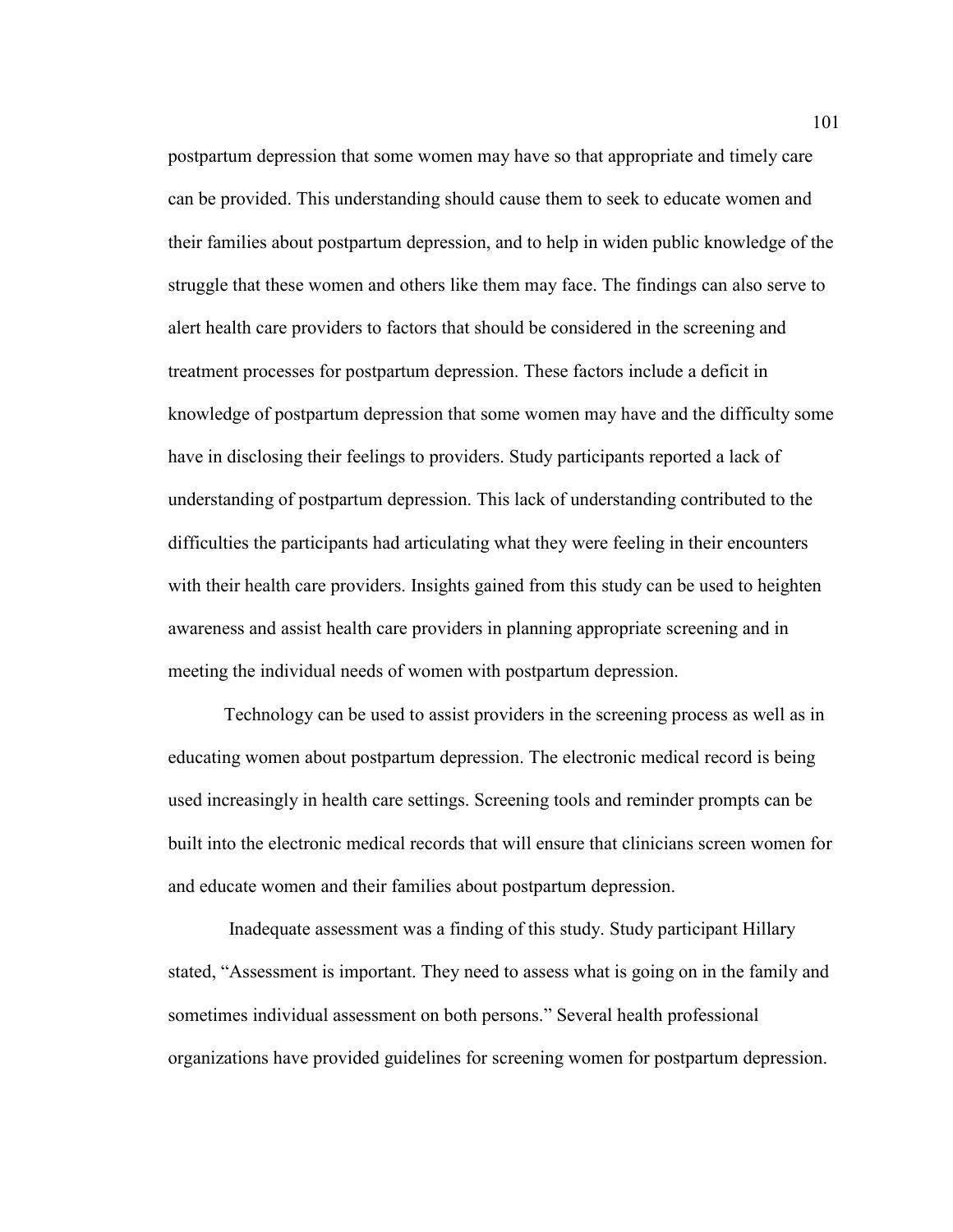A 2006 practice bulletin from the American College of Obstetricians and Gynecologists Committee Opinion recommended screening women for psychosocial risk factors including perinatal depression. The American Academy of Pediatrics included in its pediatricians' scope of practice a recommendation that consideration be given to parental and environmental factors that may impact children's health (Chaudron et al., 2007). Postpartum depression is one such factor that may have a negative influence on children's health. While these recommendations or guidelines are available to providers, the experiences of the study participants would suggest that the guidelines are not consistently followed. Followings these guidelines could aid in timely assessment and treatment a therefore could potentially benefit women like the participants in this study.

 The findings of this study should be disseminated to the multidisciplinary group of reproductive health care professionals such as obstetricians, pediatricians, OB/GYN and pediatric nurses, social workers, and family planning providers. These individuals can use the findings to help in guiding their practice around postpartum depression in educating, screening, and treating women who may experience the disorder.

#### **Researcher's Reflections**

 As stated in Chapter 3, I am a female who was born and spent my formative years in the West Indies. I began my career as a nurse in the West Indies. Much of my career was spent caring for critically ill neonates. Over the last several years I have been employed in quality management, first as the Assistant Director of the Women's Health Programs in the Quality Management Department of a large public health care corporation and currently as the Associate Director of Quality Management at one of the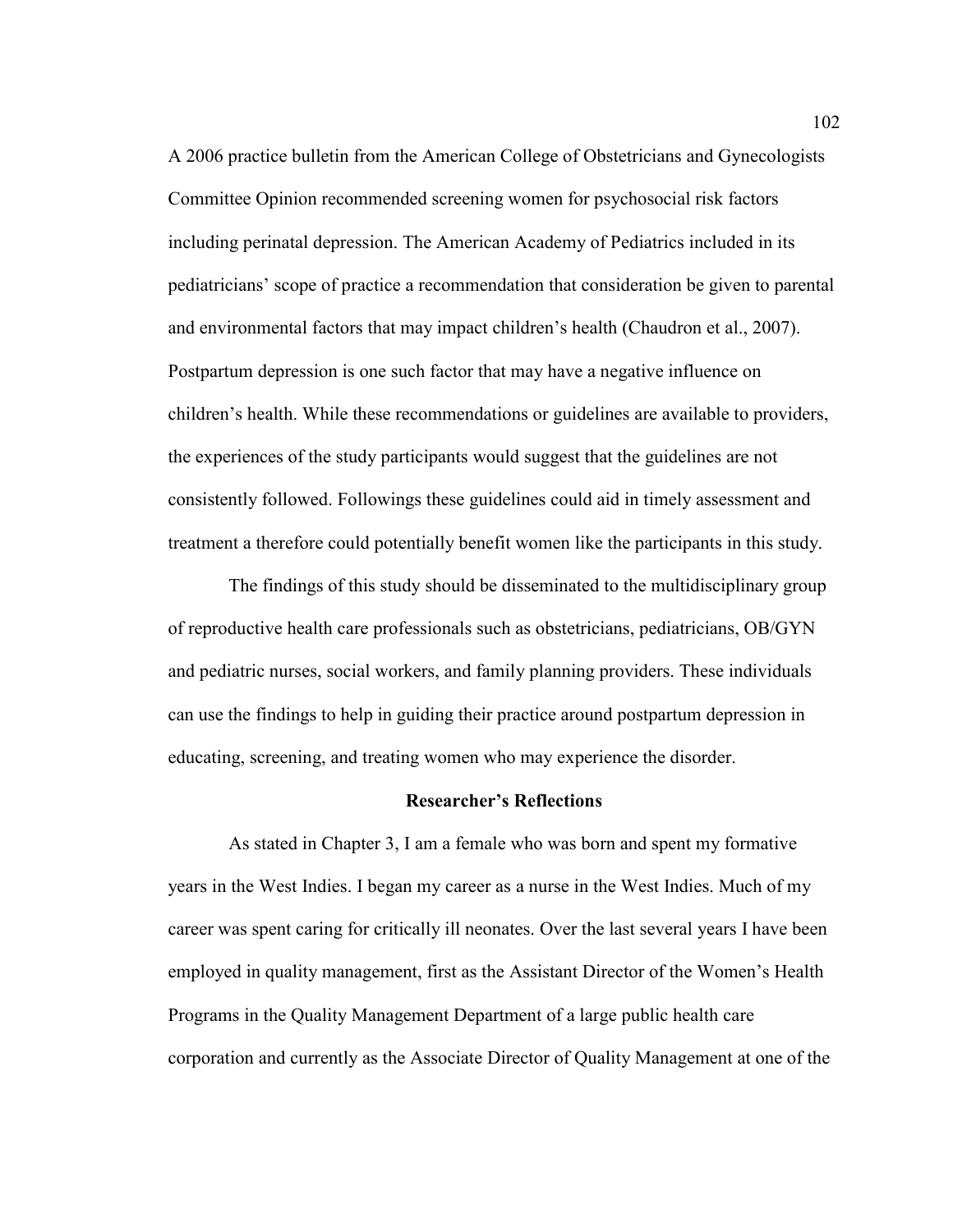corporation's acute care facilities. I am unmarried and have no children. My experience of postpartum depression has been vicarious. I had a sister-in-law who was the mother of four and who experienced postpartum psychosis. I have also cared for mothers who have experienced postpartum depression, yet, I was somewhat surprised at the depth of emotions expressed by the women in this study and the courage they demonstrated in telling their stories.

A strong influence in my choosing postpartum depression for my research, is the unjust persecution by the justice system of some women that committed infanticide while experiencing postpartum depression. The tragic consequences these women experienced, I believe, occurred because they were not given the support and understanding they needed. As I listened to the study participants, I realized that, had they not entered into treatment, I could have been listening to their stories in the news media rather than talking to them in person.

 Despite the common themes identified in this study, I marveled at the unique experiences of each woman. I also marveled at the fact that, despite postpartum depression being recognized centuries ago, the growth of the body of scientific literature that has led to an increased understanding of postpartum depression, and screening recommendation from several health care professional organizations, the disorder continues to be under-diagnosed and inadequately treated. I continue to believe that women should be screened to determine if they are experiencing postpartum depression and that appropriate treatment should be provided. I also continue to believe that when the failure to identify and treat these women in a timely manner results in a mother killing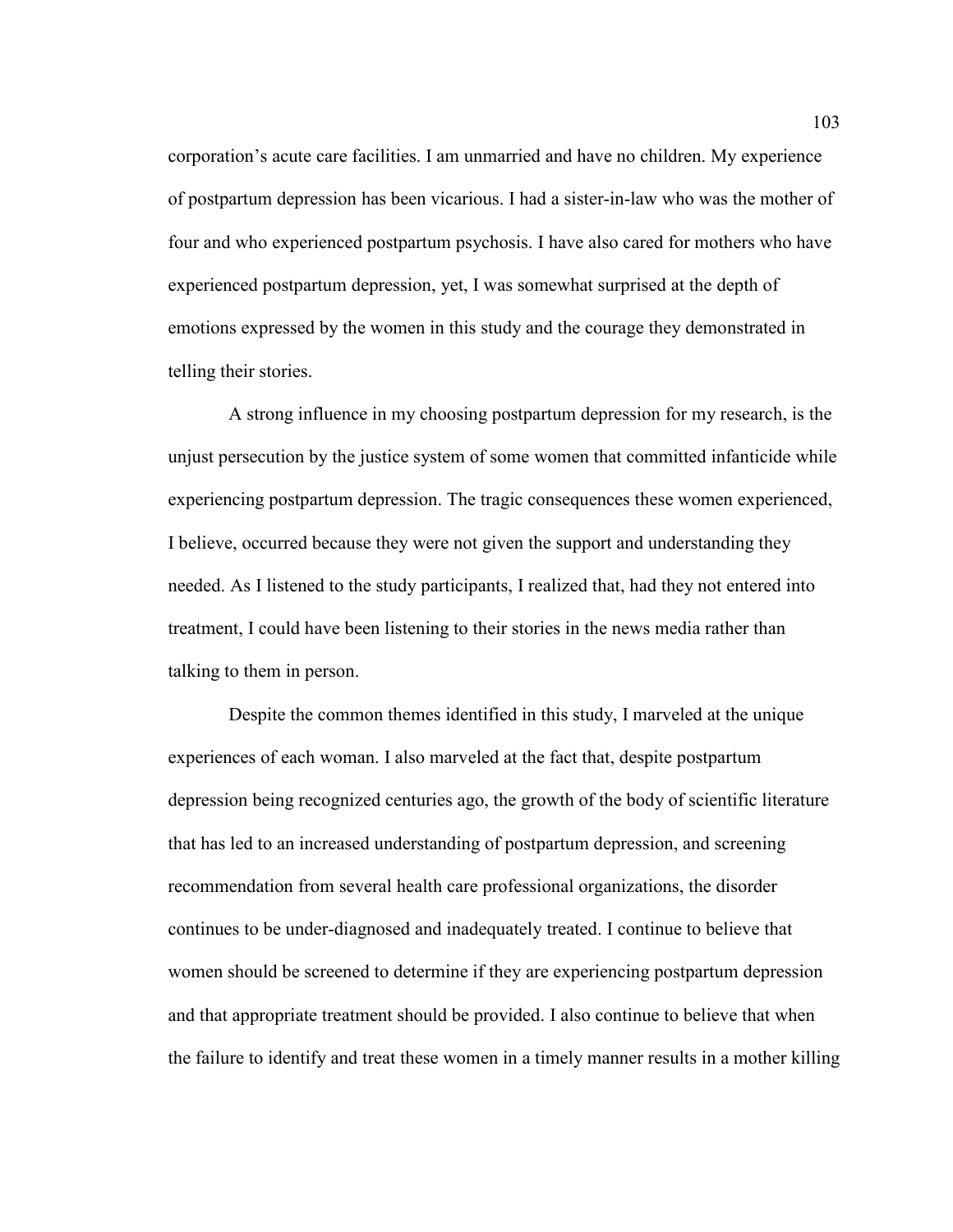her infant, she should not be prosecuted and labeled a criminal. Rather, she should be viewed as the victim that she is and provided treatment.

#### **Conclusion**

 The findings of this study indicate that the participants felt that the screening processes for their postpartum depression were inadequate and this resulted in a delay in treatment. Several participants, in order to cope, sought treatment on their own. Participants also experienced increased crying and stress during and after their pregnancy. Several experienced bizarre behaviors and thoughts, and felt a lack of understanding and support. Timely assessment and treatment might have helped to lessen the distress these women experienced. One factor that delayed assessment in some of the participants was their hesitancy to inform their providers of their distressed moods and difficulty coping. Provider education about this factor should be emphasized and strategies developed to help them in encouraging women to disclose.

 The impact of postpartum depression goes beyond the mothers and is shared by their children, their partners and other family members, and society as a whole. This far reaching impact of postpartum depression makes it a significant public health issue. Timely screening and appropriate treatment can reduce the negative impact of postpartum depression. It is hope that providers will use findings from this study to help in strengthening their practice of caring for women who could potentially have similar experiences as the women in this study.

 Pinpointing the cause of postpartum depression remains a challenge. However, with screening and appropriate treatment, the suffering and negative consequences of this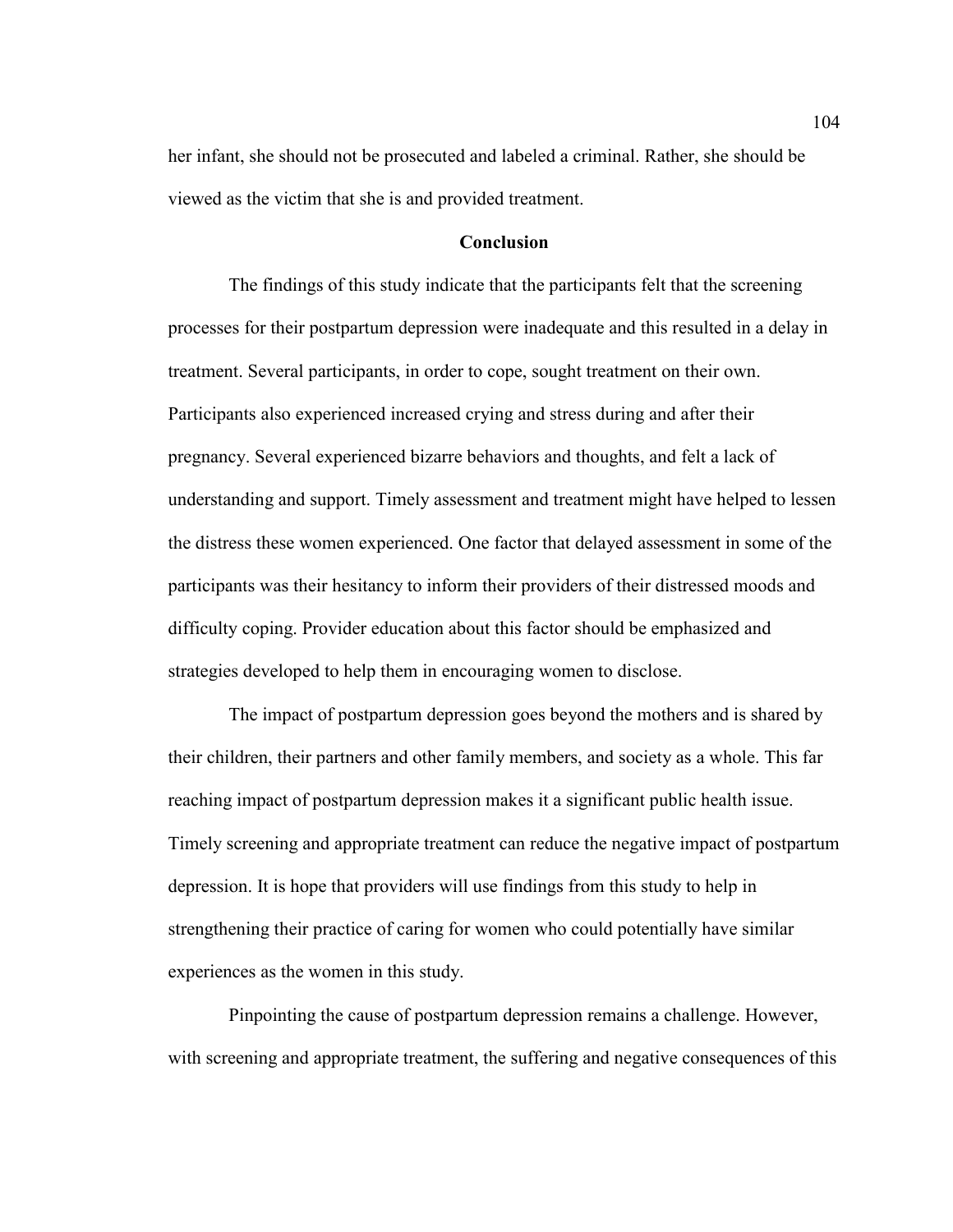disorder can be minimized. With greater understanding, prevention of these consequences may even be possible. Those caring for the mother infant dyad must ensure that their practice is guided by the literature and available guidelines. Further, they must provide individualized care that addresses the needs of each mother based on her unique circumstances and experience.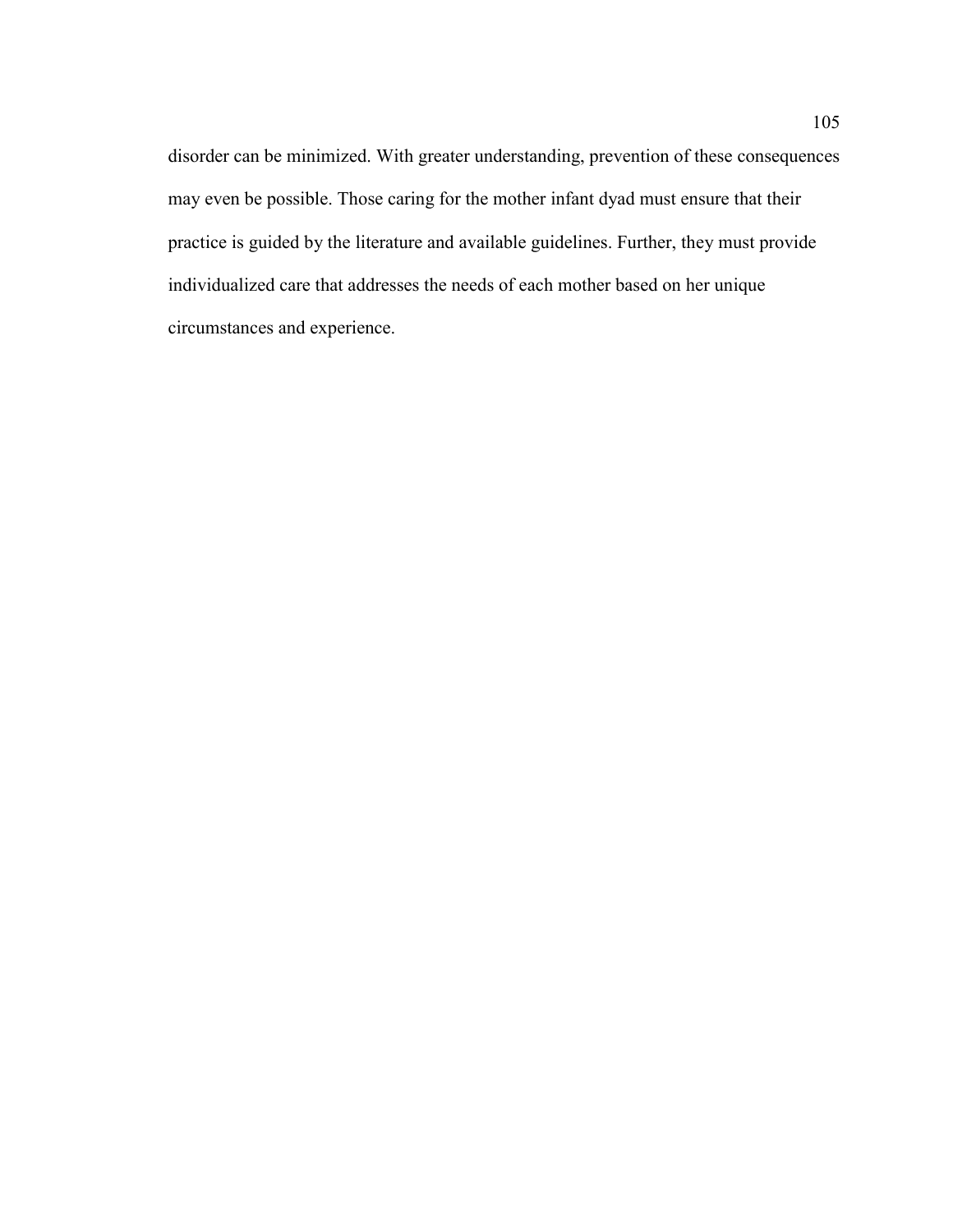#### References

Advances in Neonatal Care. (2003). Recognizing and screening for postpartum depression in mothers of NICU infants. *Advances in Neonatal Care, 3*(1), 37–46. Retrieved from http://www.medscape.com/

American College of Obstetricians and Gynecologists. (2006). ACOG Committee Opinion No. 343: Psychosocial risk factors: Perinatal screening and intervention. *Obstetrics and Gynecology Committee*, *108*(2), 469–477.

American Psychiatric Association. (2000). *Diagnostic and statistical manual of mental*  disorders (4<sup>th</sup> ed., text rev.). Washington, DC: Author.

Babbie, E. (2004). *The practice of social research*, (10<sup>th</sup> ed.). Belmont, CA: Wadsworth.

- Beck, C. T. (2002). Theoretical perspective of postpartum and their treatment implications. *The American Journal of Maternal/Child Nursing*, *27*(1), 282–287.
- Beck, C.T. (2006). Postpartum depression: It isn't just the blues. *American Journal of Nursing*, *106*(5), 40–50.
- Brockington, I. F., McDonald, E., & Wainscott, G. (2006). Anxiety, obsession, and morbid preoccupation in pregnancy. *Archives of Women's Mental Health, 9*, 253- 263.
- Buchanan, D. R. (2008). Autonomy, paternalism, and justice: Ethical priorities in public health. *American Journal of Public Health, 98*(1), 15–21.
- Buetow, S. A. (2005). To care is to coprovide. *Annals of Family Medicine, 3*(6), 553– 555.
- Buist, A. (2006). Perinatal depression: Assessment and management. *Australian Family*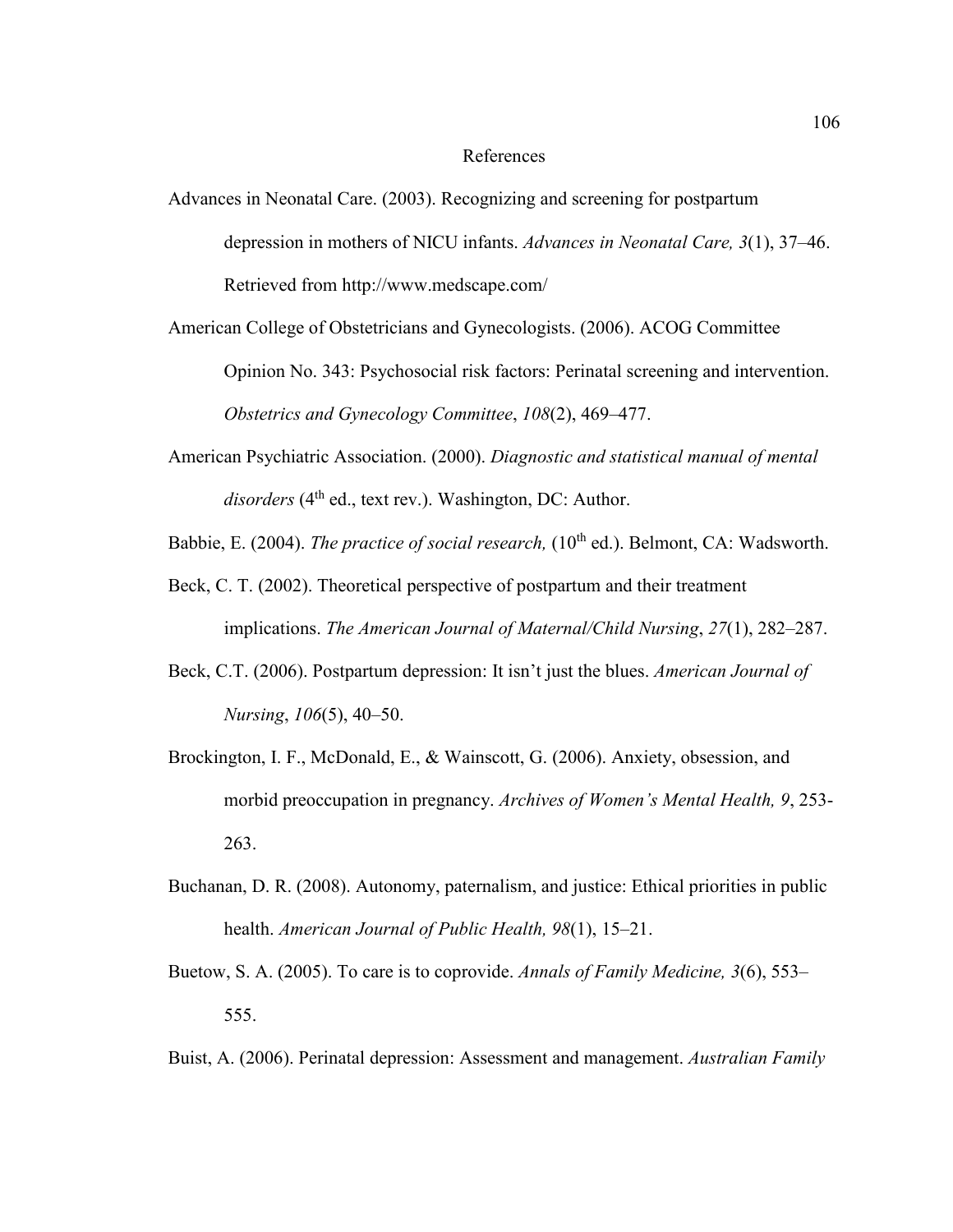*Physician, 35*(9), 670–673.

- Burns, N., & Grove, S. K. (2001). *The practice of nursing research: Conduct, critique, and utilization* (4<sup>th</sup> ed.). Philadelphia, PA: Saunders.
- Centers for Disease Control and Prevention. (2008). Prevalence of self-reported postpartum depressive symptoms—17 states, 2004-2005. *Morbidity and Mortality Weekly Report, 57*(14), 361–366.
- Chambers, D., & Thompson, S. (2008). Empowerment and its application in health promotion in acute care settings: nurses' perceptions. *Journal of Advanced Nursing, 10*(1111), 1365–2648.
- Chaudron, L. H., Kitzman, H. J., Szilagyi, P. G., Sidora-Arcoleo, K., & Anson, E. (2006). Changes in maternal depressive symptoms across the postpartum year at well child care visits. *Ambulatory Pediatrics*, *6*, 221–224.
- Chaudron, L. H., Sgilgyi, P. G., Campbell, A. T., Mounts, K. O., & McInerny, T. K. (2007). Legal and ethical considerations: Risk and benefits of postpartum depression screening at well-child visits. *Pediatrics*, *119*, 123–128.
- Chew-Graham, C. A., Sharp, D., Chamberlain, E., Folkes, L., & Turner, K. M. (2009). Disclosure of symptoms of postnatal depression, the perspectives of health professionals and women: a qualitative study. *BMC Family Practice.* Retrieved from http://www.biomedcentral.com/
- Condon, J. (2006). What about dad? Psychosocial and mental health issues for new fathers. *Australian Family Physician, 35*(9), 690–692.

Creswell, J. (1998). *Qualitative inquiry and research design: Choosing among five*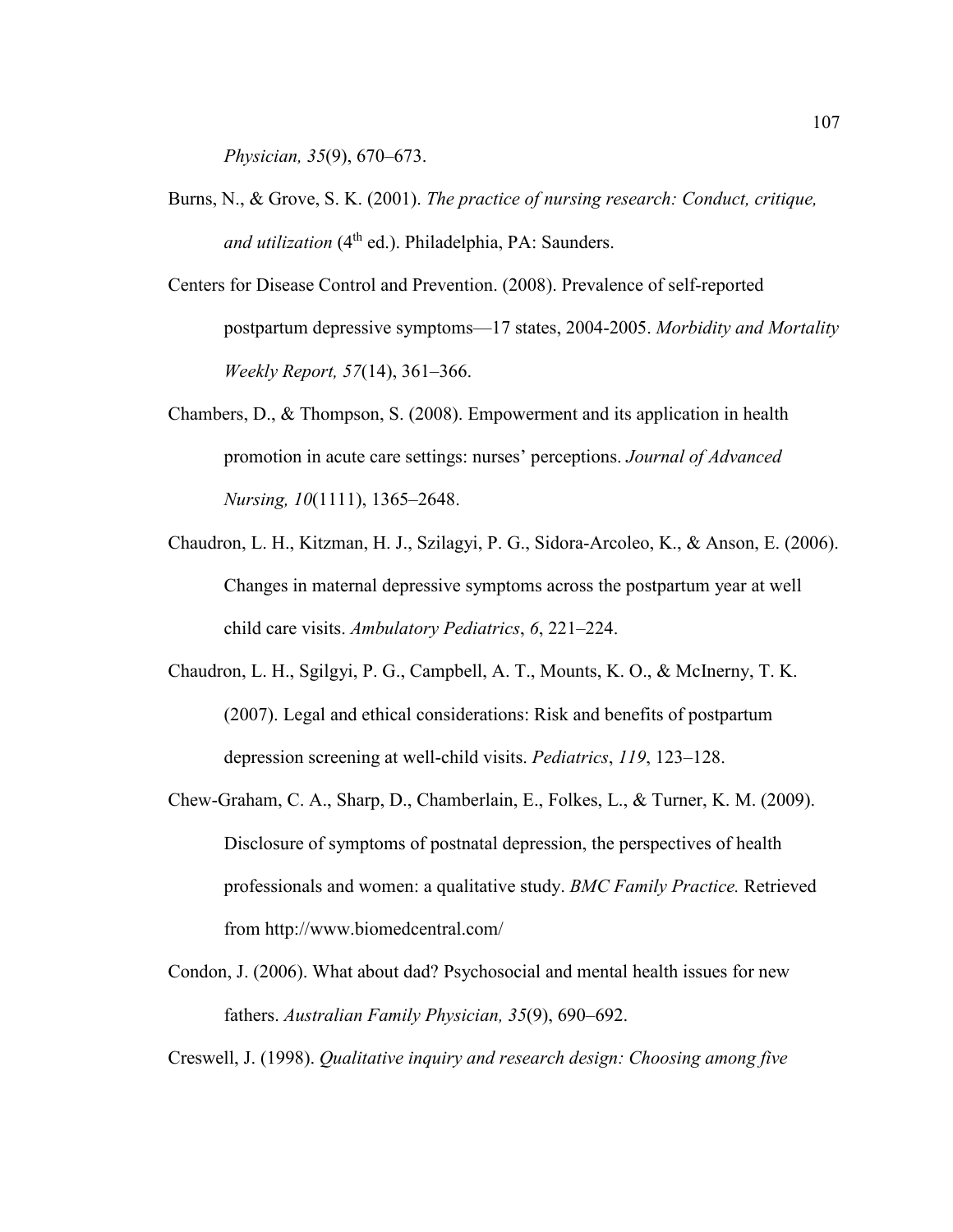*traditions.* Thousand Oaks, CA: Sage Publications.

- Deegan, P. E., & Drake, R. E. (2006). Shared decision making and medication management in the recovery process. *Psychiatric Services, 57*(11), 1636–1639.
- Dietz, P. M., Williams, S. B., Callaghan, W. M., Bachman, D. J., Whitlock, E. P., & Hornbrook, M. C. (2007). Clinically identified maternal depression before, during, and after pregnancies ending in live births. *American Journal of Psychiatry*, *164*, 1515–1520.
- Edhborg, M., Friberg, M. Lundh, W. & Widström, A. (2005). Struggling with life: Narratives from women with signs of postpartum depression. *Scandinavian Journal of Public Health, 33*, 261–267.
- Fereday, J., & Muir-Cochrane, E. (2006). Demonstrating rigor using thematic analysis: A hybrid approach of inductive and deductive coding and theme development. *International Journal of Qualitative Methods, 5*(1). Retrieved from http://www.ulberta.ca/iiqm/
- Freeman, M., deMarrais, K., Preissle, J., Roulston, K & St Pierre, E.A. (2007). Standards of evidence in Qualitative research: an incitement to discourse. *Educational Researcher, 36*(1)*,* 25–32.
- Georgiopoulos, A. M., Bryan, T. L., Wollan, P., & Yawn B. P. (2001). Routine screening for postpartum depression. *The Journal of Family Practice*, *50*(2), 117–122.
- Gjerdingen, D. K. & Yawn, B. P. (2007). Postpartum depression screening: Importance, methods, barriers, and recommendations for practice. *Journal of the American Board of Family Medicine*, *20*, 280–288.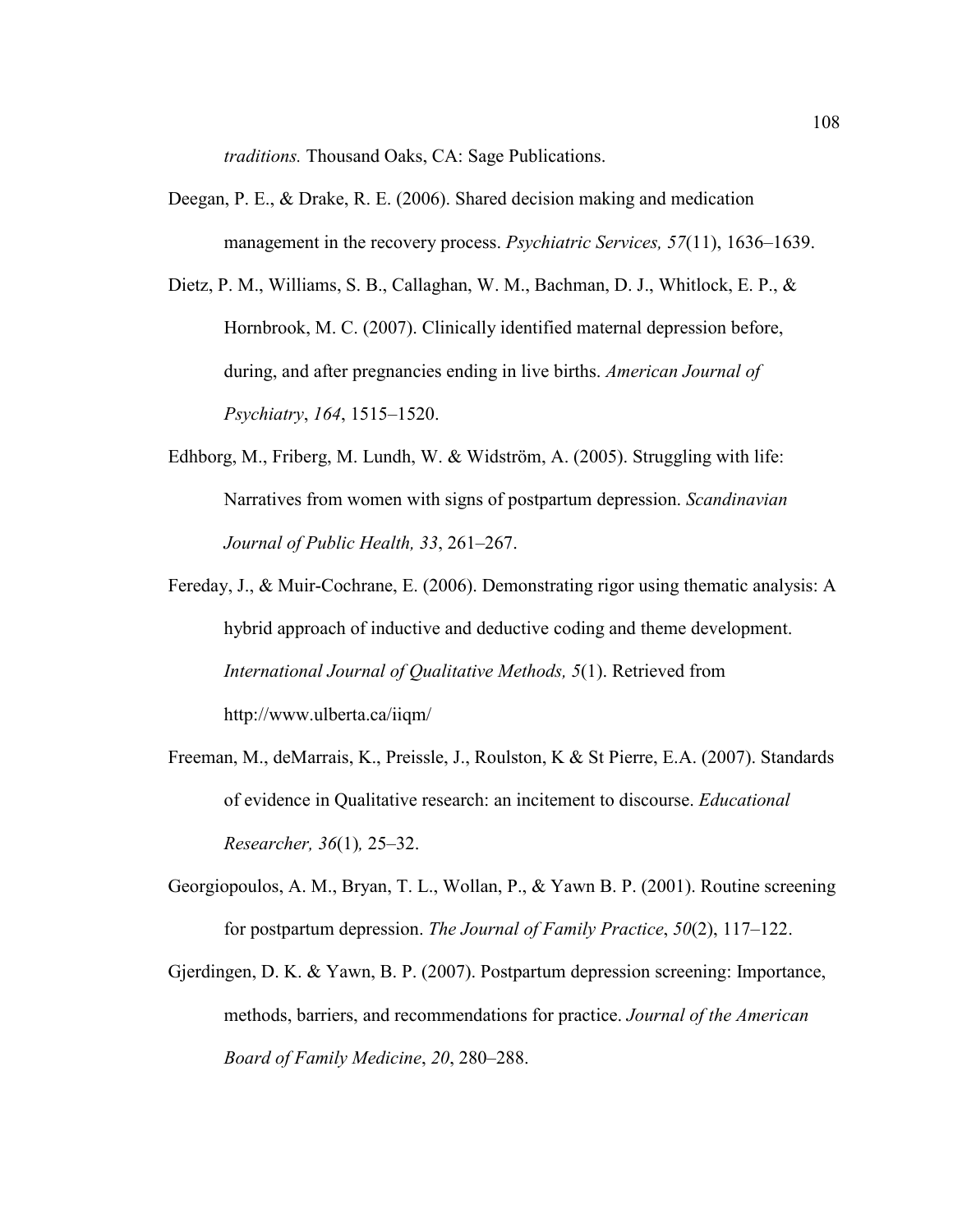- Goodman, J. H. (2004). Paternal postpartum depression, its relationship to maternal postpartum depression, and implications for family health. *Journal of Advanced Nursing, 45*(1), 26–35.
- Horowitz, J. A. & Cousins, A. (2006). Postpartum depression treatment rates for at-risk women. *Nursing Research*, *55*(2S), S23–S27.
- Hur, M. H. (2006). Empowerment in terms of theoretical perspectives: exploring a typology of the process and components across disciplines. *Journal of Community Psychology, 34*(5), 523–540.
- Hutton, J. L. (2001). Are distinctive ethical principles required for cluster randomized controlled trials? *Statistics in Medicine*, *20*, 473–488.
- Jejeebhoy, S, J. (2005). Preface. In P R .Ulin, E. T. Robinson, & E. E, Tolley (Eds.), *Qualitative methods in public health: a field guide for applied research*, (pp. xix– xx). San Francisco, CA: Jossey-Bass.
- Kabeer, N. (2001). Resources, agency, achievements: reflections on measurement of women's empowerment. In A. Sisask (Ed.), *Discussing women's empowerment: Theory and practice.* (pp. 17–57). Stockholm, Sweden: Sida.
- Kauppi, A., Kumpulainen, K., Vanamo, T., Merikanto, J., & Karkola, K. (2008). Maternal depression and filicide: Case study of ten mothers. *Archives of Women's Mental Health, 11*, 201–206.

Kendall-Tackett, K. A. (1994). Postpartum depression. *Illness, Crisis, & Loss, 5*, 80–86.

Kortendick, O. & Fischer, M. (1996). Comparative classifications of ethnographic data: Constructing the outline of cultural materials. Retrieved from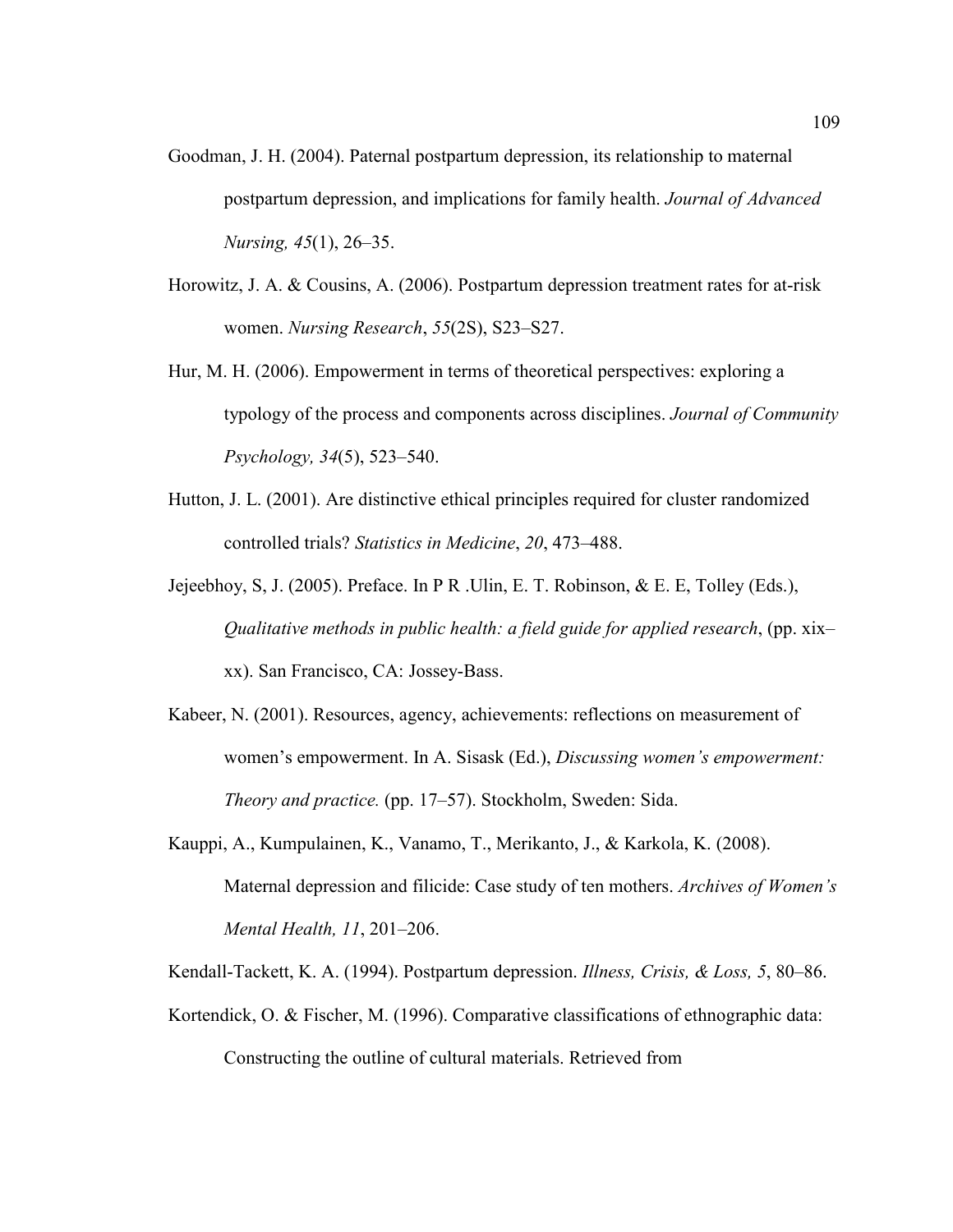http://lucy.ukc.ac.uk/

- Landy, C. K., Sword, W., &Valaitis, R. (2009). The experience of socioeconomically disadvantaged postpartum women in the first 4 weeks at home. *Qualitative Health Research, 19(2)*, 194–206.
- Laverty, S. M. (2003). Hermeneutic phenomenology and phenomenology: A comparison of historical and methodological considerations. *International Journal of Qualitative Methods,* 21–35.
- Lindahl, V., Pearson, J. L., & Colpe, L. (2005). Prevalence of suicidality during pregnancy and the postpartum. *Archives of Women's Mental Health, 8*, 77–87.
- Logsdon, M. C., Wisner, K.L., & Pinto-Foltz, M. D. (2006). The impact of postpartum depression on mothering. *Journal of Obstetric, Gynecology, and Neonatal Nursing, 35*, 652–658.
- Lopez, K.A., & Willis, D.G. (2004) Descriptive versus interpretive phenomenology: Their contributions to nursing knowledge. *Qualitative Health Research, 14*, 726- 735,
- Marcus, S. M., Barry, K. L., Flynn, H. A., Tandon, R., & Greden, J. F. (2001). Treatment guidelines for depression in pregnancy. *International Journal of Gynecology and Obstetrics, 72*, 61–70.
- Miller, J. D. (2002). Postpartum depression. *Journal of the American Medical Association,* 287(6). Retrieved from www.jama.com
- Minkovitz, C. S., Strobino, D., Scharfstein, D., Hou, W., Miller, T., Mistry, K. B., & Swartz, K. (2005). Maternal depressive symptoms, and children's receipt of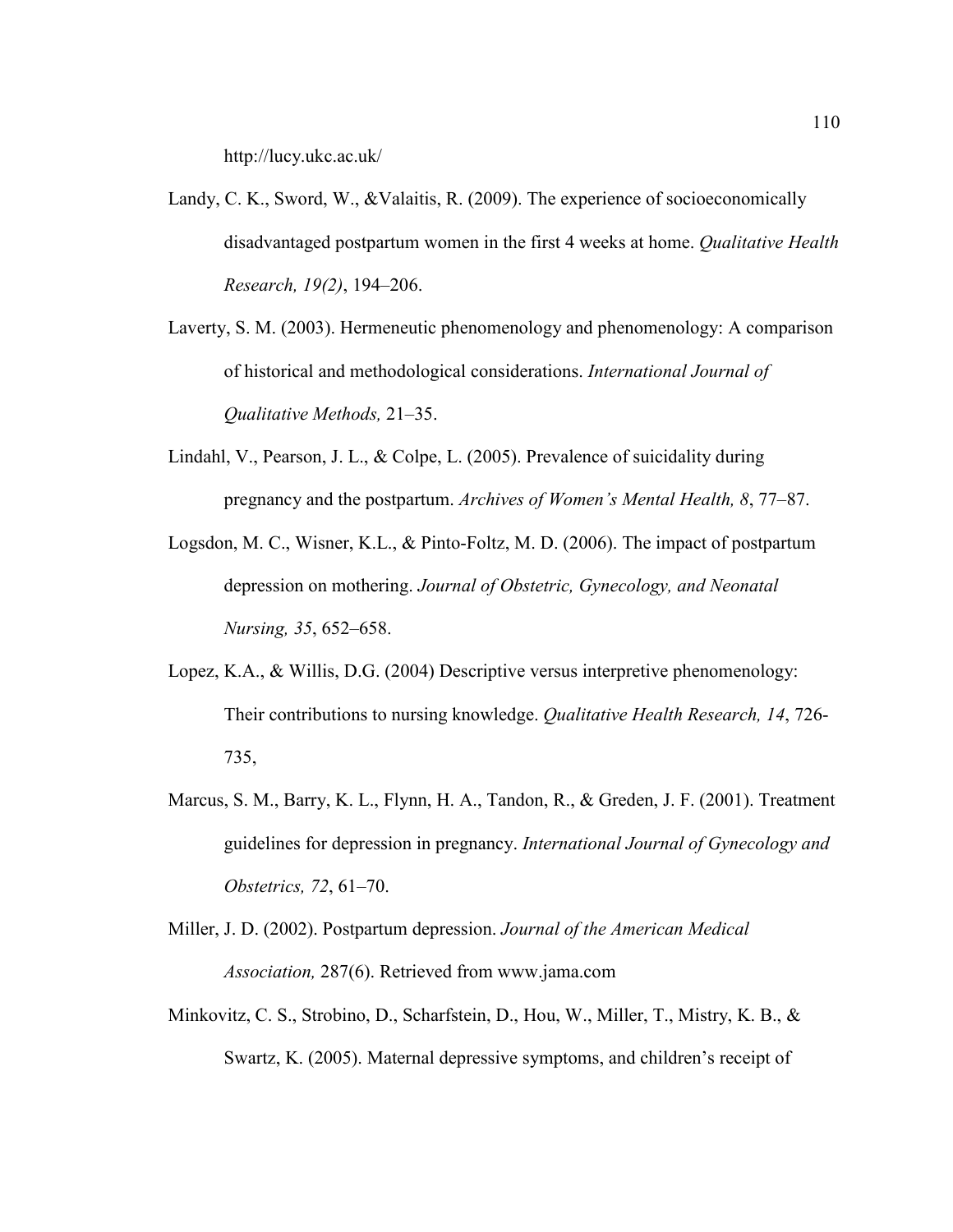health care in the first 3 years of life. *Pediatrics, 115*(2), 306–314.

- Misri, S., Kostaras, X., Fox, D., & Kostaras, D. (2000). The impact of partner support in the treatment of postpartum depression. *Canadian Journal of Psychiatry*, 45, 554- 560.
- Moustakas, C. (1994). *Phenomenological research methods*. Thousand Oaks, CA: Sage Publications.
- Murray, L., Cooper P. J., Wilson, A., & Romaniuk, H. (2003). Controlled trial of the short- and long-term effect of psychological treatment of post-partum depression. *British Journal of Psychiatry*, *182*(5), 420-427. doi:10.1192/bjp.182.5.420.
- Murray, L., Woolgar, M., & Cooper P. J. (2004). Detection and treatment of postpartum depression. *Community Practitioner*, *77*, 13–17.
- O'Hara, M. W., Stuart, S., Gorman. L.L., & Wenzel, A. (2000). Efficacy of interpersonal psychotherapy for postpartum depression. *Archives of General Psychiatry*, *57*(11), 1039-1945.
- Paulden, M., Palmer, S., Hewitt, C., & Gilbody, S. (2009). Screening for postnatal depression in primary care: cost effectiveness analysis. *British Medical Journal*, *2210*, 340, b5203. doi:10.1136/bmj.b5203
- Paulson, J. F. & Bazemore, S.D. (2011). Prenatal and postpartum depression in fathers and its association with maternal depression. *Journal of the American Medical Association*, *303*(190) 1961–1969.
- Paulson, J. F., Dauber, S., & Leiferman, J. A. (2006). Individual and combined effects of postpartum depression in mothers and fathers on parenting behaviors. *Pediatric,*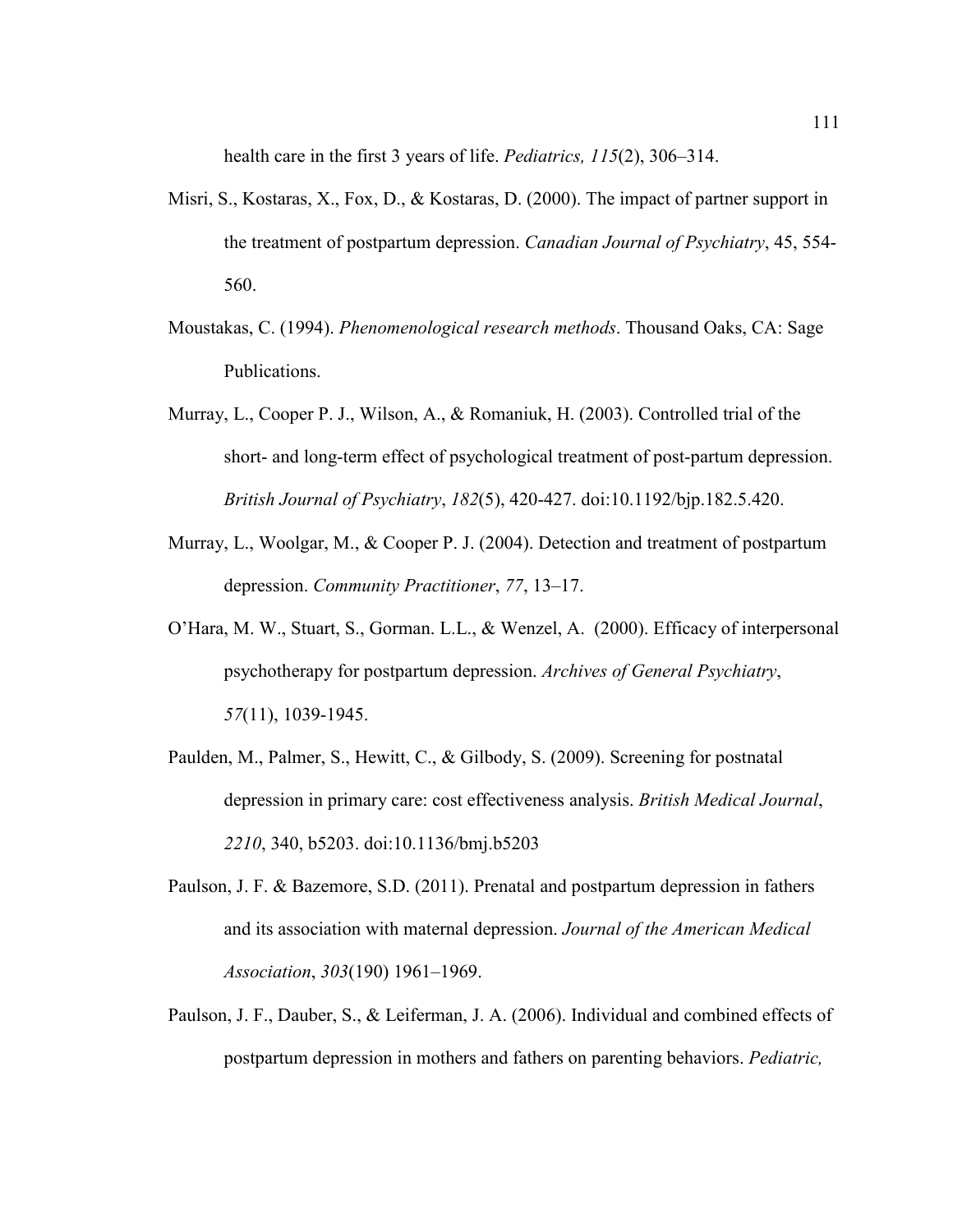*118*(2), 659–668.

- Pearlstein, T. B., Zlotnick, C., Battle, C. L., Stuart, S., O'Hara, M. W., Price, A. B., Grause, M. A., & Howard, M. (2006). Patient choice of treatment for postpartum depression: a pilot study. *Archives of Women's Mental Health*, *9*, 303–308.
- Perkins, D. D. & Zimmerman, M.C. (1995). Empowerment theory, research, and application. *American Journal of Community Psychology*, *23*(5), 569–579.
- Peterson, N. A., Lowe, J. B., Aquilino, M. L., & Schneider, J. E. (2005). Linking social cohesion and gender to intrapersonal and interactional empowerment: support and new implications for theory. *Journal of Community Psychology*, *33*(2), 233–244.
- Pope, C.*,* Ziebland, S., & Mays, M. (2002). Qualitative research in health care: Analyzing qualitative data. *British Medical Journal*, *320*(7227), 114–116.
- Richards, L. (2009). *Handling qualitative data: a practical guide*. Los Angeles, CA: Sage Publications.
- Ross, L. E. & McLean, L. M. (2006). Anxiety disorders during pregnancy and the postpartum period: a systematic review. *Journal of Clinical Psychiatry*, *67*(8), 1285–1298.
- Rubin, H. J. & Rubin, I. S. (2005). *Qualitative interviewing: The art of hearing data.* (2nd ed.). Thousand Oaks, CA: Sage Publications.
- Ryan, G. W. & Bernard, H. R. (2003). Techniques to identify themes. *Field Methods*; *15*(1), 85–109.
- Serretti, A., Olgiati, P., & Colombo, C. (2006). Influence of postpartum onset on the course of mood disorders. . *BMC Psychiatry,* 6, 4. doi:10.1186/1471-244X-6-4.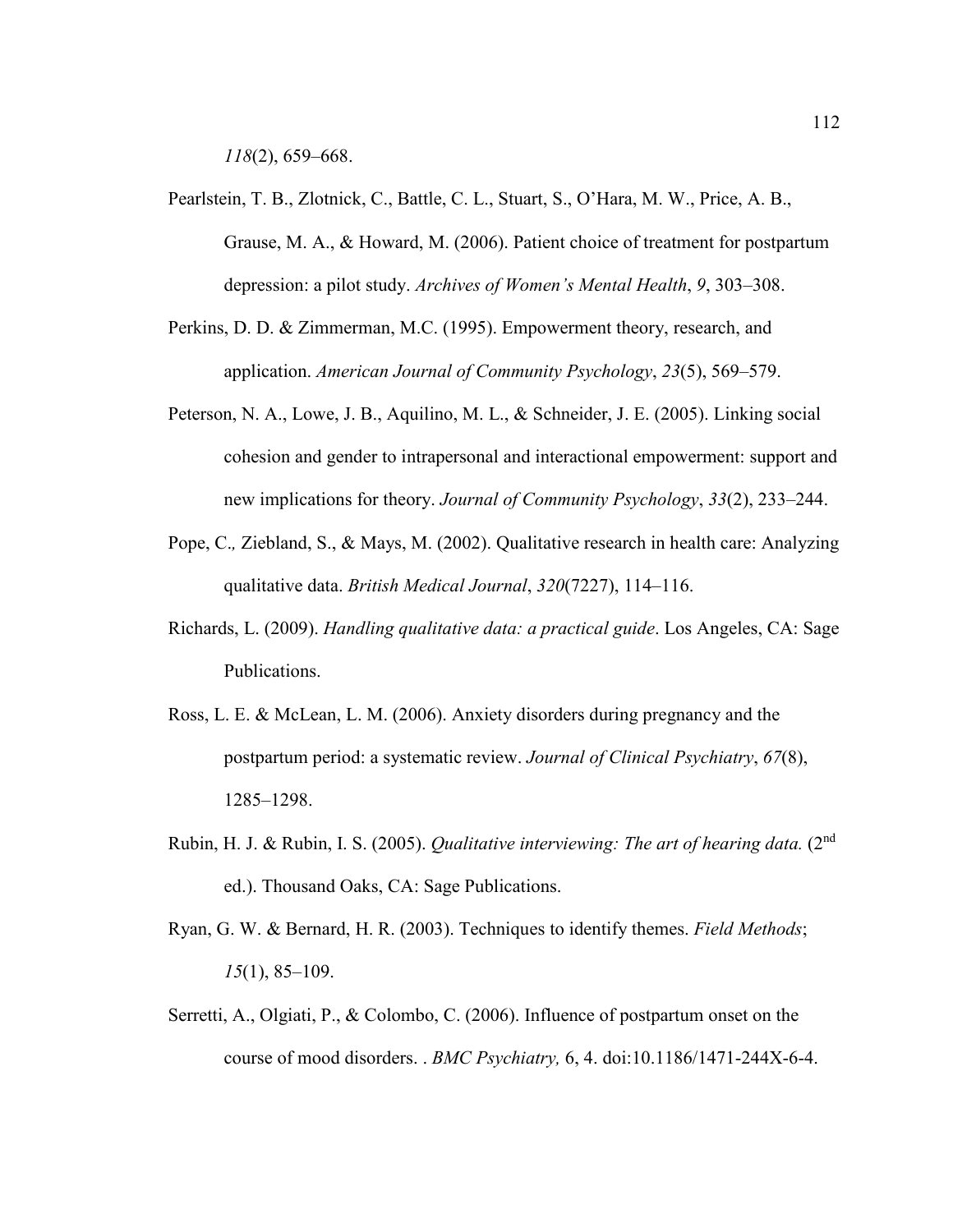- Seyfried, L .S., & Marcus, S. M. (2003). Postpartum mood disorders. *International Review of Psychiatry, 15*, 231–242.
- Shenton, A.K. (2004). Strategies for ensuring trustworthiness in qualitative research projects. *Education for information, 22*, 63–75.
- Spinelli, M. G. (2004). Maternal infanticide associated with mental illness: Postpartum and the promise of saved lives. *American Journal of Psychiatry, 161*(9), 1548– 1557.
- Suri, R, & Altshuler, L. L. (2004). Postpartum depression: Risk factors and treatment options. *Psychiatric Times, 21*(11). Retrieved from http://www.psychiatrictimes.com/.
- Sword, W., Busser, D., Ganann, R., McMillan, T., & Swinton, M. (2008). Women's careseeking experiences after referral for postpartum depression. *Qualitative Health Research, 18*(9), 1161–1173.
- Taylor, C., Lillis, C., & LeMone, P. (2005). *Fundamentals of nursing: The art and science of nursing care*. Philadelphia, PA: Lippincott, Williams, & Wilkins.

Terry, P. B. (2007). Informed consent in clinical medicine. *Chest, 131*, 563–568.

- Trochim, W. M. K. (2001). *The research methods knowledge base*, (2nd ed.). Cincinnati, OH: Atomic Dog.
- Ueda, M., Yamashita, H., & Yoshida, K. (2006). The impact of infant health problems on postnatal depression: Pilot study to evaluate a health visiting system. *Psychiatry and Clinical Neurosciences, 60*, 182–189.

Ugarriza, D. N. (2002). Postpartum depressed women's explanation of depression.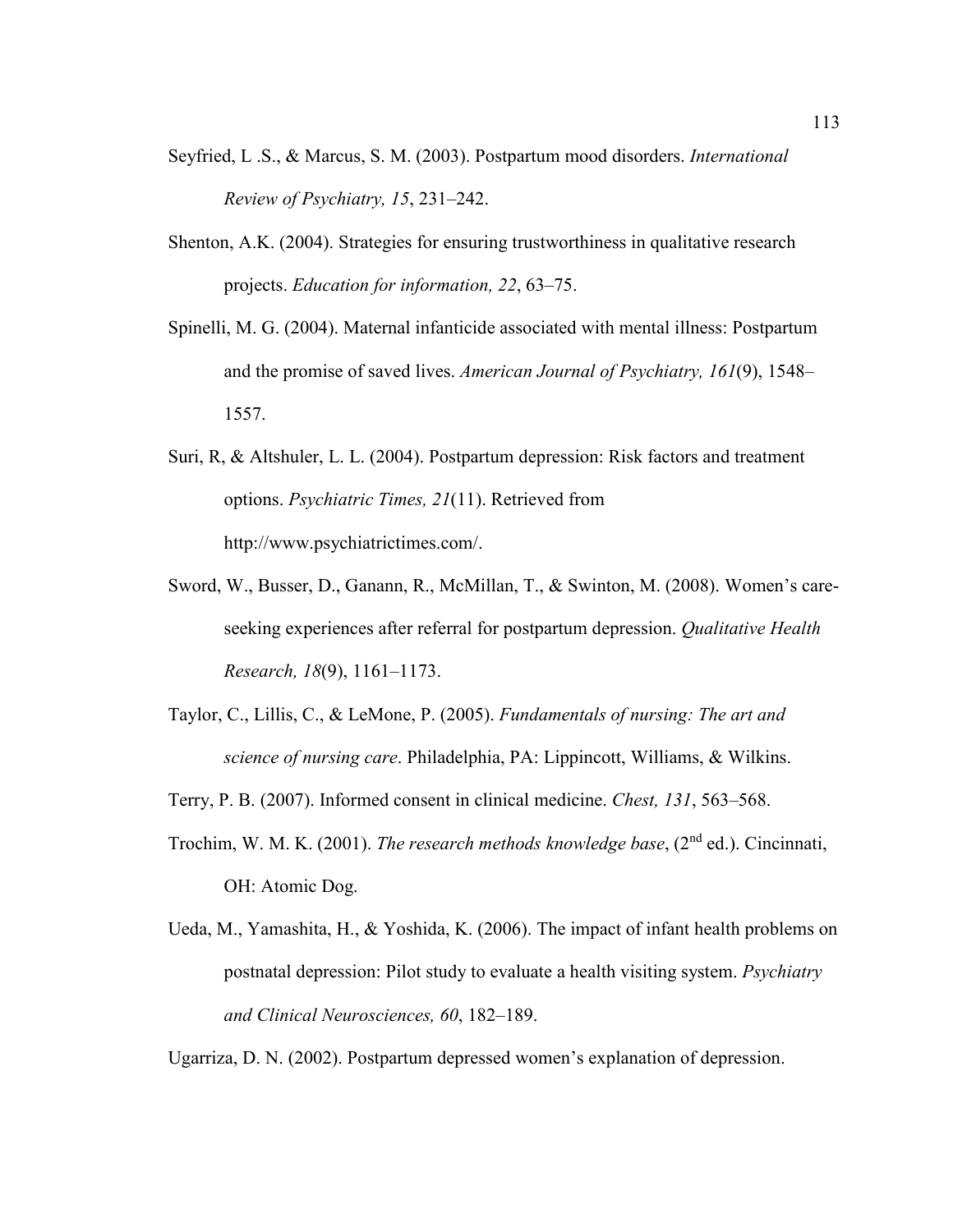*Journal of Nursing Scholarship, 3*, 227–233.

- U.S. Department of Health and Human Services. (2000). *Healthy People 2010: Understanding and improving health* (2<sup>nd</sup> ed.). Washington, DC: U.S. Printing Office.
- U.S. Department of Health and Human Services. (2010). *Healthy People 2020: Improving the health of Americans* (3<sup>nd</sup> ed.). Washington, DC: U.S. Printing Office.
- Van Manen, M. (1990). *Researching lived experience: Human science for an action sensitive pedagogy*. Albany, NY: SUNY.
- Weinberg, M. K. & Tronick, E. Z. (1998). Emotional characteristics of infants associated with maternal depression and anxiety. *Pediatrics, 102*(5), 1298–1303.
- Wisner, K. L., Chambers, C, & Sit, D. K. Y. (2006). Postpartum depression: A major public health problem. *Journal of the American Medical Association*, *296*(21), 2616–2618.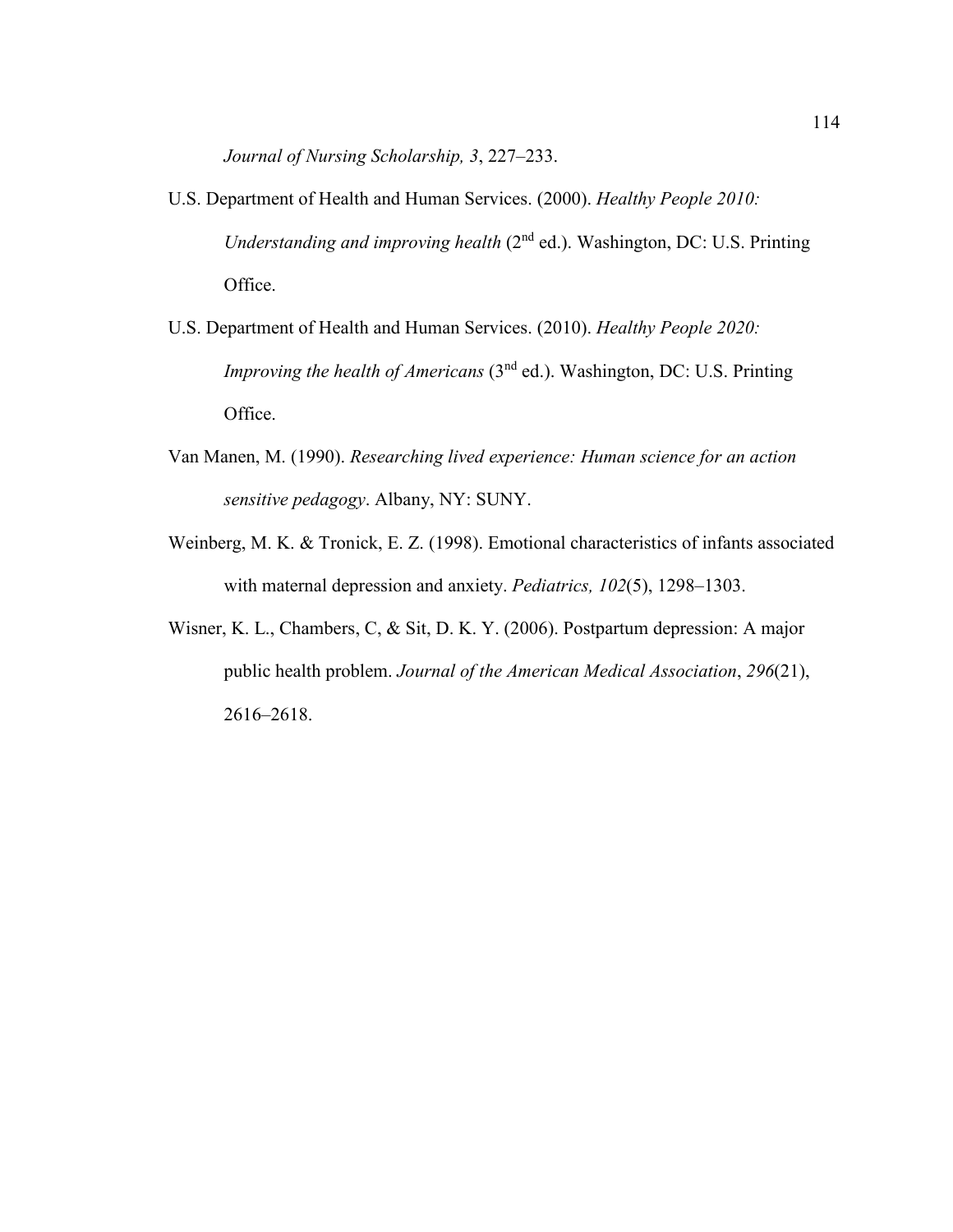#### Appendix A: Consent Form

# **Informed Consent**

## **Dear Potential Volunteer**

My name is Gloria Watson and I am a doctoral student at Walden University. I am conducting a research study designed to examine women's experiences of the screening and treatment process for their postpartum depression. I am inviting you to participate in the study because you have been identified as having postpartum depression and have been a member of a postpartum depression support group. Before agreeing to participate in this study, please read this form and ask any questions you have regarding the study.

### **Background Information**

The purpose of this study is to determine the extent to which postpartum women perceive that their emotional needs have been met during their initial postnatal visit and beyond and to describe their experiences of the screening process and treatment of their postpartum depression. It is hoped that this study will result in a greater understanding of women's views of the screening and treatment process and that this understanding will help health care providers to meet the needs of women experiencing postpartum depression. Further, this study may heighten public awareness of postpartum depression as a public health problem and result in efforts at prevention.

#### **Procedure**

If you agree to participate in this study, you will be asked to:

• Sign this Consent Form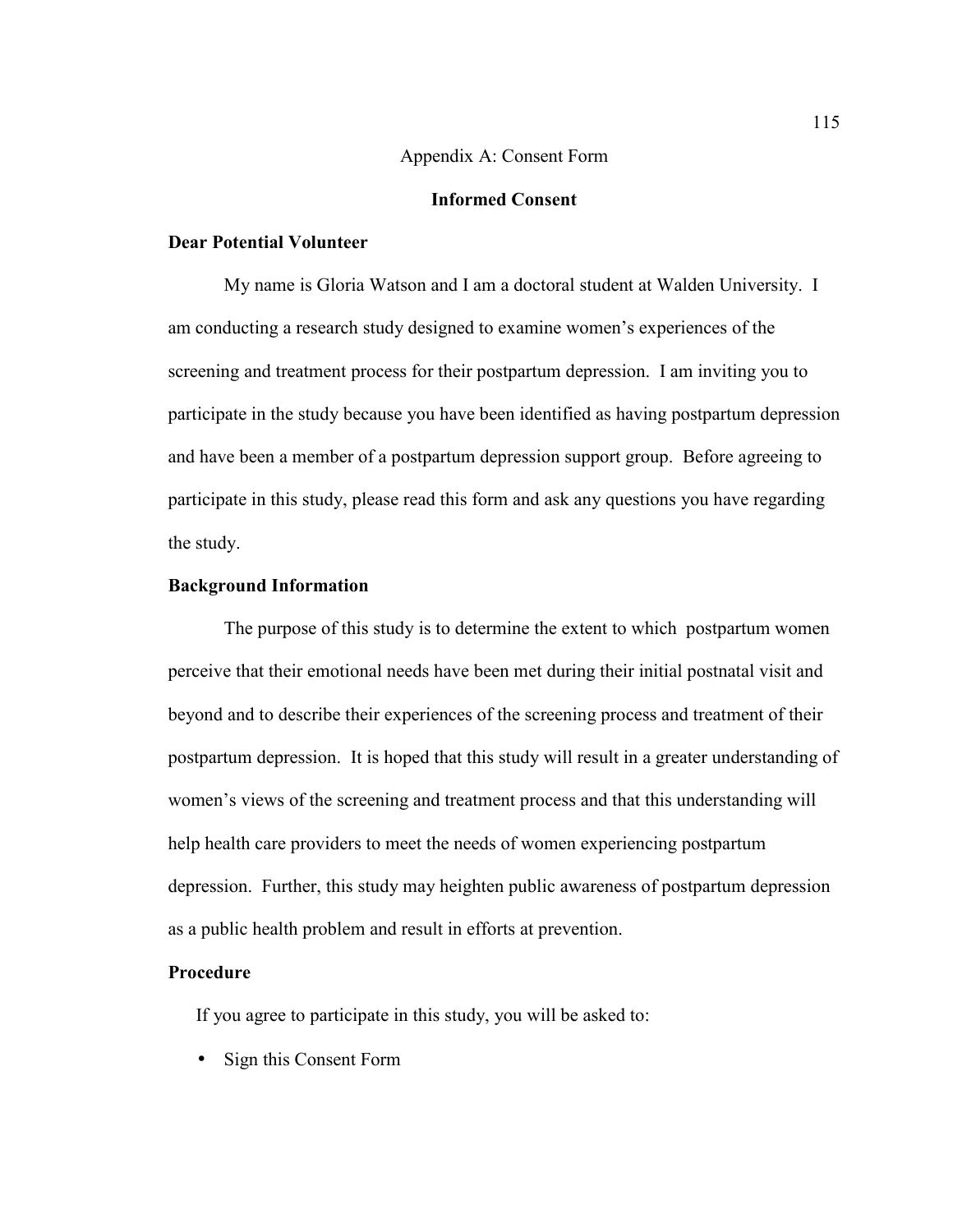- Make up an anonymous name for yourself and allow me to address you by that name during the interview.
- Participate in an interview of approximately 1 hour.
- Allow me to have tape recorded as well as written documentation of the interview.
- Review what I have written about your interview make sure it is correct.
- Allow me to publish what I have written about your interview once you have ensured that it is correct (no names or identifying information will be included).

# **Voluntary Nature of the Study**

The decision to participate, or not, is yours. You and your decision will be respected whether or not you decide to participate. If you decide to participate in the study now, you can still change your mind at any point in the study. If you feel stressed during the study, you can stop at any time. You may refuse to answer any questions that you feel are too personal, painful, or that you simply do not wish to answer.

## **Risks of Being in the Study**

When recalling or talking about stressful experiences, a person may have uncomfortable feelings. There is a small risk that you will have some uncomfortable feeling during your interview. I will refer you to a professional counselor if you become stressed and feel that you need someone to talk to about your feelings. No other risks of being in the study have been identified.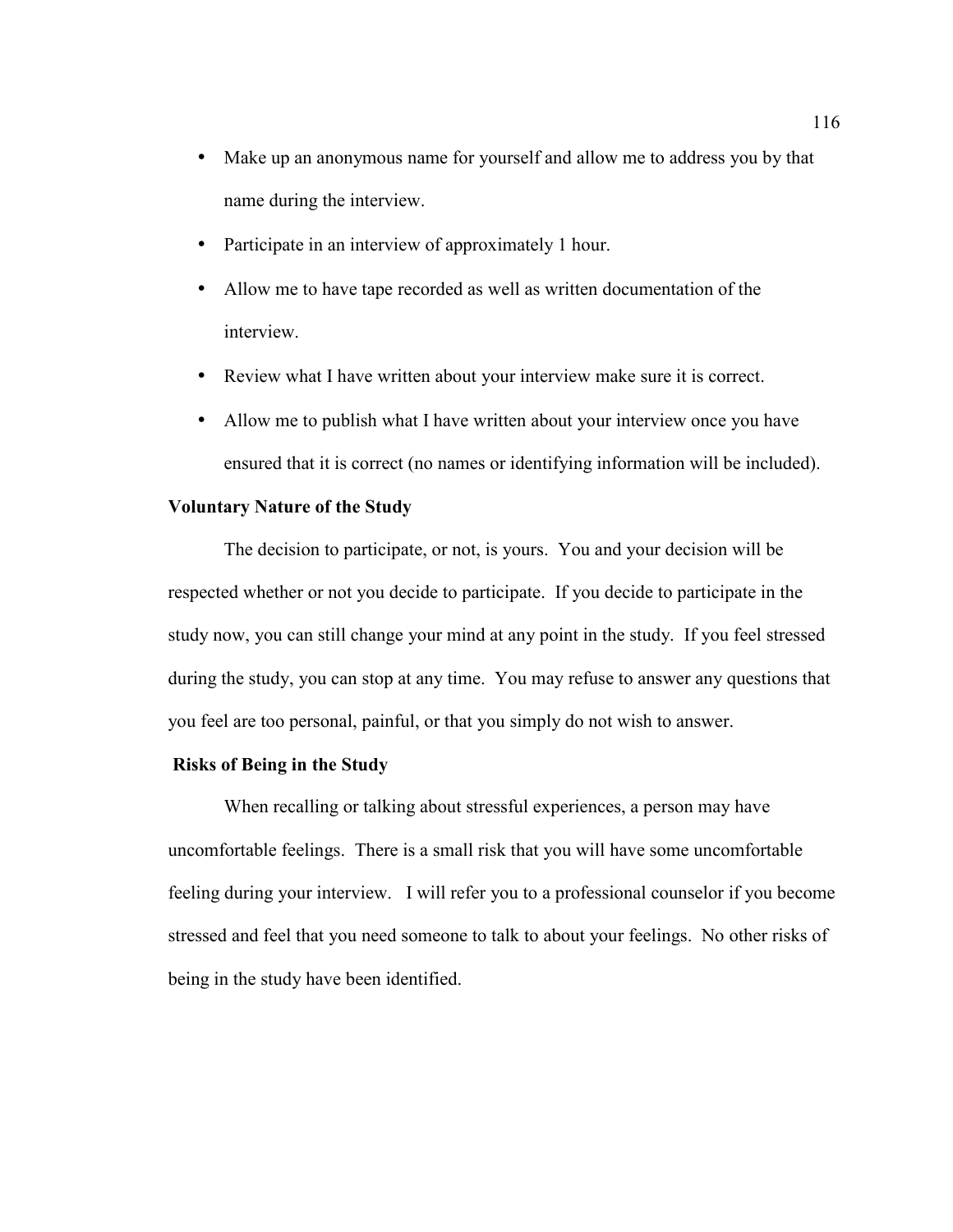## **Benefits of Being in the Study**

The study will provide you an opportunity to talk about your experiences during the screening and treatment process for your postpartum depression. You may feel some level of satisfaction knowing that the information you share may benefit others in the future.

## **Confidentially**

I will not use anything that will identify you in the documentation or reporting of this study. Any information that you share that you wish to remain confidential and out of the documentation of the study will be kept confidential.

# **Contacts and Questions**

If you have any questions or concerns during your participation in the study, you may contact me at  $\blacksquare$ 

I will provide you with a copy of this form for you to keep.

## **Statement of Consent**

I have read the above information. I have received answers to any questions I have at this

time. I am 18 years of older and I consent to participate in the study.

Participant's Printed Name

Participant's Signature

Researcher's Signature \_\_\_\_\_\_\_\_\_\_\_\_\_\_\_\_\_\_\_\_\_\_\_\_\_\_\_\_\_\_\_\_\_\_\_\_\_\_\_\_\_\_\_\_\_\_\_\_\_\_\_\_